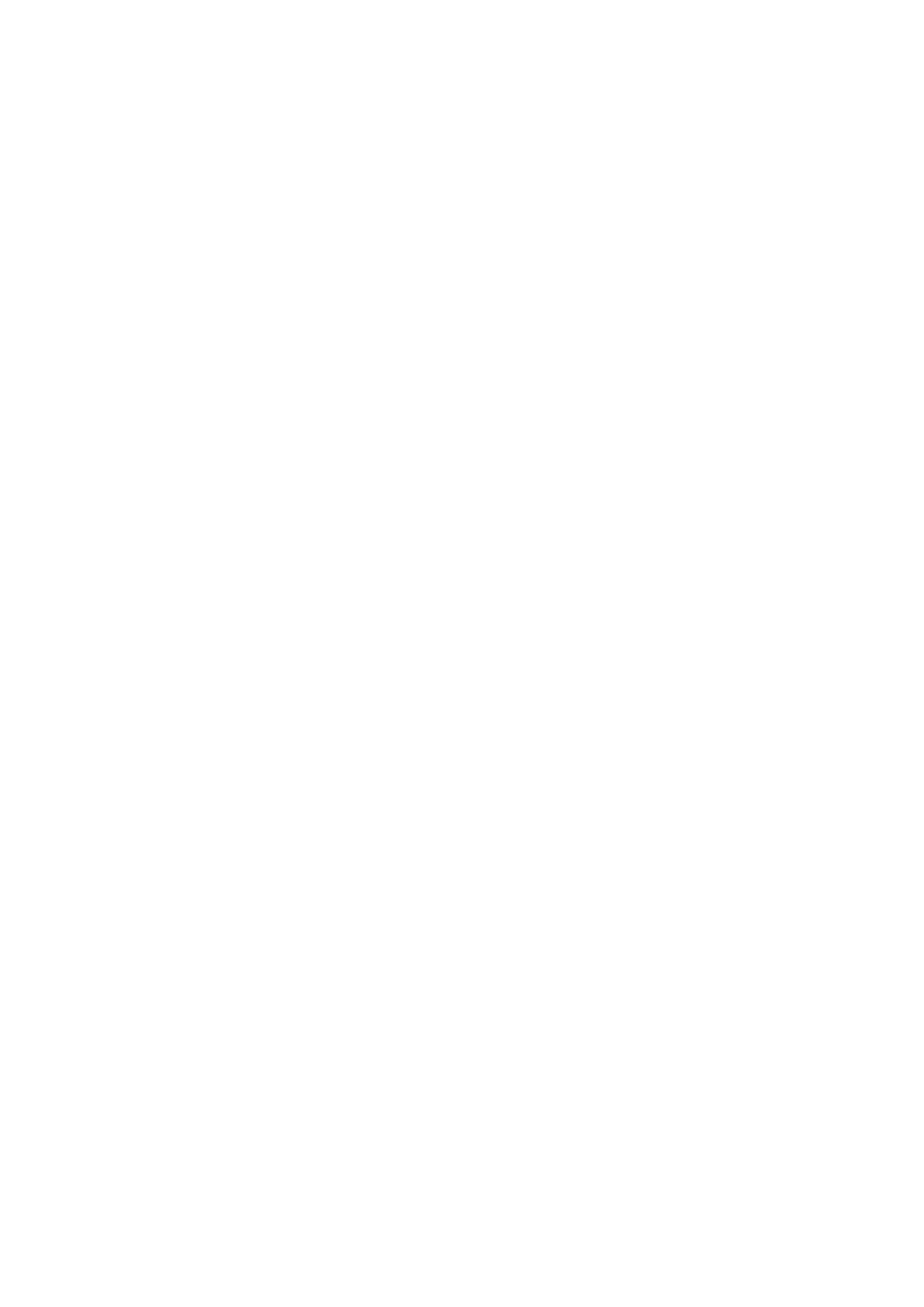# **Contents**

|                         |                 | <b>List of Figures</b> |                              | iv             |
|-------------------------|-----------------|------------------------|------------------------------|----------------|
|                         |                 | <b>List of Tables</b>  |                              | $\mathbf{V}$   |
|                         |                 |                        | <b>List of Abbreviations</b> | vi             |
|                         | <b>Abstract</b> |                        |                              | viii           |
| $\mathbf 1$             |                 | <b>Introduction</b>    |                              | $\mathbf{1}$   |
|                         | 1.1             |                        |                              | 1              |
|                         |                 | 1.1.1                  |                              | -1             |
|                         |                 | 1.1.2                  |                              | 3              |
|                         |                 | 1.1.3                  |                              | $\overline{5}$ |
|                         | 1.2             |                        |                              | 6              |
|                         |                 | 1.2.1                  |                              | 6              |
|                         |                 | 1.2.2                  |                              | 8              |
|                         |                 | 1.2.3                  |                              | 10             |
|                         |                 | 1.2.4                  |                              | 11             |
| $\overline{\mathbf{2}}$ |                 | <b>Methods</b>         |                              | 13             |
|                         | 2.1             |                        |                              | 13             |
|                         | 2.2             |                        |                              | 20             |
|                         | 2.3             |                        |                              | 21             |
|                         | 2.4             |                        |                              | 23             |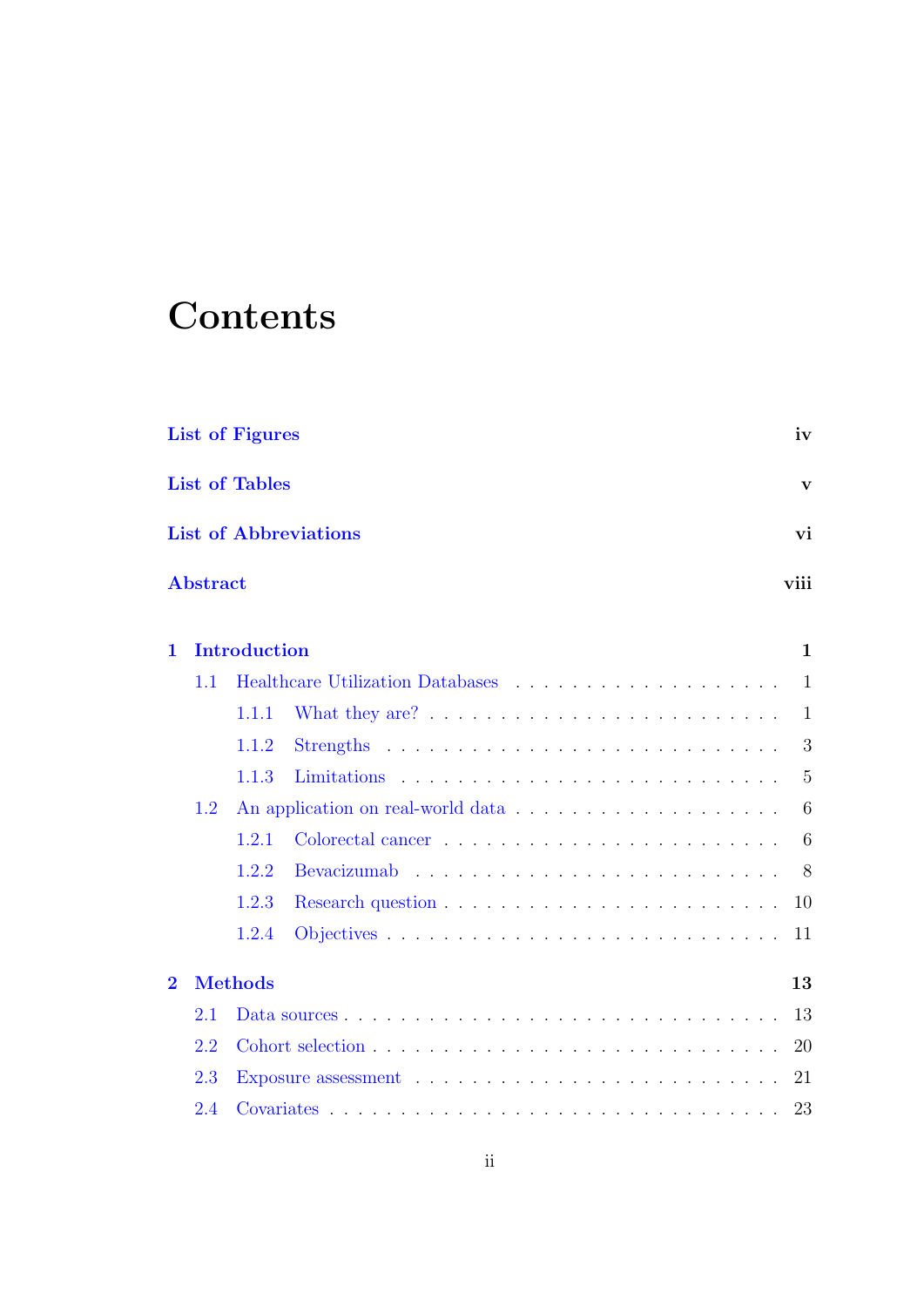|                | 2.5               | Sample size $\ldots \ldots \ldots \ldots \ldots \ldots \ldots \ldots \ldots \ldots \ldots$ | 24 |
|----------------|-------------------|--------------------------------------------------------------------------------------------|----|
|                | 2.6               |                                                                                            | 30 |
|                |                   | 2.6.1                                                                                      | 33 |
|                | 2.7               |                                                                                            | 36 |
|                |                   | Multiple imputation of missing data<br>2.7.1                                               | 37 |
|                |                   | The MI Procedure with SAS<br>2.7.1.1                                                       | 39 |
|                |                   | 2.7.2                                                                                      | 42 |
| 3              | <b>Results</b>    |                                                                                            | 45 |
|                | $3.1\,$           |                                                                                            | 47 |
|                | 3.2               |                                                                                            | 50 |
|                | 3.3               |                                                                                            | 54 |
|                | 3.4               |                                                                                            | 56 |
|                | 3.5               |                                                                                            | 59 |
|                | 3.6               |                                                                                            | 61 |
|                | 3.7               |                                                                                            | 63 |
|                |                   | Multiple imputation of missing data<br>3.7.1                                               | 65 |
|                |                   | 3.7.2                                                                                      | 68 |
| $\overline{4}$ |                   | <b>Discussion</b>                                                                          | 70 |
| $\bf{5}$       |                   | <b>Conclusions</b>                                                                         | 76 |
|                | <b>References</b> |                                                                                            | 78 |
|                |                   | <b>Appendix 1</b>                                                                          | 85 |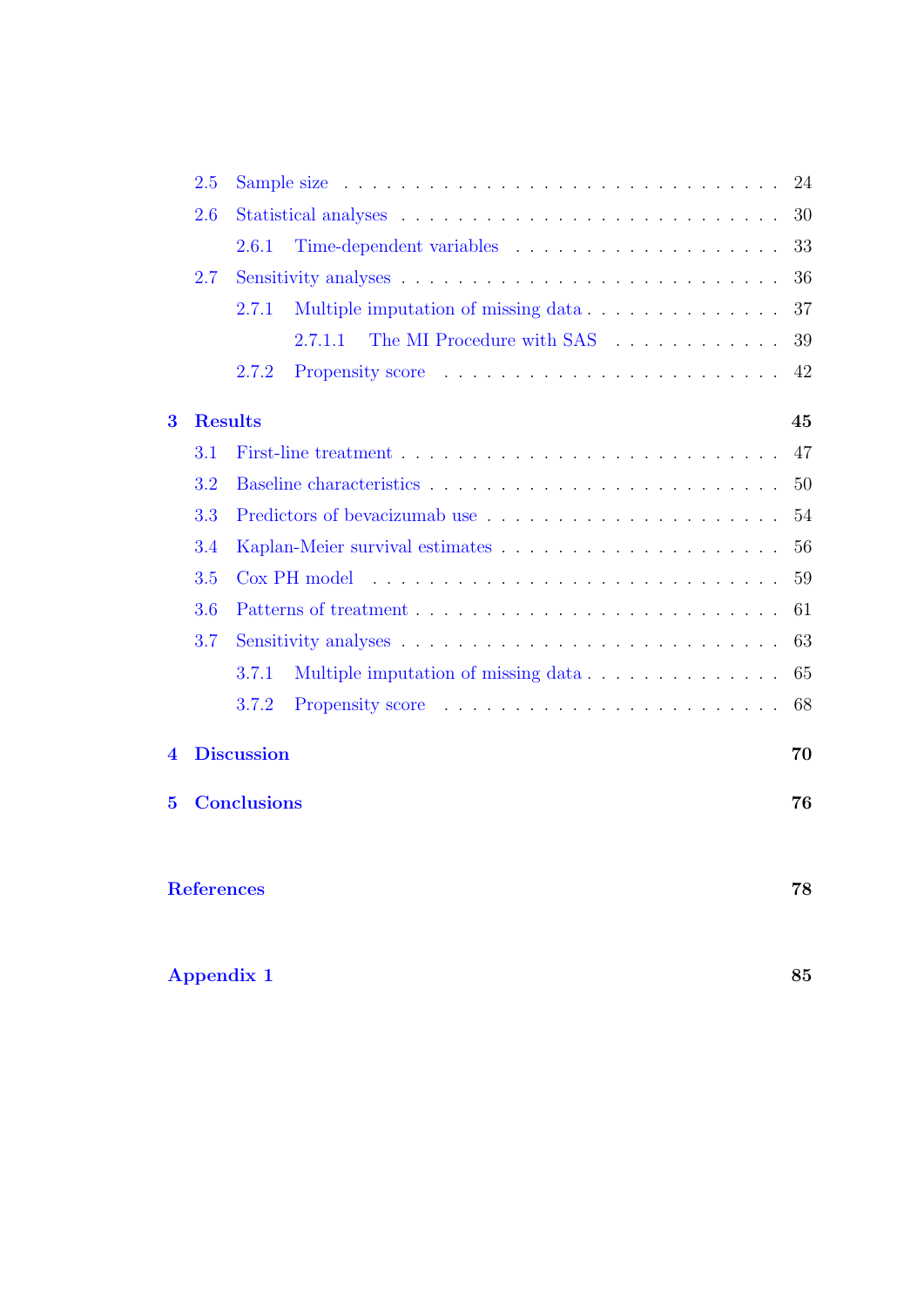# <span id="page-4-0"></span>List of Figures

| 2.1 | Extract of the Cancer Registry database 16                               |  |
|-----|--------------------------------------------------------------------------|--|
| 2.2 | Extract of the drug prescription database 17                             |  |
| 2.3 | Extract of the outpatient service database 18                            |  |
| 2.4 | Extract of the Hospital Discarge Forms database 19                       |  |
| 3.1 |                                                                          |  |
| 3.2 | Kaplan-Meier survival estimates stratified by first-line treatment. . 57 |  |
| 3.3 | Kaplan-Meier survival estimates stratified by first-line treatment       |  |
|     |                                                                          |  |
| 3.4 | Sensitivity analysis. Kaplan-Meier survival estimates stratified by      |  |
|     |                                                                          |  |
| 3.5 | Propensity score. Kaplan-Meier survival estimates stratified by          |  |
|     |                                                                          |  |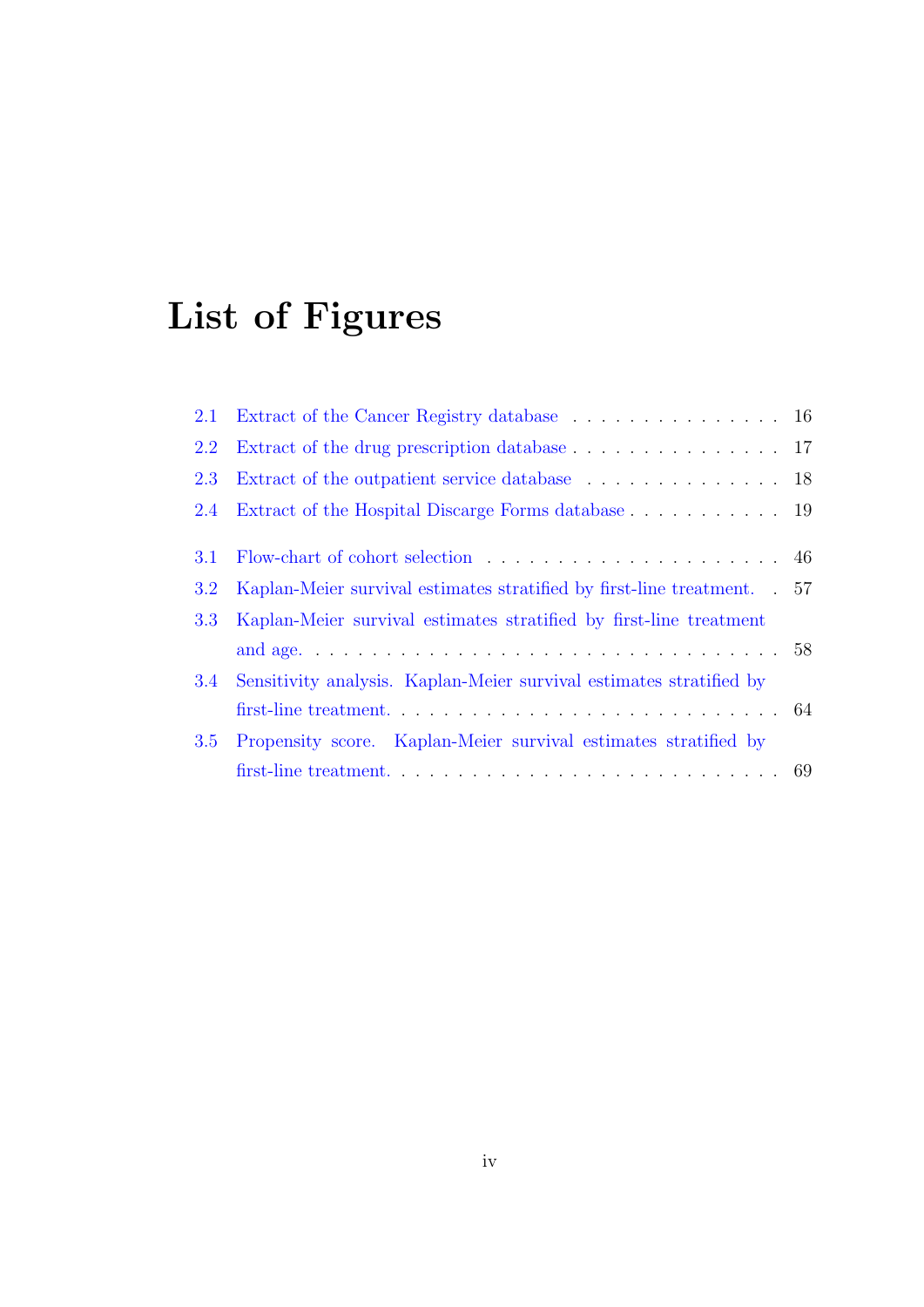# <span id="page-5-0"></span>List of Tables

| 2.1 | Detectable hazard ratios (HR) and corresponding median overall<br>survival $(OS)$ in the group of patients treated with bevacizumab+ $CT$ , |  |
|-----|---------------------------------------------------------------------------------------------------------------------------------------------|--|
|     |                                                                                                                                             |  |
| 3.1 | First-line treatment for 1,095 mCRC cases, overall and by geo-                                                                              |  |
|     | graphic area. $\ldots \ldots \ldots \ldots \ldots \ldots \ldots \ldots \ldots \ldots$                                                       |  |
| 3.2 | Baseline characteristics of 101 mCRC cases treated with bevacizumab+CT                                                                      |  |
|     |                                                                                                                                             |  |
| 3.3 | Predictors of bevacizumab use. Odds Ratios (OR) and 95% Confi-                                                                              |  |
|     | dence Intervals (CI) estimated by a multivariable logistic regression                                                                       |  |
|     |                                                                                                                                             |  |
| 3.4 | Hazards ratios (HR) of death, and $95\%$ confidence intervals (CI),                                                                         |  |
|     | estimated by a multivariable Cox proportional hazard model 60                                                                               |  |
| 3.5 | Percentages of observation with missing value on cancer size $(T)$ ,                                                                        |  |
|     | lymph nodal status $(N)$ and grading. $\ldots \ldots \ldots \ldots \ldots \ldots$ 66                                                        |  |
| 3.6 | Percentages of subjects with missing value on cancer size $(T)$ , lymph                                                                     |  |
|     | nodal status $(N)$ and grading. $\ldots \ldots \ldots \ldots \ldots \ldots \ldots \ldots 67$                                                |  |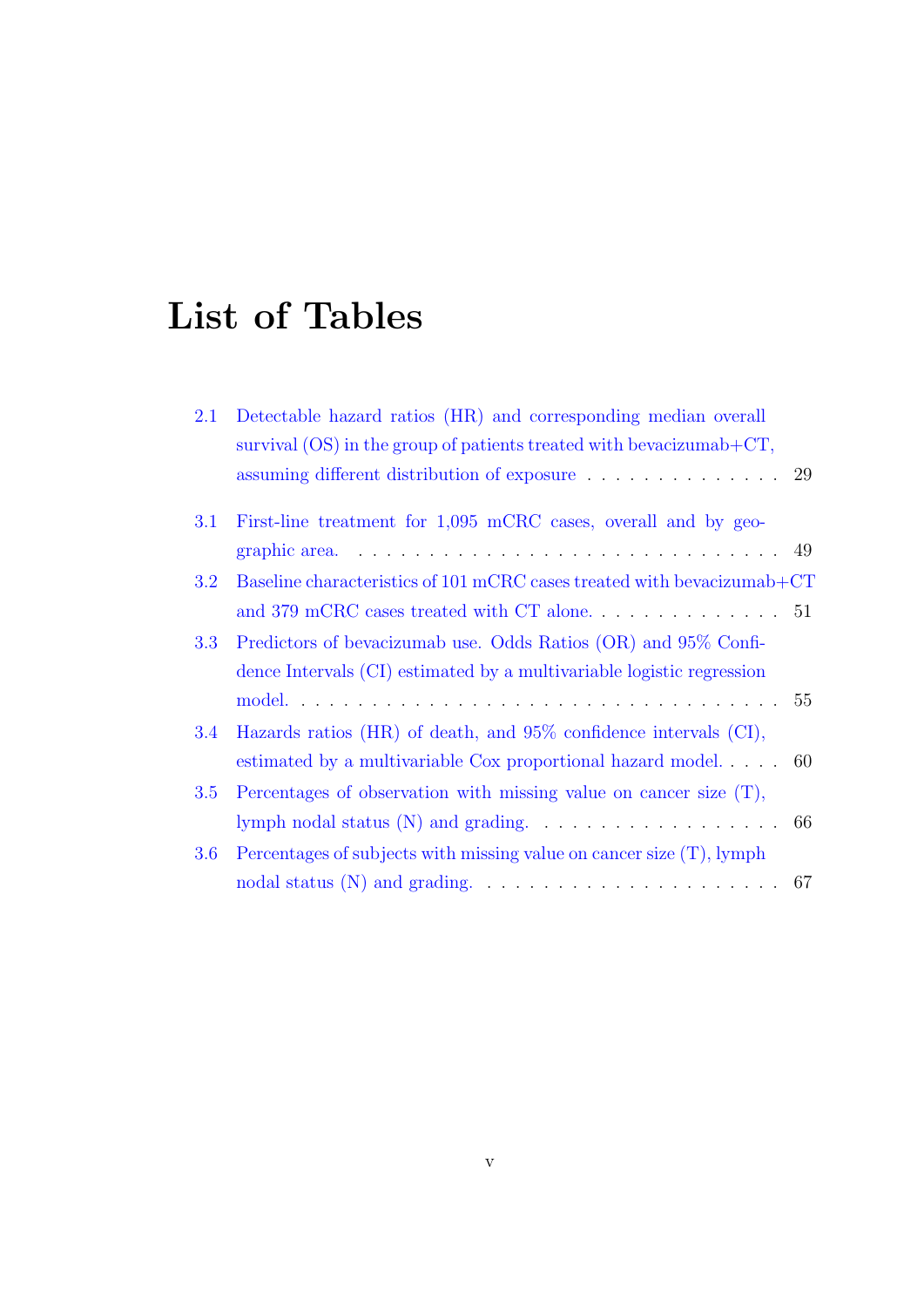# <span id="page-6-0"></span>List of Abbreviations

| HCU              | Healthcare Utilization             |
|------------------|------------------------------------|
| <b>RCT</b>       | Randomized Clinical Trial          |
| <b>NHS</b>       | National Health Service            |
| CRC              | ColoRectal Cancer                  |
| m <sub>CRC</sub> | Metastatic ColoRectal Cancer       |
| FU               | Fluorouracil                       |
| LV               | Leucovorin                         |
| <b>VEGF</b>      | Vascular Endothelial Growth Factor |
| <b>AIFA</b>      | Agenzia Italiana del Farmaco       |
| <b>PFS</b>       | Progression-Free Survival          |
| <b>OS</b>        | Overall Survival                   |
| ORR              | Overall Response Rate              |
| CT               | ChemoTherapy                       |
| CR               | Cancer Registry                    |
| <b>ATC</b>       | Anatomical Therapeutic Chemical    |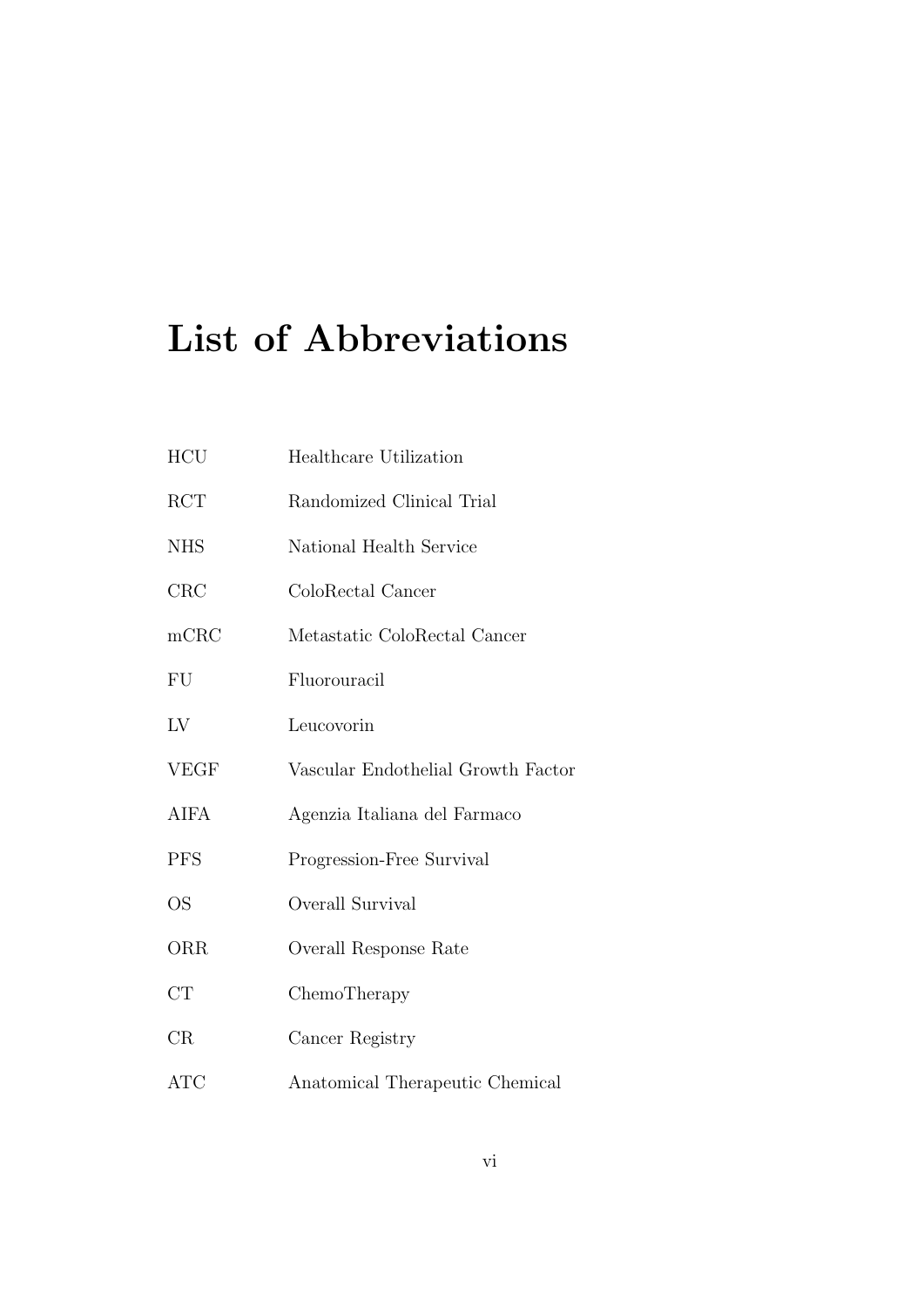- ICD9-CM International Classification of Diseases, Ninth Revision, Clinical Modification
- HR Hazard Ratio
- OR Odds Ratio
- CI Confidence Interval
- ML Maximum Likelihood
- PH Proportional Hazard
- PS Propensity Score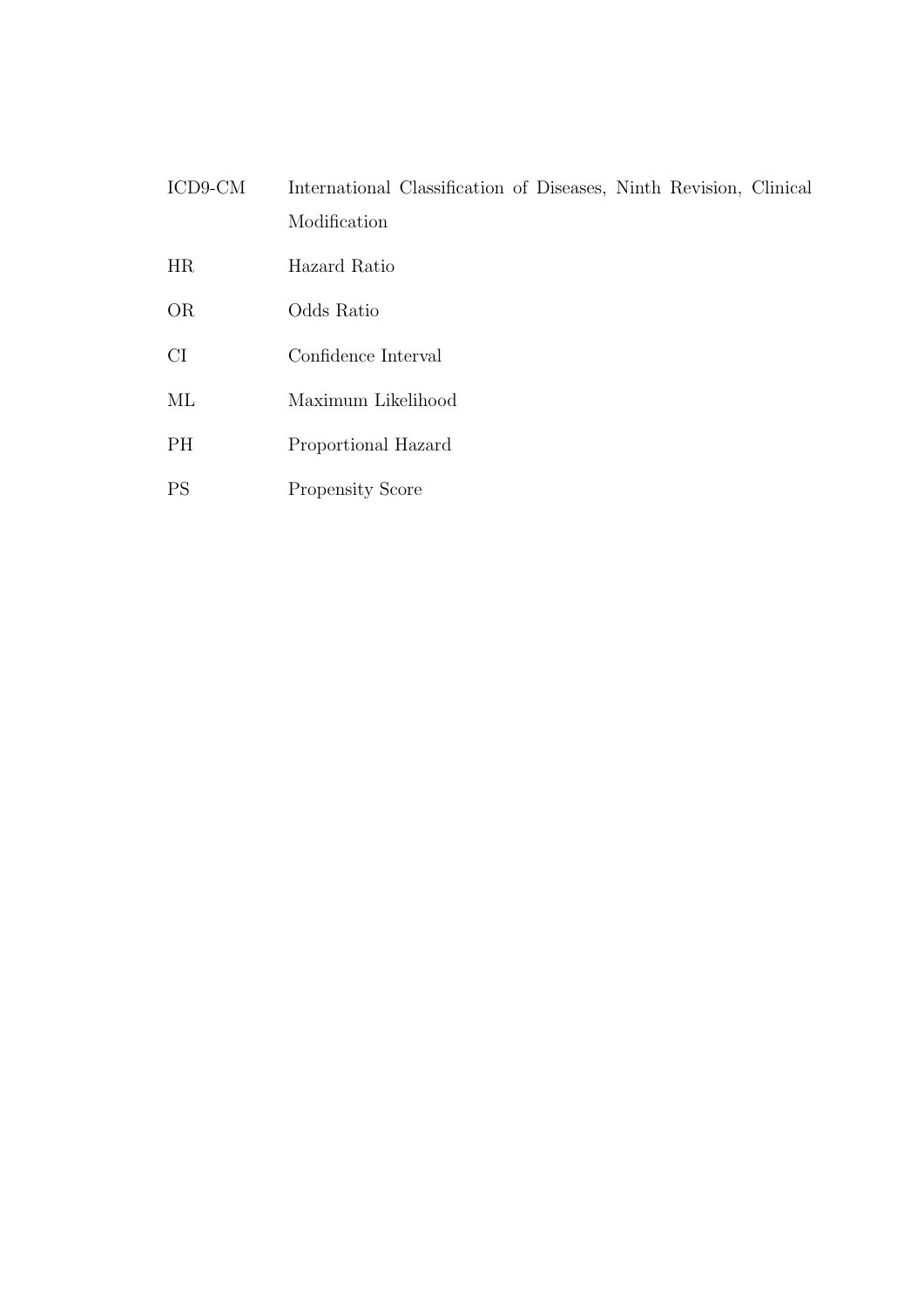## Abstract

<span id="page-8-0"></span>The efficacy of first-line bevacizumab added to chemotherapy (CT) in patients with metastatic colorectal cancer (mCRC) was assessed by several randomized clinical trials (RTC). However, data on the added value of bevacizumab in realworld post-marketing studies are scant. Moreover, the characteristics of patients included in RTCs are different from those of patients that physicians generally face in daily clinical practice, limiting the external validity of the results.

Healthcare utilization (HCU) databases, contrarily, allow the recruitment of unselected patients, including the elderly and those with co-morbidities, not always treated in highly specialised centres, reflecting the real clinical practice.

The present study aimed to evaluate the effectiveness of first-line bevacizumab in the Italian clinical practice of patients with mCRC. The overall survival (OS) of patients treated with first-line bevacizumab+CT was compared to the OS of patients treated with CT alone. Baseline characteristics of patients included in the cohort and the predictors of OS were also assessed.

Incident mCRC cases during the period 2010-2012 were selected from five Cancer Registries from Northern (Province of Varese, Mantova and Cremona) and Southern (Province of Palermo and Ragusa) Italy. Cases were linked to the Regional HCU databases of the five areas covered by the Cancer Registries, in order to obtain the entire pathway of health services provided by the National Health Service to each patient. The information collected from the HCU databases included the outpatient dispensations of high-cost drugs (among which bevacizumab), the diagnostic and intervention codes for admission to public or private hospitals and the outpatient services (including radiotherapies and diagnostic procedures).

A cohort of 1,118 incident mCRC cases was identified. After excluding subjects who did not meet the inclusion criteria, a final study cohort of 480 subjects was selected, of which 101 received first-line bevacizumab+CT and 379 received CT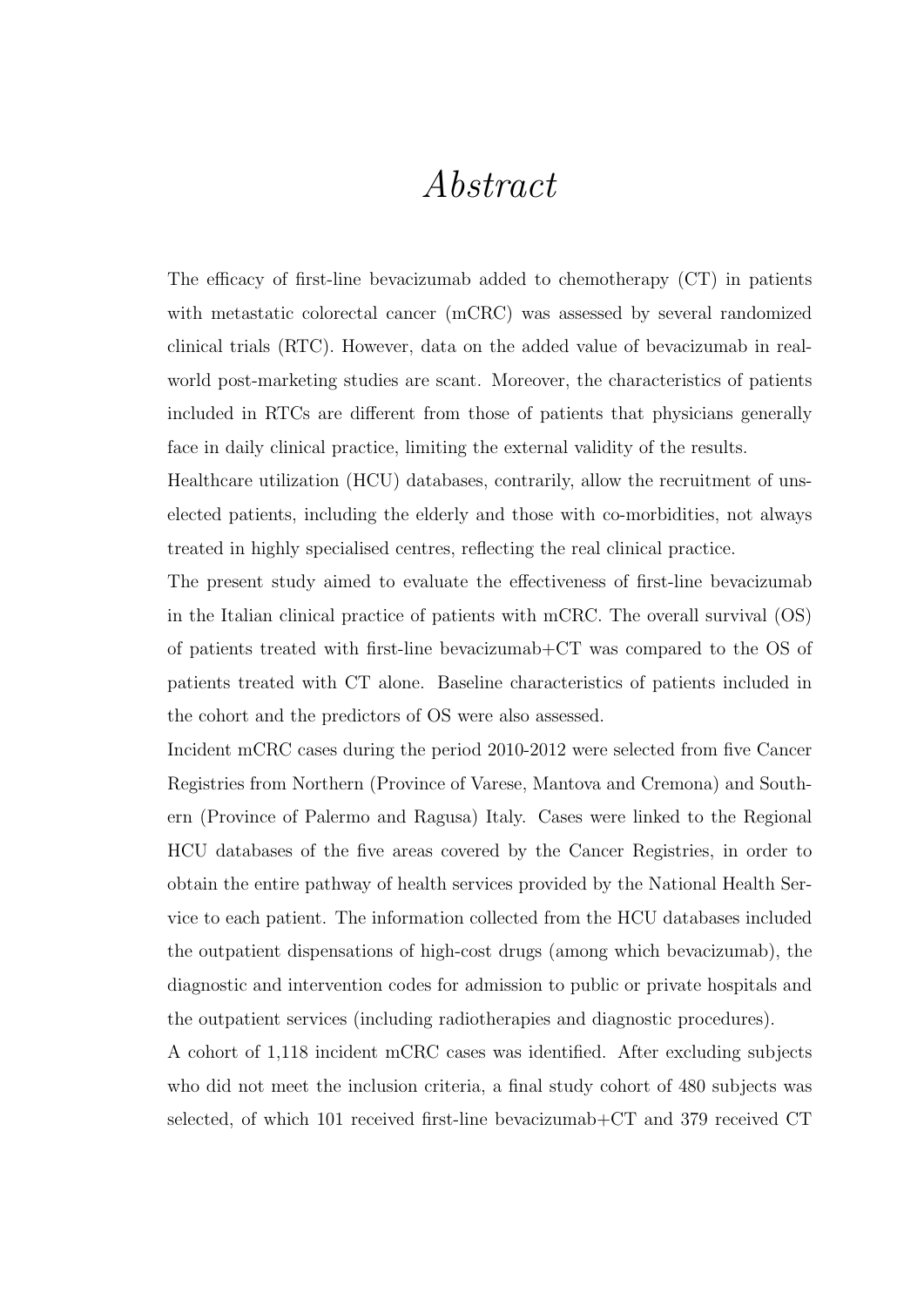alone. As compared to patients using CT alone, those using bevacizumab+CT were younger and received a surgical intervention before starting first-line treatment. The median OS was 22.5 and 14.6 months in patients treated with or without bevacizumab, respectively  $(p=0.011)$ . The corresponding adjusted HR was 0.82 (95\% CI 0.62-1.08). Young ages at baseline ( $\leq$  70 years) and experiencing surgery were significant protective factors.

Several sensitivity analyses were conducted, confirming the robustness of the results obtained from the main analysis.

The OS estimates were comparable to those coming from three large observational studies that assessed the OS of patients treated with first-line bevacizumab.

This study suggested a beneficial effect, even not statistically significant, of adding bevacizumab to CT in the real-world clinical practice of mCRC patients. HCU databases represented a powerful tool for conducting observational studies based on real-world data. However, they need to be handled carefully, taking into account the limitations associated to their use.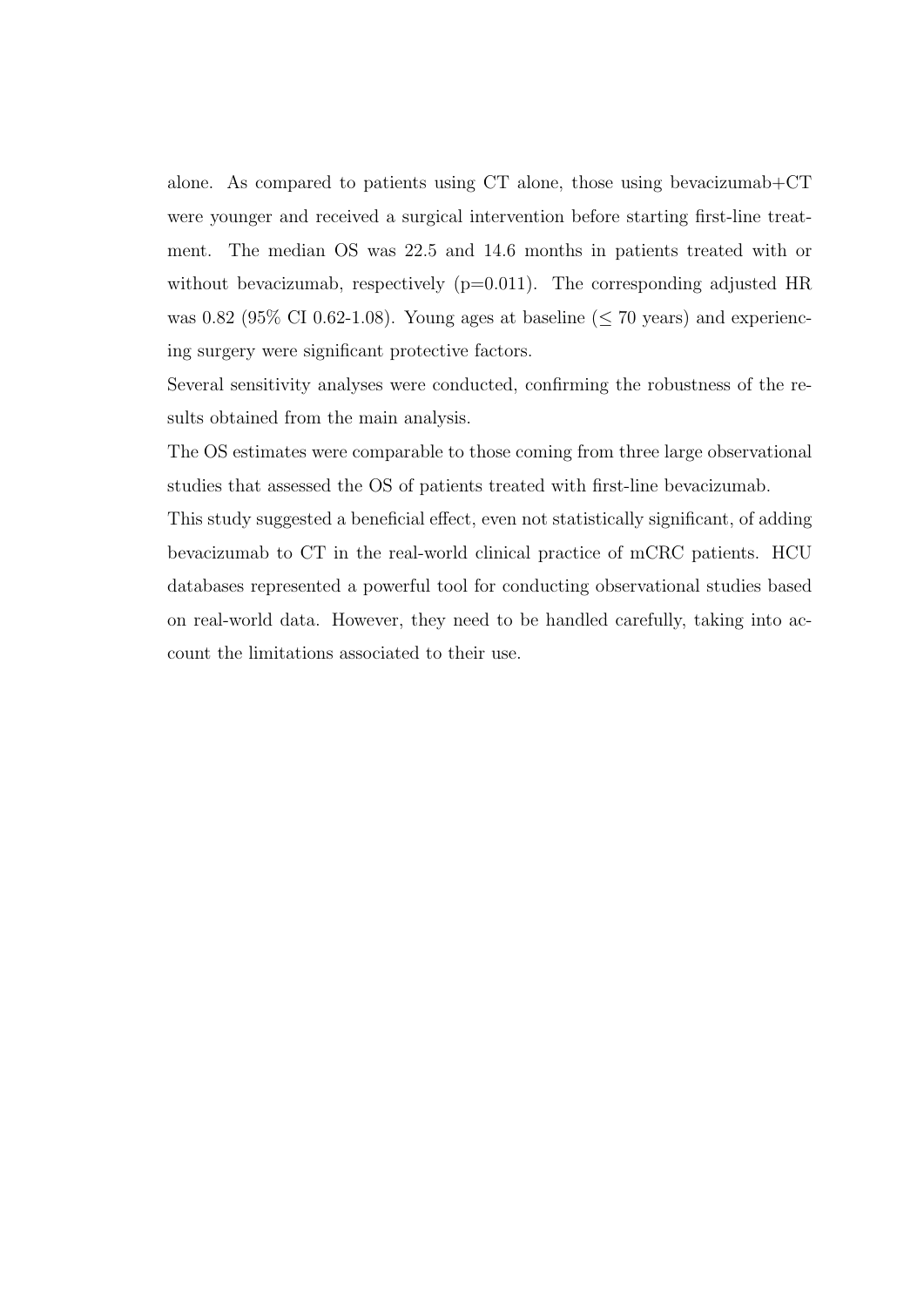## <span id="page-10-0"></span>Chapter 1

## Introduction

### <span id="page-10-1"></span>1.1 Healthcare Utilization Databases

#### <span id="page-10-2"></span>1.1.1 What they are?

Healthcare Utilization (HCU) databases refer to the collection of data regarding health services dispensed to the whole population of a specific geographic area. In Italy they were primarily instituted for administrative purposes, with the aim of monitoring costs and planning health-care services. They are also used for reimbursement of health services from Regions to local health authorities [\[1\]](#page-87-1). Nevertheless, they actually represent a powerful tool in the field of pharmacoepidemiology. Their use is becoming increasingly common in the conduction of studies of pharmacoutilization, as well as for evaluating the effectiveness and the safety of drugs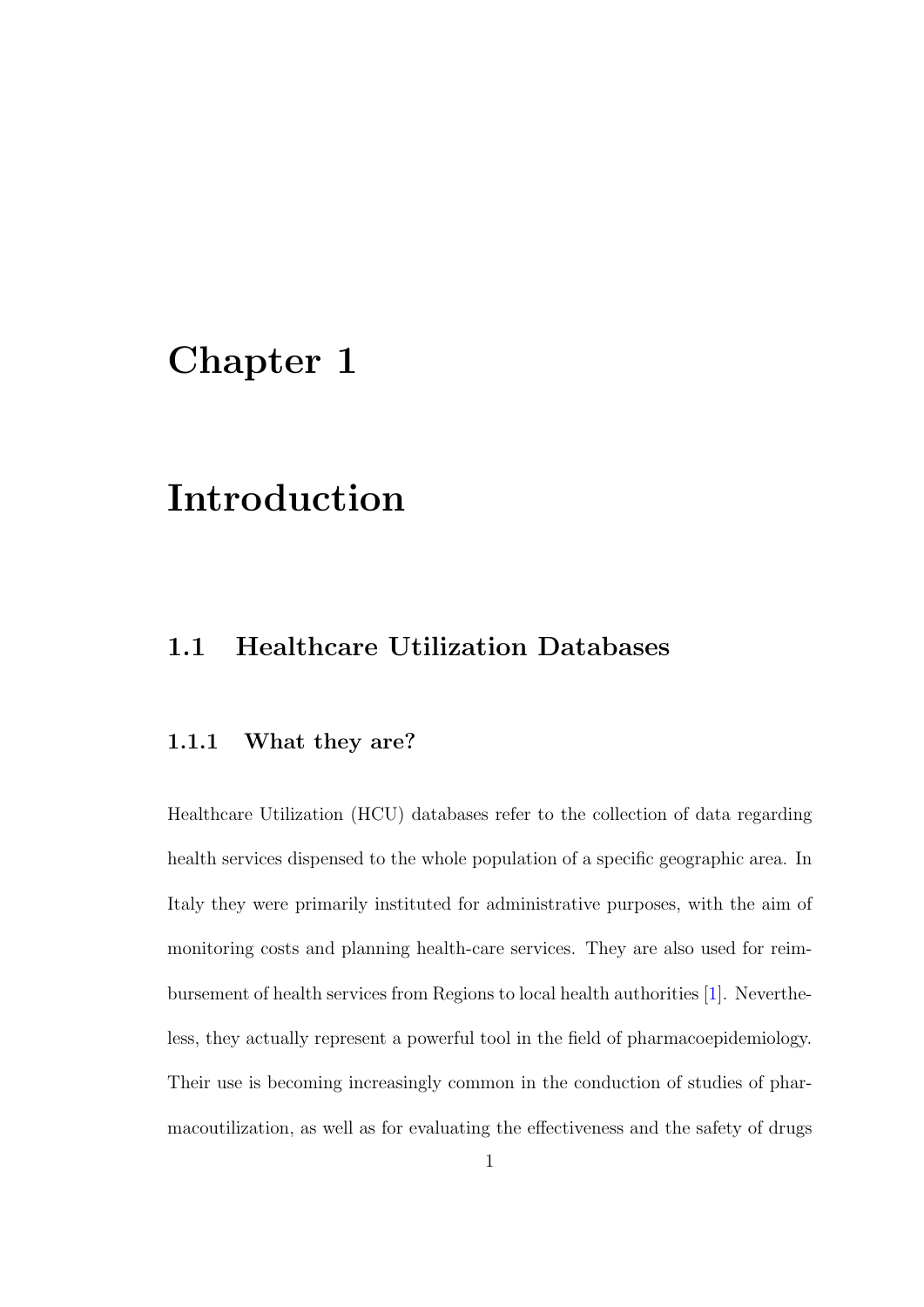used for the treatment of several diseases [\[2\]](#page-87-2).

In the process of approval of drugs, HCU databases represent a valid tool for the conduction of postmarketing studies. Indeed, once a drug is approved and put on the marketplace by the health authorities on the basis of the results coming from phase 3 randomized clinical trials (RCTs), is it important to evaluate the effectiveness and safety in the real-world clinical practice, on a large sample of unselected patients followed up for a long period, allowing the detection of rare adverse drug reactions [\[3\]](#page-87-3). For this reasons, HCU databases are an important toll for integrating the results coming from RCTs, and for evaluating their external validity

<span id="page-11-0"></span>The information stored in the HCU databases include the distribution of all drugs reimbursed by the National Health System (NHS), the hospitalizations in both public and private hospitals, the outpatient health services, the emergency room service, the certificates of delivery assistance, the exemptions for a specific disease. In Lombardy Region, the permission to access to the HCU databases is regulated by the Regional directorate and is permitted to the scientific institutions that own specific requirements, guaranteeing the ability and the expertise to handle such data and the intention to use them for scientific purposes [\[4\]](#page-87-4).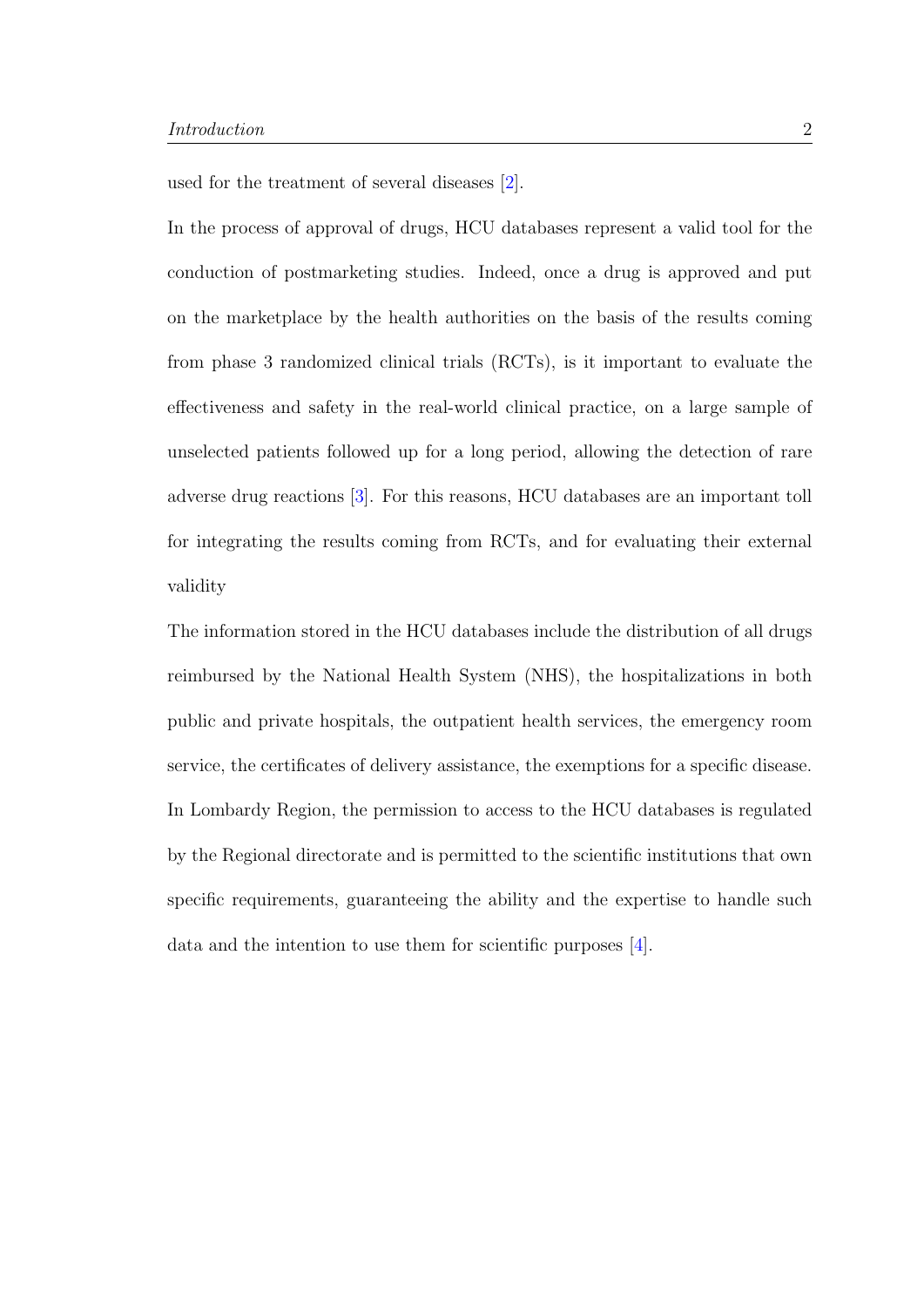#### 1.1.2 Strengths

The use of the HCU databases is always more widespread due to several aspects. First of all, HCU databases cover the entire population they are referred to. In Italy, they cover health services of all patients located in a specific area, for example a single Region, in a given period of time. For this reason, sample sizes are generally high, even when considering relative rare exposures or outcomes. As a consequence, they include a wide and unselected population of patients of different ages, lifestyles and habits, socioeconomic characteristics, as well as clinical characteristics and comorbidities. It follows that the results derived from such kind of studies are highly generalized.

Second, they reflect the drug utilization in a real-world clinical practice. Indeed, drugs used for chronic conditions, such as diabetes, hypertension or hypercholesterolemia, are often administered by the patients without following rigorous conditions of use. The use of HCU databases allows to relate the outcome with the adherence to a specific treatment, as well as the persistence, the discontinuation and changes of therapies.

Third, they often contain health information referred to many years. Therefore, it is possible to study uncommon adverse events, or those who required a long latency period.

Fourth, the use of these databases are associated to low costs and relatively rapid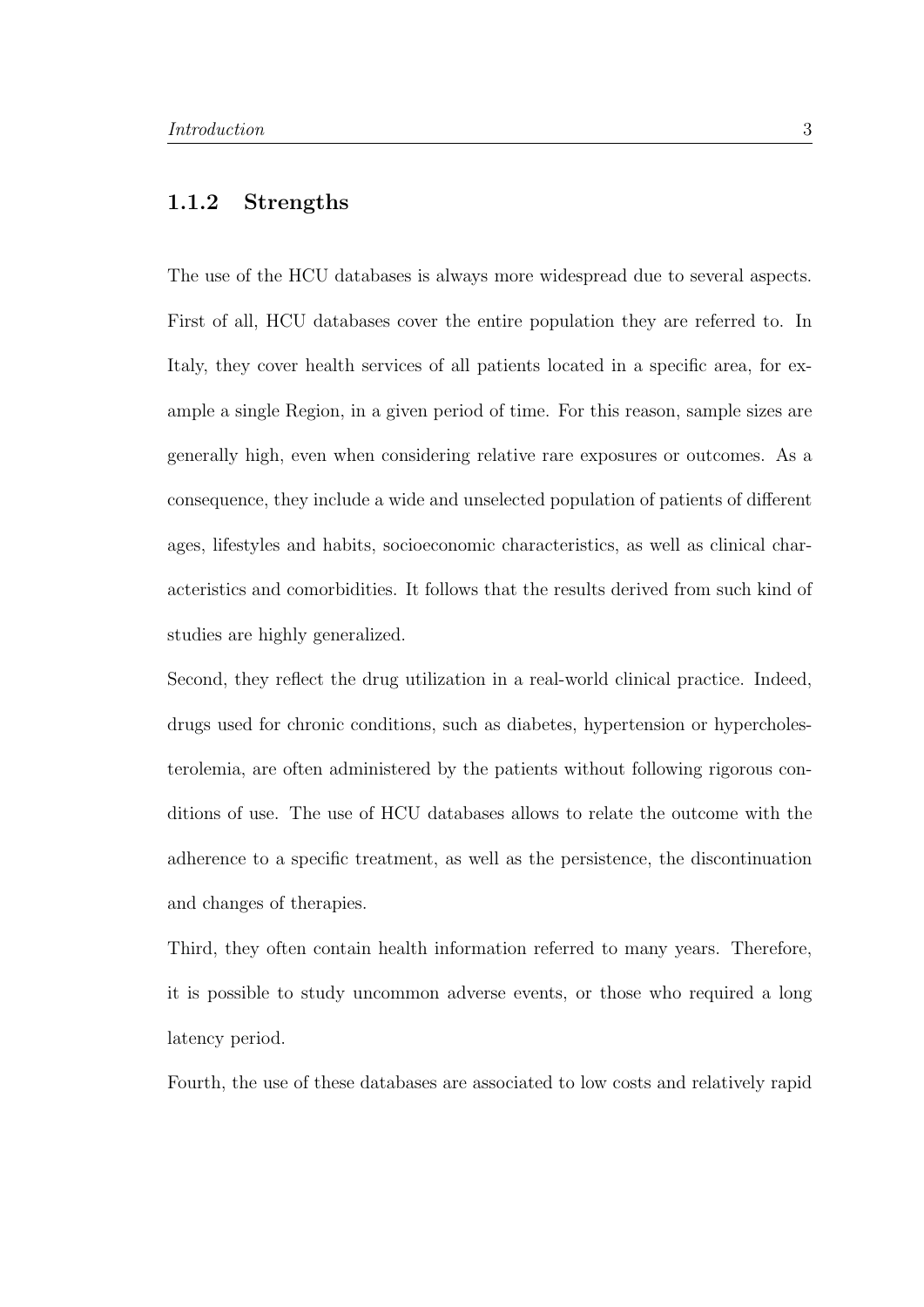<span id="page-13-0"></span>time of execution. Indeed, all the information are directly available for a specific population in a specific period of time, avoiding long time for collecting data [\[5\]](#page-87-5).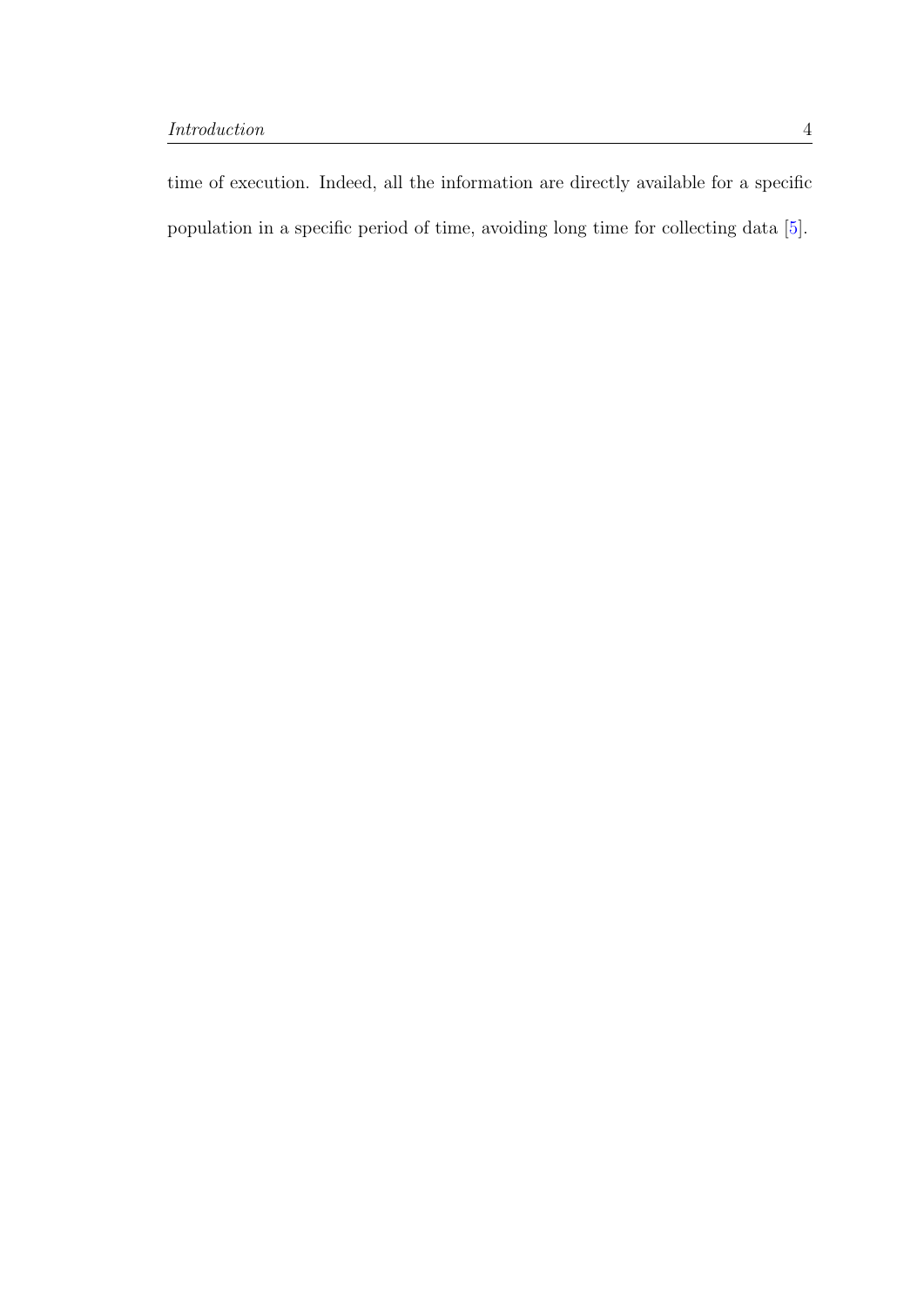#### 1.1.3 Limitations

On the other hand, using the HCU databases is associated to some limitations. The most relevant is the lack of clinical information. Since the primary purpose for which the HCU databases were instituted is of administrative nature, they do not contain information about lifestyles, such as diet, smoking habits, physical activity, body mass index and alcohol consumptions. Moreover, they do not report information about the stage of the disease, complications, relapses, patient's performance status, diagnostic test results and specific comorbidities. The lack of these information may lead to confounding.

Secondly, the selection of the outcome through the HCU databases may lead to outcome misclassification. This kind of bias may occurs either when a patient is erroneously classified as having the disease (outcome), in case of no disease, or when a patient is classified has not having the disease, when the disease is actually present. In the first case, the bias arise from the generation of false positives, which reduces the specificity of the outcome selection. In the second case, false negatives will be generated, reducing the sensitivity of the outcome selection.

Finally, another source of bias is the misclassification of the exposure. It occurs when the true exposition is not correctly defined. [\[5\]](#page-87-5).

<span id="page-14-0"></span>All these three sources of uncertainty need to be handle with the appropriate statistical techniques, in order to obtain unbiased results.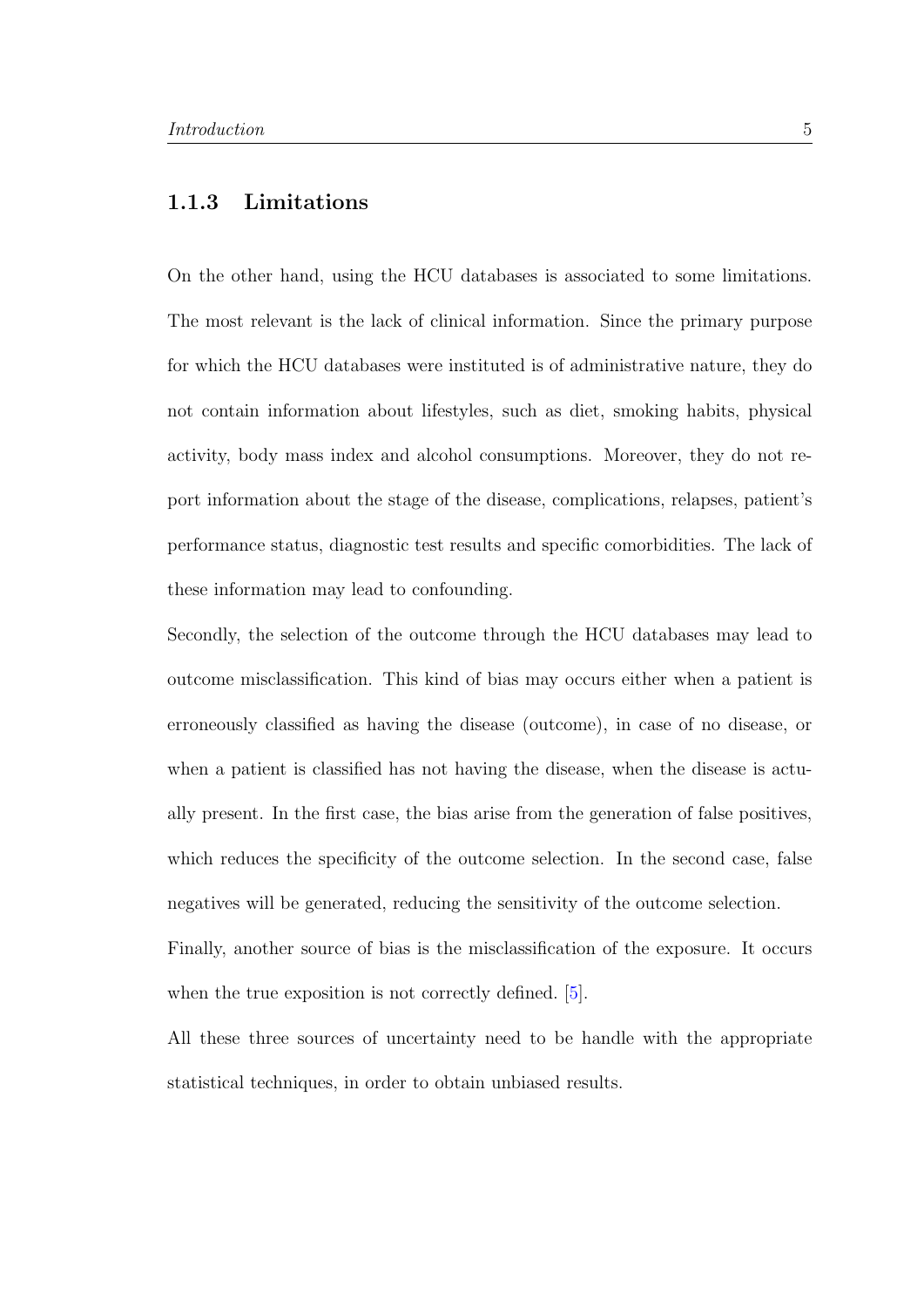### 1.2 An application on real-world data

#### <span id="page-15-0"></span>1.2.1 Colorectal cancer

Adenocarcinoma of the colon and rectum (colorectal cancer, CRC) is the third most common cancer, the fourth most common cause of cancer death, and the second most common cancer in terms of the number of individuals living with cancer five years after diagnosis worldwide. An estimated 1,361,000 people are diagnosed with CRC and approximately 694,000 people die from CRC, annually, while 3,544,000 individuals are living with CRC [\[6\]](#page-87-6). In Italy, among all cancers, CRC is the one with the highest incidence, with about 52,000 estimated diagnoses in 2014 [\[7\]](#page-87-7).

Approximately 20-25% of patients present metastatic CRC at initial diagnosis and another 25% will develop subsequent metastases [\[8\]](#page-88-0). For the majority of patients diagnosed with mCRC palliative chemotherapy is the most appropriate treatment option in order to achieve the goals of prolonging survival and improving quality of life [\[9\]](#page-88-1). The backbone of first- and second-line palliative chemotherapy for mCRC consists of a fluoropyrimidine based therapy combined in various combinations and schedules. Depending on clinical features, treatments for mCRC are generally based on fluoropyrimidine (5-FU or capecitabine) and leucoverin (LV), with or without irinotecan or oxaliplatin. In particular, currently used therapeutic schemes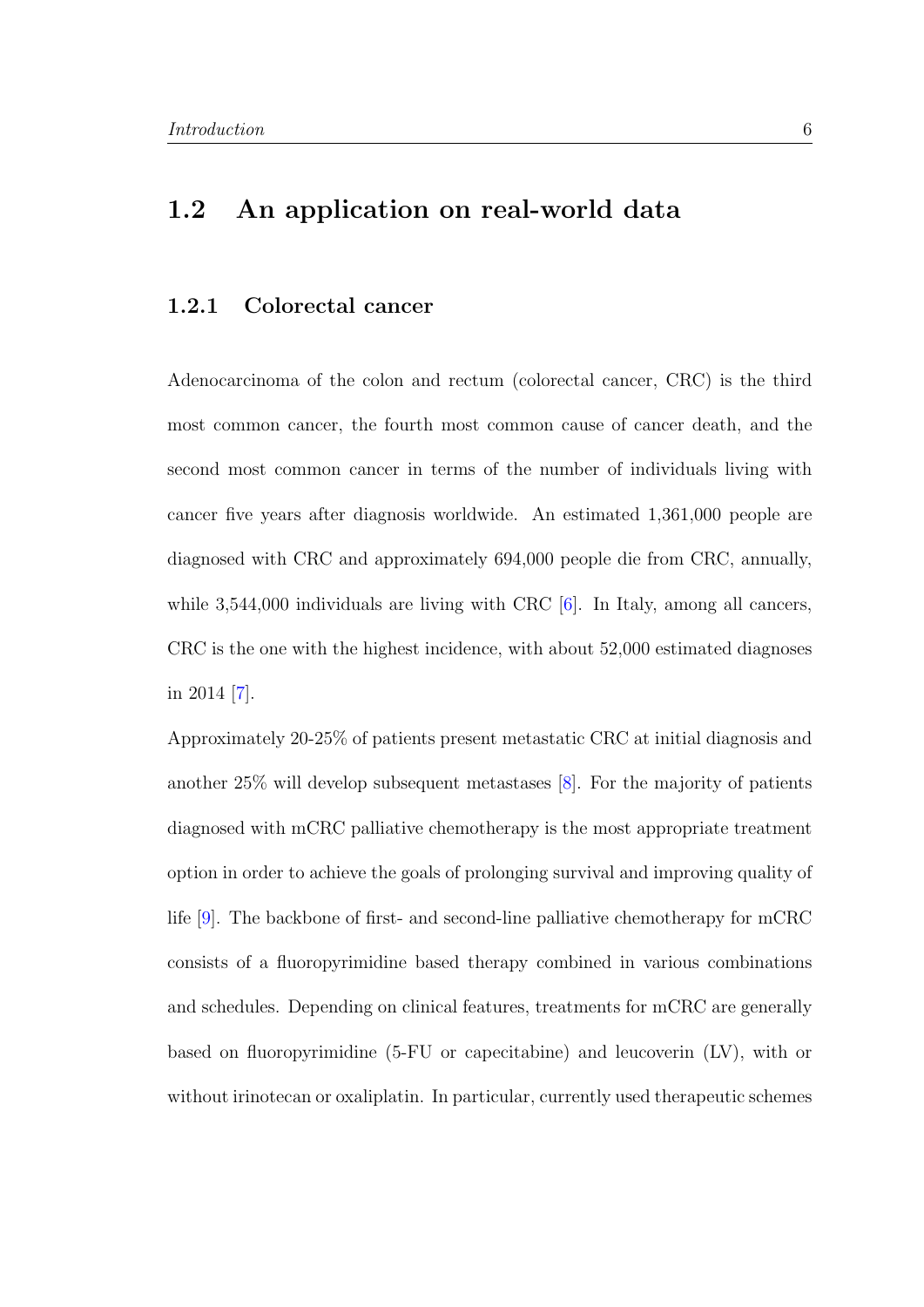<span id="page-16-0"></span>are FOLFOX (5-FU, LV, oxaliplatin) FOLFIRI (5-FU, LV, irinotecan), XELIRI (capecitabine, irinotecan), XELOX (capecitabine, oxaliplatin), FOLFOXIRI (5- FU, LV, oxaliplatin, irinotecan). Bevacizumab may be combined with all the previous therapies [\[10\]](#page-88-2). Favourable survival has been shown to correlate with the patients receiving all active chemotherapeutic agents, emphasizing the importance of exposure to all active drugs during treatment [\[11\]](#page-88-3).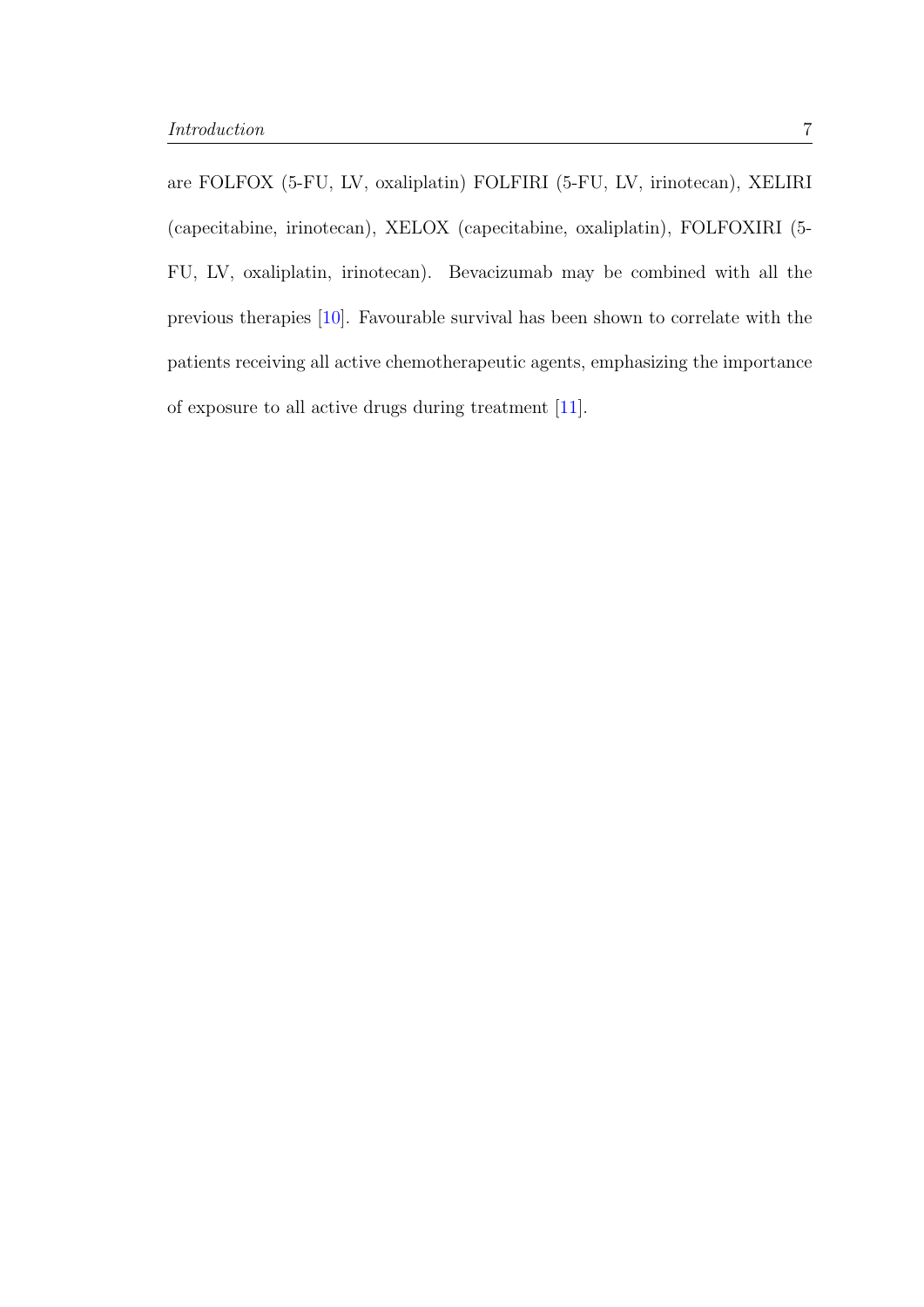#### 1.2.2 Bevacizumab

Bevacizumab is a humanized recombinant monoclonal antibody that inhibits vascular endothelial growth factor (VEGF), a common target that plays an important role in the angiogenesis of the tumour  $[12]$ . It was the first antiangiogenic agent, approved in 2004 by both the Food and Drugs Administration and the European Medicines Agency, for the treatment of patients with metastatic colorectal cancer (mCRC). In Italy, it was approved by the Italian Medicine Agency (Agenzia Italiana del Farmaco, AIFA) in September 2005 as first-line treatment of mCRC in combination with fluorouracil (FU)-based chemotherapy with or without irinotecan [\[13\]](#page-88-5). In 2008, the indication was extended to the second-line setting [\[14\]](#page-88-6). The use of bevacizumab in combination with fluoropyrimidine-containing chemotherapy is a well-established first-line and second-line treatment for patients with mCRC [\[15–](#page-88-7)[19\]](#page-89-0). Bevacizumab regulatory approval was based on the results of the pivotal AVF2107 phase III trial [\[20\]](#page-89-1), in which 813 previously untreated patients were randomized to bolus 5-fluorouracil (5FU)/Leucovorin (LV) and irinotecan (the IFL regimen) plus placebo or IFL plus bevacizumab. Median OS improved from 15.6 to 20.3 months  $|HR=0.66, p<0.001|$ , median progression-free survival (PFS) improved from 6.2 to 10.6 months (HR= $0.54$ , p $< 0.001$ ) and overall response rate (ORR) from  $34.8\%$  to  $44.8\%$  (p=0.004).

By the time of regulatory approval of bevacizumab, the IFL protocol was no longer the preferred first-line backbone regimen for mCRC. Several trials have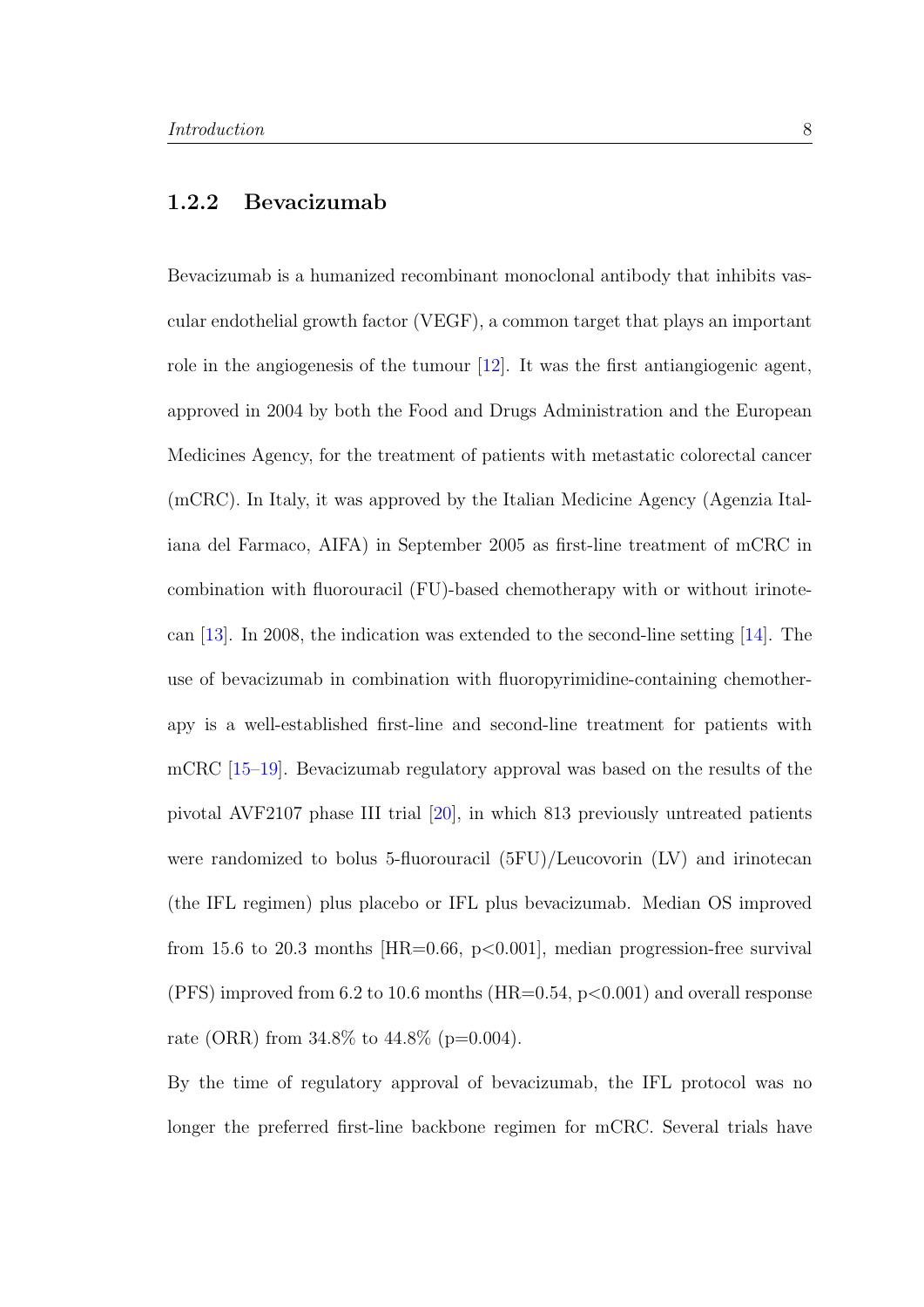demonstrated that infusional fluoropyrimidine-based regimens with either oxaliplatin (FOLFOX) or irinotecan (FOLFIRI) were more efficacious and less toxic than IFL  $[21-23]$  $[21-23]$ .

<span id="page-18-0"></span>The combination of bevacizumab with oxaliplatin-based chemotherapy as first-line treatment was investigated in the NO16966 randomized study of 1400 patients [\[24\]](#page-90-0). Patients received oxaliplatin with capecitabine or 5FU/LV plus bevacizumab or placebo. Although the study was formally positive and the median PFS improved from 8.0 to 9.4 months ( $p=0.002$ ), the results were still disappointing; neither the response rate (47\% vs. 49\%, p=0.31) nor the median OS time (21.3 months vs. 19.9 months, p=0.077) were significantly different between the groups.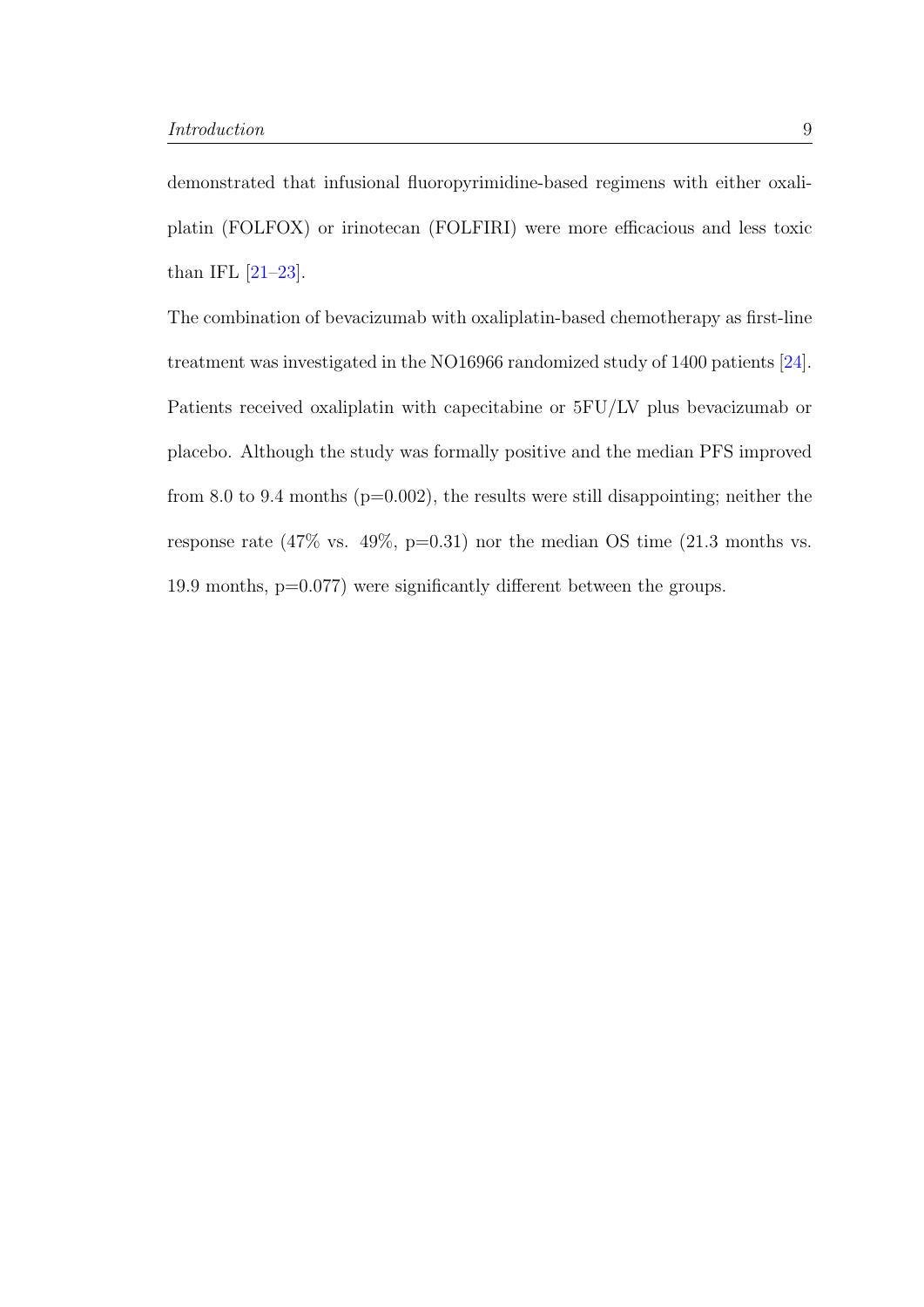#### 1.2.3 Research question

Bevacizumab use has been shown to prolong progression-free survival (PFS) or overall survival (OS) in patients with mCRC treated in the first line. However, questions regarding its effectiveness when combined with currently used chemotherapy schemes still remain.

Only a few post-marketing observational cohort studies were conducted to evaluate the added value of bevacizumab in the real-world setting [\[25–](#page-90-1)[27\]](#page-90-2); however, it is important, for both clinicians and health decision makers, to assess the effectiveness of bevacizumab under conditions that patients and physicians generally face in daily clinical practice. In this regard, observational studies based on real-world data allow the inclusion of patients usually under-represented in RCTs, such as the elderly, those with comorbidity, and those treated by non-expert healthcare providers [\[28,](#page-90-3) [29\]](#page-90-4).

<span id="page-19-0"></span>An evaluation of real-world efficacy outcomes and CT patterns associated with bevacizumab use for the treatment of first-line mCRC is therefore missing. This study will contribute to add evidence about the clinical impact of the use of bevacizumab for the treatment of mCRC in the real-world clinical practice.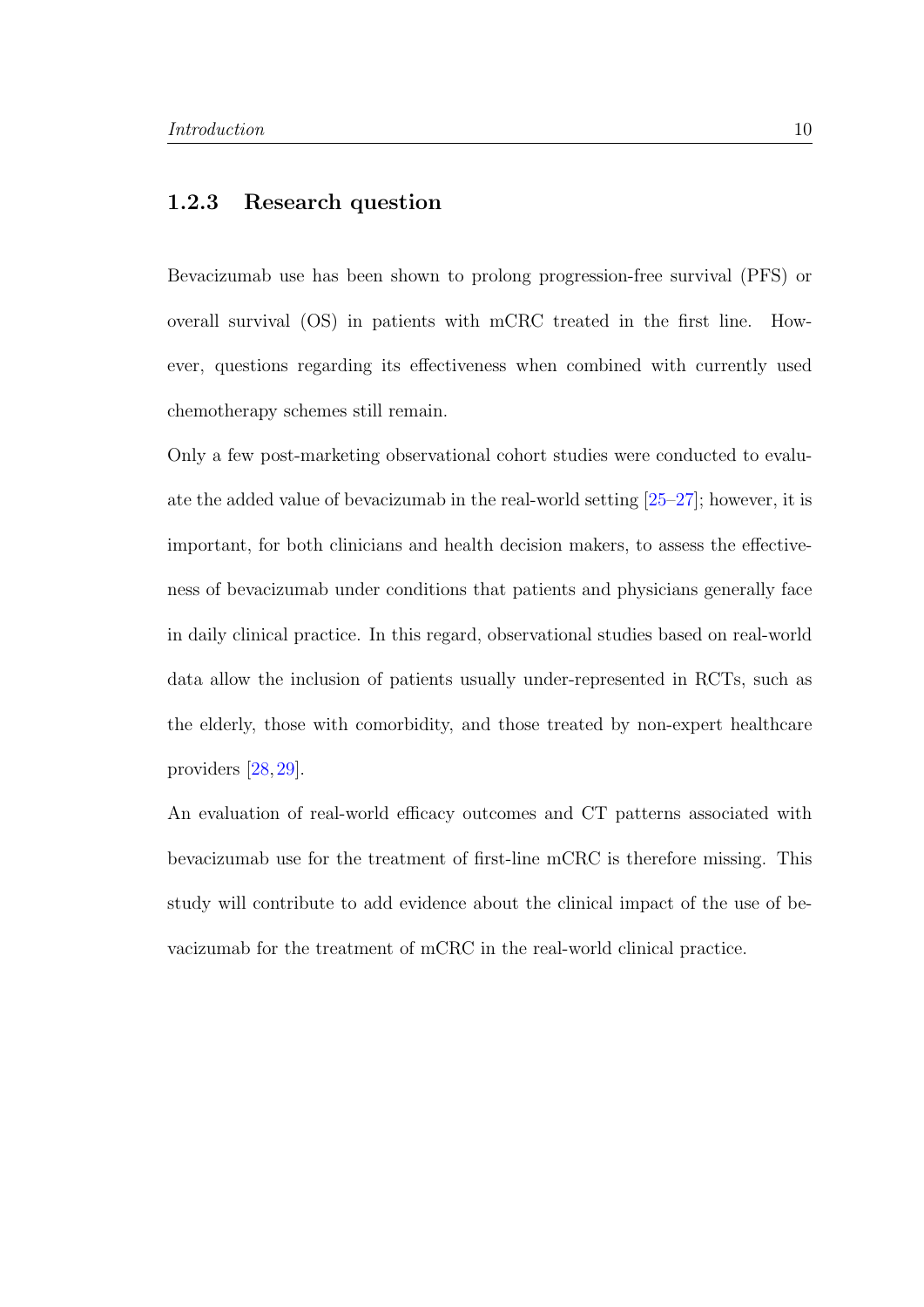#### 1.2.4 Objectives

The main aim of this thesis was the conduction and the management of an Italian multi-regional retrospective cohort study in order to assess the effectiveness of first-line bevacizumab in a real-world setting of patients with mCRC.

The OS of patients using bevacizumab as first-line treatment was compared to the OS of patients using CT alone. The cumulative proportion of survivors at 1, 2, and 3 years after starting first-line treatment for mCRC and predictors of survival was evaluated. A stratified analysis by age was performed, in order to evaluate whether bevacizumab has a different impact on OS according to age groups. The latter aspect allowed to evaluate the effectiveness of bevacizumab also in older patients, that are usually excluded from RCTs.

Secondary aims were to assess the baseline characteristics of patients assigned to the different first-line treatments (bevacizumab+CT vs. CT alone) and the predictors of both bevacizumab use and OS. Moreover, duration of first-line treatment with bevacizumab and changes of therapies were calculated.

The activities planned for this project included the writing of a research protocol, the presentation of the protocol to an ethical committee, the coordination of the centres included in the project about the selection of mCRC cases and the linkage with the HCU databases, the performance of all the statistical analyses, the preparation of a final report and the writing of a manuscript to be submitted to a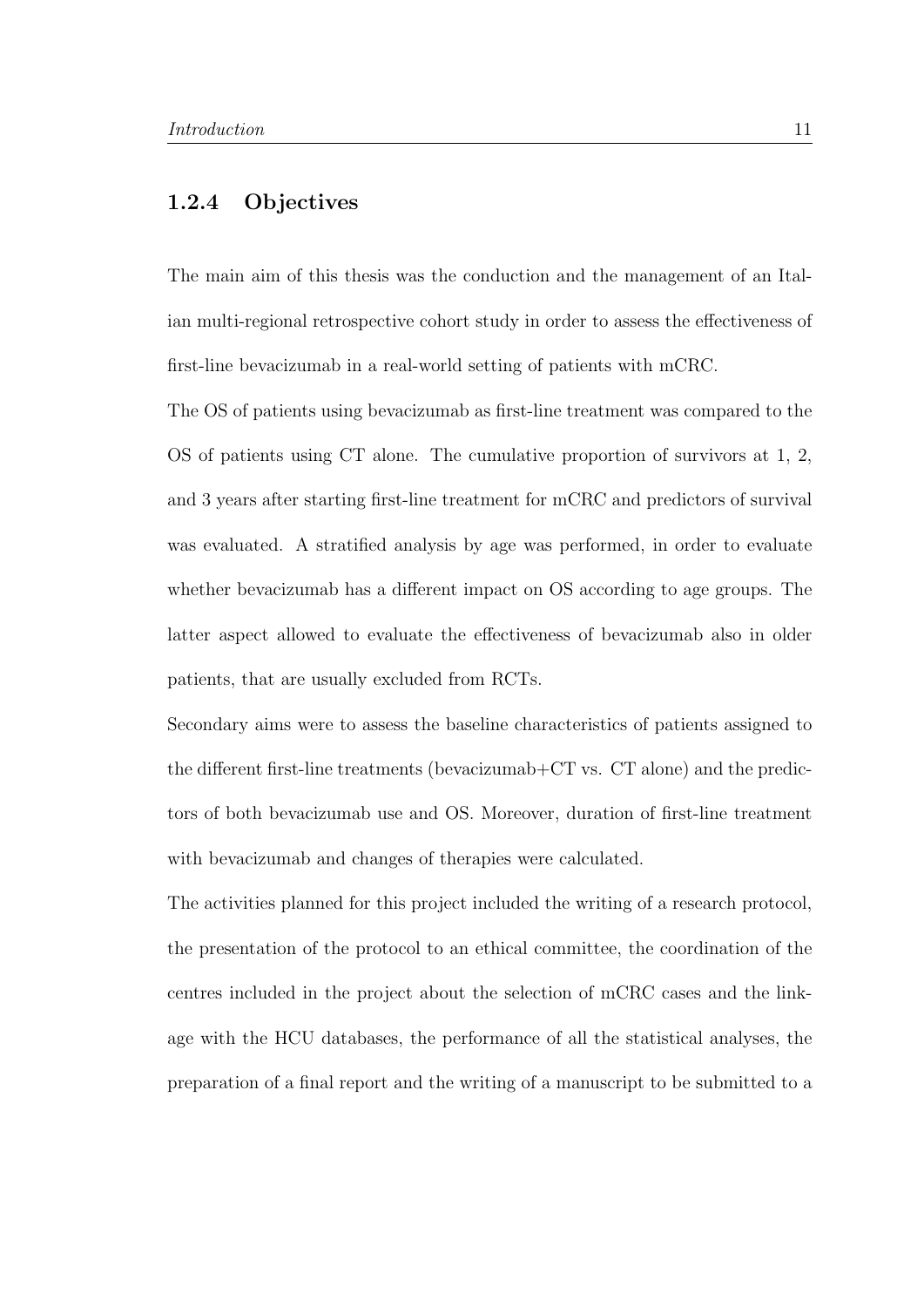peer-reviewed scientific journal. Regular meetings were planned with the scientific staff involved in the project.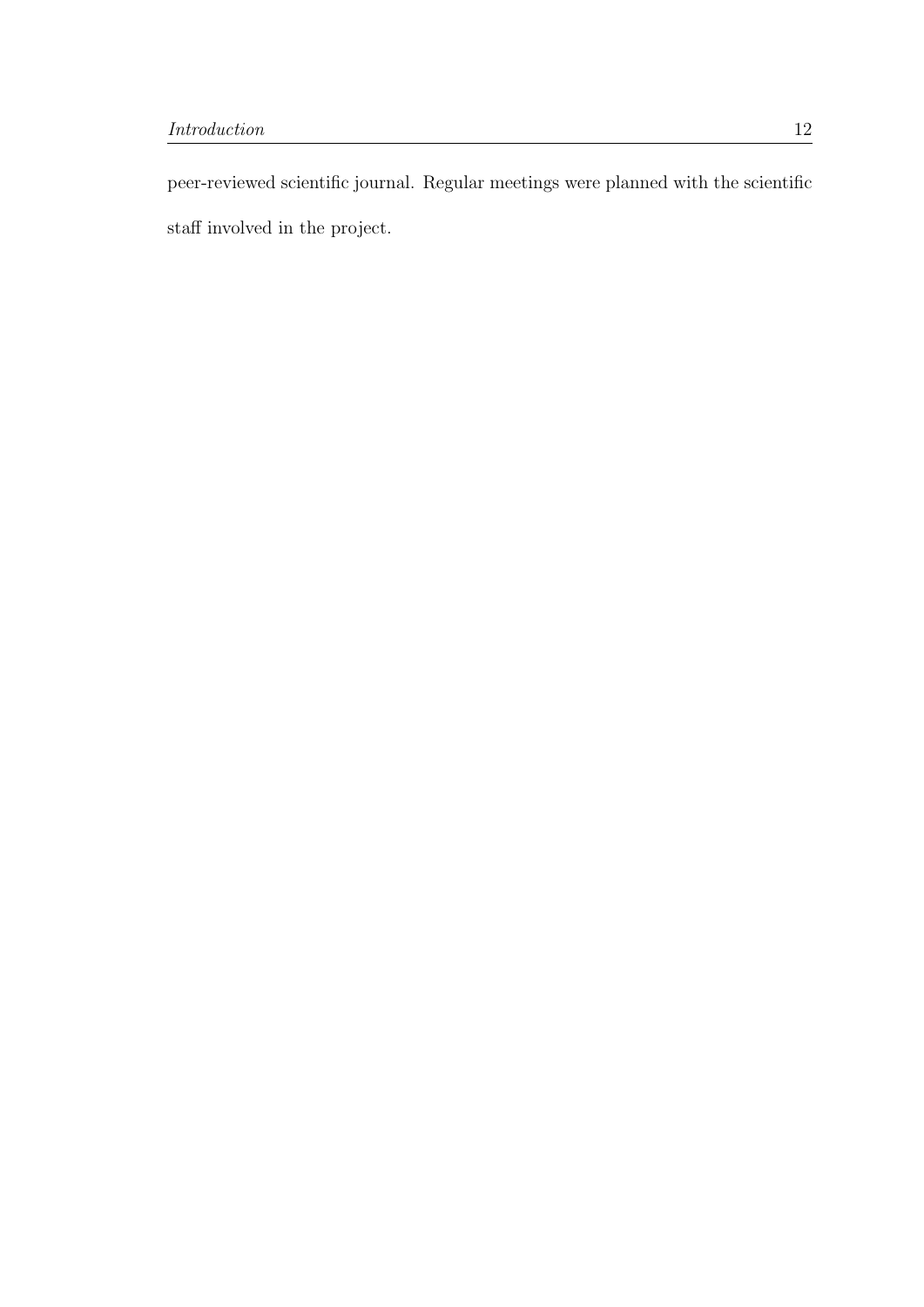## <span id="page-22-0"></span>Chapter 2

# Methods

#### <span id="page-22-1"></span>2.1 Data sources

Data were retrieved from the following two sources of data:

1. The Cancer Registries (CR) of five Italian Provinces: Varese, Mantova, Cremona, Ragusa and Palermo. They include the date of diagnosis of mCRC; the topographical code (ICDO3T code), which describes the anatomical site of origin of the tumour; the morphological code (ICDO3M code), which describes the cell type, or histology, of the tumour, together with the behaviour; the grading of the tumour, which describe the grade of differentiation of cancer cells as compared to normal cells; the staging of the tumour, which describes and classifies a cancer on the basis of the extent of cancer in the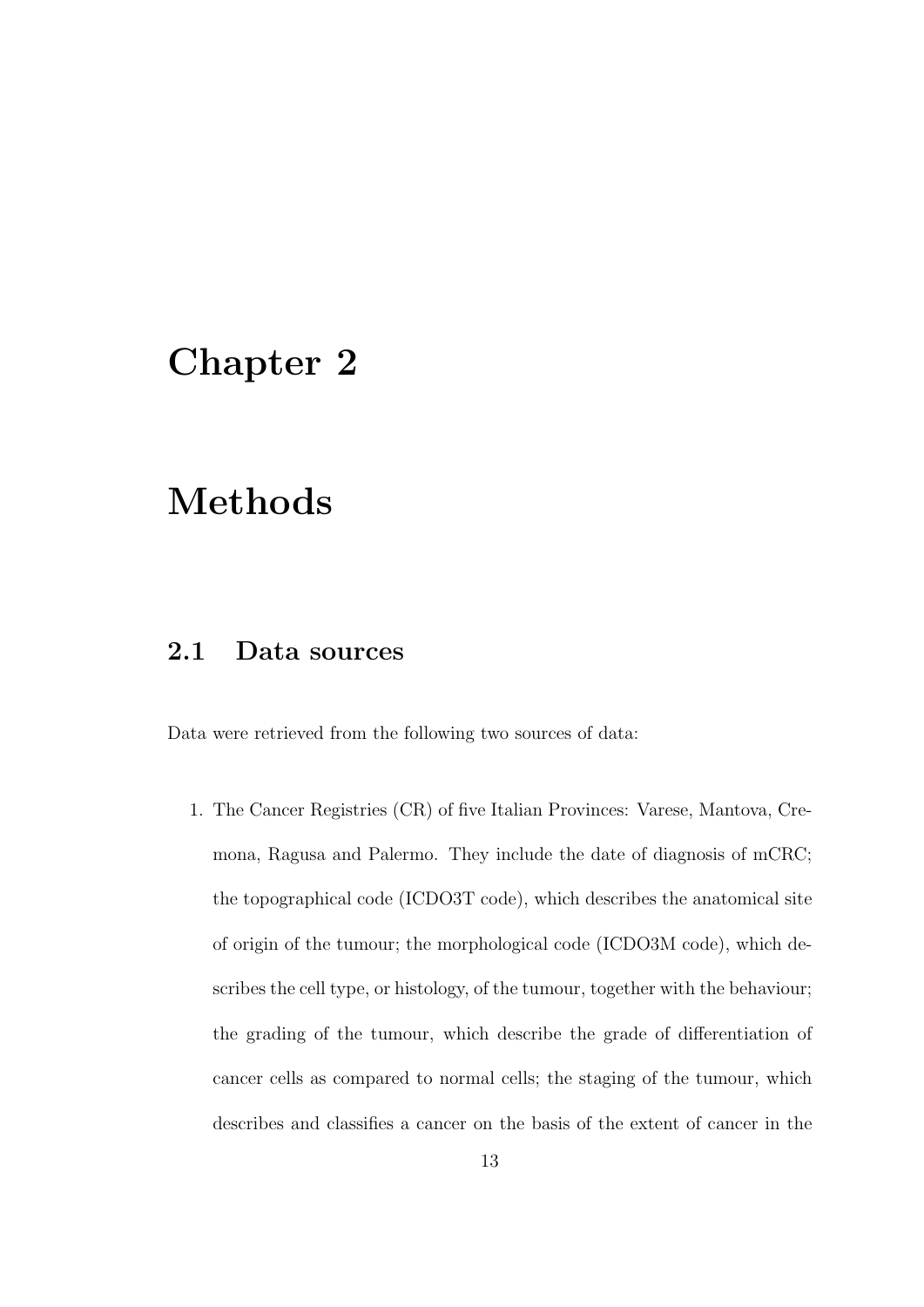body. The stage is based on the TNM staging system, where T describes the tumour size, N indicates the number of nearby involved lymph nodes and M refers to whether the cancer has metastasized; the subject's gender and date of birth; the vital status and the date of death, if applicable. An extract of the CR database is reported in Figure [2.1.](#page-25-0)

- 2. The Regional HCU databases of the five centres included in the study. The following databases were used:
	- The Hospital Discharge Forms database, which stores all the hospitalizations of all subjects accepted by both public and private hospitals. It contains the date of admission and discharge, the main and five secondary diagnoses (coded through the ICD9CM codes), the main and five secondary interventions (coded through the ICD9CM codes), the date of the main intervention (See Figure [2.4\)](#page-28-0);
	- The database of drugs prescribed from hospital pharmacies, which contains all outpatient dispensations of high-cost drugs (including bevacizumab) reimbursed by the NHS. It includes the date of administration, the ATC code of the drug and the quantity dispensed (See Figure [2.2\)](#page-26-0);
	- The outpatient's service database, which stores all the health service dispensed in the outpatient setting, including laboratory tests, imaging diagnostic procedures, radiotherapy and chemotherapy. Were available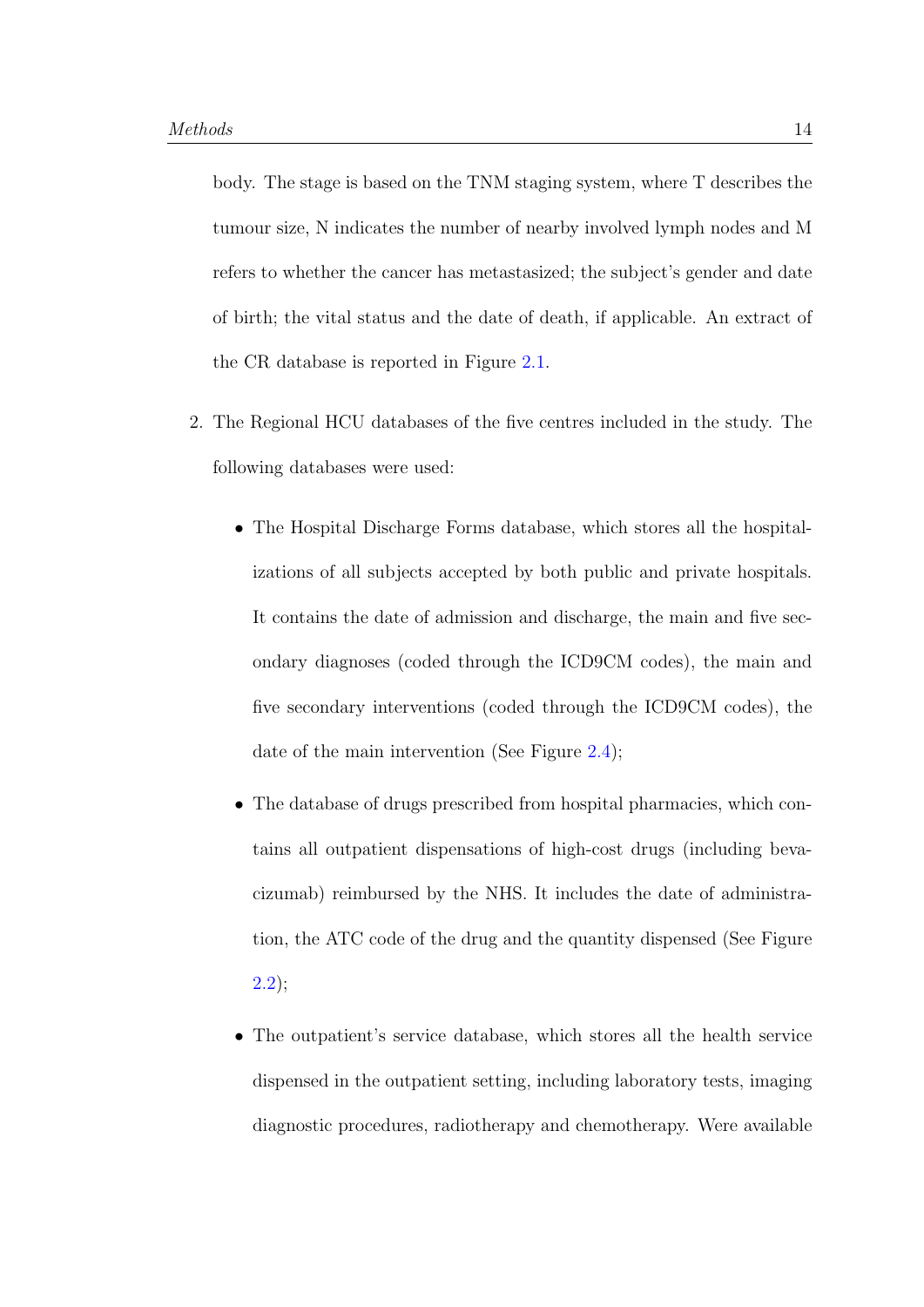information about the description and the date of the health service dispensed (See Figure [2.3\)](#page-27-0).

All the previous databases were linked through an unique anonymous identification code.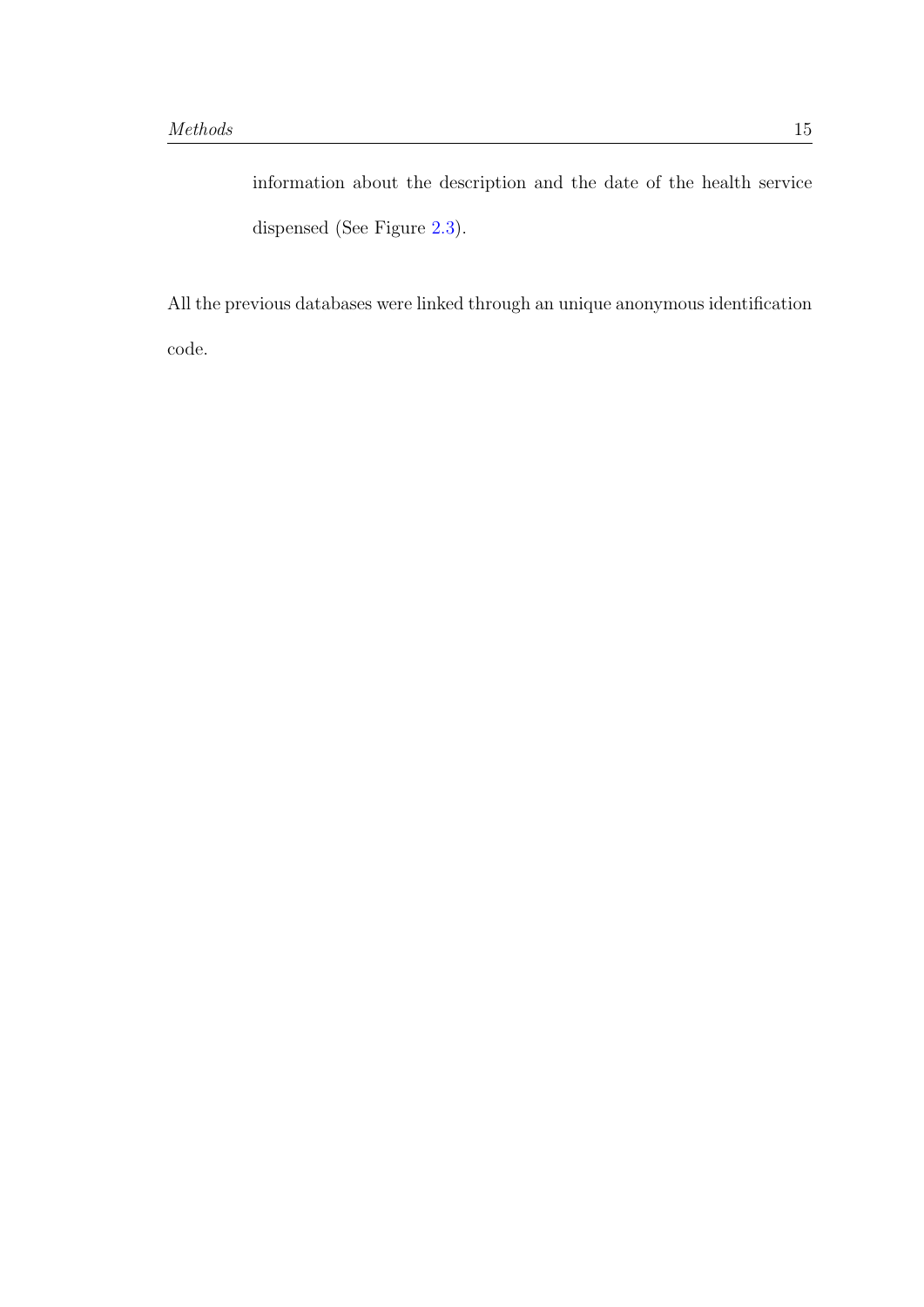<span id="page-25-0"></span>

| ⊞<br>mCRC cases |                         |               |            |              |              |               |            |                         |                  |           |
|-----------------|-------------------------|---------------|------------|--------------|--------------|---------------|------------|-------------------------|------------------|-----------|
| <b>IDPZ</b>     | <b>SESSO</b><br>٠       | - DATA NASC - | DATAINCI - | DATA FW L -  | <b>STATO</b> | <b>STADIO</b> | <b>ETA</b> | G<br>$\bar{\mathbf{v}}$ | ICDO3 T          | ICDO3 M + |
| 110900          | $\overline{\mathbf{2}}$ | 26/04/1925    | 26/01/2011 | 19/03/2011 2 |              | IV            | 85         |                         | <b>C809</b>      | 80703     |
| 113302          | $\mathbf{1}$            | 04/03/1951    | 19/07/2012 | 22/08/2013 2 |              | <b>IV</b>     | 61 2       |                         | C186             | 81403     |
| 114070          | $\mathbf{1}$            | 17/12/1934    | 18/05/2010 | 04/01/2014 2 |              | <b>IV</b>     |            | 752                     | C182             | 81403     |
| 116683          | $\overline{2}$          | 05/01/1939    | 28/03/2012 | 14/12/2013 2 |              | <b>IV</b>     |            | 73 2                    | C <sub>185</sub> | 81403     |
| 119545          | $\overline{2}$          | 25/04/1943    | 10/10/2012 | 31/12/2014 1 |              | <b>IV</b>     | 69 3       |                         | C <sub>186</sub> | 81403     |
| 120700          | $\overline{2}$          | 21/06/1957    | 23/05/2011 | 03/05/2012 2 |              | <b>IV</b>     |            | 53 2                    | C <sub>187</sub> | 81403     |
| 121318          | 1                       | 15/09/1920    | 29/03/2011 | 30/07/2011 2 |              | <b>IV</b>     | 90         |                         | C <sub>188</sub> | 80003     |
| 130442          | $\mathbf{1}$            | 05/02/1928    | 02/11/2010 | 09/01/2013 2 |              | <b>IV</b>     | 82         |                         | C <sub>187</sub> | 84803     |
| 131196          | $\overline{2}$          | 09/06/1927    | 11/11/2010 | 29/11/2010 2 |              | <b>IV</b>     | 83 2       |                         | C <sub>184</sub> | 81403     |
| 139510          | $\overline{2}$          | 24/03/1956    | 13/12/2012 | 29/11/2014 2 |              | <b>IV</b>     | 562        |                         | C <sub>210</sub> | 81403     |
| 140163          | $\mathbf{1}$            | 22/06/1933    | 01/02/2010 | 18/07/2010 2 |              | <b>IV</b>     |            | 762                     | C <sub>199</sub> | 81403     |
| 140235          | $\overline{2}$          | 06/11/1922    | 31/08/2012 | 31/10/2012 2 |              | <b>IV</b>     | 89         |                         | C <sub>183</sub> | 80003     |
| 140726          | 1                       | 19/03/1941    | 14/01/2011 | 11/08/2011 2 |              | IV            | 69         |                         | C <sub>188</sub> | 81403     |
| 143379          | $\overline{2}$          | 29/05/1945    | 06/02/2012 | 31/12/2014 1 |              | <b>IV</b>     | 66 3       |                         | C <sub>199</sub> | 84803     |
| 144556          | $\mathbf{1}$            | 27/05/1931    | 19/04/2011 | 23/07/2012 2 |              | IV            | 79 3       |                         | C <sub>187</sub> | 81403     |
| 146642          | $\mathbf{1}$            | 05/06/1941    | 02/01/2012 | 12/10/2014 2 |              | <b>IV</b>     |            | 70 <sub>2</sub>         | C182             | 81403     |
| 147996          | 1                       | 05/01/1918    | 12/08/2010 | 08/10/2010 2 |              | <b>IV</b>     | 92         |                         | C <sub>182</sub> | 80003     |
| 148247          | $\mathbf{1}$            | 03/06/1939    | 22/03/2011 | 30/03/2011 2 |              | <b>IV</b>     |            | 713                     | C <sub>183</sub> | 82463     |
| 149071          | $\mathbf{1}$            | 23/10/1938    | 22/07/2011 | 06/10/2012 2 |              | IV            |            | 723                     | C <sub>180</sub> | 81403     |
| 156179          | $\mathbf{1}$            | 24/06/1947    | 06/12/2012 | 31/12/2014 1 |              | <b>IV</b>     |            | 65 3                    | C <sub>209</sub> | 84803     |
| 158451          | $\mathbf{1}$            | 03/03/1925    | 30/05/2011 | 26/07/2011 2 |              | <b>IV</b>     | 86         |                         | C <sub>186</sub> | 80003     |
| 159995          | $\mathbf{1}$            | 12/12/1928    | 14/07/2011 | 24/09/2011 2 |              | <b>IV</b>     | 823        |                         | C <sub>182</sub> | 81403     |

FIGURE 2.1: Extract of the Cancer Registry database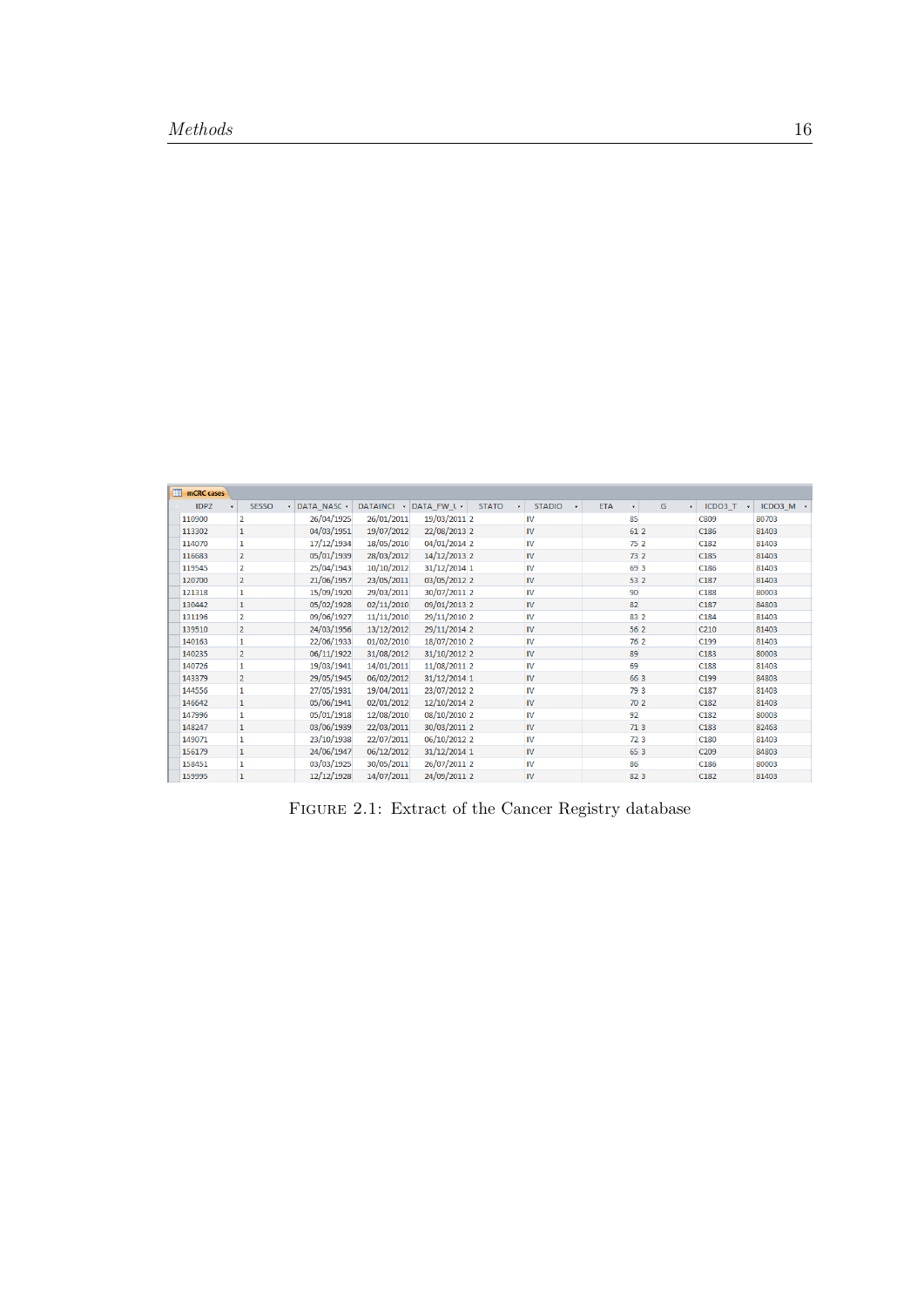<span id="page-26-0"></span>

| 睴 | <b>RT</b> farmaci |                |                 |                                        |                |
|---|-------------------|----------------|-----------------|----------------------------------------|----------------|
|   | <b>IDPZ</b><br>÷. | codice farm. - | <b>ATC</b><br>÷ | <b>DESCRIZIONE</b><br>÷                | data erog fa - |
|   | 150813            | 036680027      | L01XC07         | AVASTIN*INFUS 1FL 100MG 4ML 05/04/2012 |                |
|   | 150813            | 036680027      | L01XC07         | AVASTIN*INFUS 1FL 100MG 4ML 19/04/2012 |                |
|   | 150813            | 036680027      | L01XC07         | AVASTIN*INFUS 1FL 100MG 4ML 03/05/2012 |                |
|   | 150813            | 036680027      | L01XC07         | AVASTIN*INFUS 1FL 100MG 4ML 17/05/2012 |                |
|   | 150813            | 036680027      | L01XC07         | AVASTIN*INFUS 1FL 100MG 4ML 31/05/2012 |                |
|   | 150813            | 036680027      | L01XC07         | AVASTIN*INFUS 1FL 100MG 4ML 14/06/2012 |                |
|   | 150813            | 036680027      | L01XC07         | AVASTIN*INFUS 1FL 100MG 4ML 28/06/2012 |                |
|   | 150813            | 038751020      | L01XX19         | IRINOTECAN ACC*1FL 5ML 20MC 07/03/2012 |                |
|   | 150813            | 038751020      | L01XX19         | IRINOTECAN ACC*1FL 5ML 20MC 21/03/2012 |                |
|   | 150813            | 038751020      | L01XX19         | IRINOTECAN ACC*1FL 5ML 20MC 04/04/2012 |                |
|   | 150813            | 038751020      | L01XX19         | IRINOTECAN ACC*1FL 5ML 20MC 18/04/2012 |                |
|   | 150813            | 038751020      | L01XX19         | IRINOTECAN ACC*1FL 5ML 20MC 02/05/2012 |                |
|   | 150813            | 038751020      | L01XX19         | IRINOTECAN ACC*1FL 5ML 20MC 16/05/2012 |                |
|   | 150813            | 038751020      | L01XX19         | IRINOTECAN ACC*1FL 5ML 20MC 30/05/2012 |                |
|   | 150813            | 038751020      | L01XX19         | IRINOTECAN ACC*1FL 5ML 20MC 13/06/2012 |                |
|   | 150813            | 038751020      | L01XX19         | IRINOTECAN ACC*1FL 5ML 20MC 27/06/2012 |                |
|   | 150871            | 035219029      | L01BC06         | XELODA * 120CPR RIV 500MG              | 30/03/2012     |
|   | 150871            | 035219029      | <b>L01BC06</b>  | XELODA * 120CPR RIV 500MG              | 20/04/2012     |
|   | 150871            | 035219029      | L01BC06         | XELODA*120CPR RIV 500MG                | 11/05/2012     |
|   | 150871            | 035219029      | L01BC06         | XELODA*120CPR RIV 500MG                | 01/06/2012     |
|   | 152659            | 035219029      | L01BC06         | XELODA*120CPR RIV 500MG                | 29/10/2010     |
|   | 152659            | 035219029      | L01BC06         | XELODA*120CPR RIV 500MG                | 19/11/2010     |
|   | 152659            | 035219029      | L01BC06         | XELODA*120CPR RIV 500MG                | 10/12/2010     |
|   | 152659            | 035219029      | L01BC06         | XELODA*120CPR RIV 500MG                | 30/12/2010     |
|   | 152659            | 035219029      | L01BC06         | XELODA*120CPR RIV 500MG                | 29/10/2010     |
|   |                   |                |                 |                                        |                |

FIGURE 2.2: Extract of the drug prescription database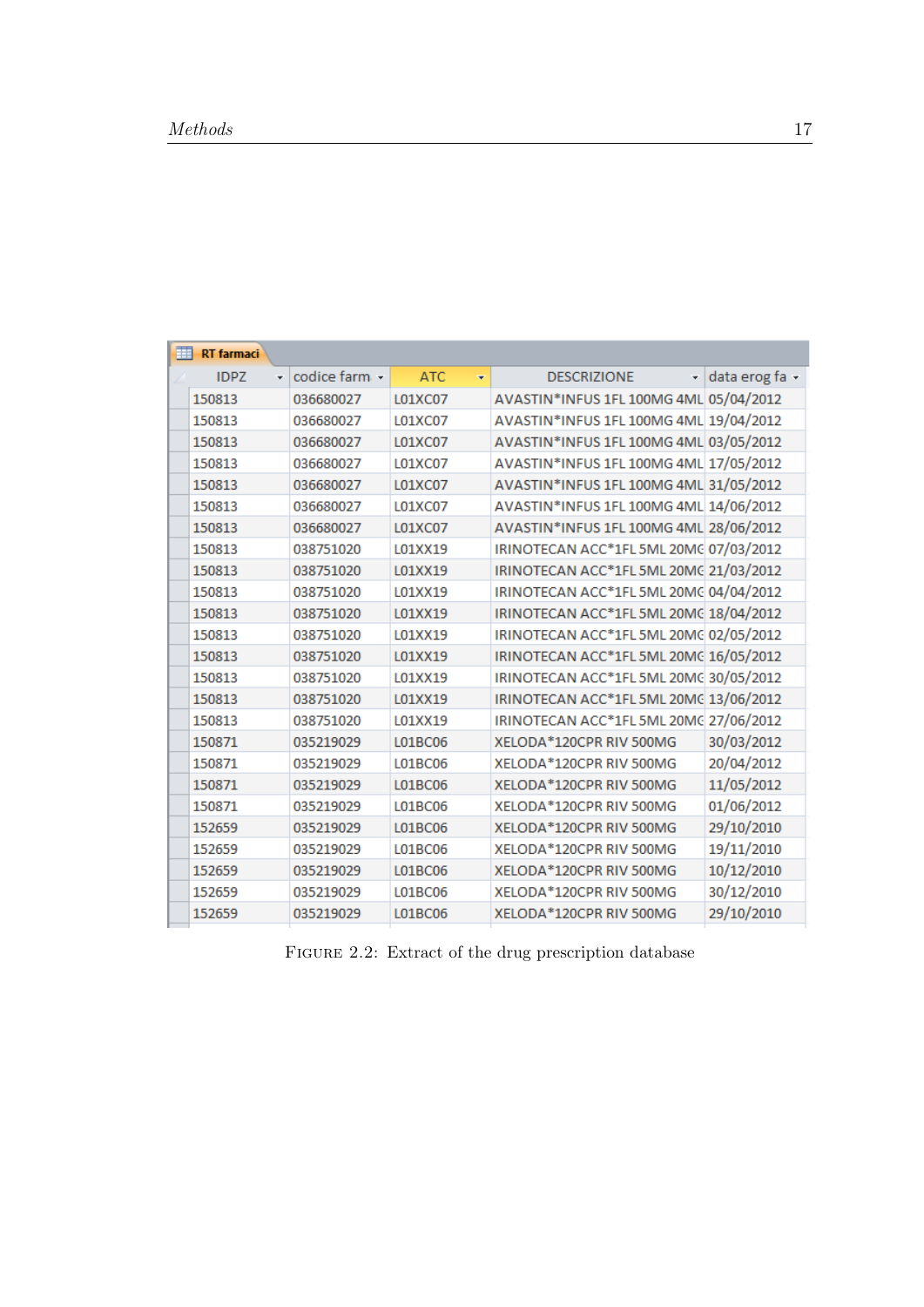<span id="page-27-0"></span>

| RT prest ambul |                                                             |              |                                                             |
|----------------|-------------------------------------------------------------|--------------|-------------------------------------------------------------|
| <b>IDPZ</b>    | $\overline{\phantom{a}}$ DATA COMI $\overline{\phantom{a}}$ | <b>PREST</b> | <b>DESC PREST</b>                                           |
| 110900         | 23/12/2005 91413                                            |              | ES. ISTOCITOPATOLOGICO APP. DIGERENTE: Biopsia endosco      |
| 110900         | 23/12/2005 4516                                             |              | ESOFAGOGASTRODUODENOSCOPIA [EGD] CON BIOPSIA                |
| 113302         | 12/05/2011 88761                                            |              | ECOGRAFIA ADDOME COMPLETO                                   |
| 113302         | 29/07/2009 88798                                            |              | <b>ECOGRAFIA TRANSRETTALE</b>                               |
| 113302         | 29/07/2009 60111                                            |              | BIOPSIA TRANSPERINEALE [PERCUTANEA] [AGOBIOPSIA] DEI        |
| 113302         | 05/01/2008 8622                                             |              | RIMOZIONE ASPORTATIVA DI FERITA, INFEZIONE O USTIONE;       |
| 113302         | 30/09/2008 88761                                            |              | <b>ECOGRAFIA ADDOME COMPLETO</b>                            |
| 113302         | 29/07/2009 91441                                            |              | ES. ISTOCITOPATOLOGICO APP. UROGENITALE: Agobiopsia p       |
| 113302         | 17/08/2007 88761                                            |              | ECOGRAFIA ADDOME COMPLETO                                   |
| 113302         | 29/03/2003 90565                                            |              | ANTIGENE PROSTATICO SPECIFICO (PSA) Incluso eventuale c     |
| 113302         | 11/08/2004 90565                                            |              | ANTIGENE PROSTATICO SPECIFICO (PSA) Incluso eventuale c     |
| 113302         | 27/11/2003 87441                                            |              | RADIOGRAFIA DEL TORACE DI ROUTINE, NAS; Radiografia sta     |
| 114070         | 13/05/2010 91413                                            |              | ES. ISTOCITOPATOLOGICO APP. DIGERENTE: Biopsia endosco      |
| 114070         | 27/05/2010 91394                                            |              | ES. CITOLOGICO URINE PER RICERCA CELLULE NEOPLASTICHE       |
| 114070         | 10/12/2010 8901F                                            |              | VISITA ONCOLOGICA DI CONTROLLO                              |
| 114070         | 25/10/2010 897B6                                            |              | PRIMA VISITA ONCOLOGICA                                     |
| 114070         | 16/10/2010 88955                                            |              | RISONANZA MAGNETICA NUCLEARE (RM) DELL'ADDOME INFI          |
| 114070         | 31/08/2011 90553                                            |              | ANTIGENE CARBOIDRATICO 19.9 (CA 19.9)                       |
| 114070         | 10/10/2011 88955                                            |              | RISONANZA MAGNETICA NUCLEARE (RM) DELL'ADDOME INFI          |
| 114070         | 02/11/2011 8901M                                            |              | VISITA RADIOTERAPICA DI CONTROLLO                           |
| 114070         | 28/07/2011 9229K                                            |              | RADIOTERAPIA CON TECNICHE AD INTENSITA' MODULATA AI         |
| 114070         | 08/11/2011 8901F                                            |              | VISITA ONCOLOGICA DI CONTROLLO                              |
| 114070         | 31/08/2011 90551                                            |              | ANTIGENE CARBOIDRATICO 125 (CA 125)                         |
| 114070         | 05/07/2012 8901F                                            |              | VISITA ONCOLOGICA DI CONTROLLO                              |
| 114070         | 05/06/2012 MAC05                                            |              | Terania di supporto (idratazione, alimentazione parenterale |

FIGURE 2.3: Extract of the outpatient service database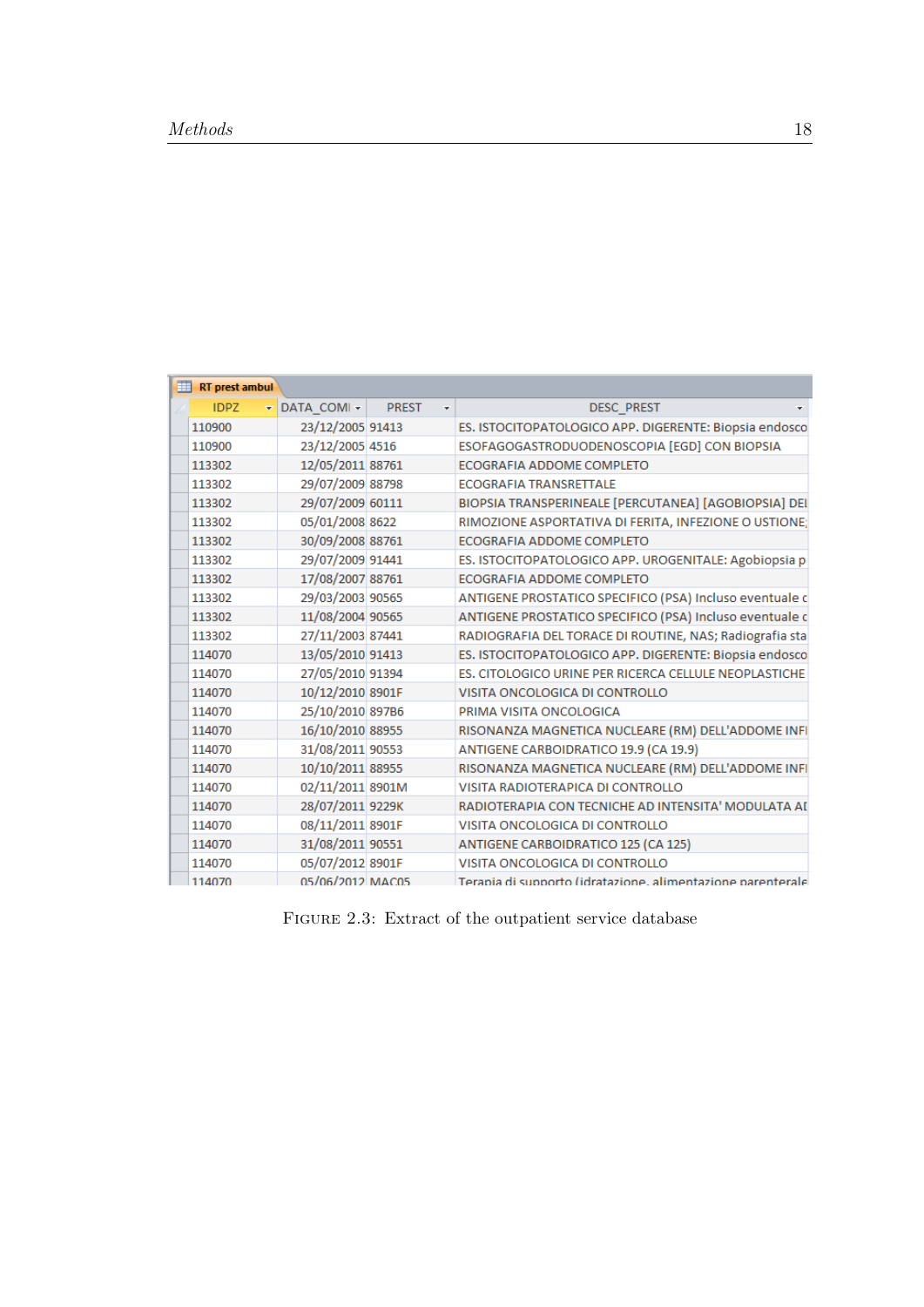<span id="page-28-0"></span>

| <b>IDPZ</b> | - DATA RICV - DIAGN PR - DIAGN SEC: - DIAGN SEC: - DIAGN SEC: - DIAGN SEC: - DIAGN SEC: - |       |       |       |       |      | COD INT1 + | COD INT2 + | COD INT3 - | COD INT4 |
|-------------|-------------------------------------------------------------------------------------------|-------|-------|-------|-------|------|------------|------------|------------|----------|
| 113302      | 15/03/2005 6000                                                                           | 78791 | 4019  |       |       |      | 8875       | 8876       | 4525       | 8952     |
| 113302      | 15/12/2003 8072                                                                           |       |       |       |       |      | 9059       | 8952       |            |          |
| 113302      | 20/11/2009 29532                                                                          |       |       |       |       |      | 9412       | 9423       | 9419       |          |
| 113302      | 25/06/2012 1972                                                                           | 1970  | 1977  | 4019  |       |      | 5011       | 8741       | 8801       | 8703     |
| 113302      | 21/07/2012 1970                                                                           | 1977  | 1532  | 30000 |       |      | 8607       | 4525       | 9925       |          |
| 113302      | 27/12/2012 V5811                                                                          | 1532  | 1977  | 1972  | 1961  |      | 9925       | 8952       |            |          |
| 113302      | 06/09/2012 V5811                                                                          | 1977  | 1972  | 1532  | 2800  |      | 9925       | 8952       |            |          |
| 113302      | 19/11/2012 V5811                                                                          | 1977  | 1970  | 1532  |       |      | 9925       | 8801       | 8741       |          |
| 113302      | 11/08/2012 V5811                                                                          | 1533  | 03810 |       |       |      | 9925       | 9904       |            |          |
| 113302      | 24/09/2012 V5811                                                                          | 1532  | 1977  |       |       |      | 9925       |            |            |          |
| 113302      | 29/10/2012 V5811                                                                          | 1977  | 1970  | 1533  |       |      | 9925       |            |            |          |
| 113302      | 09/10/2012 V5811                                                                          | 1977  | 1972  | 1532  | 30112 |      | 9925       |            |            |          |
| 113302      | 05/03/2013 V5811                                                                          | 1538  | 1977  |       |       |      | 9925       |            |            |          |
| 113302      | 13/02/2013 V5811                                                                          | 1977  | 1972  | 1532  |       |      | 9925       | 8952       |            |          |
| 113302      | 13/05/2013 27651                                                                          | 5849  | 78701 | 1532  | 1977  | 1972 | 8952       |            |            |          |
| 113302      | 14/01/2013 V5811                                                                          | 1539  | 1977  |       |       |      | 9925       |            |            |          |
| 113302      | 05/05/2013 V5811                                                                          | 1538  | 1977  | 1972  |       |      | 9925       |            |            |          |
| 113302      | 07/07/2013 03819                                                                          | 1532  | 1977  | 27651 | 5362  | 1972 | 4414       | 9925       | 8801       | 8703     |
| 113302      | 06/08/2001 600                                                                            | 5718  | 9093  | 30275 |       |      | 8952       | 8875       | 8744       | 8769     |
| 114070      | 14/04/2000 78651                                                                          |       |       |       |       |      |            |            |            |          |
| 114070      | 12/11/2001 2824                                                                           | V1051 |       |       |       |      | 8801       | 4523       |            |          |
| 114070      | 23/04/2003 1519                                                                           | V1051 | 42731 |       |       |      | 4391       | 5459       | 9089       | 8908     |
| 114070      | 15/05/2008 57461                                                                          |       |       |       |       |      | 5122       | 5199       | 5137       | 5111     |
| 114070      | 06/04/2008 41519                                                                          | 2859  |       |       |       |      | 8741       | 8872       | 8877       | 8876     |

FIGURE 2.4: Extract of the Hospital Discarge Forms database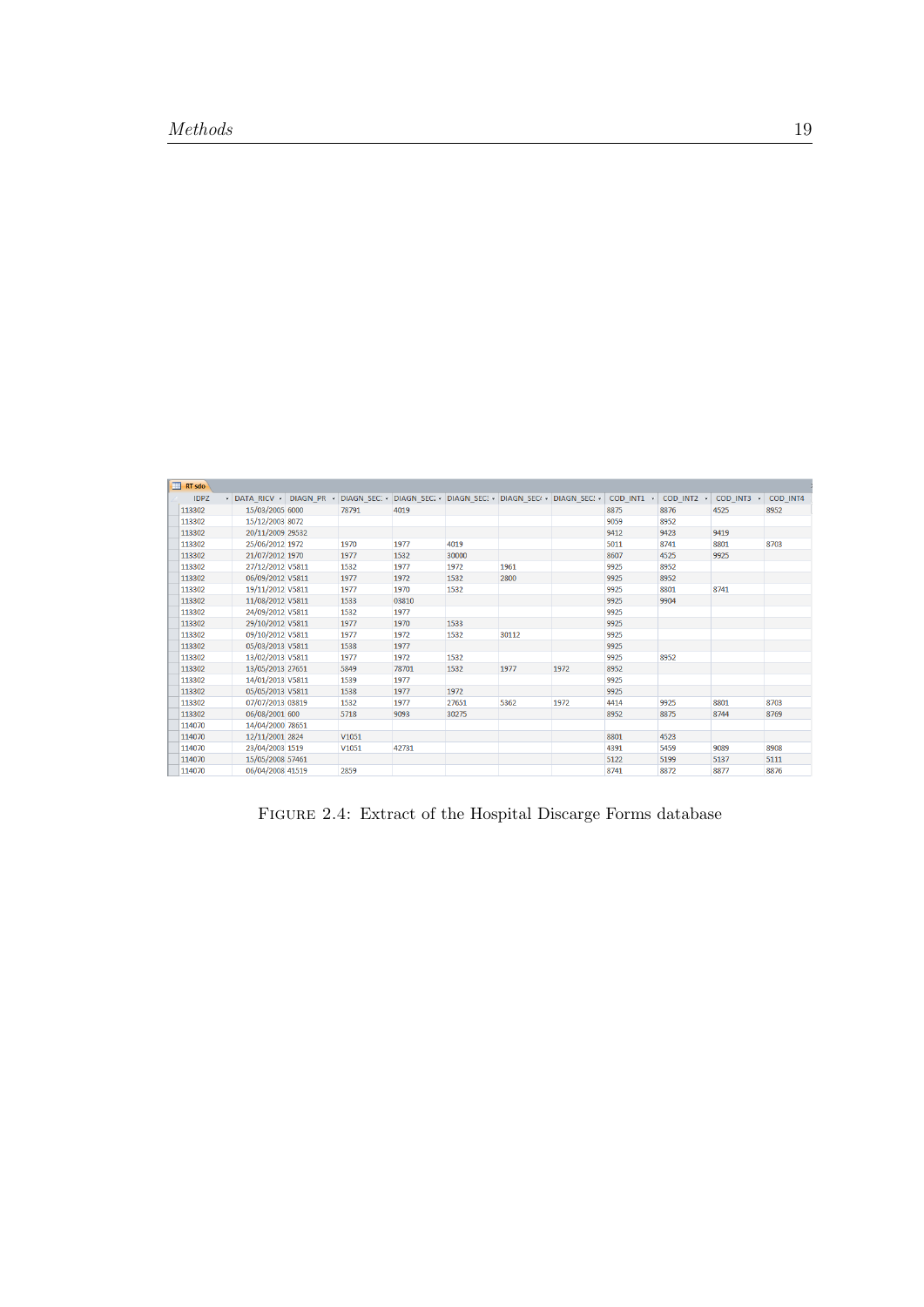## 2.2 Cohort selection

Incident cases of mCRC were selected from the CR of the five centres included in the study, during the period 2010-2012. Only CRC cases reporting a distant metastasis at initial diagnosis were selected, according to the objective of the study. Subjects with multiple cancers were excluded, in order to avoid the potential confounding introduced by having other cancers.

<span id="page-29-0"></span>Cohort's mCRC cases were linked to the HCU database, in order to retrieve the health services provided to them from three year before the diagnosis of mCRC to the end of follow-up. In this way, it was possible to build up the entire diagnostic and therapeutic pathways of cohort's subjects.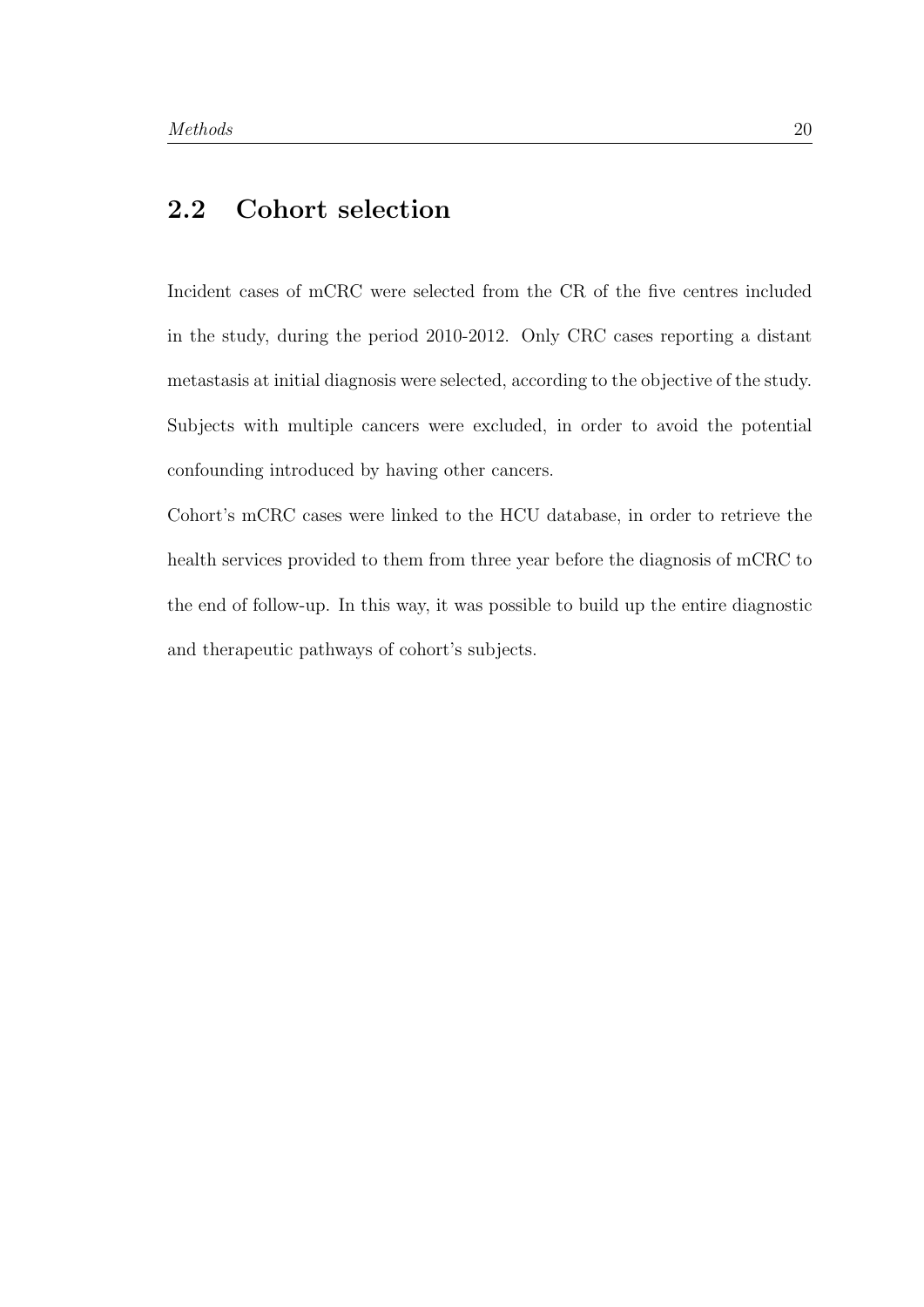## 2.3 Exposure assessment

Exposure to either bevacizumab+CT or CT alone as first-line treatment for mCRC was defined by a two-stage algorithm. Firstly, the first prescription of antineoplastic drug approved for the treatment of mCRC, subsequent to the date of mCRC diagnosis, was selected. The following drugs were considered: bevacizumab (ATC code: L01XC07), cetuximab (ATC code: L01XC06), panitumumab (ATC code: L01XC08), irinotecan (ATC code: L01XX19), oxaliplatin (ATC code: L01XA03), capecitabine (ATC code: L01BC06) and fluorouracile (ATC code: L01BC02). Secondly, because information on chemotherapy (i.e. irinotecan, oxaliplatin, capecitabine and fluorouracile) of inpatients were not available in our database, all hospitalisations subsequent to the date of mCRC diagnosis reporting a code of chemotherapy, either as diagnosis (ICD9-CM codes V58.1 and V58.11) or as intervention (ICD9-CM codes 99.25 and 99.28), were selected. Thus, the date of starting therapy (index date), was defined as the first date between the date of the first hospitalisation reporting a code of chemotherapy (if any) and the date of the first prescription of antineoplastic agent (if any). Finally, starting from the index date, all the prescriptions of antineoplastic drugs in the following 21 days (i.e., the duration of a chemotherapy cycle) were selected. Thus, first-line treatment was defined hierarchically: if any prescription of bevacizumab in the 21-day period, the subject was classified as exposed to bevacizumab+CT; if any prescription of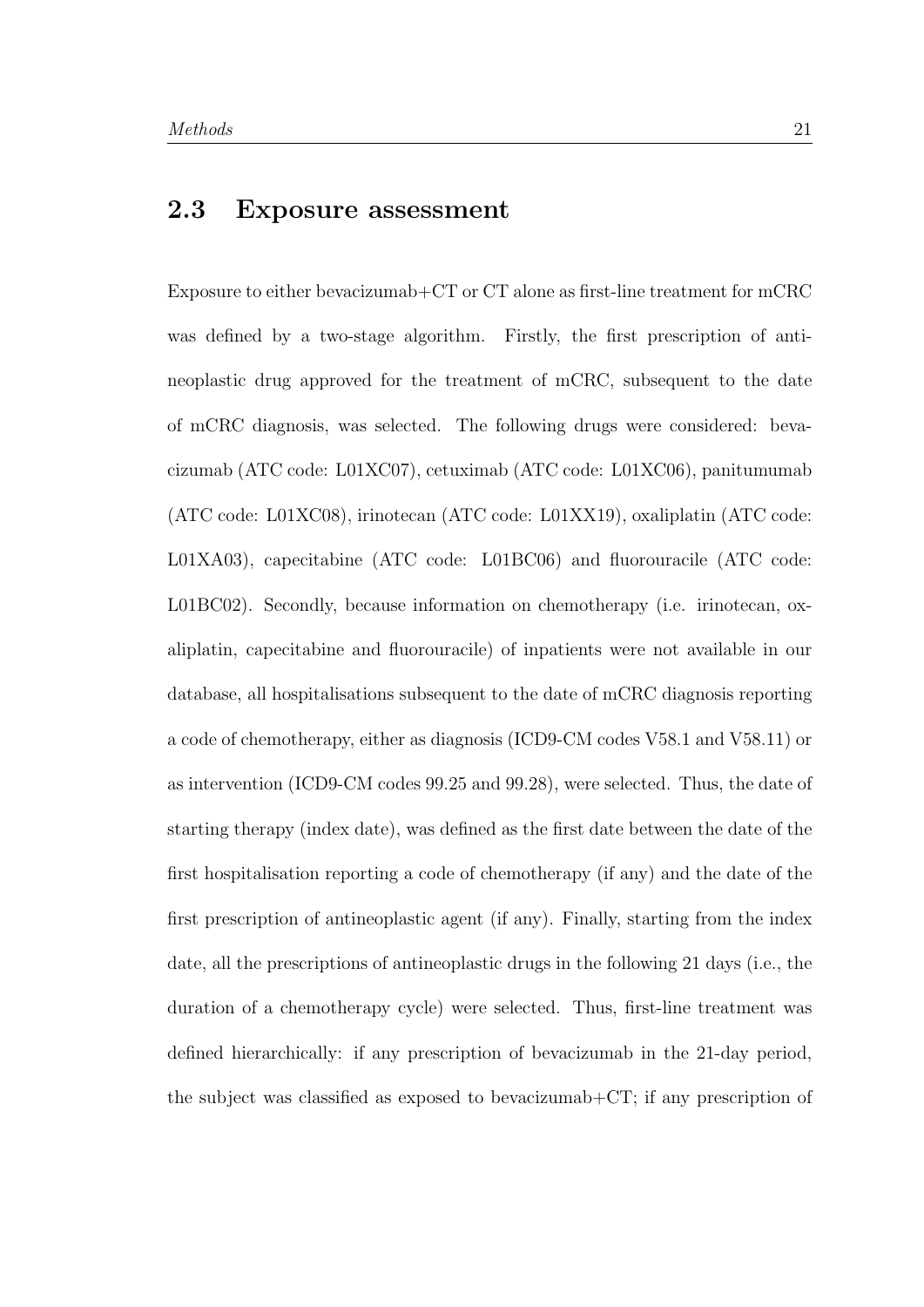<span id="page-31-0"></span>other biological drugs (i.e. cetuximab and panitumumab) in the 21-day period, the subject was classified as exposed to other drugs, and not included in the cohort study; if no prescriptions of biological drugs in the 21-day period, the subject was classified as exposed to CT only. Only subjects who started therapy within 90 days from the date of diagnosis of mCRC were included in the final cohort. Indeed, after consulting expert oncologists, it seems not likely that an individual with a diagnosis of mCRC is treated long time after the diagnosis. Even in case of surgical intervention before starting treatment, a time-lag of 90 days seems be reasonable. Moreover, this criteria was adopted in order to exclude potential errors in the compiling of the databases, or to exclude cases with severe complications who required to be treated in an unconventional way.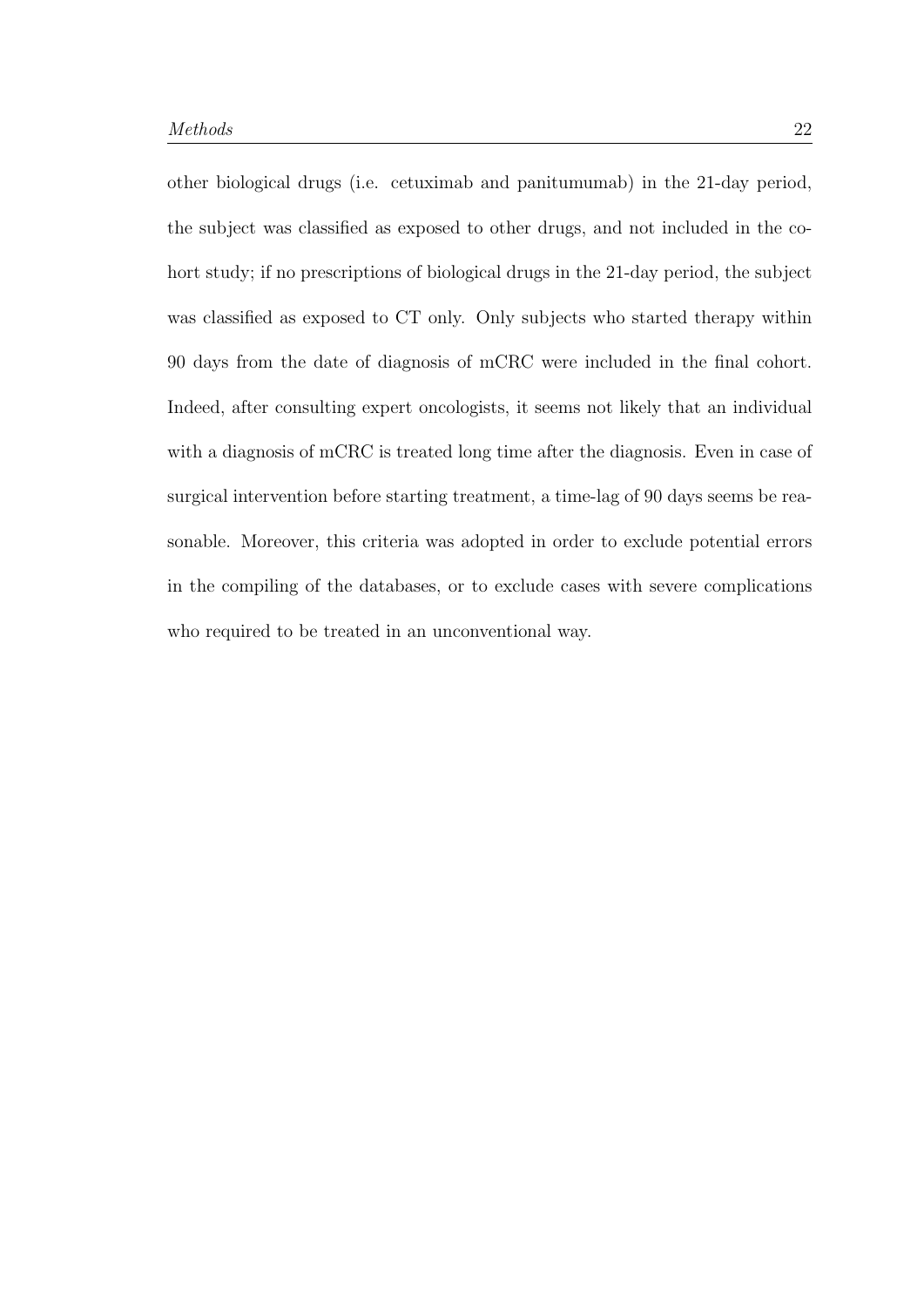## 2.4 Covariates

<span id="page-32-0"></span>Clinical information on cancer were available, such as tumour size and lymph node status (coded through the TNM Classification of Malignant Tumours [TNM, 2010]), grading, anatomical site (coded through the ICDO3T classification [\[30\]](#page-90-5)), and histological characteristics (coded through the ICDO3M classification [\[30\]](#page-90-5)). In addition, the following baseline characteristics were considered: year of mCRC diagnosis, gender, age, surgical intervention and Charlson comorbidity index [\[31\]](#page-90-6), which was used as an indicator of subjects health condition. Outpatients procedures measured during the follow-up were also evaluated, such as number of computerized tomography of the abdomen, magnetic resonance, x-ray of digestive system, radiotherapies and surgical intervention. ICD9-codes of both comorbidities and procedures mentioned above are given in Appendix 1.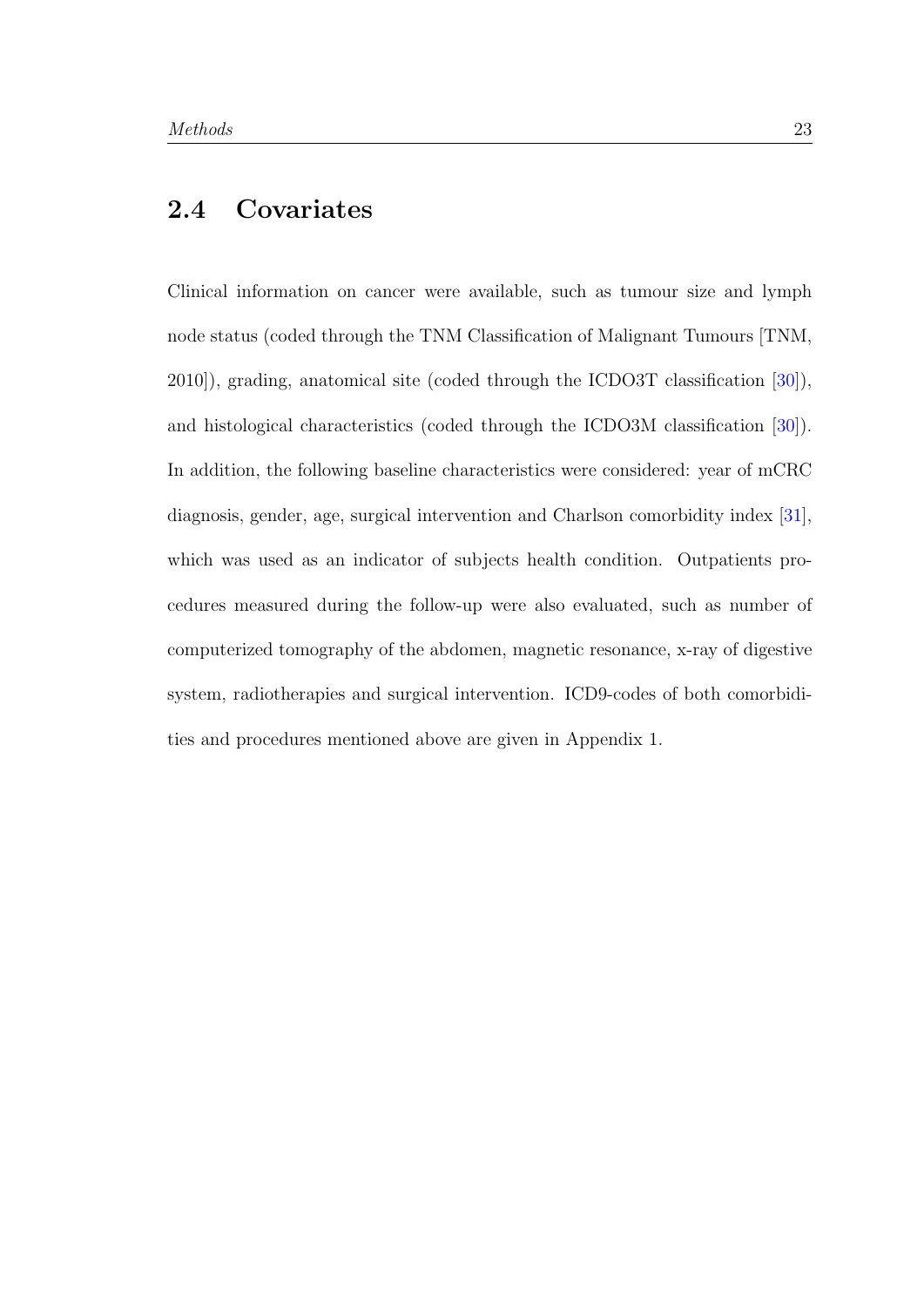### 2.5 Sample size

In a study that compares the survival of two groups A and B, the sample size formula is usually based on the estimate of the number of deaths required, rather than the number of patients. Given a minimum detectable effect size, a type I error  $(\alpha)$  and a type II error  $((\beta))$ , the following formula can be used to estimated the required number of deaths [\[32\]](#page-91-0):

<span id="page-33-0"></span>
$$
\frac{(z_{\beta} + z_{1-\alpha})^2}{P_A P_B \ln^2(\Delta)}\tag{2.1}
$$

where:

- $z(\beta)$  is in the  $\beta$  percentile of the Normal distribution;
- $z_{1-\alpha}$  is the  $(1-\alpha)$  percentile of the Normal distribution;
- $P_A$  is the proportion of patients exposed to group A;
- $\bullet$   $\mathrel{P_B}$  is the proportion of patients exposed to group B;
- $\Delta$  is the minimum detectable effect size in the two groups, expressed in terms of HR.

To determine the required number of patients to include in the study, it is necessary to estimate the proportion of patients that will die. For this purpose, the following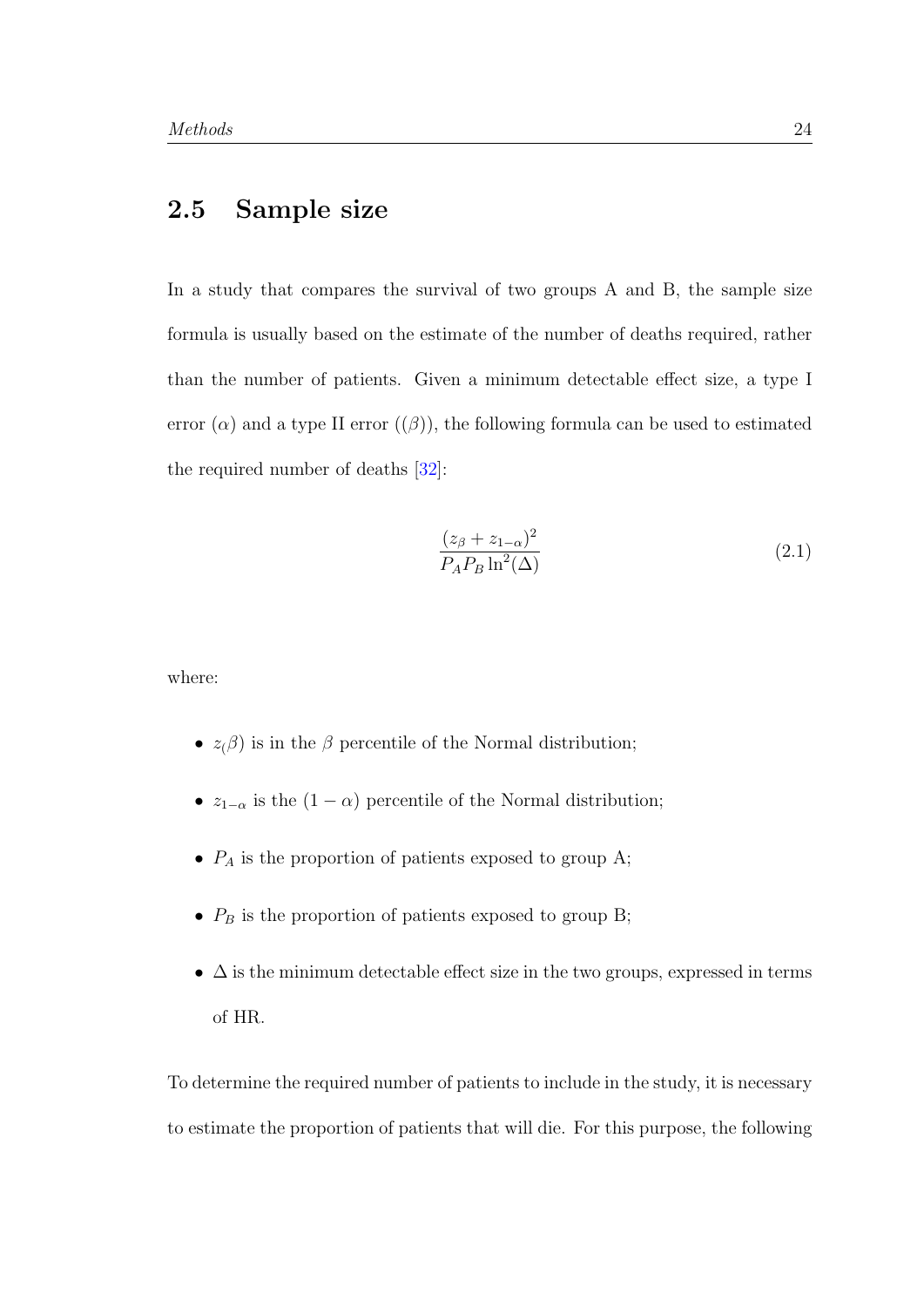formula can be used [\[32\]](#page-91-0):

$$
d_B = 1 - \frac{1}{6} [S_B(f) + 4S_B(f + 0.5a) + S_B(f + a)]
$$
\n(2.2)

where:

- $\bullet$   $\,d_B$  is the number of expected deaths in the group B (i.e. the unexposed, or control, group);
- $S_B(t)$  is the survival estimate in the group B, at time t;
- f is the length of the follow-up period;
- a is the length of the accrual period;

The expected deaths in the treatment A can be approximated by:

$$
d_A = 1 - (1 - d_B)\frac{1}{\Delta} \tag{2.3}
$$

Thus, the total number of expected deaths is given by:

$$
d = P_A d_A + P_B d_B \tag{2.4}
$$

Finally, the total number of patients required can be calculated as the number of deaths, given by  $(2.1)$ , divided by d.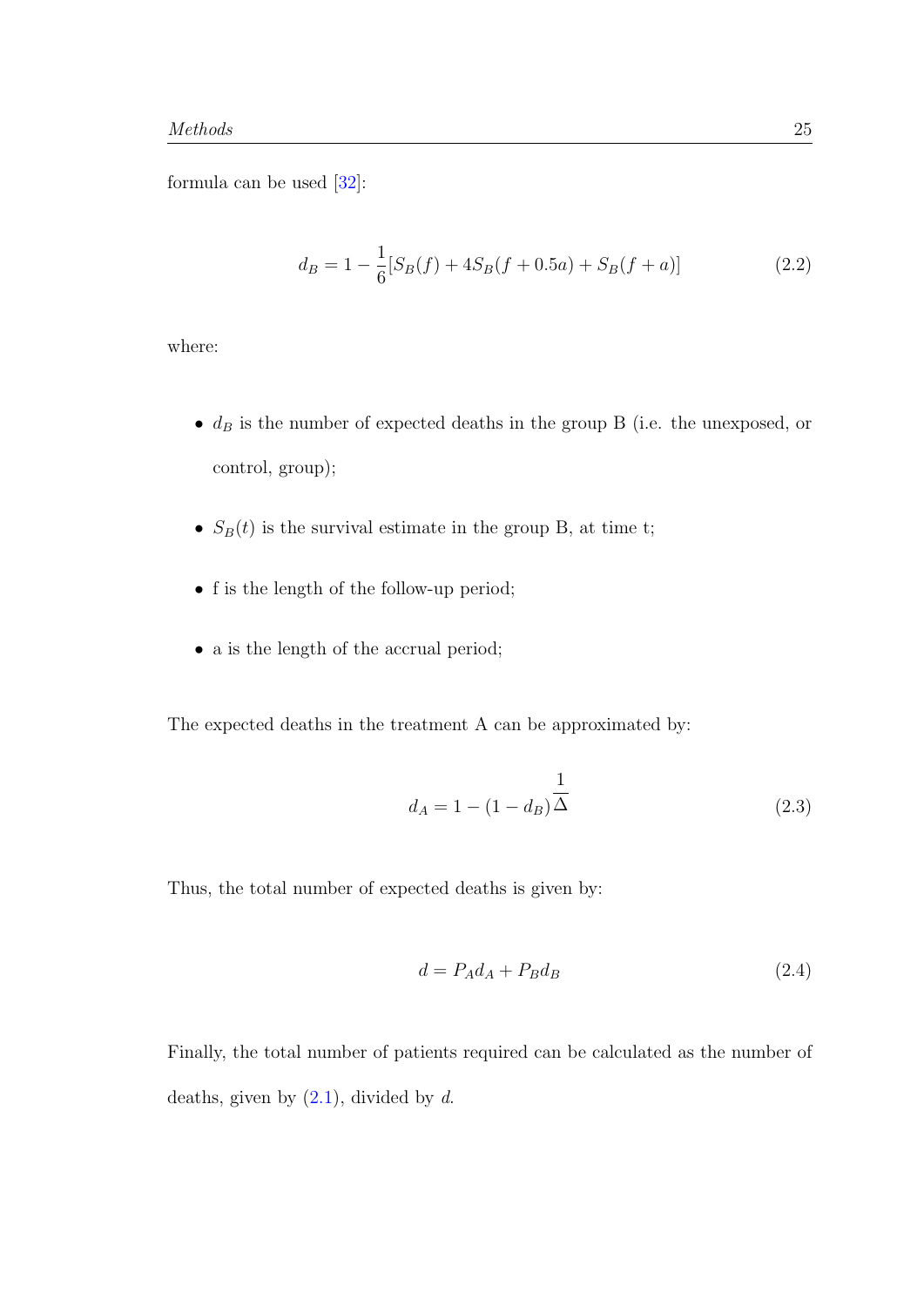In this study, the calculation of the sample size was based on the following considerations:

- in Italy, almost 52,000 cases of colorectal cancer are diagnosed every year [\[33\]](#page-91-1);
- approximately 20-25% of them present metastases already at the time of diagnosis [\[8\]](#page-88-0). However, due to screening programmes, this percentage was low in the centres included in the study, accounting for about 15% of all cases of CRC (data to be published);
- cancer registries collaborating to the current study covered a population of almost 3,187,359 inhabitants, representing about 5% of the entire Italian population.

It followed that about 400 cases of mCRC were expected every year to be recorded from the considered registries. By considering a three-years period of recruitment (2010-2012), approximately 1,200 patients were expected to be recruited by the five Cancer Registries participating to the study. In order to calculate the minimum detectable effect size in terms of difference of median OS in patients treated with bevacizumab+CT or CT alone, the results deriving from the pivotal RCT by Hurwitz and colleagues [\[20\]](#page-89-1) were considered. Indeed, the aforementioned RCT was the only one that directly compared OS of patients with mCRC treated with CT alone (i.e. IFL [irinotecan, 5-FU and leucovorin]) and with bevacizumab+CT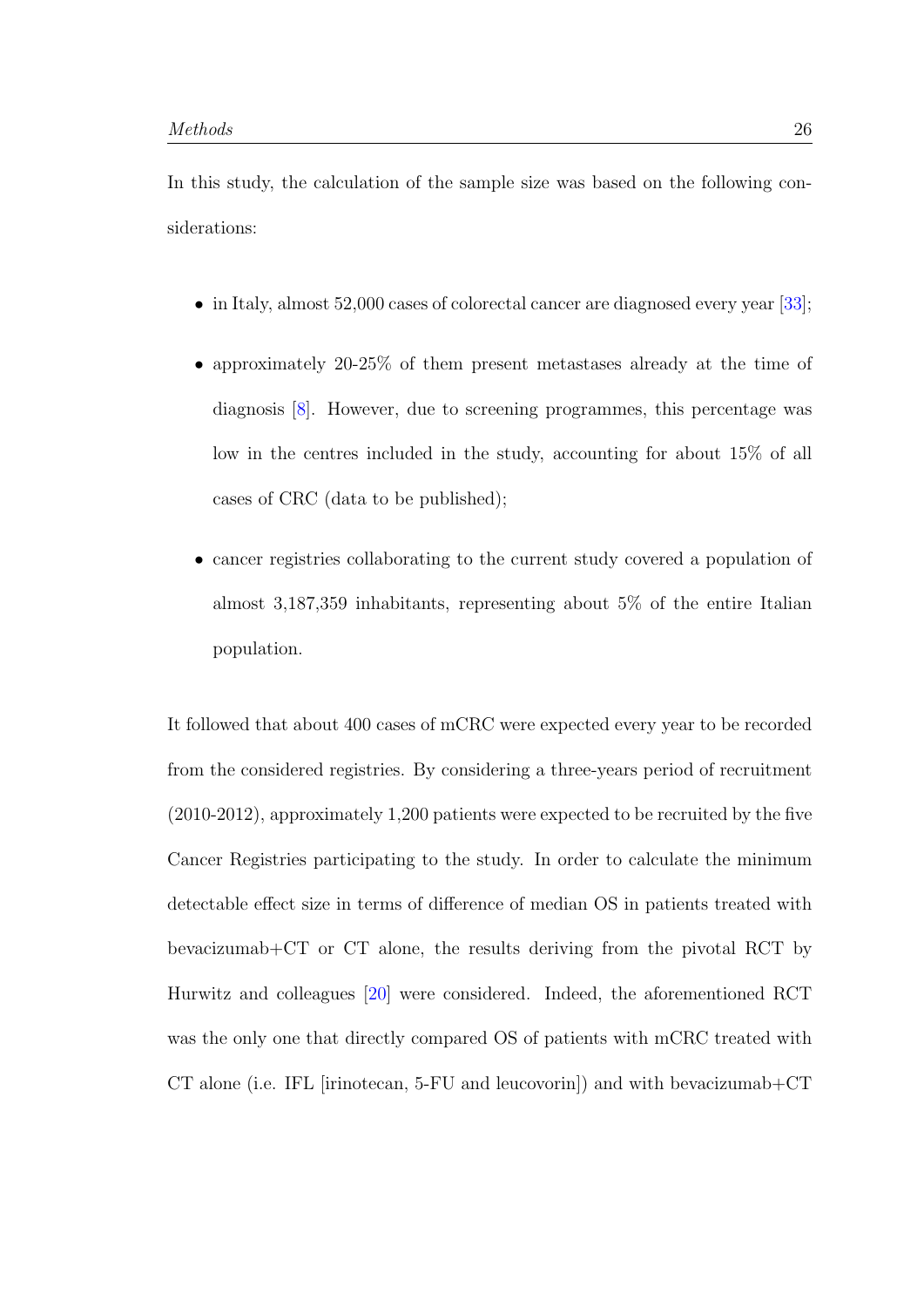(i.e. bevacizumab+IFL). The authors estimated a median OS in patients treated with CT alone of 15.6 months. By assuming that:

- one third of patients were untreated;
- among treated patients, 20% of patients was treated with bevacizumab+CT and 80% was treated with CT alone

considering a one-tail first type error of 0.05 and a power of 0.80, the study was able to appreciate a gain in terms of median OS from 15.6 months, in the group treated with CT alone, to 20.0 months, in the group treated with bevacizumab+CT. The corresponding HR detectable under the aforementioned conditions was 0.78. By assuming different distributions of subjects treated with bevacizumab+CT as first-line therapy, the gain in terms of overall survival is reported in table [2.1.](#page-38-0) Finally, it should be considered that the sample size was calculated according to the crude comparison, based on the Log-Rank test. However, effect estimates of the therapy on the outcome were adjusted by several covariates (by using a Cox regression model), implicating a reduction of the precision of the estimates, and, consequently, a reduced ability of the study to appreciate a gain in the OS [\[32\]](#page-91-0). On this purpose, the variance of the parameter associated to the effect treatment estimated by the adjusted model  $(\beta = ln[HR])$  was increased up to 50% as compared to the variance of the parameter associated to the effect treatment estimated by the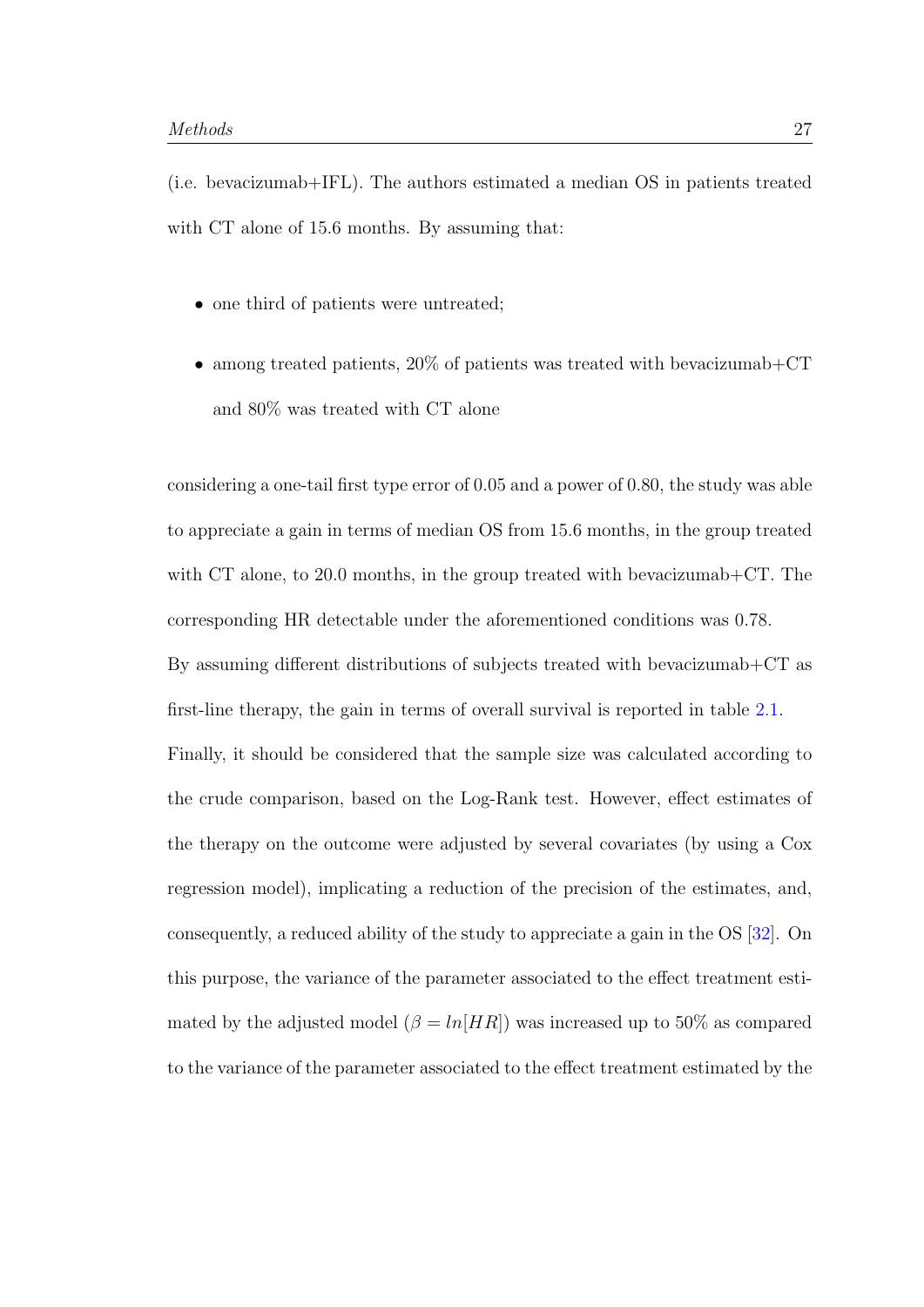unadjusted model. By considering that using the unadjusted model the appreciable gain in OS was 4.4 months (from 15.6 to 20.0 months), the scenarios described above allowed to detect at most a gain in OS of 4.5 months. In order to compare the previous results, let consider that the RCT of reference on the use of bevacizumab for the first-line treatment of mCRC [\[20\]](#page-89-0) reported an increased median OS from 15.6 months in patients treated with fluorouracil+leucovorin+irinotecan (IFL)+placebo to 20.3 months in patients treated with IFL+bevacizumab (corresponding to a gain in OS of 4.7 months). Although an observation study has not the objective to reproduce the evidence deriving from RCTs (but has the objective to evaluate the impact of different therapeutic schemes in the real clinical practice), the expected cohort size of the present study would have been sufficient to appreciate a potential gain on the OS in patients treated with bevacizumab+CT less than the one obtained in the RCT of reference [\[20\]](#page-89-0).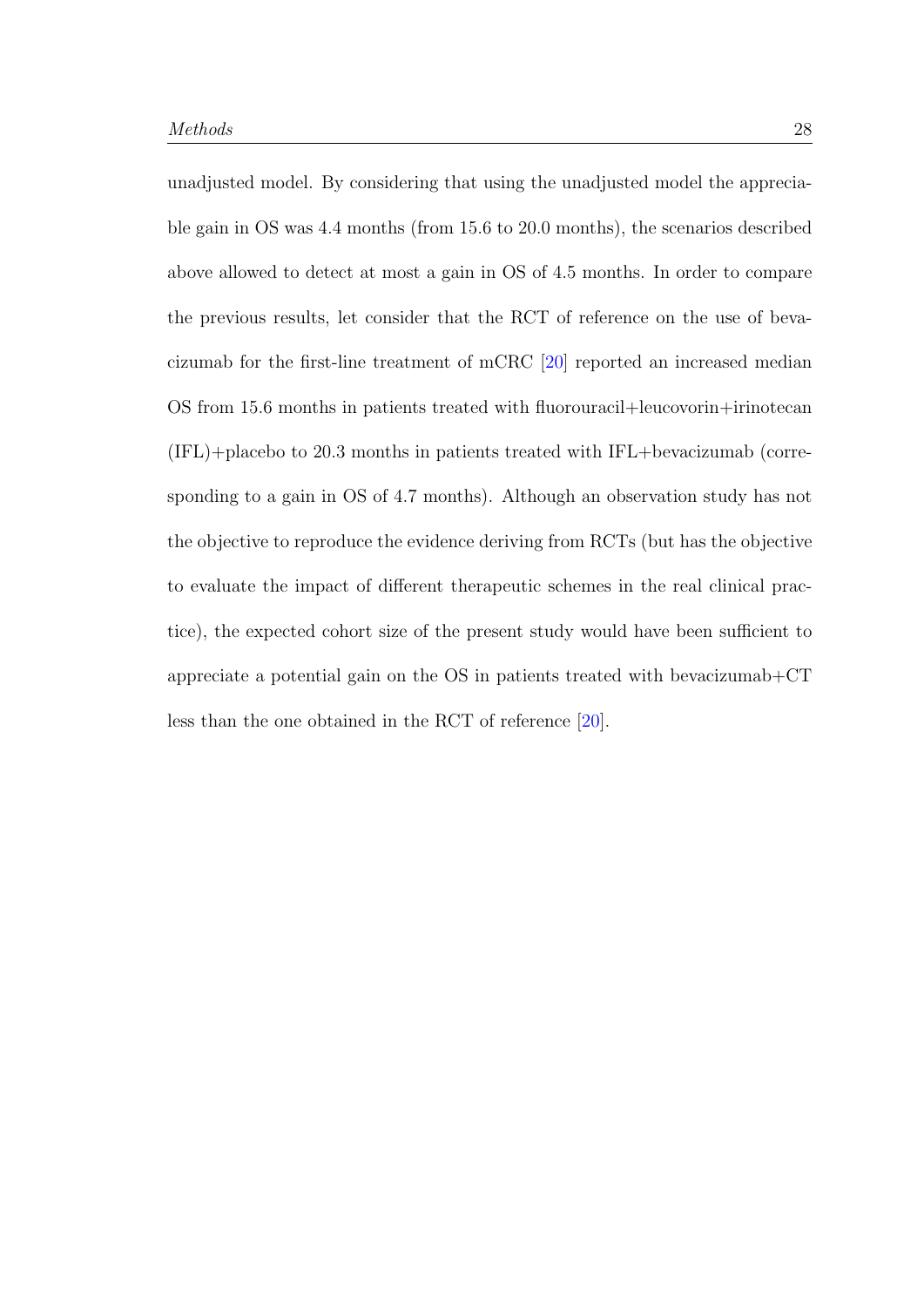<span id="page-38-0"></span>

| % of patients  |       | Median OS        | Gain in terms |
|----------------|-------|------------------|---------------|
| treated with   | HR    | $bevacizumab+CT$ | of median OS  |
| bevacizumab+CT |       | group (months)   | months        |
| 30             | 0.806 | 19.4             | 3.8           |
| 25             | 0.796 | 19.6             | 4.0           |
| 20             | 0.781 | 20.0             | 4.4           |
| 15             | 0.758 | 20.6             | 5.0           |
| 10             | 0.720 | 21.7             | 6 1           |

Table 2.1: Detectable hazard ratios (HR) and corresponding median overall survival (OS) in the group of patients treated with bevacizumab+CT, assuming different distribution of exposure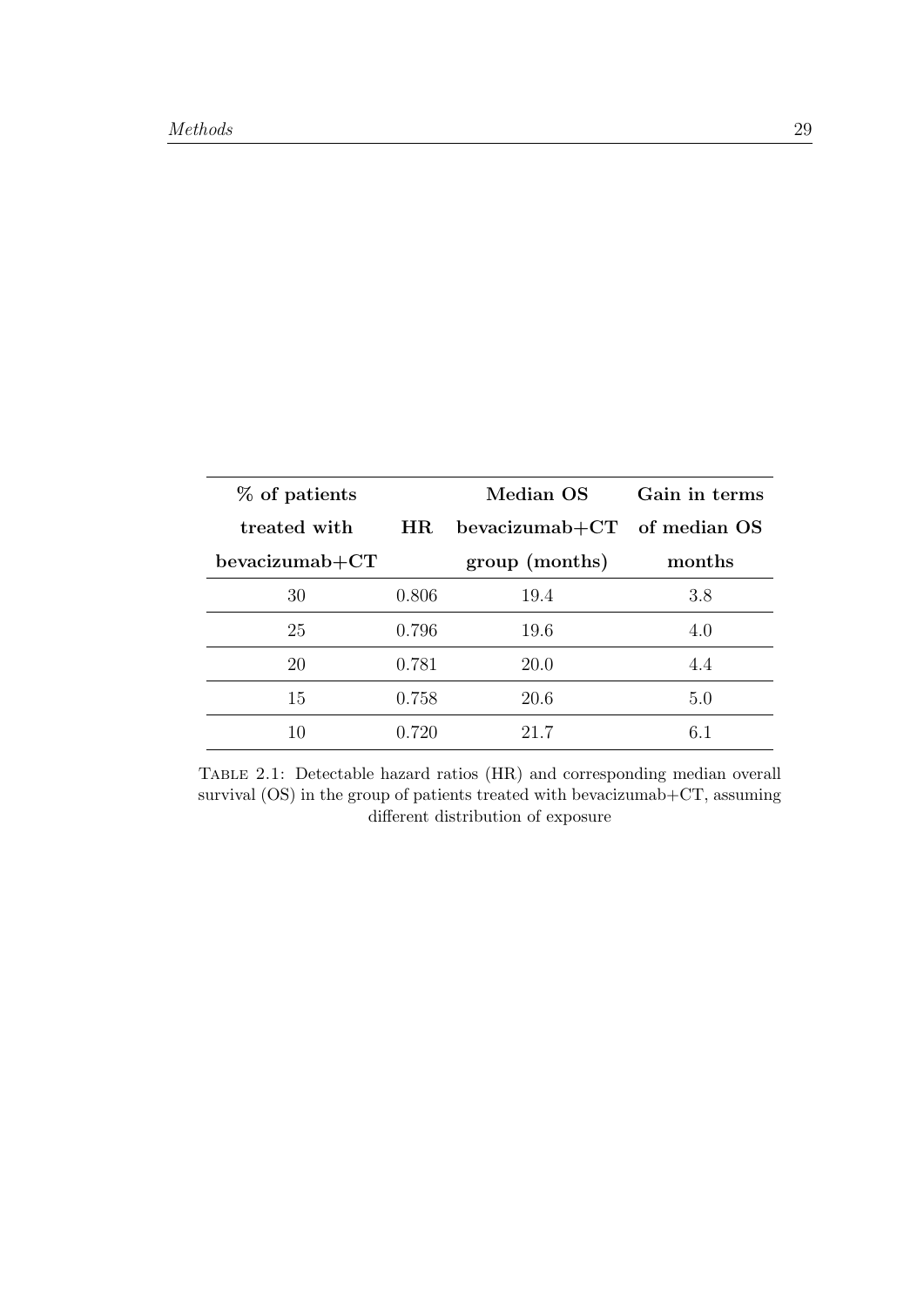## 2.6 Statistical analyses

Exposure to bevacizumab was evaluated through an intention-to-treat approach, according to the first treatment received after the diagnosis of mCRC (i.e. bevacizumab+CT or CT alone).

Baseline characteristic, according to first-line treatment, were assessed at diagnosis of mCRC. Comorbidities, such as diabetes, hypertension, ischemic heart disease, cerebrocardiovascular disease, respiratory disease, renal disease and liver diasease were assessed in the three year preceding the mCRC diagnosis. Surgical interventions were evaluated in the period between mCRC diagnosis (-180 days) and the start of first-line treatment

Predictors of bevacizumab use were evaluated through a multivariable logistic regression model, adjusted for baseline characteristics.

Clinical characteristics of the tumour, such as grading, cancer size (T) and lymphnodal status (N), were not used in the model, because of missing values that would have resulted in a significant loss of information and potential biased estimates. Indeed, all observations with at least one missing value in any variable would have been excluded from the analyses, reducing the number of observation to be included in the analysis.

The primary outcome was OS, defined as the time from the index date (start of first-line treatment) to the first date among death, lost at follow-up or 31/12/2015.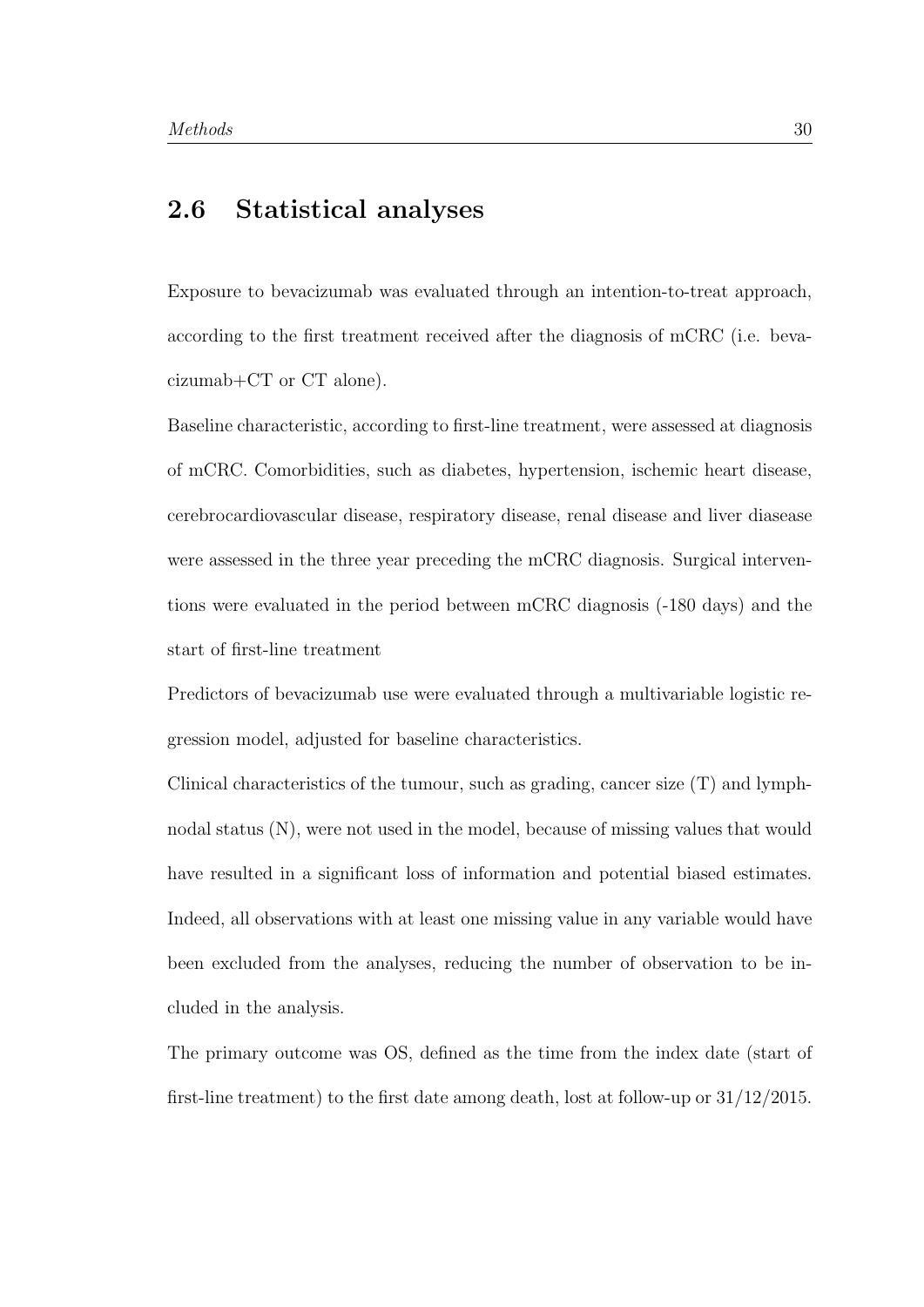OS was assessed by using the Kaplan-Meier method [\[34\]](#page-91-1). Data were censored at three years of follow-up, given the low number of subjects surviving longer. The log-rank test was used to test differences between groups [\[35\]](#page-91-2). Predictors of OS were assessed by using a Cox proportional hazard model [\[36\]](#page-91-3). The model included, other than the exposure to bevacizumab+CT or CT alone, baseline patients characteristics. The Charlson comorbidity index was used as an indicator of the subjects health condition, instead of adding to the model all the single comorbidities. Covariates measured during follow-up were included in the model as continuous time-dependent covariates (i.e. the number of diagnostic procedures and the number of radiotherapies). These variable were included in order to evaluate whether more frequent diagnostic test were associated with a worse OS, indicating a more severe disease. Results were expressed in terms of hazard ratios (HR) and corresponding 95% confidence intervals (CI).

Changes of therapies (switching) were considered only as a descriptive analysis. The number of subjects who started first-line treatment with bevacizumab+CT, and switched during the follow-up to other biologic drugs (i.e. cetuximab and panitumumab), as well as those who started first-line treatment with CT alone, and switched during follow-up to a biologic drug, were calculated, along with the median time-to-switch.

The addition of bevacizumab to first-line treatment based on CT alone was not considered as a time-dependent exposure, since the change of therapy is a signal of worsening of the disease. If considered in the model, the addition of bevacizumab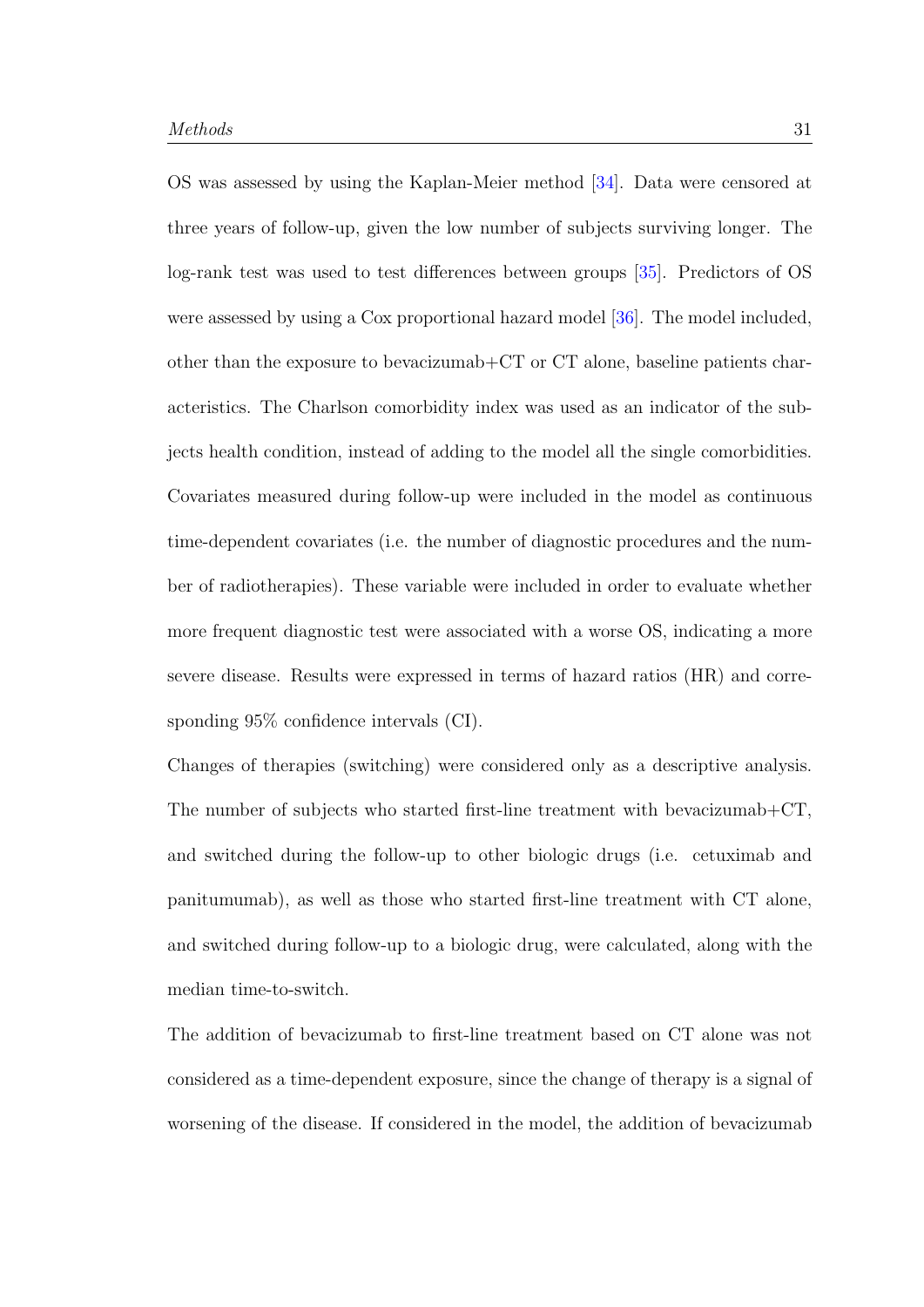may erroneously result in a positive association with OS. Again, this may be due to the advanced stage of the disease of subjects who changed therapy, instead of a real harmful treatment effect.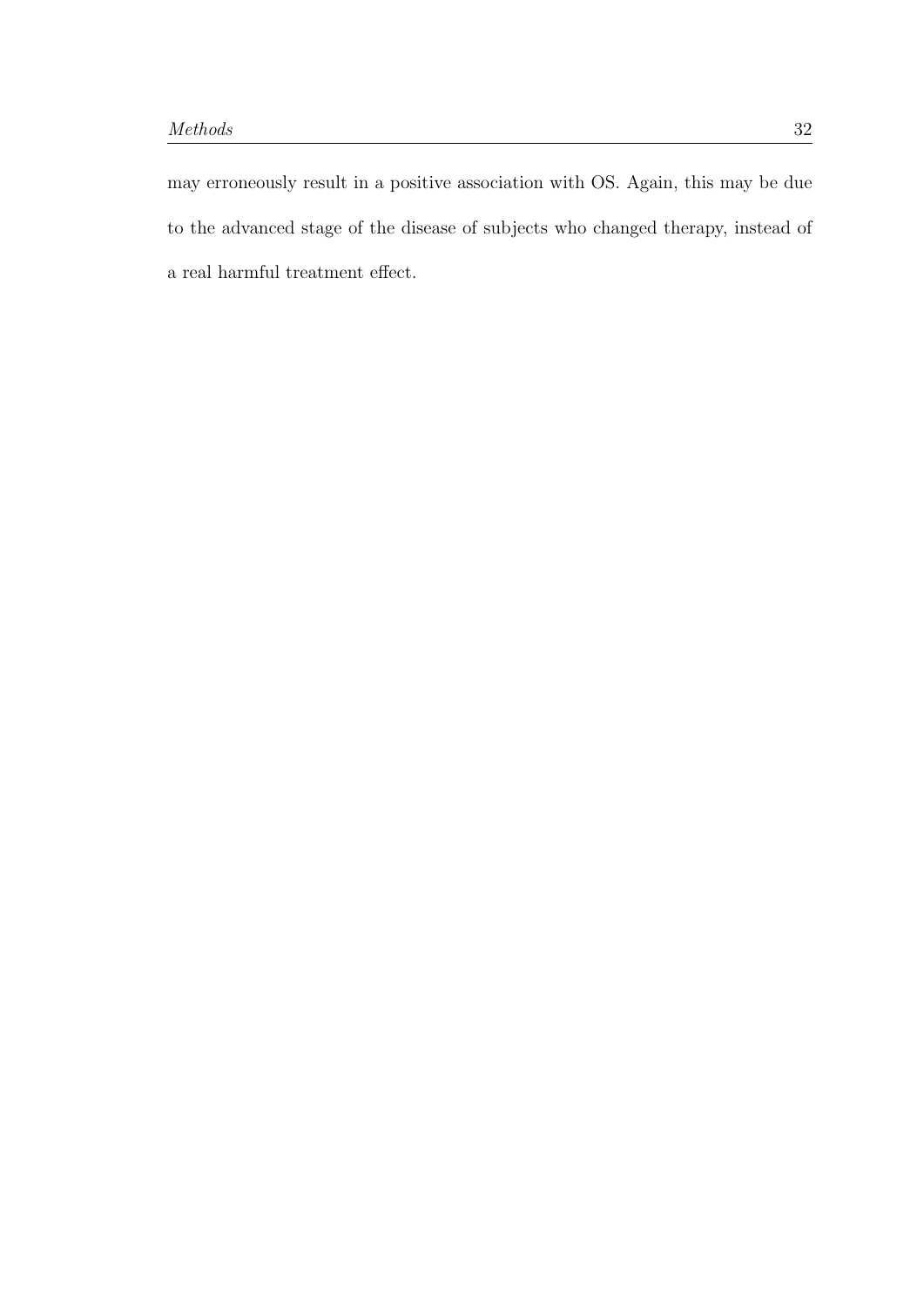## 2.6.1 Time-dependent variables

A time-dependent variable is defined as any variable whose value for a given subject may differ over time. Examples of such a variable include exposure level, employment status, smoking status, obesity level. All these examples consider variables whose values may change over time for any subject under study; the reason for a change in value depends on internal characteristics or behavior specific to the individual. In contrast, there may be variables whose value changes primarily because of external characteristics of the environment that may affect several individuals simultaneously. Examples of such a variable are air pollution index for a particular geographical area or heart transplant status for a person identified to have a serious heart condition, making him or her eligible for a transplant. Given a survival analysis situation involving both time-independent and time-dependent predictor variables, we can write the extended Cox model that incorporates both types:

$$
h(t, \mathbf{X}(t)) = h_0(t) exp[\sum_{i=1}^{p_1} \beta_i X_i + \sum_{j=1}^{p_2} \delta_j X_j(t)]
$$
\n(2.5)

where

$$
\mathbf{X}(t) = (X_1, X_2, \dots, X_{p_1}, X_1(t), X_2(t), \dots, X_{p_2}(t))
$$
\n(2.6)

As with the Cox PH model, the extended model contains a baseline hazards function which is multiplied by an exponential function. However, in the extended model, the exponential part contains both time-independent predictors, denoted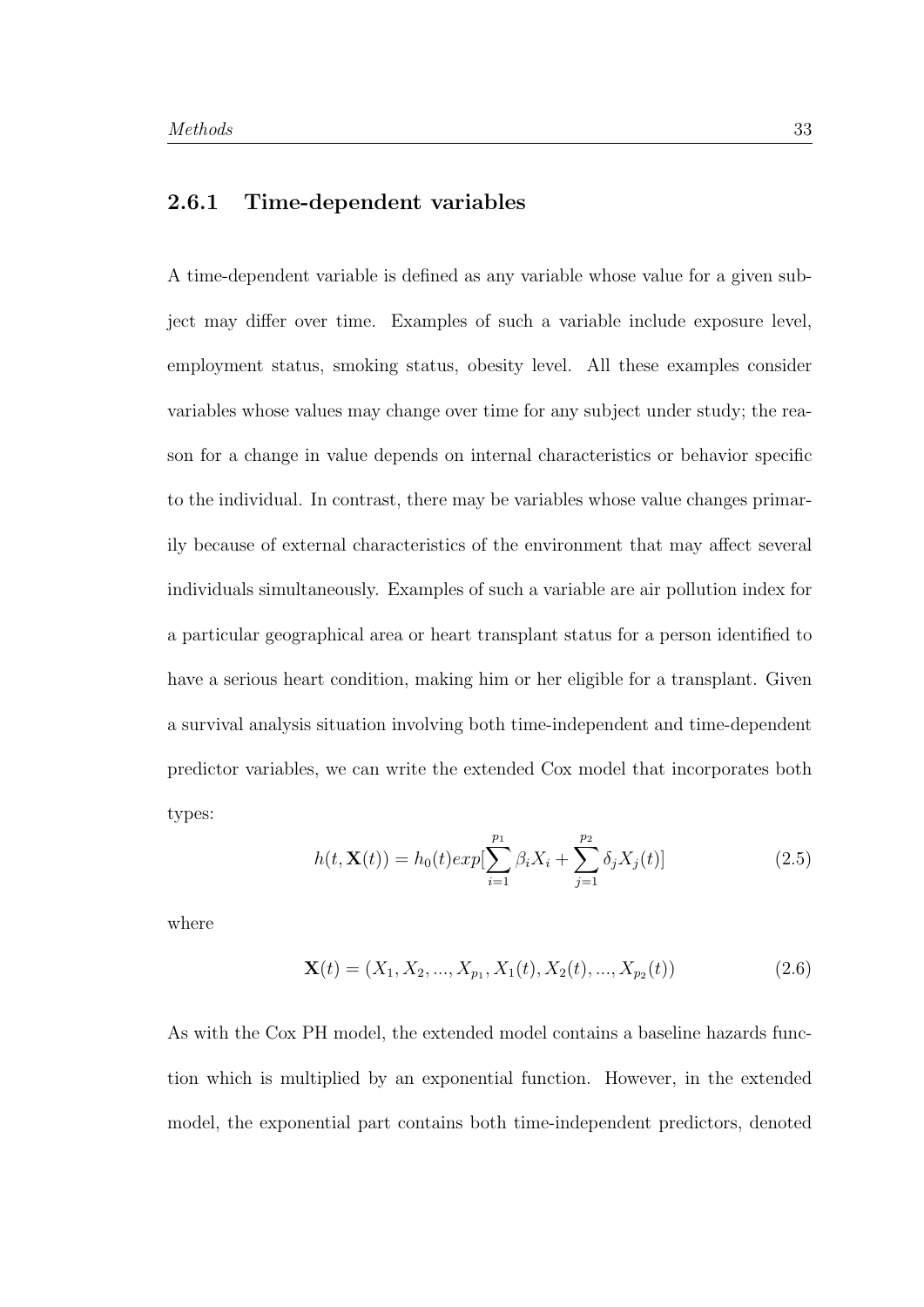by  $X_i$  variables, and time-dependent predictors, denoted by  $X_j(t)$  variables. The entire collection of predictors at time t is denoted by  $X(t)$ .

As with Cox PH model, the regression coefficients in the extended Cox model are estimated using a maximum likelihood (ML) procedure. ML estimates are obtained by maximizing a (partial) likelihood function L. However, the computations for the extended Cox model are more complicated than for the Cox PH model, because the risk sets used to form the likelihood function are more complicated with time-dependent variables.

Methods for making statistical inferences are essentially the same as for the PH model. It can be use Wald test and likelihood ratio tests and large sample confidence interval methods.

An important assumption of the extended Cox model is that the effect of a timedependent variable  $X_j(t)$  on the survival probability at time t depends on the value of this variable at that same time t, and not on the value at an earlier or later time.

Proportional hazards assumption is no longer satisfied when using the extended Cox model. We consider the formula for the hazard ratio that derives from the extended Cox model:

$$
\hat{HR}(t) = \frac{h(t, \mathbf{X}^*(t))}{h(t, \mathbf{X}(t))} = exp[\sum_{i=1}^{p_1} \beta_i (X_i^* - X_i) + \sum_{j=1}^{p_2} \delta_j (X_j^*(t) - X_j(t))]
$$
(2.7)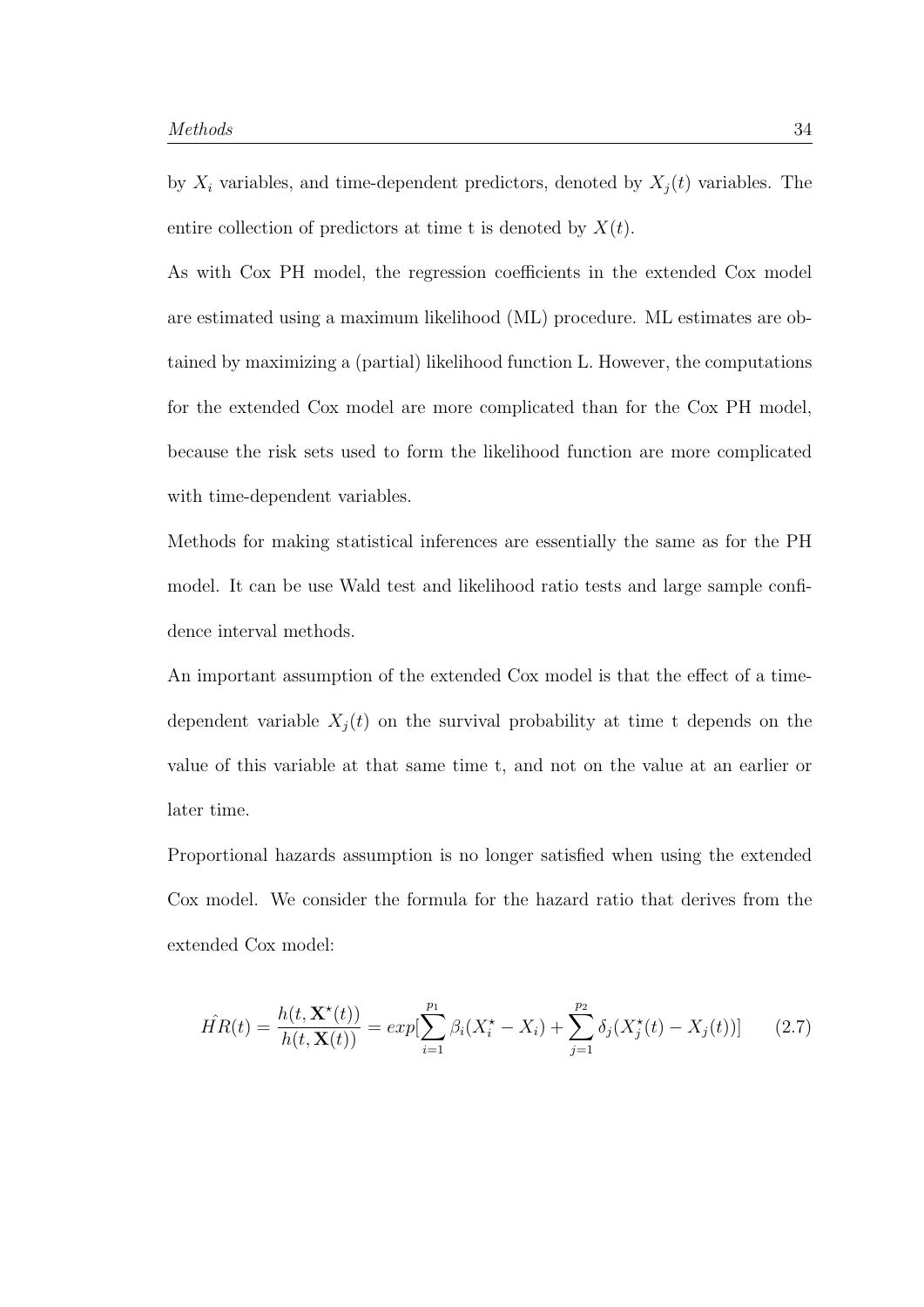Since the general hazard ratio formula involves differences in the values of the time-dependent variables at time t, this hazard ratio is a function of time. Thus, in general, the extended Cox model does not satisfy the PH assumption if any  $\delta_j$ is not equal to zero [\[37,](#page-91-4) [38\]](#page-91-5).

In patients with mCRC, diagnostic and intervention procedures during follow-up, such as computerized tomography of the abdomen, magnetic resonance, x-ray of digestive system, surgery and radiotherapies, can be a proxy of the severity of the disease. Patients who need more frequent diagnostic tests may be those with a more aggressive cancer. Since the number of these interventions are dependent from the length of follow-up (i.e. patients with longer follow-up may undergo more interventions), they were used as continuous time-dependent covariates in the Cox proportional hazard model.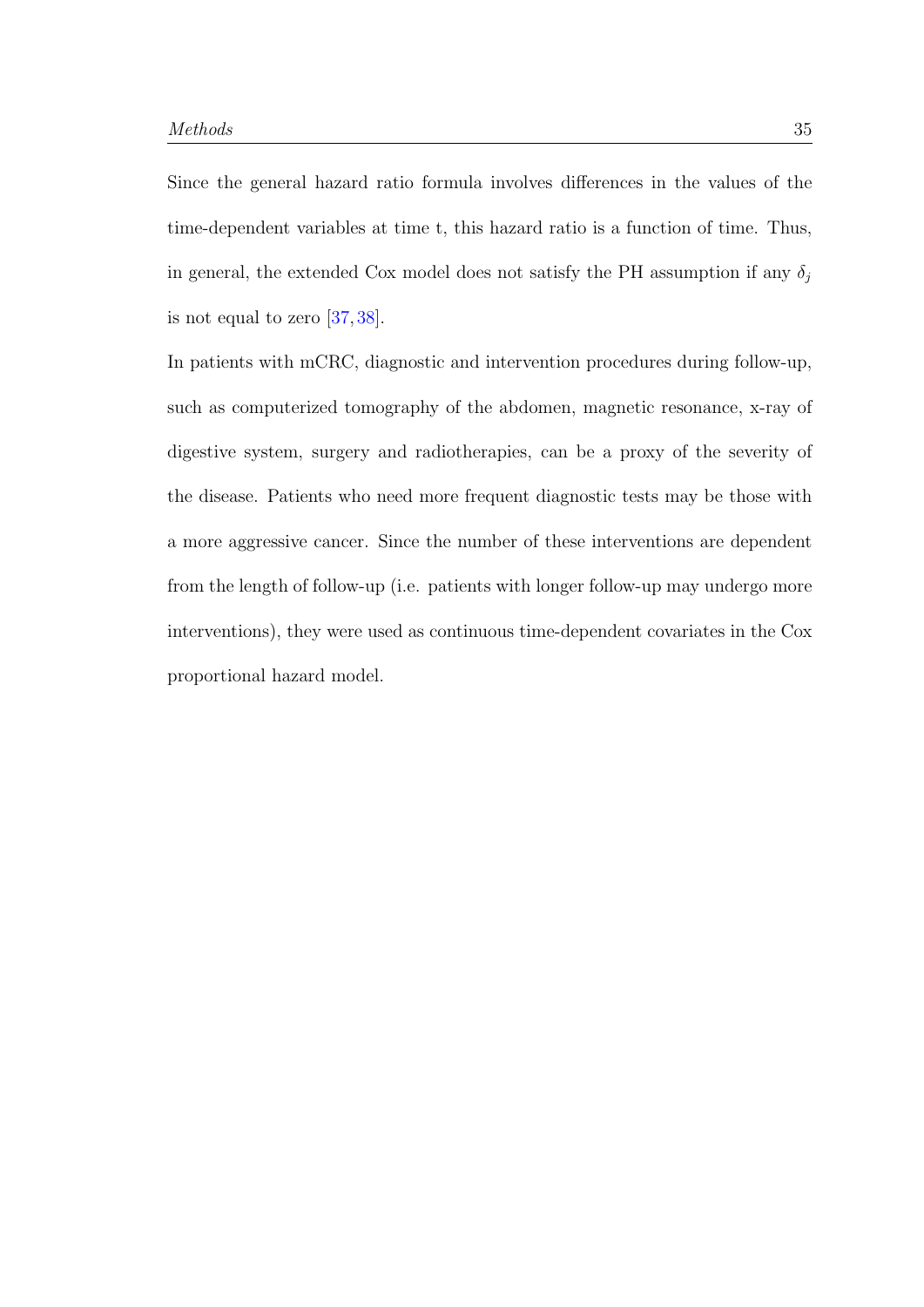## 2.7 Sensitivity analyses

Several sensitivity analyses were performed in order to assess the robustness of the results.

First, a more flexible algorithm for defining the first-line treatment was performed. For this purpose, a 42-days period, instead of a 21-days period, was used to define the first-line treatment of subjects with mCRC. Indeed, the guidelines of the European Medicine Agency about bevacizumab state that "therapy should not be initiated for at least 28 days following major surgery or until the surgical wound is fully healed" [\[39\]](#page-91-6). Since the surgical intervention might be preceded by a neoadjuvant chemotherapy and bevacizumab might be started after surgery, a 42-day period seemed more appropriate for defining the first-line treatment in this setting. According to this alternative algorithm, a subject was defined as exposed to bevacizumab $+CT$  if there was a prescription of bevacizumab in the 42 days following the index date.

Two other sensitivity analysis were conducted and shown below. The first one was a missing multiple imputation, in order to account for missing data. The second one was the propensity score method, in order to account for measurable confounding.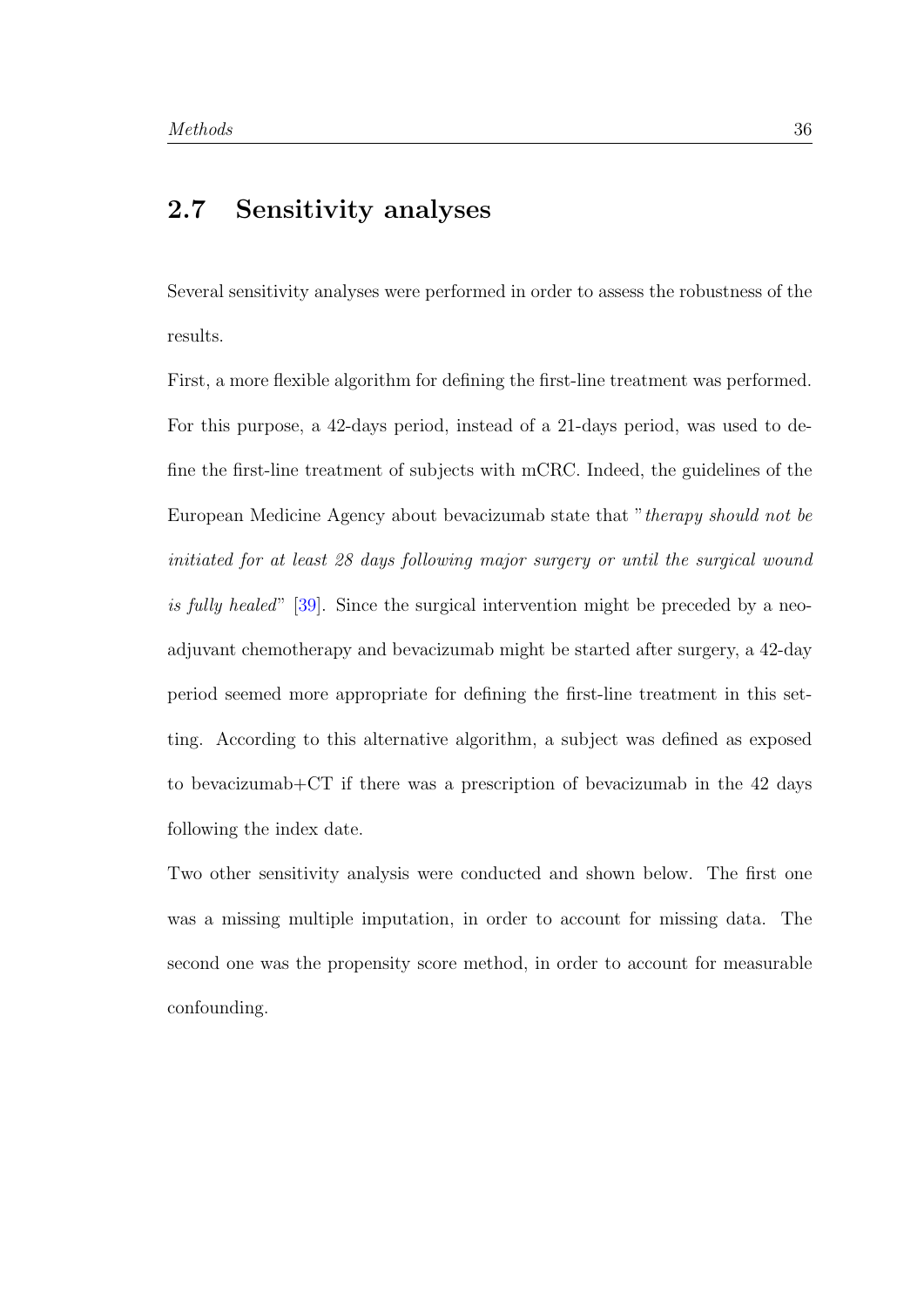## 2.7.1 Multiple imputation of missing data

One of the peculiarity of this project, based on the use of HCU database, is the availability of clinical information about CRC. However, missing data are normally not handled from the standard procedure of analysis, and observations with any missing values in any of the variable required for the analysis (incomplete cases) are excluded from the analysis. Restricting the analyses to the subset of patients with all the data observed would result in a significant loss of information, which causes a loss of precision and power. Moreover, it may result in potential systematic difference between the incomplete cases and complete cases, leading to biased estimations. Missing data can be classified into three categories:

- Missing completely at random: there are no systematic differences between the missing values and the observed values;
- Missing at random: any systematic difference between the missing values and the observed values can be explained by differences in observed data;
- Missing not at random: even after the observed data are taken into account, systematic differences remain between the missing values and the observed values.

The bias introduce from the missing data is different according to the type of missing data. Unfortunately, it is not possible to know the category of missing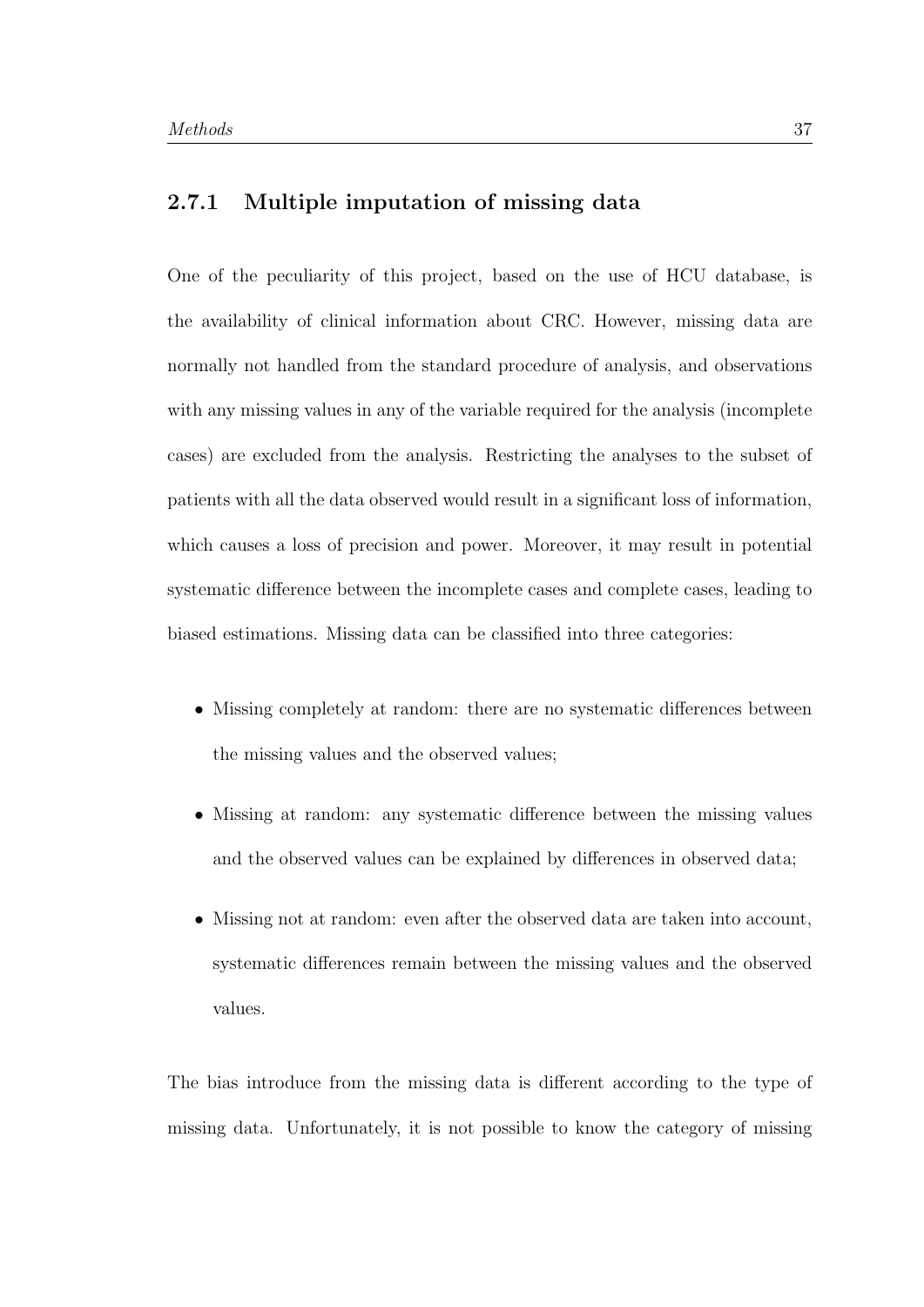data using observed data. In some circumstances, the analyses of complete cases do not lead to bias. In particular, missing data in predictor variable do not cause bias, if the reason of missing is not not associated with the outcome [\[40\]](#page-91-7). Outside this specific situation, missing data should be handled with ad-hoc statistical techniques.

Multiple imputation is a bayesian method that allows to take into account incomplete cases (i.e. observations with any missing data) with a two-step approach. First, this method creates multiple imputed datasets, in which missing values are replaced by imputed values. These are sampled from their predictive distribution based on the observed data. The imputation procedure fully accounts for the uncertainty in predicting the missing values by conferring appropriate variability into the multiple imputed values.

Second, standard statistical methods are used to fit the model of interest to each of the imputed datasets. Estimates associated to each of the imputed datasets differ because of the variation introduced in the imputation of the missing values (stage 1), and they are, then, average together to give overall estimated associations. Valid inferences are obtained because they are based on the average of the distribution of the missing data given the observed data [\[41\]](#page-92-0).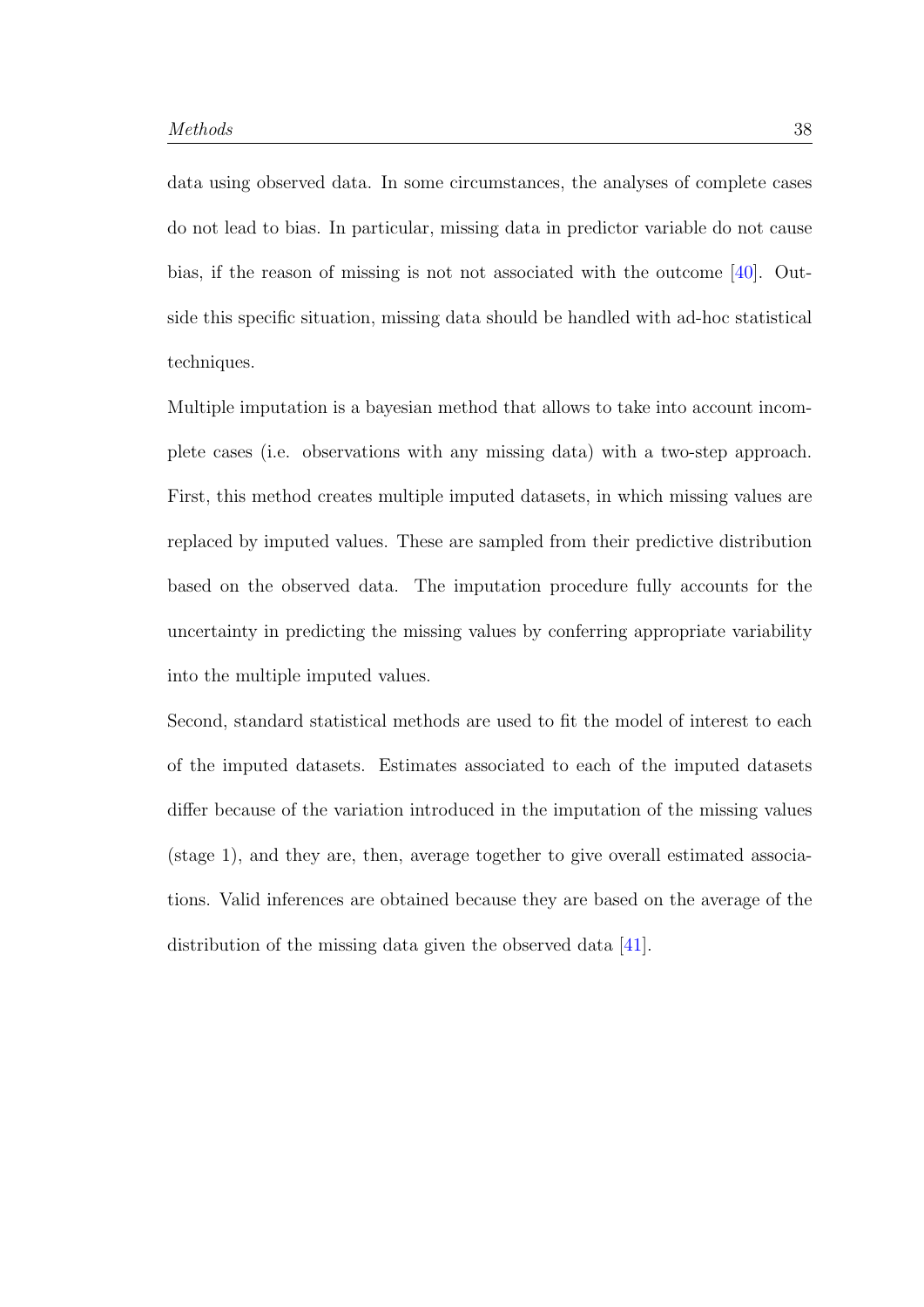### 2.7.1.1 The MI Procedure with SAS

The statistical software SAS allows to perform a multiple imputation by means of the MI Procedure. Multiple imputation inference involves three distinct phases:

- 1. The missing data are filled in (imputed) m times to generate m complete data sets;
- 2. The m complete data sets are analyzed by using standard procedures;
- 3. The results from the m complete data sets are combined for the inference.
- 1. The missing data are filled in (imputed) m times to generate m complete data sets The following syntax can be used to run a multiple imputation on both quantitative and categorical variables that present missing values(missing-at-random).

PROC MI data= out=  $nimpute=seed=$ ;

 $by;$ 

var ;

class ;

fcs discrim nbiter= ;

run; Below in shown the meaning of the statment specified in the MI procedure:

The DATA option specifies the input data set.

The OUT option specifies the output data set with imputed values.

The NIMPUTE option specifies the number of imputations.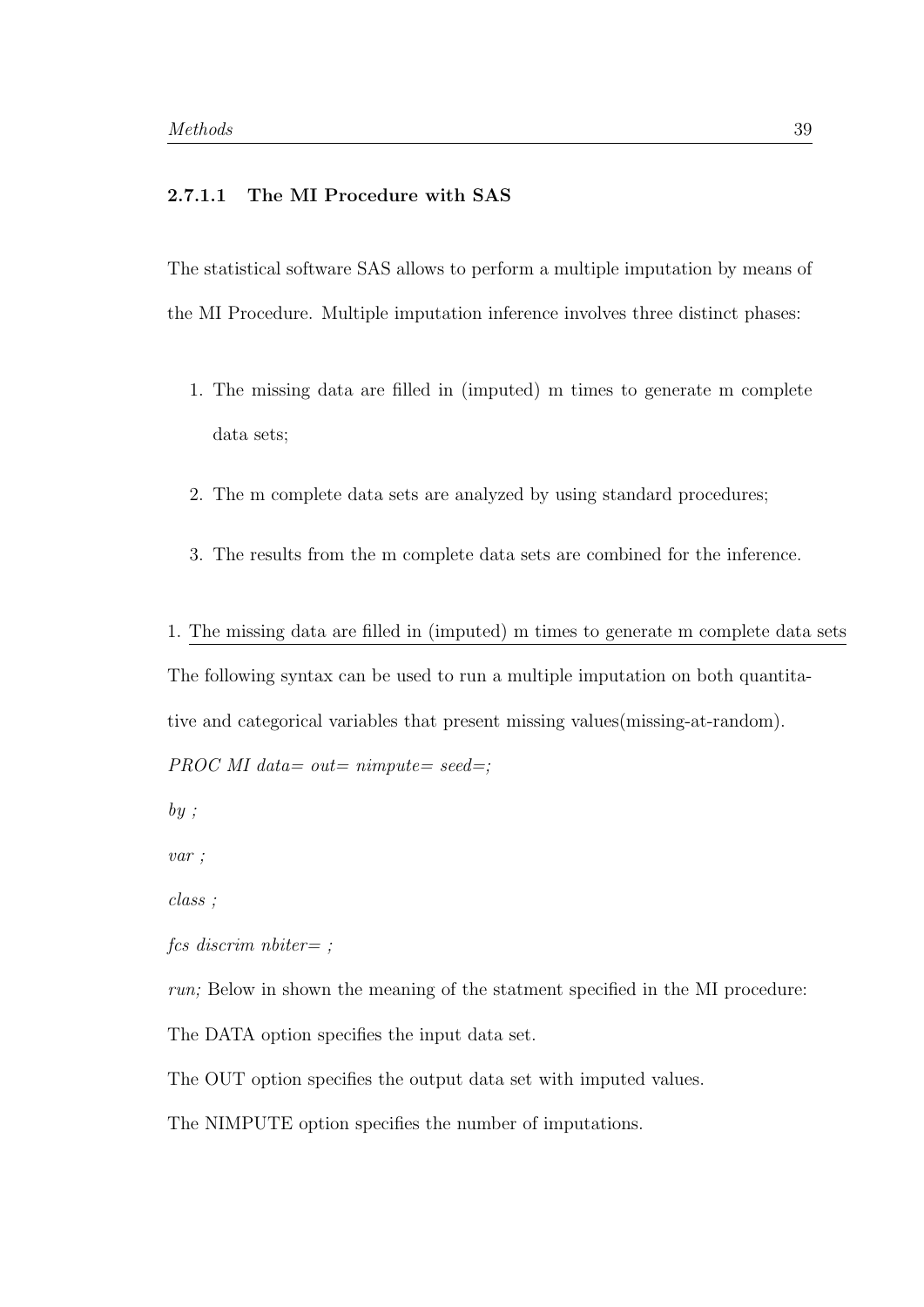The SEED option specifies the seed to begin random number generator. This option is useful to have the same results each time the procedure is run.

The BY statement specifies groups in which separate multiple imputation analyses are performed.

The VAR statement lists the numeric variables to be analyzed.

The CLASS statement lists the classification variables in the VAR statement.

The FCS statement specifies a multivariate imputation by fully conditional specification methods.

The DISCRIM option specifies the discriminant function method of classification variables.

The NBITER option specifies the number of burn-in iterations.

#### 2.The m complete data sets are analyzed by using standard procedures

The following syntax performs as many Cox proportional hazard models as the number of imputation specified through the option NIMPUTE in the MI procedure.

PROC PHREG data=; class ; model time\*status=  $\frac{ }{$  risklimits;  $by;$ ods output ParameterEstimates= ; run;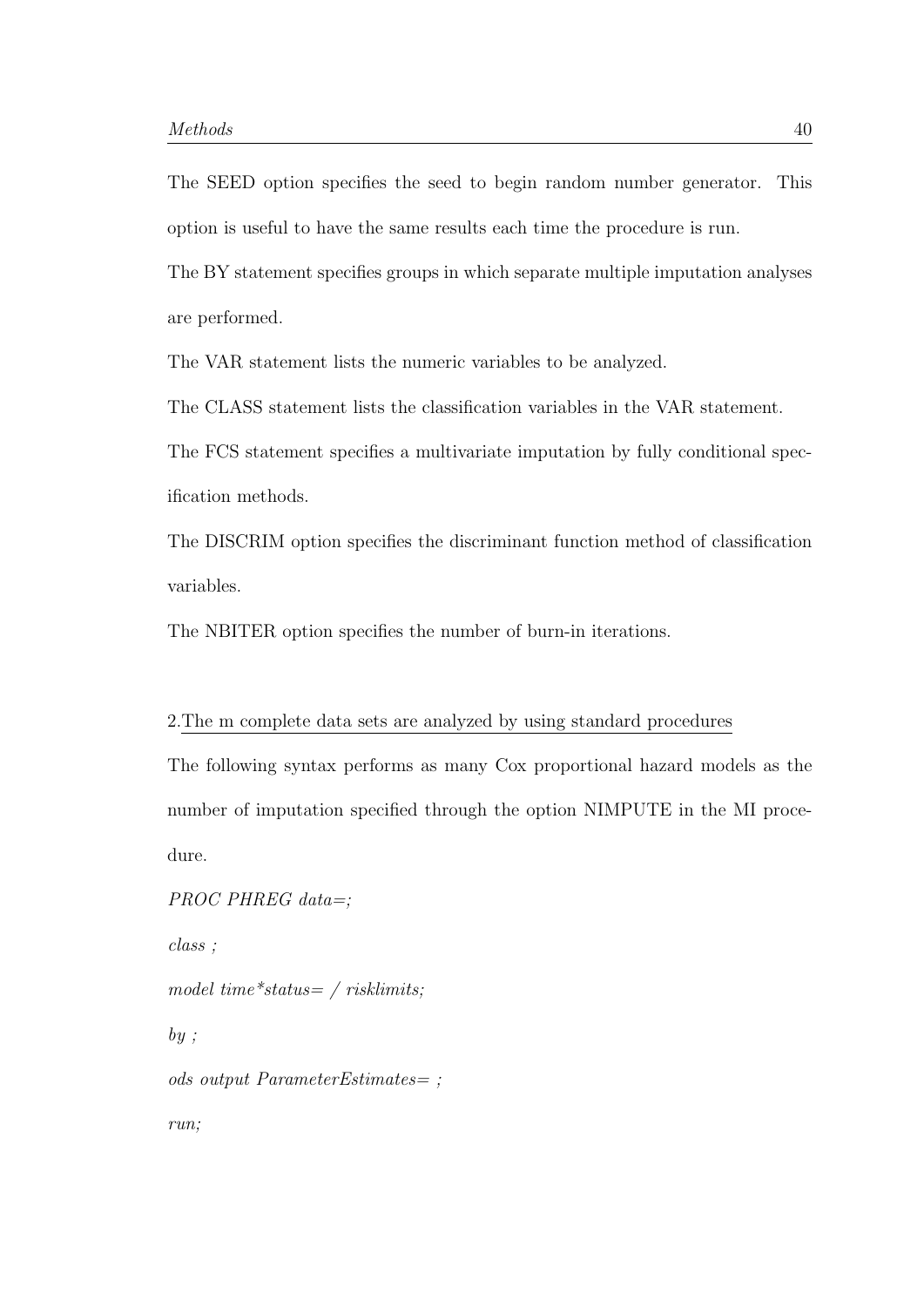The BY statment allows to performed separate analysis, one for each of the m dataset built up at step 1.

#### 3.The results from the m complete data sets are combined for the inference

The MIANALYZE procedure combines the results of the analyses of imputations (step 2) and generates valid statistical inferences. Such procedure reads parameter estimates and associated standard errors or covariance matrix that are computed by the standard statistical procedure (e.g. the Cox proportional hazard model) for each imputed data set. Then, the MIANALYZE procedure derives valid univariate inference for these parameters. The corresponding syntax is shown below:

PROC MIANALYZE parms $() = ;$ 

modeleffects ;

class ;

```
ods output ParameterEstimates= ;
```
run;

The MODELEFFECTS statement lists the effects (covariates) to be analyzed. The CLASS statement lists the classification variables in the MODELEFFECTS statement. The variables in the MODELEFFECTS statement that are not specified in a CLASS statement are assumed to be continuous.

The ODS OUTPUT statement specifies the name of the dataset where the parameter estimates generated by the MIANALYZE procedure has to be exported.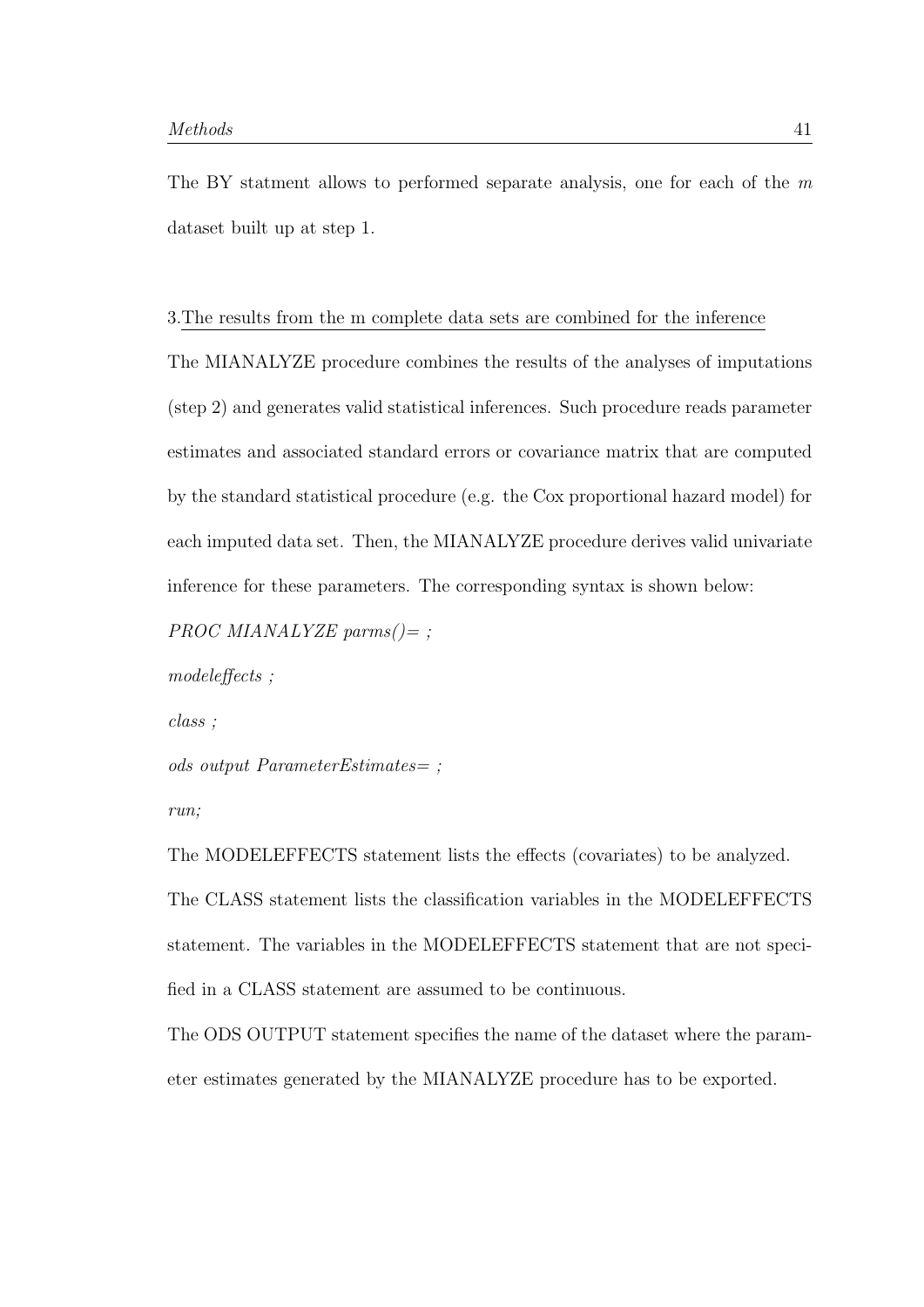### 2.7.2 Propensity score

The propensity score (PS) method is a statistical technique used in observational study, in order take into account confounding. When conducting an observational study, that is, when the exposure is not randomized to two or more groups, different groups characteristics may introduce confounding, making the estimates of the treatment effect biased.

In a randomized experiment, if the sample size is large enough, the randomization guarantees that, on average, there are not systematic differences between the characteristics of the statistical units assigned to different treatments. However, in a non-randomized study, the investigator cannot control the treatment assignment. As a consequence, differences in covariates among different groups may exist, leading to biased results. Traditional methods for taking into account confounding, such as restriction, stratification, matching and covariates adjustment, can be generally applied. However, residual confounding may remain, due to the limited number of covariates of adjustment that can be used. At this purpose, PS represents a valid method that allow to take into account a huge number of measured covariates.

The PS for an individual represents the propension to be exposed to a treatment, given a series of given characteristics. Thus, the PS is a single value that summarize all the considered covariates. Formally, the PS is the probability of being exposed to treatment E, conditionally to a set of covariates [\[42\]](#page-92-1). Let's consider,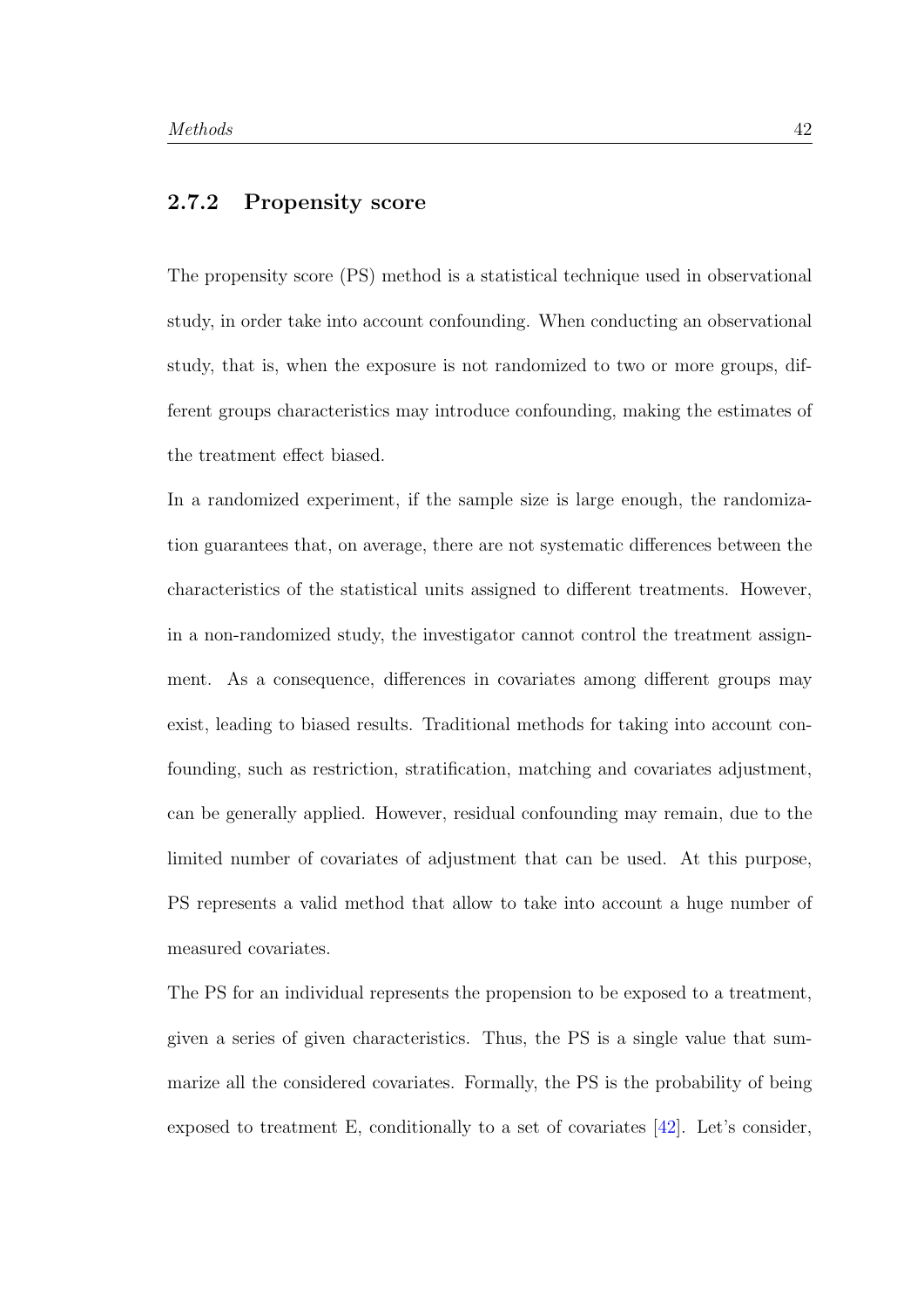for an individual i, a set of covariates  $X = (X_1, ..., X_n)$ . The corresponding PS will be given by:

$$
PS(\mathbf{X}) = P(E = 1 | X_1, ..., X_n)
$$
\n(2.8)

which can be easly estimated by a logistic regression.

Theoretically, in case of no unmeasured confounding, the PS method creates an assignment of statistical units to different treatments similar to the randomization, the so-called "quasi-randomization". Indeed, let's consider two subjects with the same PS, one in the treatment group and the other in the control group. They have, a priori, the same probability to be treated. We can imagine they were "randomly" assigned to each group, in the sense they had the same probability to be treated or control [\[43\]](#page-92-2).

Once the PS are estimated for each individual, they can be used according to different techniques. The most common are matching, stratification and regression adjustment. For each of the previous techniques, the PS is estimated in the same way, but it is applied differently. The following formula is referred to a Cox model conditioned to the PS estimates and the exposure.

$$
\lambda(t|E, PS(\mathbf{X})) = \lambda_0(t) exp^{\beta_E E + \beta_X PS(\mathbf{X})}
$$
\n(2.9)

In this way, the PS method should balance the treated and untreated groups for all the considered covariates, generating unbiased estimate of the treatment effect.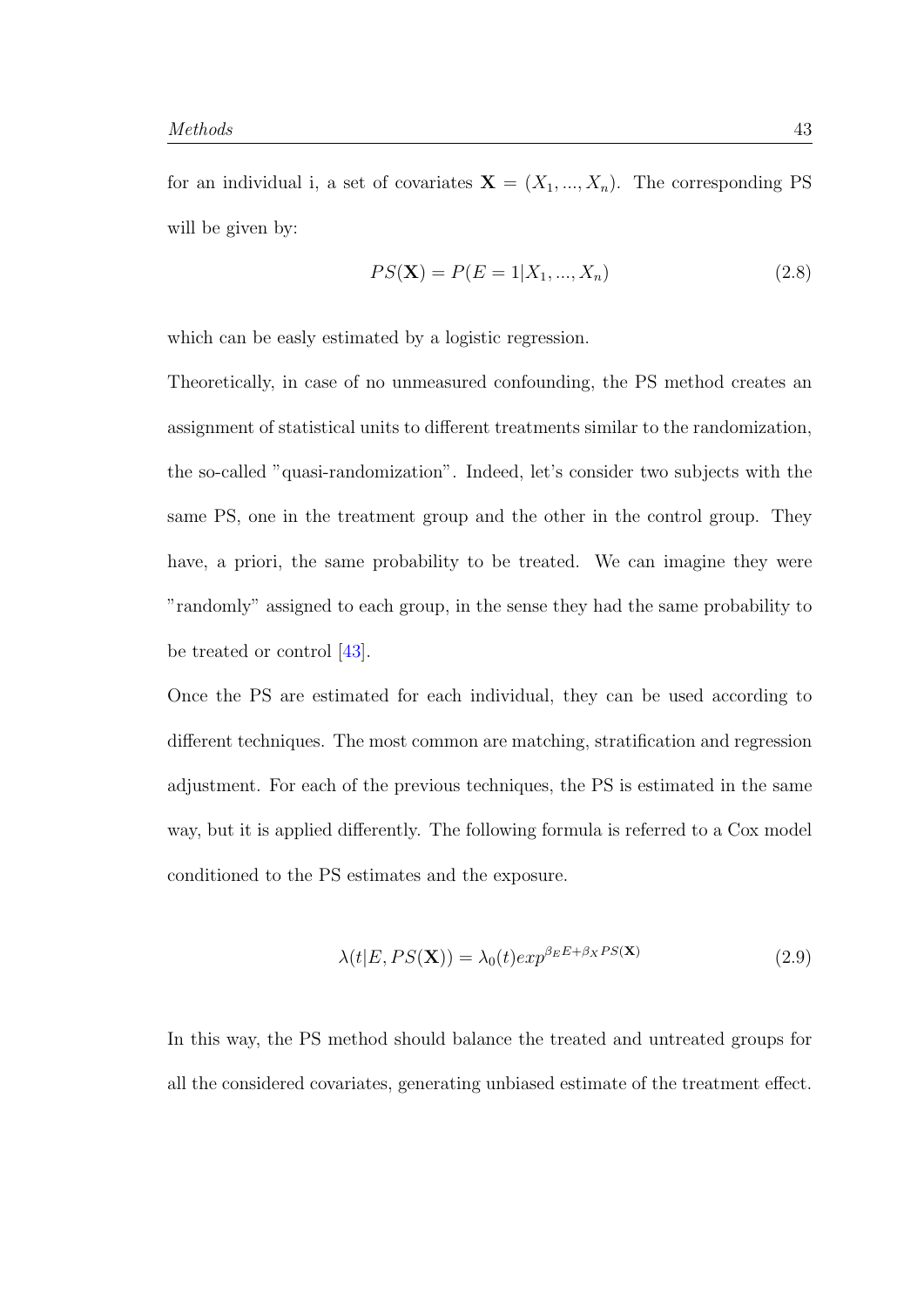In this project, we decided to use a PS method as a sensitivity analysis, in order to assess the robustness of the main analysis. Additional variables measured at baseline, other than those used in the main survival analysis, were considered for the estimate of the PS. Among these, the presence of a diagnostic imaging procedure (i.e. x-ray of digestive system, computerized tomography of the abdomen and magnetic resonance), the presence of a therapeutic procedure (i.e. radiotherapy and surgery), the number of hospitalizations, the number of outpatient services, the number of drug prescriptions and the time-to-treat, defined as the number of days between the mCRC diagnosis and the start of first-line treatment. The PS, after being estimated through a multivariate logistic model, were used as a 1:1 matching variable. For each individual exposed to bevacizumab+CT, an individual exposed to CT alone was randomly selected, on the basis of the value of the PS, and tolerating a difference of  $\pm 0.05$ . Exposed individual who did not match with any unexposed individual were excluded from the analysis. Since the survival times of matched subjects could be dependent, the standard error of the usual logrank test for independent samples was modified, in order to accommodate the possible correlation induced by matching [\[44\]](#page-92-3). HRs of death were estimated by using a conditional Cox proportional hazard model.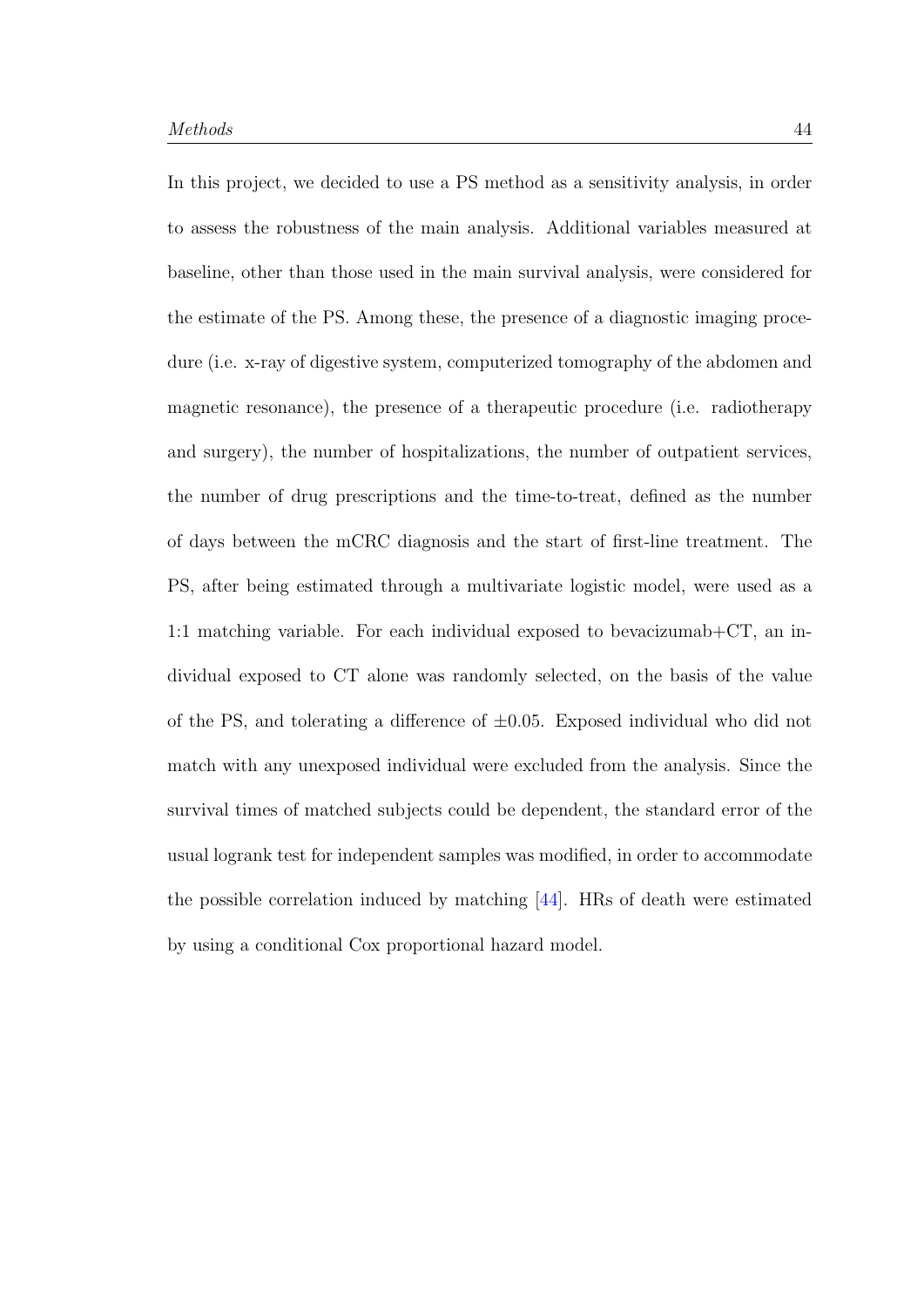# Chapter 3

# Results

During the period 2010-2012, 1,118 incident mCRC cases were identified from the five areas included in the study. Twenty-three subjects were excluded because they reported a morphological code of the tumour (ICDO3M code) inconsistent with CRC. Among the remaining, 415 subjects were further excluded because they did not receive any pharmacological treatment, 74 subjects were excluded because they were treated in first-line with other drugs (e.g. cetuximab) and 126 subjects were excluded because they reported a date of starting therapy more than 90 days after the diagnosis of mCRC. Among a final study cohort of 480 subjects, 101 were treated with bevacizumab+CT and 379 were treated with CT alone as first-line treatment for mCRC. The flow-chart of the cohort selection is shown in Figure [3.1.](#page-55-0)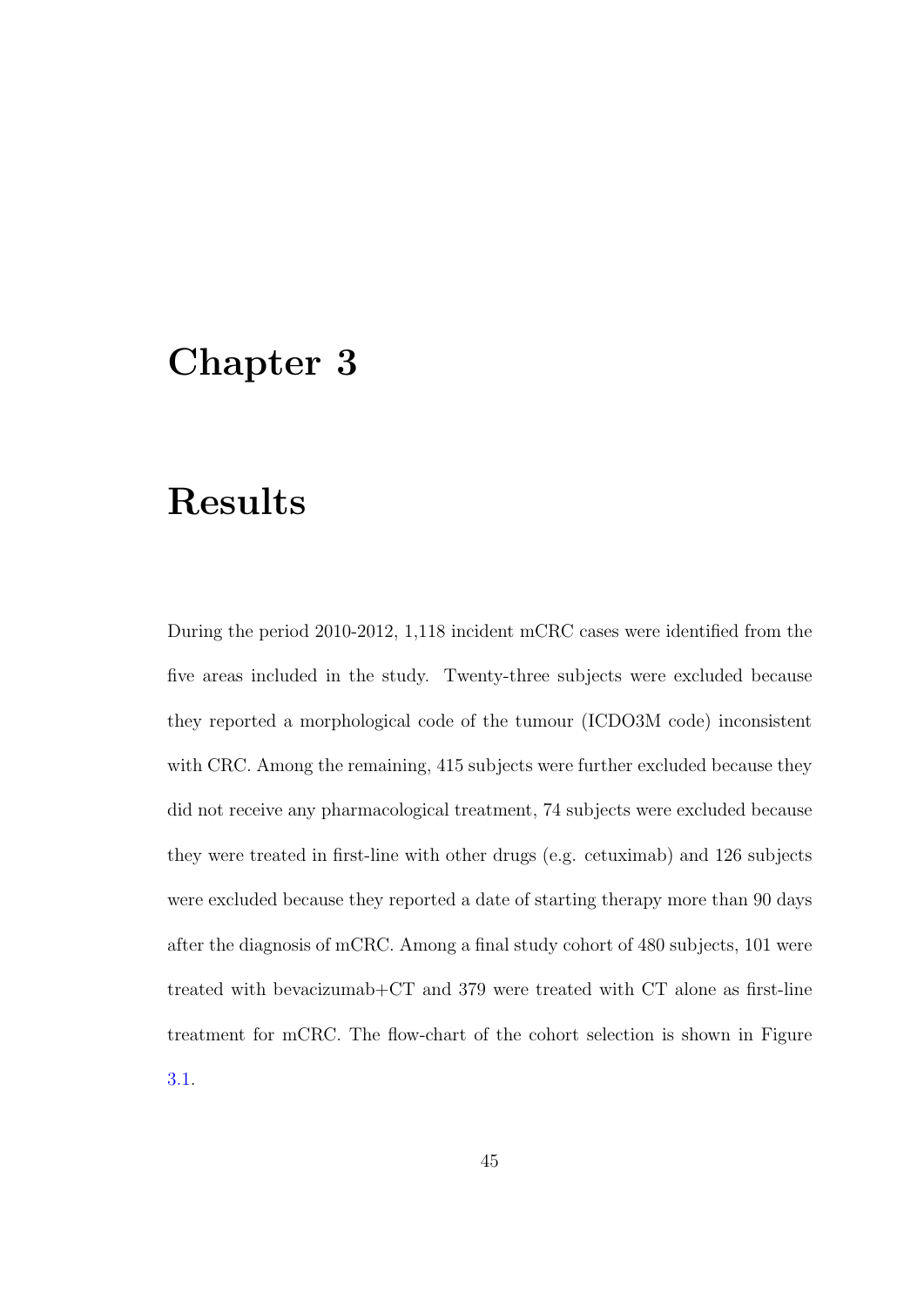<span id="page-55-0"></span>

Figure 3.1: Flow-chart of cohort selection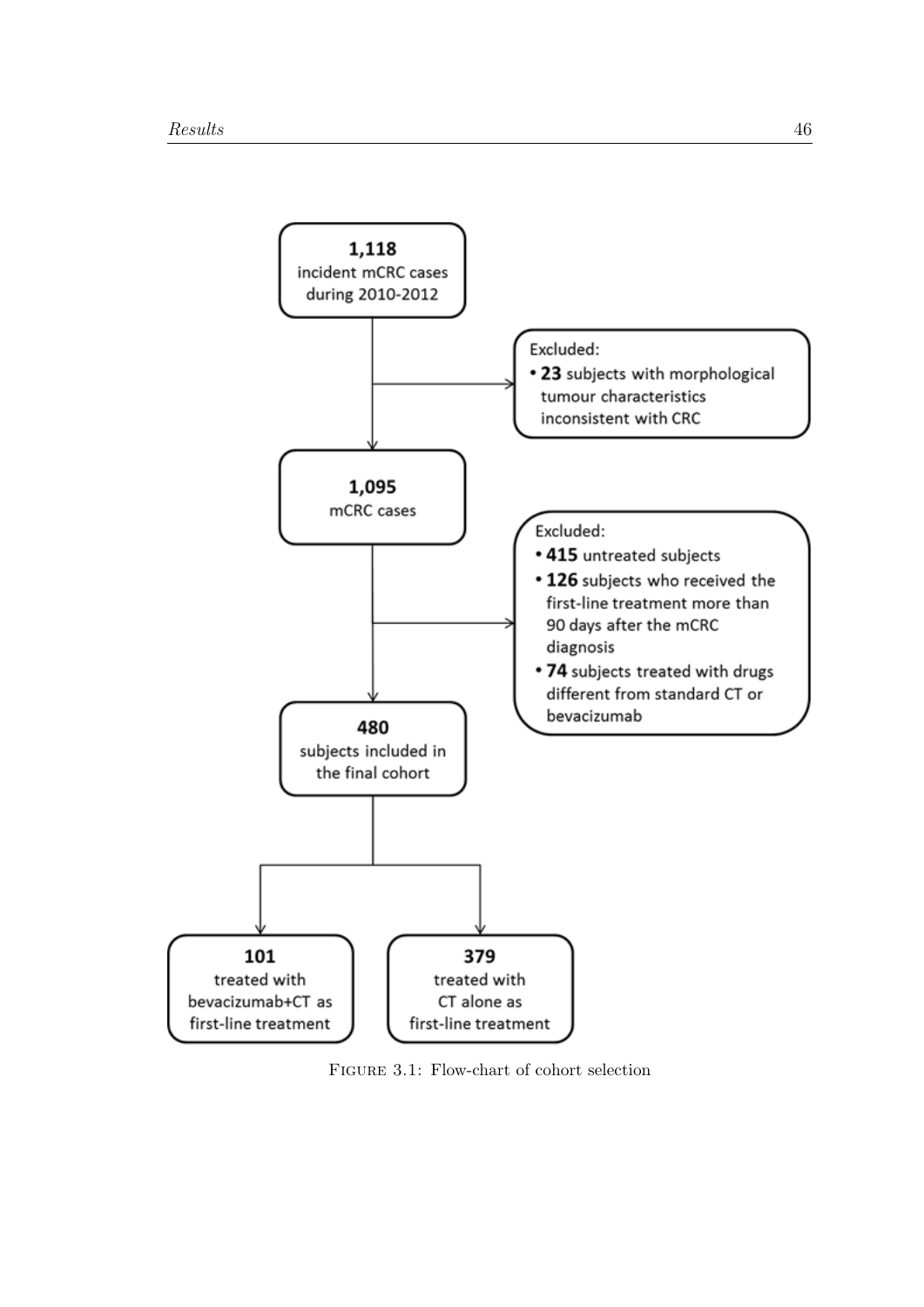## 3.1 First-line treatment

The proportion of mCRC cases among all CRC cases ranged from 11% in Varese Province to 20% in Mantova and Palermo province, probably reflecting the different impact on public heath of colorectal cancer screening.

Table [3.1](#page-58-0) shows first-line treatments of the study cohort, overall and stratified by geographic area. Among 1,095 mCRC cases belonging to the initial cohort, 554 (50.6%) received at least one oncologic treatment after the diagnosis of mCRC. Among these, 101 (18.2%) used bevacizumab+CT as first-line treatment and 379  $(68.4\%)$  used CT alone.

The mean proportion of bevacizumab users among treated subjects in the whole study cohort was 18.2%, ranging from 13.8% in the Mantova Province to 30.2% in the Cremona Province.

The overall percentage of subjects treated with CT alone was 68.4%, varying from 55.6% in the Cremona Province to 72.4% in the Mantova Province.

Percentage of users of other drugs (mostly cetuximab) was about 14% in all centres, except for the Ragusa Province where it was 6.5%.

Overall, 415 (37.9%) mCRC cases resulted untreated, with the highest value in the Ragusa Province (51.0%). This may be due to several factors, including clinical characteristics of the disease and patients characteristics. When analysing characteristics of untreated subjects, it resulted that age was a strong discriminant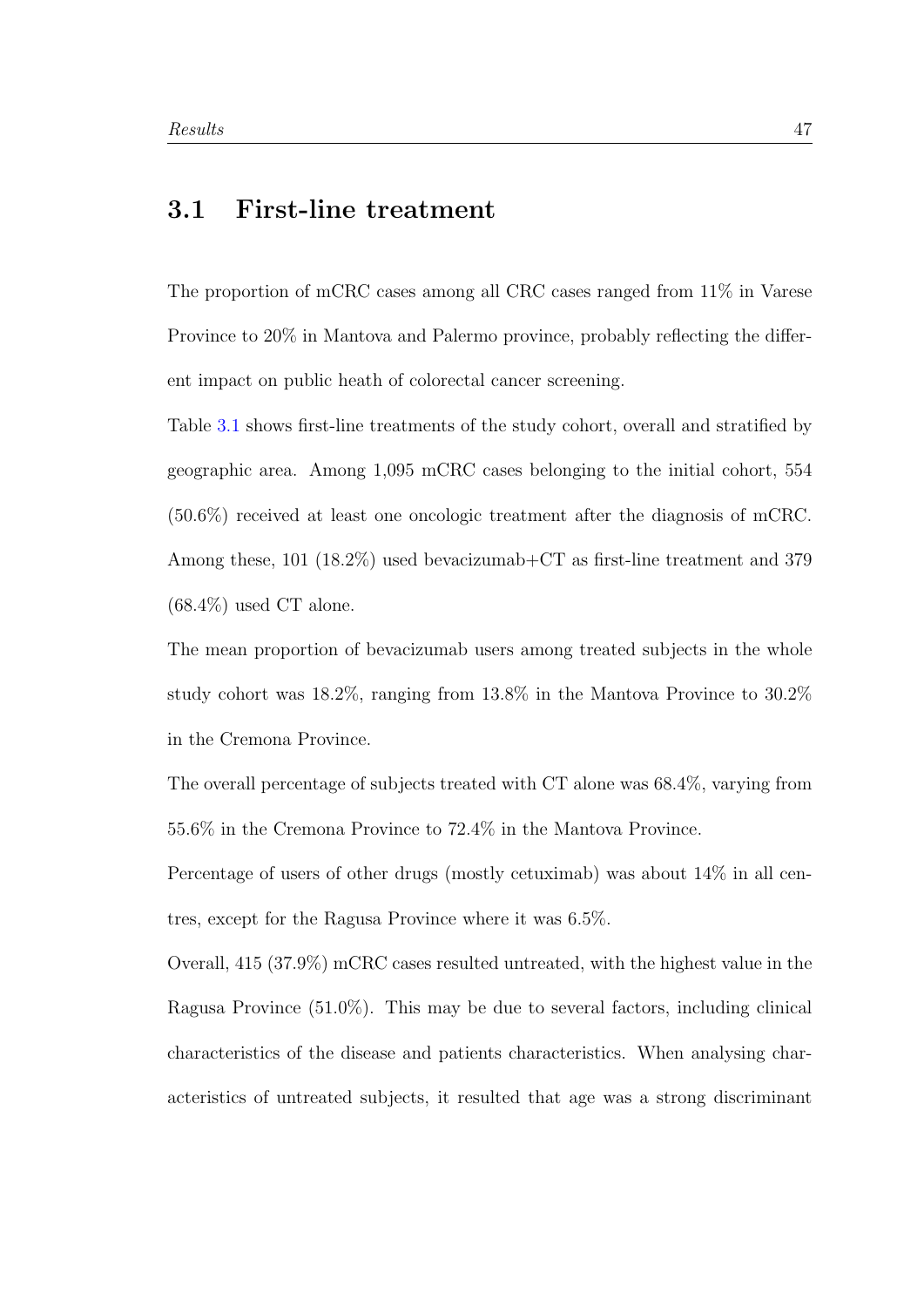for being not treated. Indeed, around 80% of patients aged more than 80 years did not received any pharmacological treatment. Moreover, 197 (47.5%) untreated patients died within three months from the diagnosis of mCRC, indicating a terminal stage of disease.

It must be stated that the number of treated subjects in the Ragusa Province is underestimated, since the pharmacological treatment of 33 subjects was confirmed through the examination of the medical records, but no information were available on type and timing of prescriptions.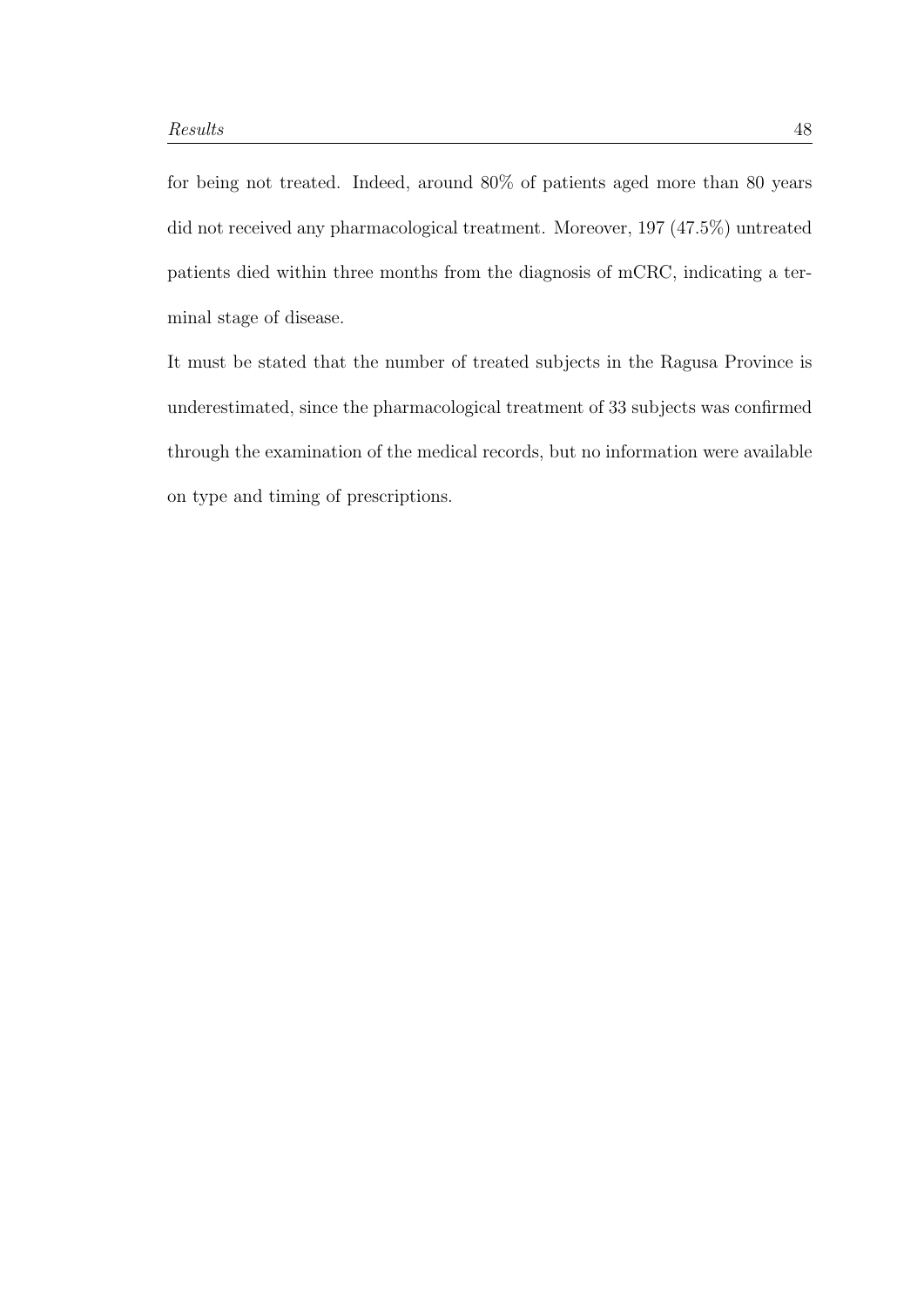<span id="page-58-0"></span>

| Treatment                                                                             | Overall    | Cremona  | Mantova     | Palermo     | Ragusa      | <b>Varese</b> |
|---------------------------------------------------------------------------------------|------------|----------|-------------|-------------|-------------|---------------|
|                                                                                       | N(%)       | N(%)     | N(%)        | N(%)        | N(%)        | N(%)          |
| No. of mCRC cases                                                                     | 1,095      | 108      | 123         | 489         | 157         | 218           |
| First-line treatment                                                                  | 554(50.6)  | 63(58.3) | 58 (47.2)   | 265(54.2)   | 46 $(29.3)$ | 122(56.0)     |
| $Bevacizumab+CT$                                                                      | 101(18.2)  | 19(30.2) | 8(13.8)     | 41 $(15.5)$ | 12(26.1)    | 21(17.2)      |
| CT alone                                                                              | 379 (68.4) | 35(55.6) | 42(72.4)    | 187(70.6)   | 31(67.4)    | 84 (68.9)     |
| Other                                                                                 | 74 (13.4)  | 9(14.3)  | 8(13.8)     | 37(14.0)    | 3(6.5)      | 17(13.9)      |
| Start of treatment<br>more                                                            |            |          |             |             |             |               |
| than 90 days after mCRC                                                               | 126(11.5)  | 19(17.6) | 4(3.2)      | 50(10.2)    | 31(19.7)    | 22(10.1)      |
| diagnosis                                                                             |            |          |             |             |             |               |
| Untreated                                                                             | 415(37.9)  | 26(24.1) | 61 $(49.6)$ | 174(35.6)   | 80(51.0)    | 74(33.9)      |
| TABLE 3.1: First-line treatment for 1,095 mCRC cases, overall and by geographic area. |            |          |             |             |             |               |
|                                                                                       |            |          |             |             |             |               |
|                                                                                       |            |          |             |             |             |               |
|                                                                                       |            |          |             |             |             |               |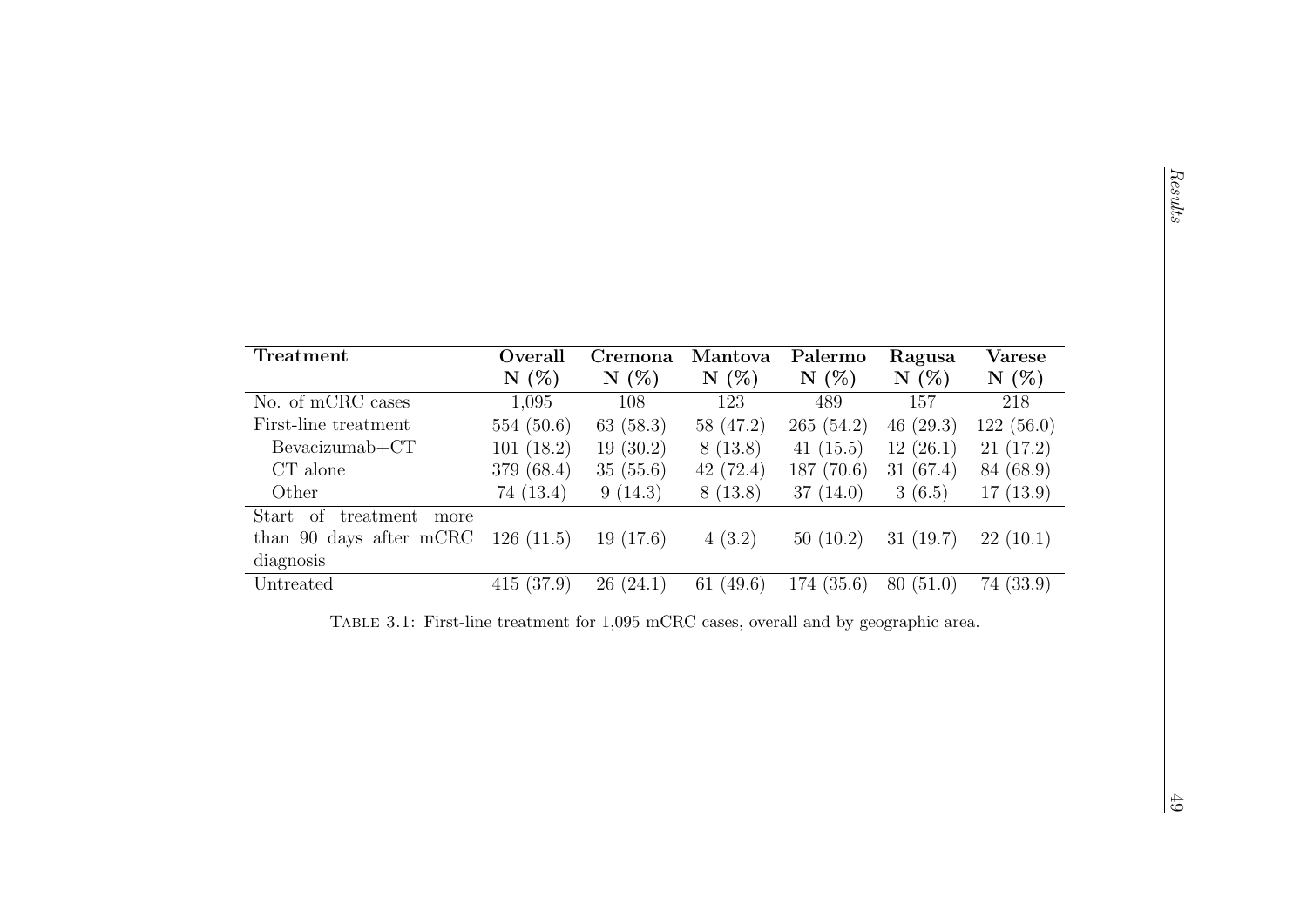# 3.2 Baseline characteristics

Baseline characteristics of the study cohort are given in Table [3.2.](#page-60-0) About 55% of the cohort members were men. No difference by gender was observed between subjects treated with bevacizumab+CT and those treated with CT alone (p=0.967). Bevacizumab+CT users were younger than CT alone users (p¡0.001), had a lower Charlson comorbidity index  $(p=0.454)$ , as well as a lower prevalence of diabetes  $(p=0.193)$ , hypertension  $(p=0.681)$ , ischemic heart disease  $(p=0.388)$  and cerebrocardiovascular disease (p=0.250).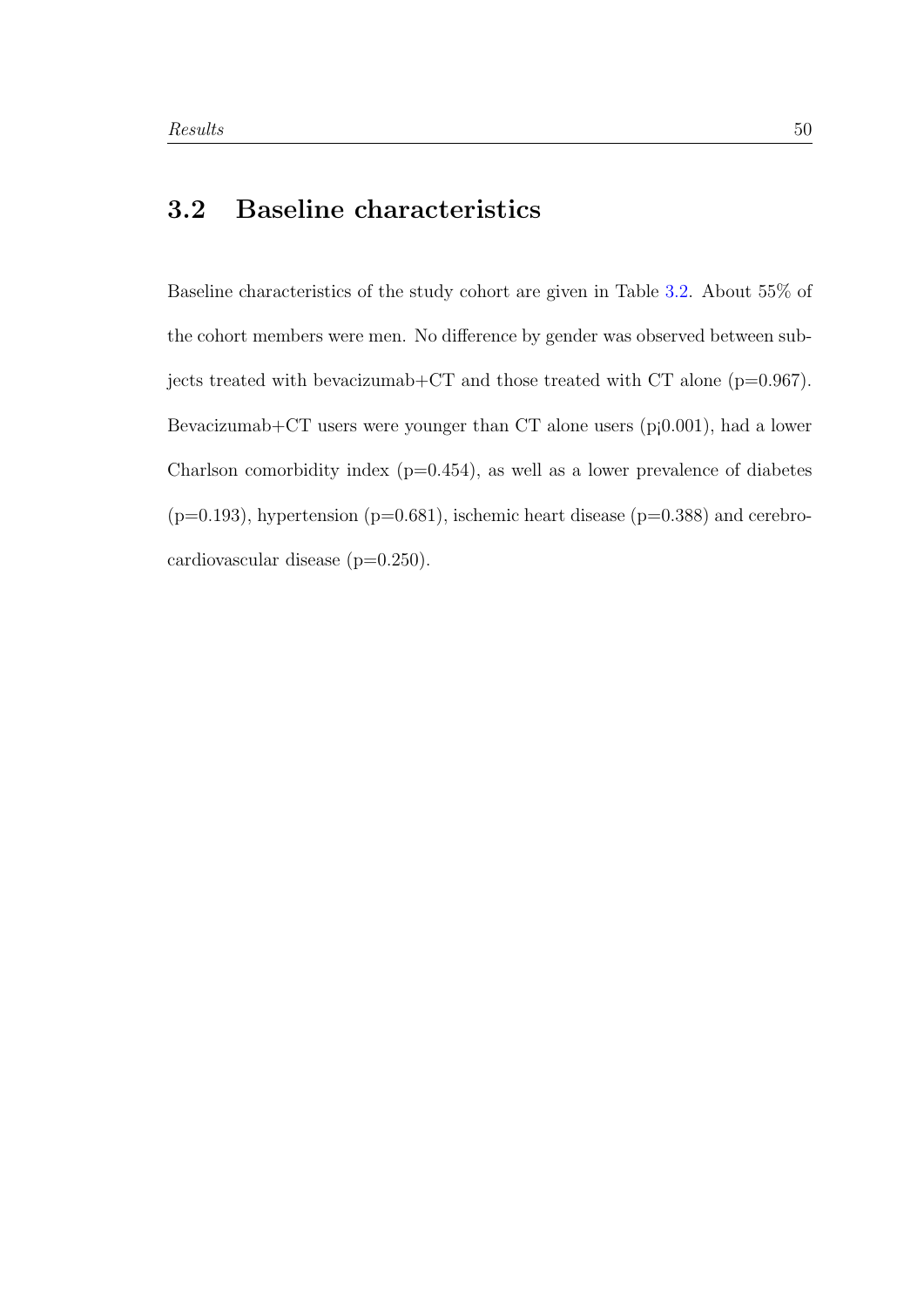|                          | $Bevacizumab+CT$     | CT alone    |
|--------------------------|----------------------|-------------|
|                          | $N = 101$            | $N = 379$   |
| Year of mCRC diagnosis   |                      |             |
| 2010                     | 38 (37.6)            | 145(38.3)   |
| 2011                     | 27(26.7)             | 120(31.6)   |
| 2012                     | 36 (35.6)            | 114(30.1)   |
|                          | $p$ -value=0.489     |             |
| Gender                   |                      |             |
| Male                     | 56 (55.4)            | 211(55.7)   |
| Female                   | 45(44.6)             | 168 (44.3)  |
|                          | $p-value=0.967$      |             |
| Age                      |                      |             |
| $Median\ min\text{-}max$ | $63(33-79)$          | $69(32-88)$ |
| $50$                     | 19(18.8)             | 32(8.4)     |
| 50-59                    | 21(20.8)             | 64 (16.9)   |
| 60-69                    | 30(29.7)             | 103(27.2)   |
| 70-79                    | 31 (30.7)            | 141 (37.2)  |
| > 80                     | 0(0.0)               | 39(10.3)    |
|                          | $p$ -value $< 0.001$ |             |
| Geographic area          |                      |             |
| Cremona                  | 19(18.8)             | 35(9.2)     |
| Mantova                  | 8(7.9)               | 42(11.1)    |
| Palermo                  | 41 $(40.6)$          | 187(49.3)   |
| Ragusa                   | 12(11.9)             | 31(8.2)     |
| Varese                   | 21(20.8)             | 84 (22.2)   |
|                          | $p-value=0.043$      |             |
| Tumour site (ICDO3T)     |                      |             |
| Colon                    | 78 (77.2)            | 282(74.4)   |
| Rectosigmoid junction    | 11(10.9)             | 27(7.1)     |
| Rectum                   | 12(11.9)             | 69 (18.2)   |
| Anus and anal canal      | 0(0.0)               | 1(0.3)      |
|                          | $p$ -value=0.279     |             |

<span id="page-60-0"></span>Table 3.2: Baseline characteristics of 101 mCRC cases treated with bevacizumab+CT and 379 mCRC cases treated with CT alone.

Table 3.2: continue on the next page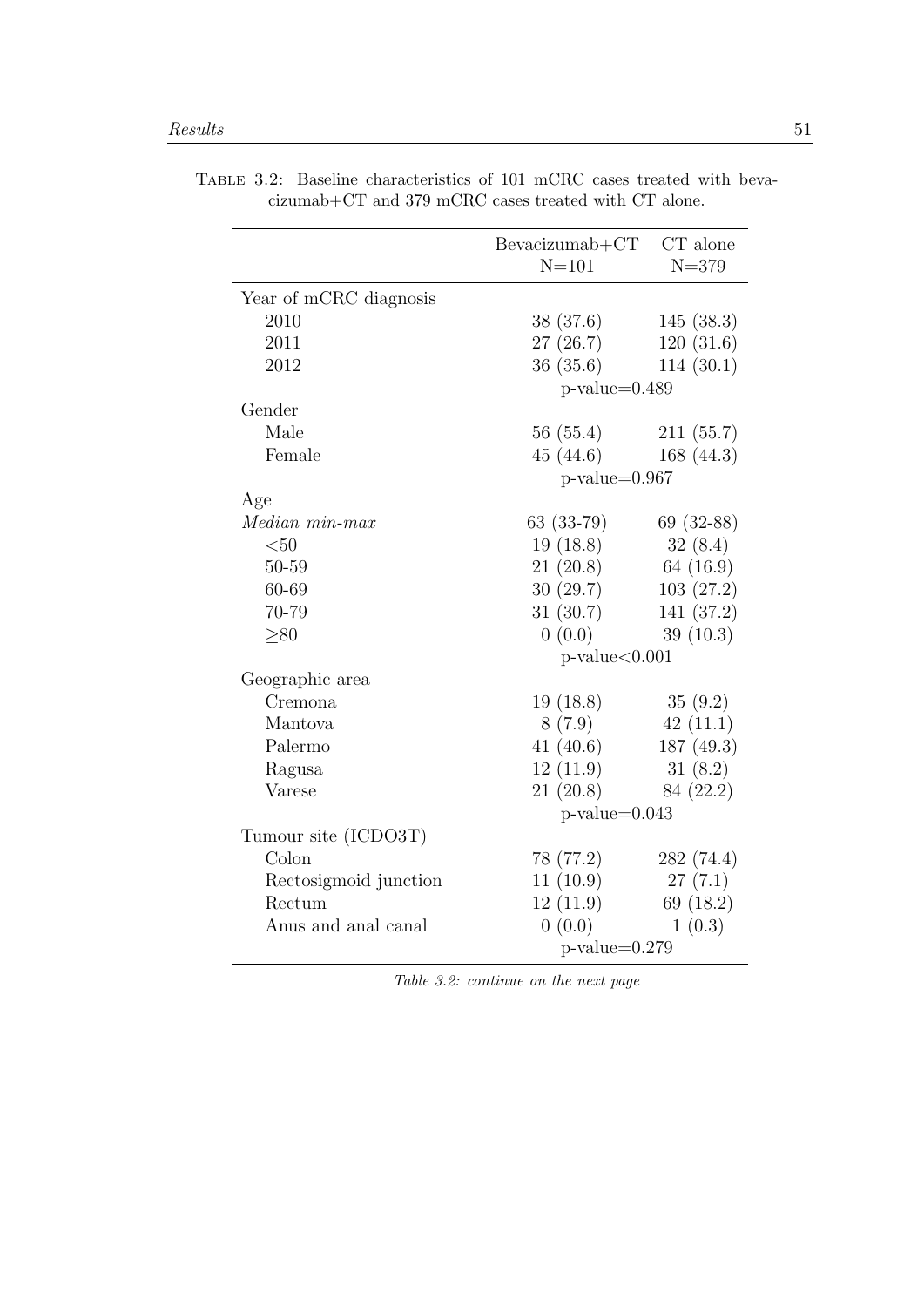|                            | $Bevacizumab+CT$ | CT alone     |
|----------------------------|------------------|--------------|
|                            | $N = 101$        | $N = 379$    |
| Grading                    |                  |              |
| Missing                    | 3(3.1)           | 20(5.3)      |
| Well differentiated        | 3(3.1)           | 9(2.5)       |
| Moderately differentiated  | 47(48.0)         | 194(54.0)    |
| Poorly differentiated      | 26(26.5)         | 60(16.7)     |
| Undifferentiated           | 0(0.0)           | 2(0.6)       |
| Unknown                    | 22(22.4)         | 94(26.2)     |
|                            | $p-value=0.248$  |              |
| Tumour size $(T)$          |                  |              |
| Missing                    | 23(22.8)         | 93(24.5)     |
| T1                         | 0(0.0)           | 2(0.7)       |
| T2                         | 2(2.6)           | 5(1.7)       |
| T <sub>3</sub>             | 29 (37.2)        | 81(28.3)     |
| T <sub>4</sub>             | 20(25.6)         | 53(18.5)     |
| Tx                         | 27(34.6)         | 145(50.7)    |
|                            | $p$ -value=0.095 |              |
| Nodal status $(N)$         |                  |              |
| Missing                    | 23(22.8)         | 93(24.5)     |
| N <sub>0</sub>             | 8(10.3)          | 31(10.8)     |
| N1                         | 13(16.7)         | 40(14.0)     |
| N2                         | 24 (30.8)        | 60(21.0)     |
| $N_{X}$                    | 33(42.3)         | 155(54.2)    |
|                            | $p-value=0.208$  |              |
| Surgery                    |                  |              |
| N <sub>o</sub>             | 26(25.7)         | 169 $(44.6)$ |
| Yes                        | 75 (74.3)        | 210(55.4)    |
|                            | $p-value=<0.001$ |              |
| Charlson comorbidity index |                  |              |
| $\leq$ 8                   | 90(89.1)         | 327(86.3)    |
| >8                         | 11(10.9)         | 52(13.7)     |
|                            | $p$ -value=0.454 |              |
| Diabetes                   |                  |              |
| N <sub>o</sub>             | 98 (97.0)        | 355(93.7)    |
| $_{\rm Yes}$               | 3(3.0)           | 24(6.3)      |
|                            | $p$ -value=0.193 |              |

Table 3.2: continue on the next page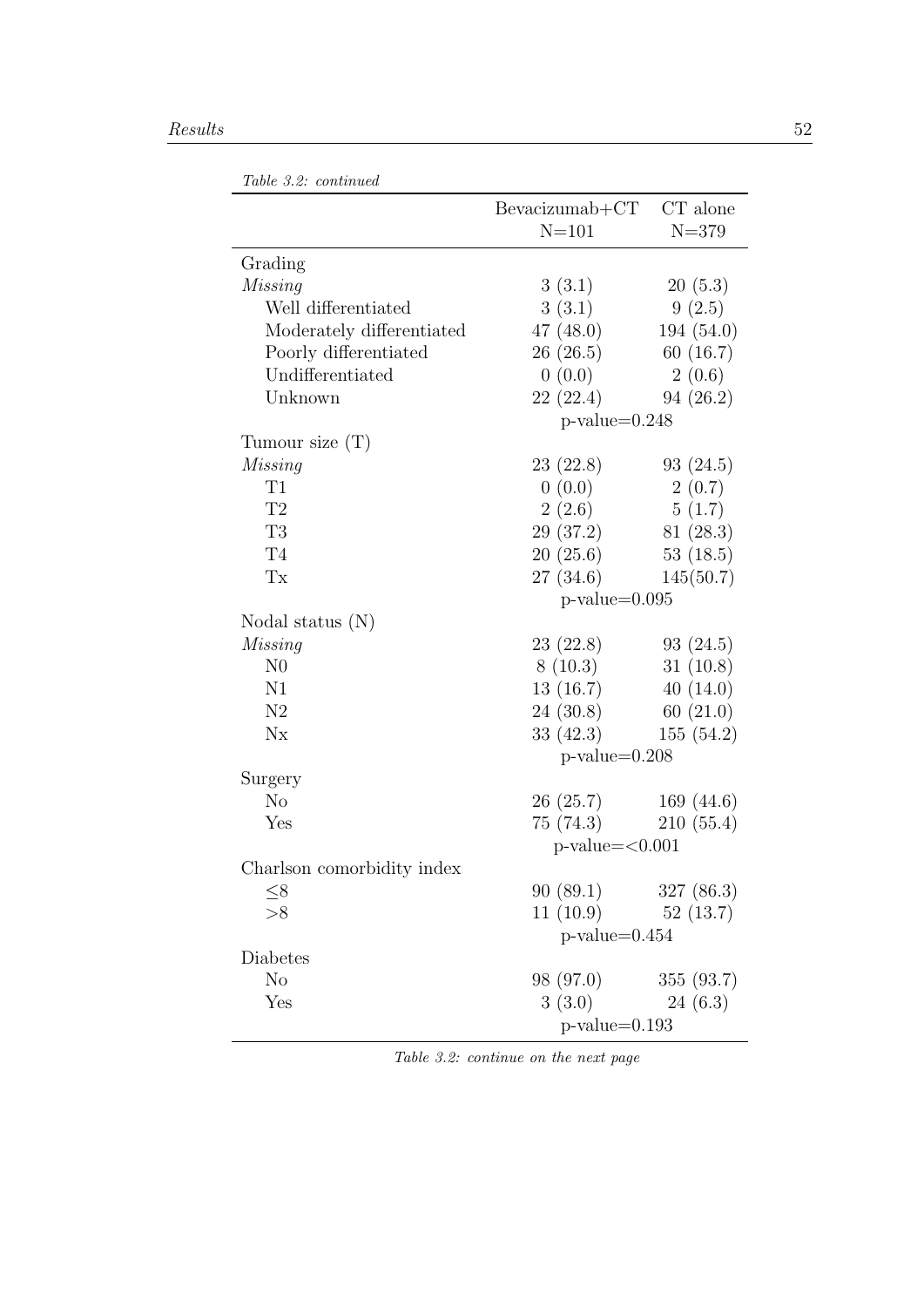|                               | Bevacizumab+CT CT alone<br>$N = 101$ | $N = 379$ |  |  |
|-------------------------------|--------------------------------------|-----------|--|--|
| Hypertension                  |                                      |           |  |  |
| N <sub>o</sub>                | $92(91.1)$ $340(89.7)$               |           |  |  |
| Yes                           | 9(8.9)                               | 39(10.3)  |  |  |
|                               | $p$ -value= $0.681$                  |           |  |  |
| Ischemic heart disease        |                                      |           |  |  |
| N <sub>o</sub>                | $99(98.0)$ $363(95.8)$               |           |  |  |
| Yes                           | 2(2.0)                               | 16(4.2)   |  |  |
|                               | $p$ -value=0.388                     |           |  |  |
| Cerebrocardiovascular disease |                                      |           |  |  |
| N <sub>o</sub>                | $97 (96.0)$ $352 (92.9)$             |           |  |  |
| Yes                           | 4(4.0)                               | 27(7.1)   |  |  |
|                               | $p$ -value=0.250                     |           |  |  |
| Respiratory disease           |                                      |           |  |  |
| No                            | $94(93.1)$ $353(93.1)$               |           |  |  |
| Yes                           | 7(6.9)                               | 26(6.9)   |  |  |
|                               | $p$ -value= $0.980$                  |           |  |  |
| Renal disease                 |                                      |           |  |  |
| N <sub>o</sub>                | $101(100.0)$ $372(98.1)$             |           |  |  |
| Yes                           | 0(0.0)                               | 7(1.9)    |  |  |
|                               | $p$ -value=0.354                     |           |  |  |
| Liver disease                 |                                      |           |  |  |
| N <sub>o</sub>                | 98 (97.0) 376 (99.2)                 |           |  |  |
| Yes                           | 3(3.0)                               | 3(0.8)    |  |  |
|                               | $p$ -value=0.111                     |           |  |  |

Table 3.2: continued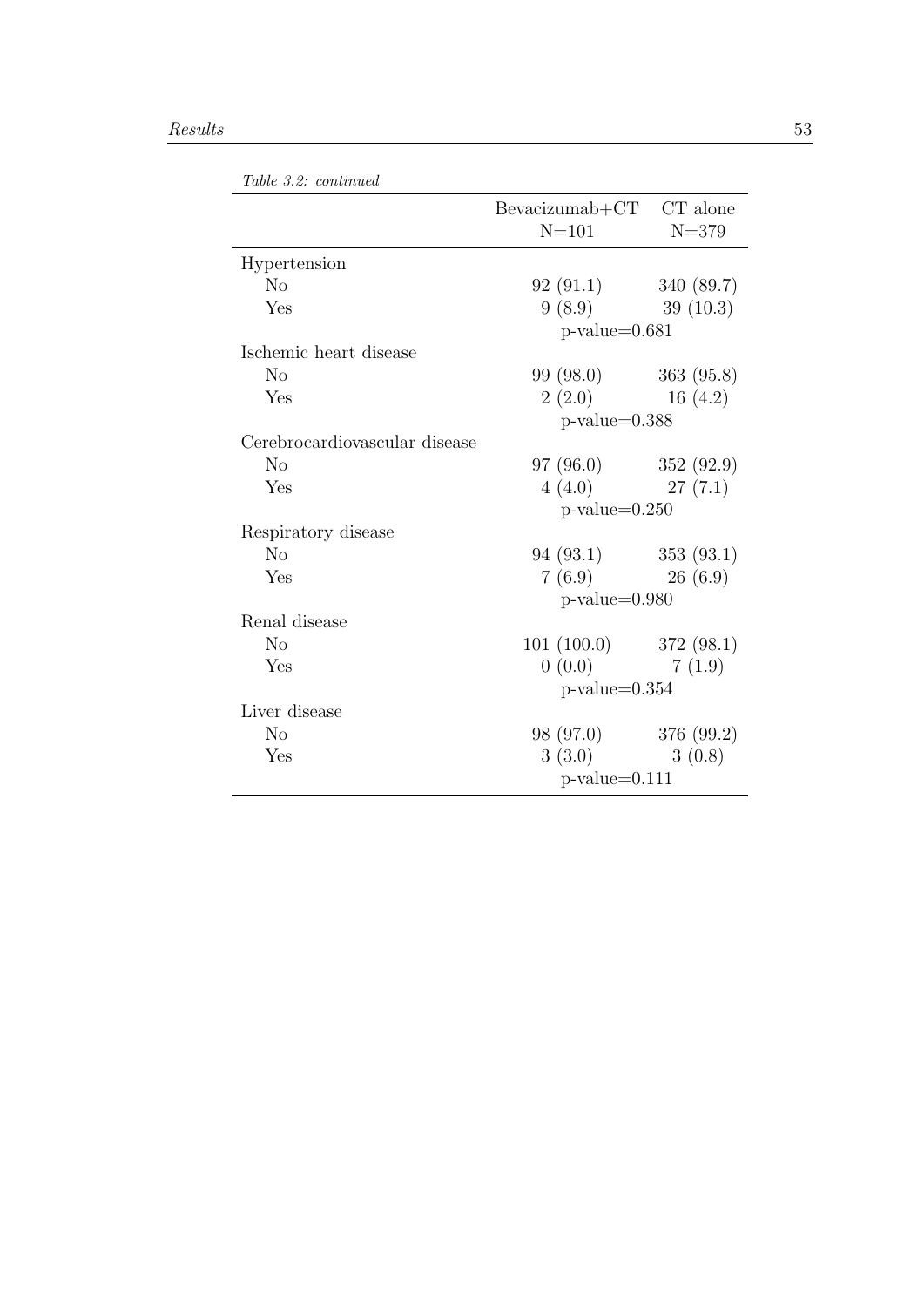## 3.3 Predictors of bevacizumab use

Age at diagnosis was a strong predictor of bevacizumab use. Patients aged less than 50 years had a significant higher probability to be treated with bevacizumab  $(OR=3.90, 95\%CI 1.91-7.96)$ , as well as those aged 50-59 years  $(OR=1.83, 95\% CI$ 0.96-3.47) and those aged 60-69 year (OR=1.67, 95% CI 0.95-2.94), as compared to patients aged more than 70 years. Subjects who underwent a surgical intervention had a higher probability to be treated with bevacizumab, as compared to patients who did not  $(OR=2.57, 95\%CI 1.54-4.27)$ . No trend in the fraction of patients treated with bevacizumab was observed over time (p=0.296). Having a Charlson comorbidity index higher than 8 was associated with an lower probability to receive bevacizumab (OR=0.75, 95%CI 0.36-1.54), indicating that bevacizumab is more likely to be administered in patients with better health conditions (Table [3.3\)](#page-64-0).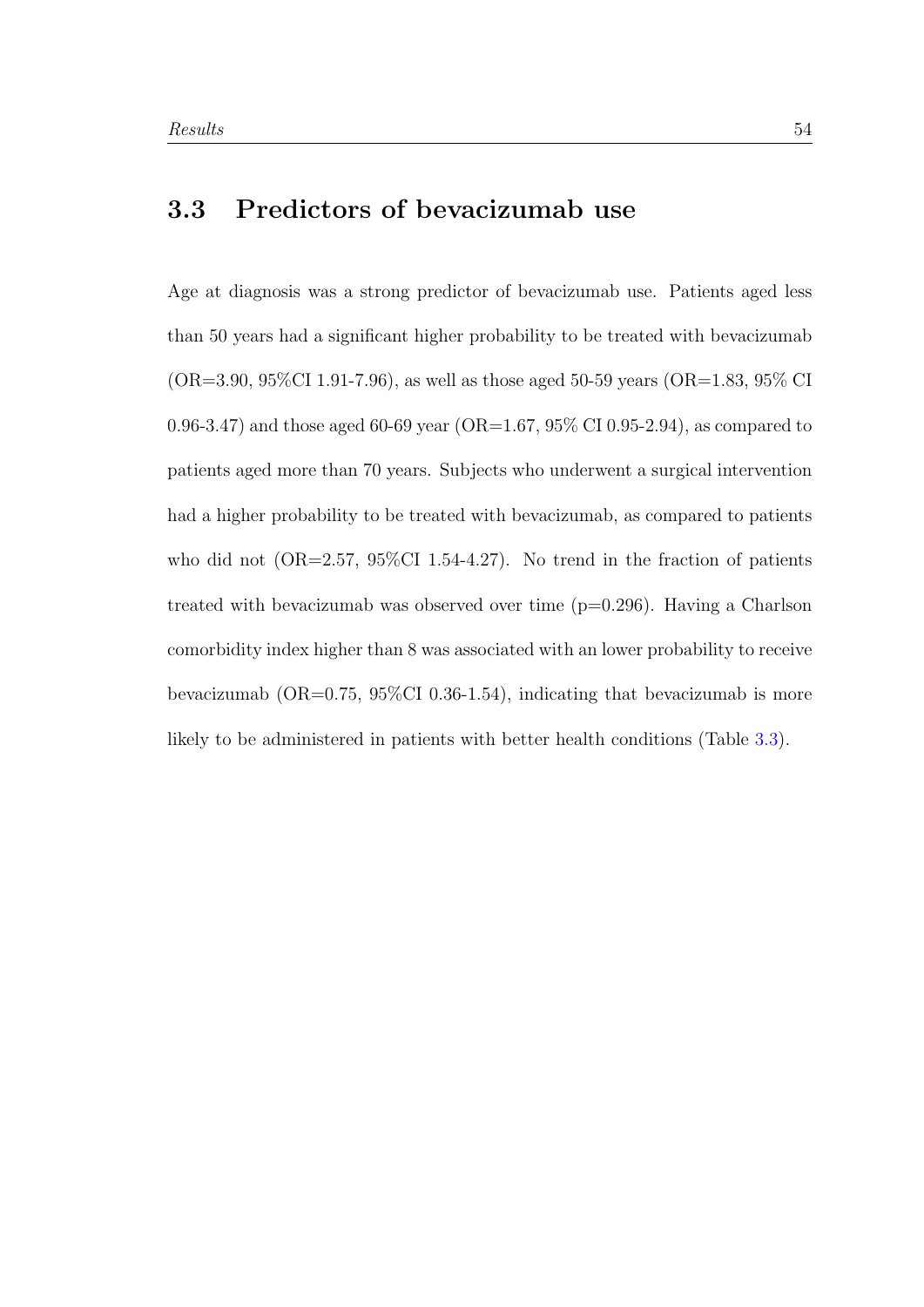<span id="page-64-0"></span>

|                | N                     | OR $(95\% \overline{\text{CI}})$ |
|----------------|-----------------------|----------------------------------|
|                | (% bevacizumab users) |                                  |
| Year           |                       |                                  |
| 2010           | 183(20.8)             | 1                                |
| 2011           | 147(18.4)             | $1.00(0.57-1.77)$                |
| 2012           | 150(24.0)             | $1.34(0.78-2.30)$                |
|                |                       | $p$ -trend = 0.296               |
| Gender         |                       |                                  |
| Male           | 267(21.0)             | 1                                |
| Female         | 213(21.1)             | $0.91(0.57-1.44)$                |
| Age            |                       |                                  |
| $50$           | 51(37.3)              | $3.90(1.91-7.96)$                |
| 50-59          | 85(24.7)              | $1.83(0.96-3.47)$                |
| 60-69          | 133(22.6)             | $1.67(0.95-2.94)$                |
| $\geq 70$      | 211(14.7)             |                                  |
| Surgery        |                       |                                  |
| N <sub>o</sub> | 195(13.3)             | 1                                |
| Yes            | 285(26.3)             | $2.57(1.54-4.27)$                |
| Charlson index |                       |                                  |
| $\leq 8$       | 417(21.6)             | 1                                |
| >8             | 63 $(17.5)$           | $0.75(0.36-1.54)$                |

Table 3.3: Predictors of bevacizumab use. Odds Ratios (OR) and 95% Confidence Intervals (CI) estimated by a multivariable logistic regression model.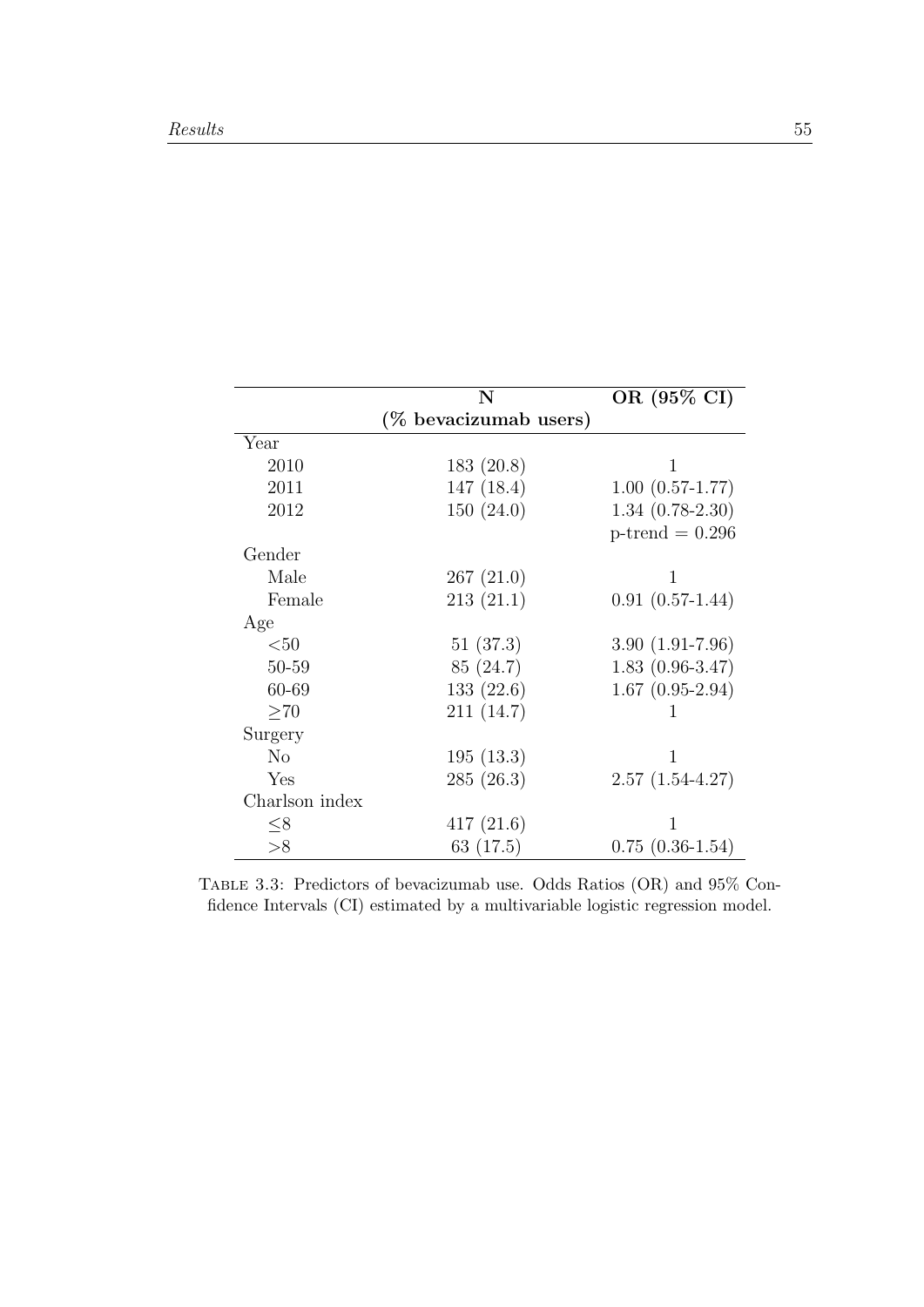## 3.4 Kaplan-Meier survival estimates

Median OS was 22.5 months in the bevacizumab+CT group and 14.6 months in the CT alone group (p-value log-rank test=0.011), corresponding to a crude HR of death of 0.71 (95%CI 0.55-0.93). Survival estimates at 1, 2 and 3 years were, respectively, 0.71, 0.48 and 0.32 in the bevacizumab+CT group and 0.55, 0.34 and 0.23 in the CT alone group (Figure [3.2\)](#page-66-0). The follow-up was censored at three years, due to the small number of patients with a follow-up longer than three years.

A stratified analysis on OS was performed by age (Figure [3.3\)](#page-67-0). As expected, age is a strong prognostic factor of survival. Bevacizumab was associated to an increased median OS in patients aged less than 70 years. Among these patients, median OS was 25.1 for those treated with bevacizumab+CT and 16.8 months for those treated with CT alone  $(p=0.087)$ . The beneficial effect of bevacizumab on OS was also observed in patients aged more than 70 years. Median OS was 15.8 and 11.5 months in elderly patients using bevacizumab+CT and CT alone, respectively  $(p=0.221)$ .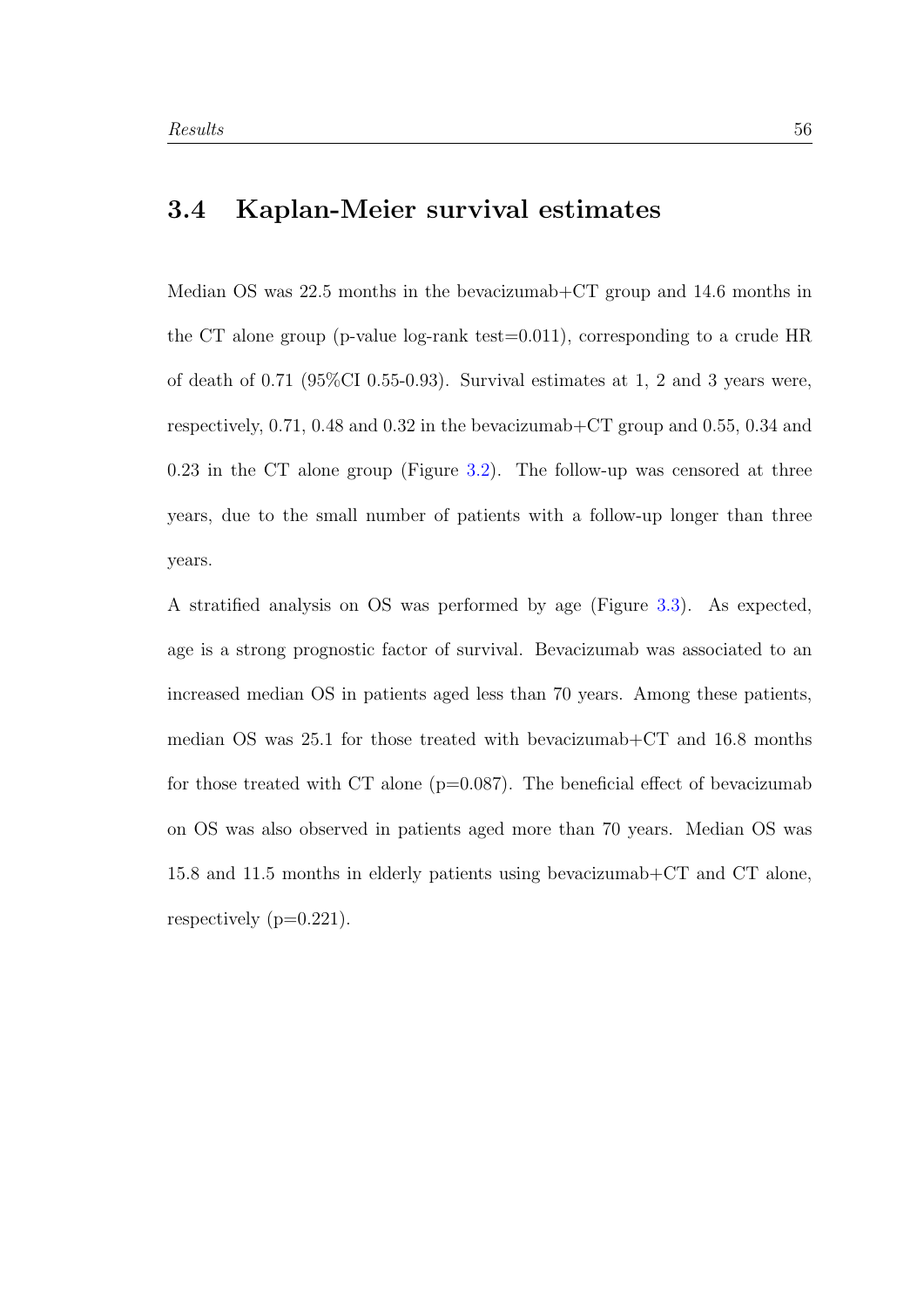<span id="page-66-0"></span>

|                    | $Bevacizumab+CT$ | CT alone    |
|--------------------|------------------|-------------|
|                    | $No. = 101$      | $No. = 379$ |
| Number of deaths   | 68 (67.3)        | 292 (77.0)  |
| Median OS, months  | 22.5             | 14.6        |
| Survival estimates |                  |             |
| 1 year             | 0.71             | 0.55        |
| 2 year             | 0.48             | 0.34        |
| 3 year             | 0.32             | 0.23        |

Figure 3.2: Kaplan-Meier survival estimates stratified by first-line treatment.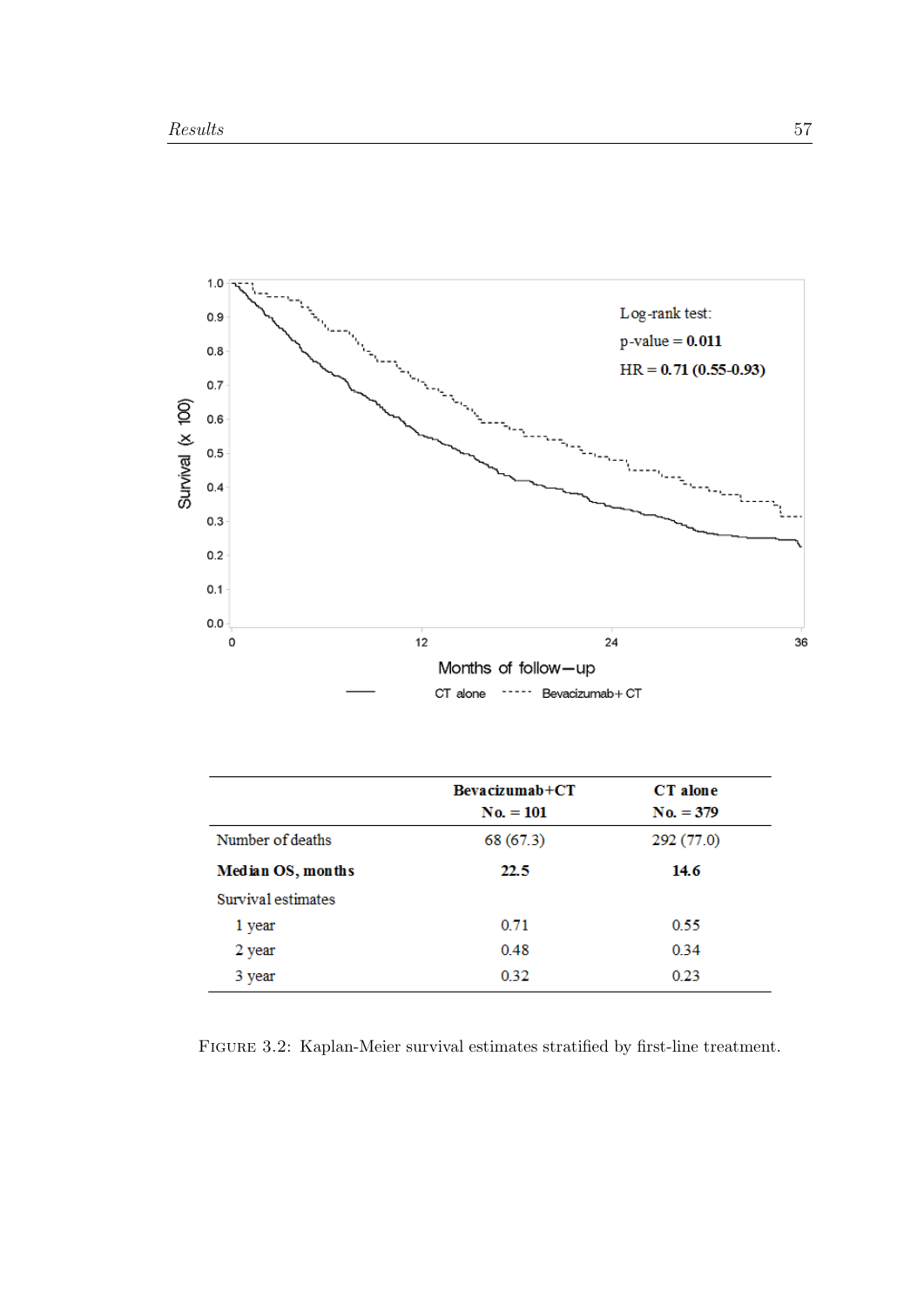<span id="page-67-0"></span>

|                          | Young $(\leq 70$ yrs)      |                       | Elderly $(=70 \text{ yrs})$ |                       |  |
|--------------------------|----------------------------|-----------------------|-----------------------------|-----------------------|--|
|                          | Bevacizumab+CT<br>$No.=70$ | CT alone<br>$No.=199$ | Bevacizumab+CT<br>$No = 31$ | CT alone<br>$No.=180$ |  |
| Number of deaths         | 44(62.9)                   | 143 (71.9)            | 24(77.4)                    | 149 (82.8)            |  |
| <b>Median OS, months</b> | 25.1                       | 16.8                  | 15.8                        | 11.5                  |  |
| Log-rank test            | $p = 0.087$                |                       | $p = 0.221$                 |                       |  |

Figure 3.3: Kaplan-Meier survival estimates stratified by first-line treatment and age.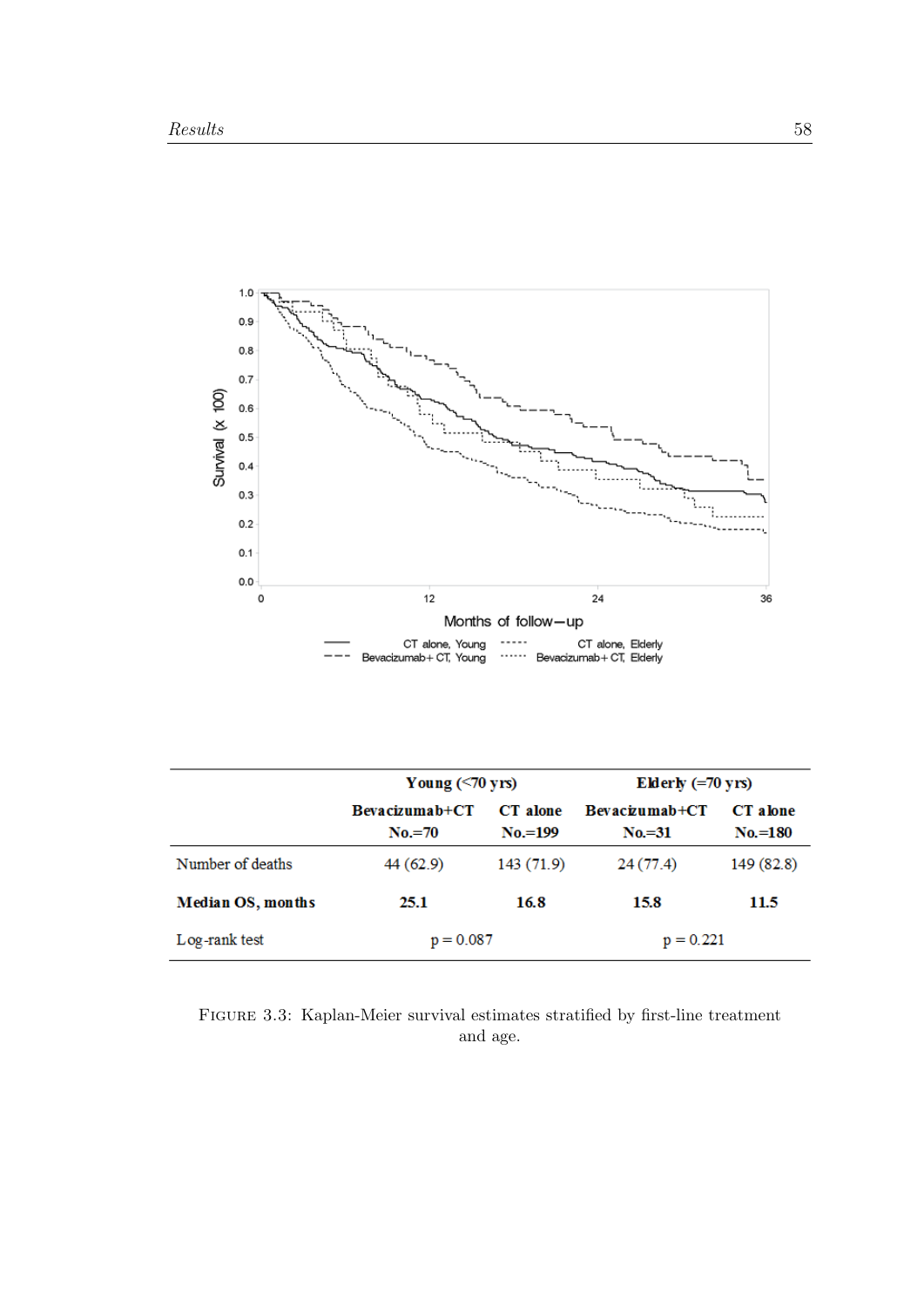## 3.5 Cox PH model

The crude HR of death for bevacizumab+CT users as compared to CT alone users was 0.71 (95% CI 0.55-0.93). When adjusting for covariates measured at baseline, the corresponding HR was 0.82 (95% CI 0.62-1.07).

A survival analysis taking into account covariates measured during follow-up was performed. Number of radiotherapies, number of computerised tomography of the abdomen, number of magnetic resonances, number of x-rays of the digestive system and number of surgeries were considered and included to the model as timedependent covariates. The corresponding Cox proportional hazard model adjusted by covariates measured both at baseline and during follow-up estimated an HR of deaths of 0.82 (95% CI 0.62-1.08) for bevacizumab+CT users, as compared to CT alone users. No differences were observed by gender  $(p=0.46)$ . A decreased mortality was detected in patients who underwent a surgical intervention before the treatment onset (HR=0.49, 95% CI 0.39-0.61), as well as in patients aged less than 70 years (see Table [3.4\)](#page-69-0). A positive trend in survival was observed over the years, even if not statistical significant  $(p=0.299)$ . A unit increment in the number of diagnostic procedure (computerised tomography of abdomen, magnetic resonance and x-ray of digestive system) was associated with a worst prognosis, indicating that subjects followed-up more often are those with a worse health conditions.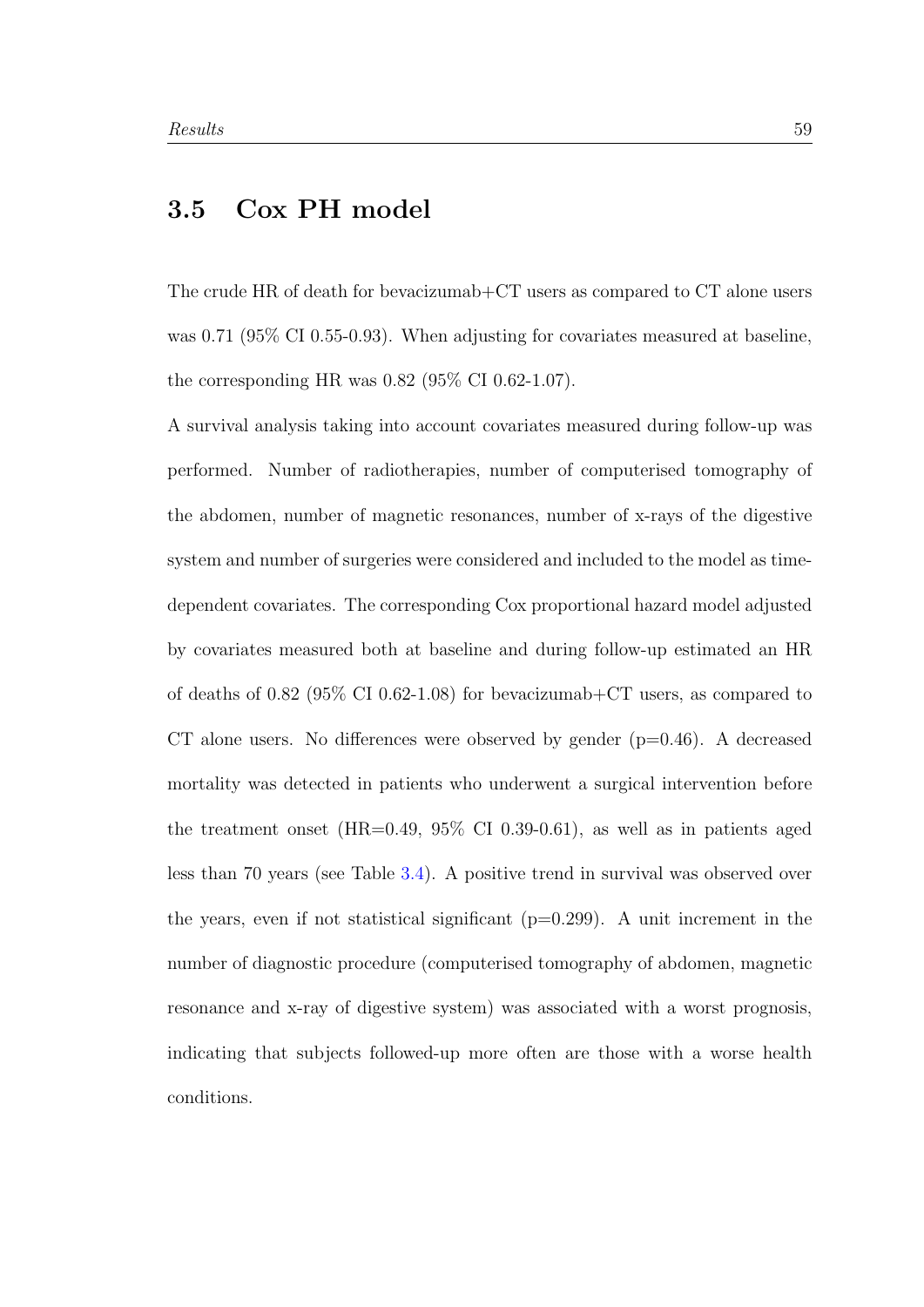<span id="page-69-0"></span>

|                                | No.       | No. $(\%)$ of<br>events | HR (95% CI)            |
|--------------------------------|-----------|-------------------------|------------------------|
| First-line treatment           |           |                         |                        |
| $\cal CT$ alone                | 379       | 292 (77.0)              | $\mathbf{1}$           |
| $Bevacizumab+CT$               | 101       | 68 (67.3)               | $0.82(0.62-1.08)$      |
| Year                           |           |                         |                        |
| 2010                           | 183       | 143(78.1)               | $\mathbf{1}$           |
| 2011                           | 147       | 112(76.2)               | $0.94(0.73-1.21)$      |
| 2012                           | 150       | 105(70.0)               | $0.87(0.67-1.13)$      |
|                                |           |                         | $p-$ trend = 0.296     |
| Gender                         |           |                         |                        |
| Male                           | 267       | 199(74.5)               | 1                      |
| Female                         | 213       | 161(75.6)               | $1.01(0.82 - 1.26)$    |
| Age                            |           |                         |                        |
| $<$ 50                         | 51        | 38(74.5)                | $0.80(0.55-1.15)$      |
| $50 - 59$                      | 85        | 53 $(62.4)$             | $0.56(0.41-0.77))$     |
| 60-69                          | 133       | 96 (72.2)               | $0.80(0.62-1.04)$      |
| >70                            | 173(82.0) | (14.7)                  | 1                      |
|                                |           |                         | $p-$ trend = 0.005     |
| Surgery                        |           |                         |                        |
| N <sub>o</sub>                 | 195       | 166(85.1)               | $\mathbf 1$            |
| Yes                            | 285       | 194(68.1)               | $0.49(0.39-0.62)$      |
| Charlson index                 |           |                         |                        |
| $\leq 8$                       | 417       | 309(74.1)               | 1                      |
| >8                             | 63        | 51(80.9)                | $1.23(0.90-1.68)$      |
| Covariates measured during FU: |           |                         |                        |
| Radiotherapy                   |           |                         | $1.05(1.01-1.10)$      |
| Computerised<br>tomography     |           |                         | $1.05(0.98-1.13)$      |
| of abdomen                     |           |                         |                        |
| Magnetic resonance             |           |                         | $1.24(1.07-1.43)$      |
| X-ray of digestive system      |           |                         | $2.22(1.45-3.39)$      |
| Surgery                        |           |                         | $0.62$ $(0.49 - 0.77)$ |

Table 3.4: Hazards ratios (HR) of death, and 95% confidence intervals (CI), estimated by a multivariable Cox proportional hazard model.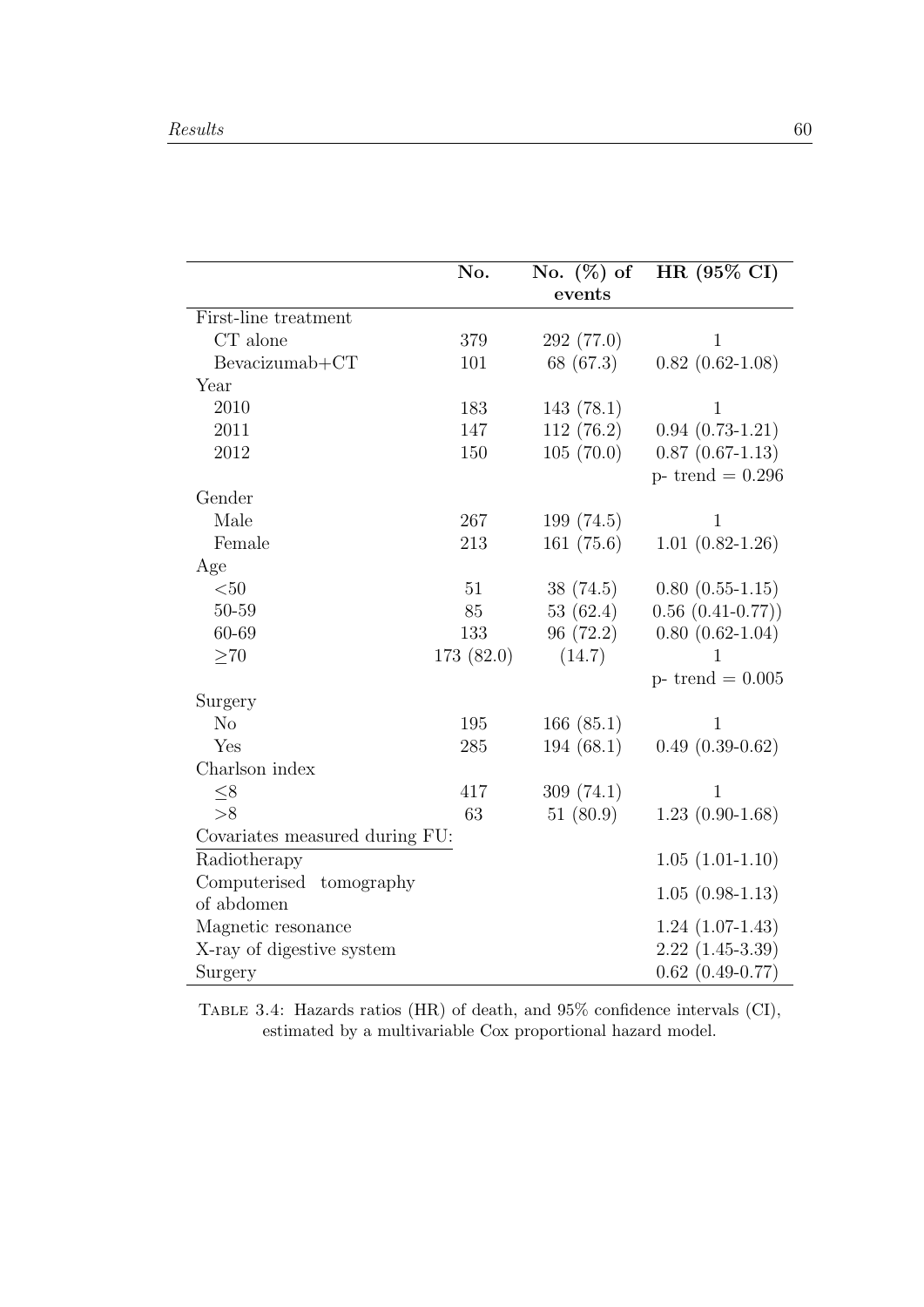## 3.6 Patterns of treatment

Second-line treatments, defined as either switching from bevacizumab to another biologic drug or adding a biologic drug to standard chemotherapy, were evaluated. Among 101 patients starting therapy for mCRC with bevacizumab+CT, 17 (16.8%) switched to cetuximab during follow-up. Median time-to-switch, defined as the number of days from treatment onset with bevacizumab to the time of switch to cetuximab, was 300 days, and the median number of prescriptions of cetuximab was 23. Eleven subjects (10.9%) switched from bevacizumab to panitumumab. Median time-to-switch was 648 days, and the median number of prescriptions of panitumumab was eight.

Among 379 patients starting therapy for mCRC with CT alone, 105 (27.7%) switched to bevacizumab during follow-up. Median time-to-switch was 218 days, and median number of prescriptions of bevacizumab was seven. Thirty-six subjects (9.5%) switched to cetuximab during follow-up. Median time-to-switch was 288 days, and the median number of prescriptions of cetuximab was 12. Ten subjects (2.6%) switched to panitumumab during follow-up. Median time-to-switch was 586 days, and the median number of prescriptions of panitumumab was six (Table 5).

Duration of treatment with bevacizumab, defined as the number of days elapsed between the first and the last prescription of bevacizumab, was assessed. Among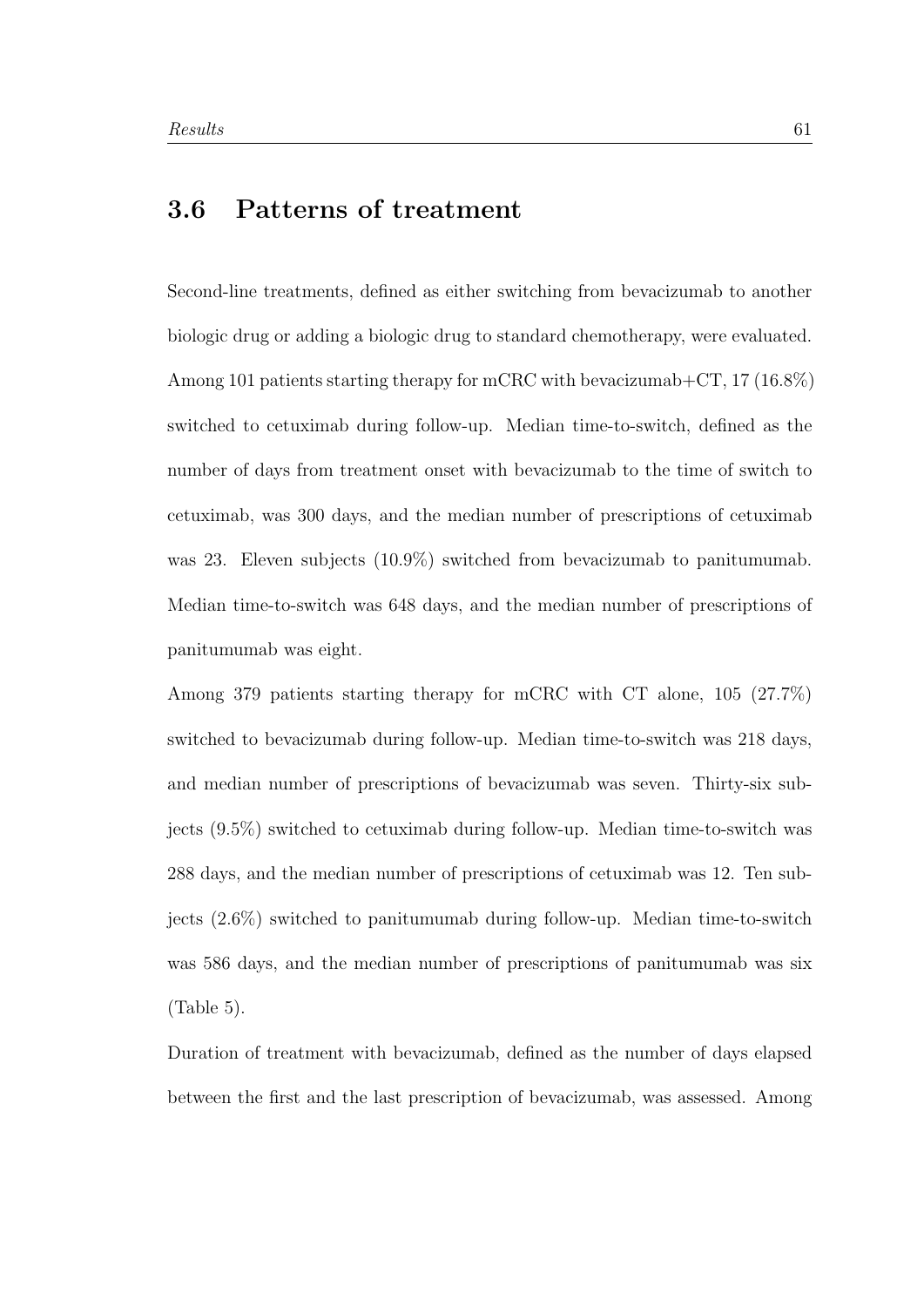101 patients starting therapy with bevacizumab+CT, the median duration of bevacizumab use was 176 days, and the median number of prescriptions of bevacizumab was nine. Timing of bevacizumab prescriptions, defined as the number of days elapsed from one prescription of bevacizumab to the following one, was also evaluated. Fifty-two percent of prescriptions were prescribed 14 days apart  $(\pm 1)$ day), and 26% of prescriptions were prescribed 21 days apart  $(\pm 1 \text{ day})$ .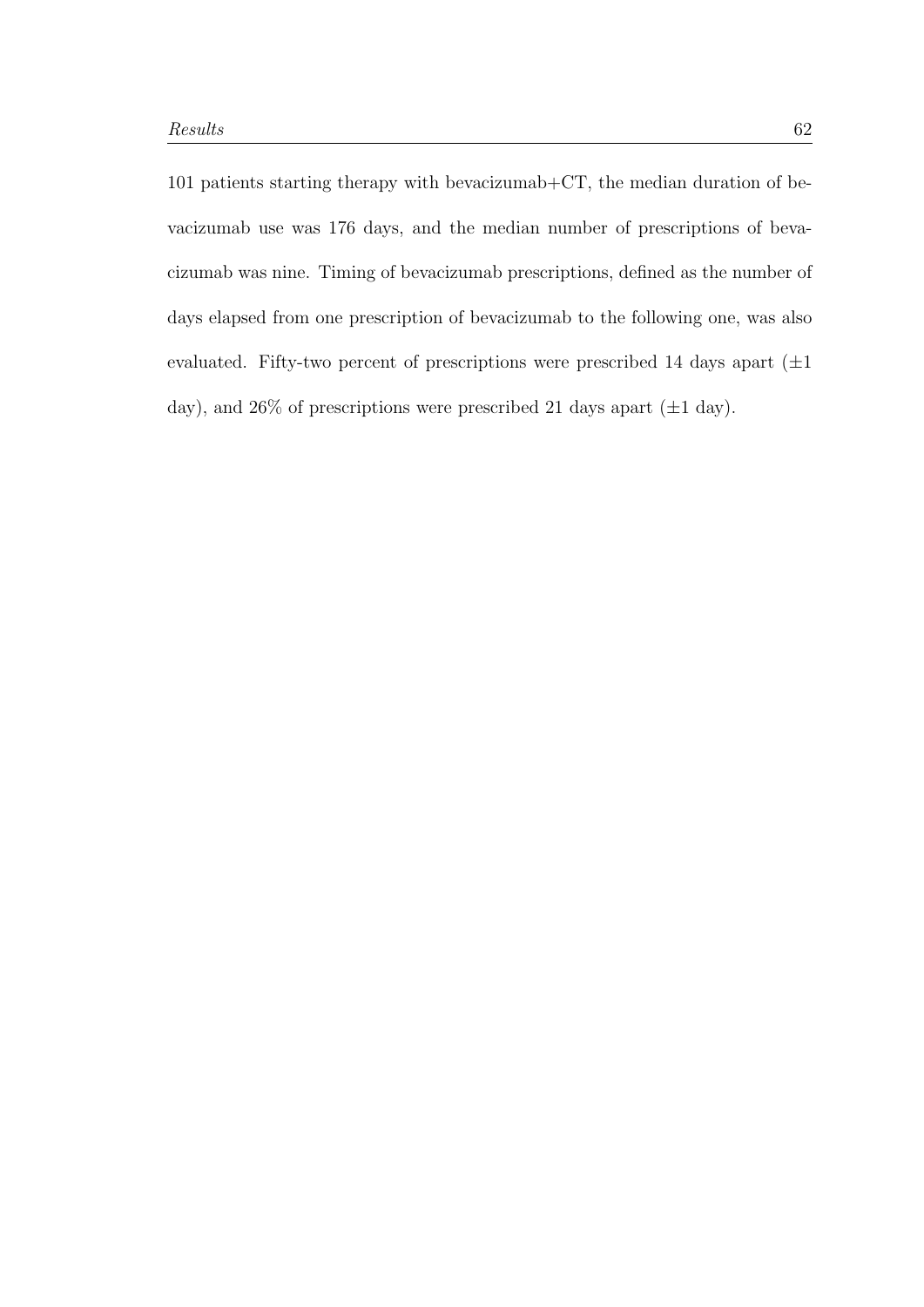#### 3.7 Sensitivity analyses

A 42-days period, instead of a 21-days period, was considered to define the firstline treatment.

In this setting, 124 subjects were classified as bevacizumab+CT users and 351 subjects were classified as CT alone users as first-line treatment for mCRC. Median OS was 18.5 and 14.4 months in the bevacizumab+CT and in the CT alone group, respectively ( $p=0.044$ ). The corresponding crude HR was 0.78 ( $95\%$  CI 0.62-0.99) (Figure [3.4\)](#page-73-0). When adjusting for covariates measured both at baseline and during follow-up, the HR was 0.90 (95% CI 0.70-1.16).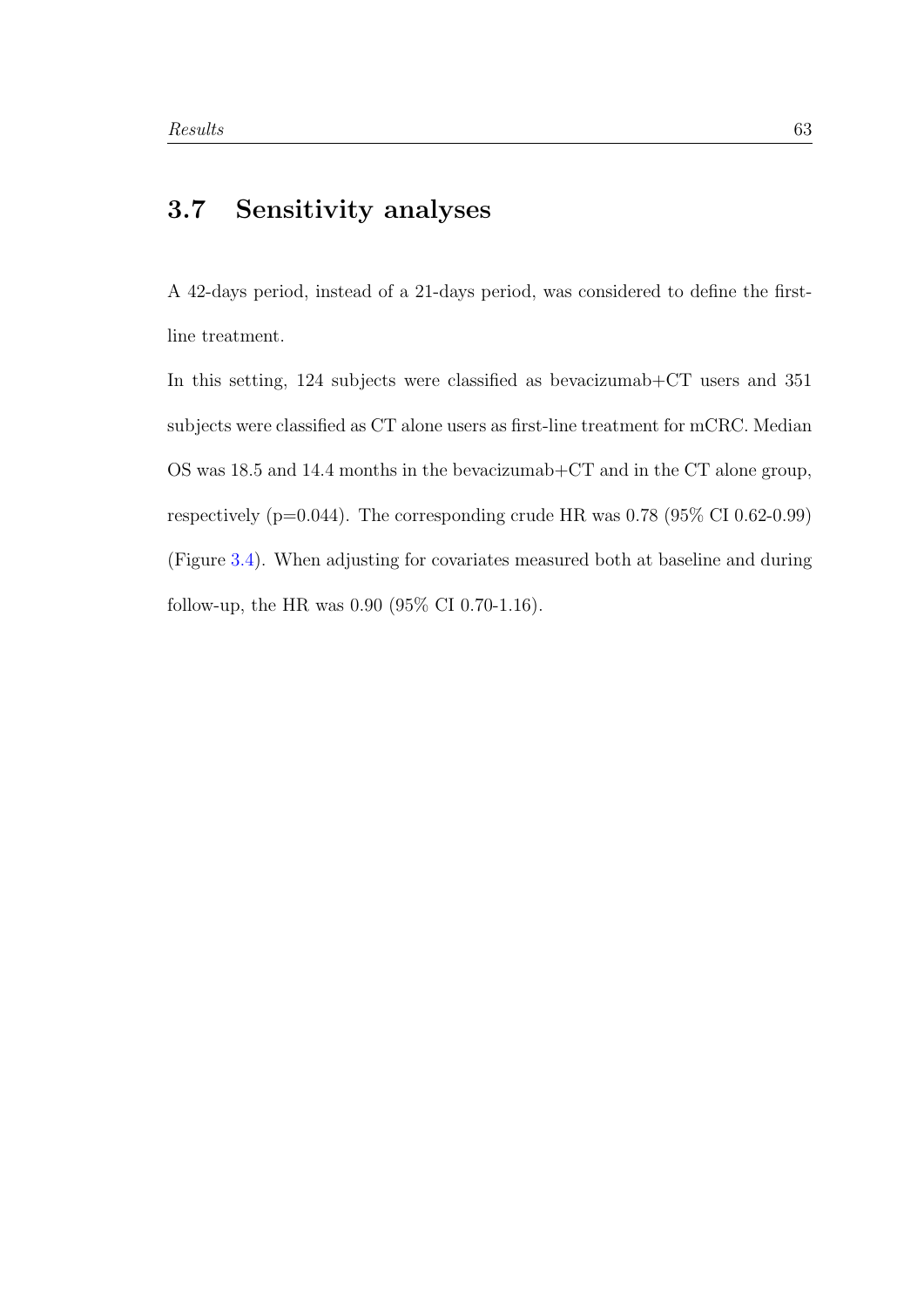<span id="page-73-0"></span>

|                    | $Bevacizumab+CT$<br>$No. = 124$ | <b>CT</b> alone<br>$No. = 351$ |
|--------------------|---------------------------------|--------------------------------|
| Number of deaths   | 89(71.8)                        | 270(76.9)                      |
| Median OS, months  | 18.5                            | 14.4                           |
| Survival estimates |                                 |                                |
| 1 year             | 0.70                            | 0.54                           |
| 2 year             | 0.43                            | 0.34                           |
| 3 year             | 0.27                            | 0.23                           |

Figure 3.4: Sensitivity analysis. Kaplan-Meier survival estimates stratified by first-line treatment.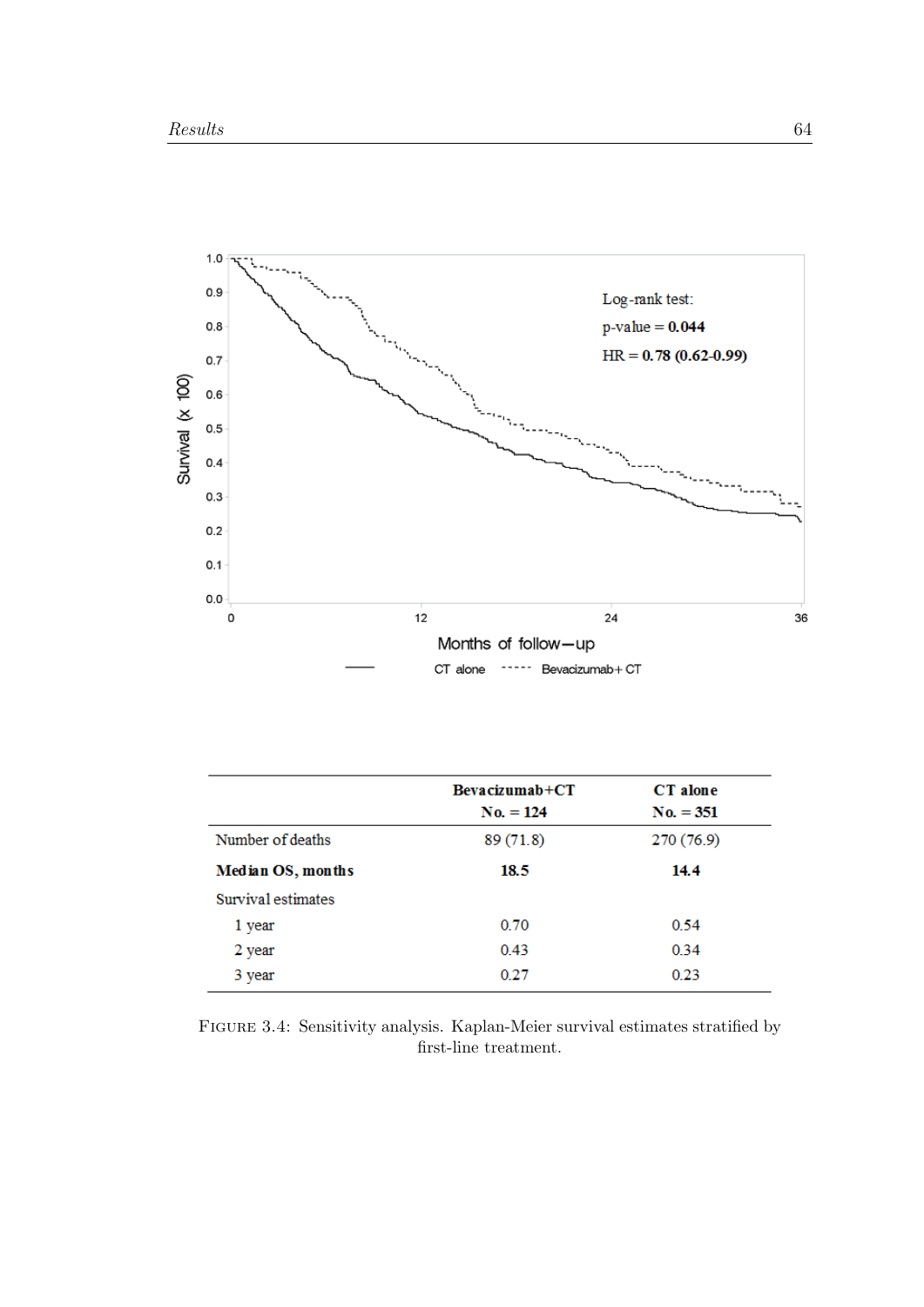#### 3.7.1 Multiple imputation of missing data

Missing data were observed on clinical characteristics of the tumour (i.e. tumour size(T), lymph-nodal status  $(N)$  and grading). In particular, the CR of Varese Province did not report any data about T and N. Considering the remaining four CR, the percentage of observations with missing data varied across among centres from  $9\%$  up to  $68\%$  (Table [3.5\)](#page-75-0).

Using the imputed data on tumour grading, the multivariate HR of death was 0.77 (95% CI 0.58-1.01) for patients treated with bevacizumab +  $CT$ , as compared to those treated with CT alone. The corresponding HR, without adjusting for tumour grading, was 0.81 (95% CI 0.62-1.06).

When considering also imputed data on T and N, the model was restricted to 375 subjects, since the CR of Varese Province did not reported information to those variables, and, consequently, observations referred to such centre were excluded from the analysis. The model adjusted by tumour grading, T and N, other than baseline covariates, resulted in an HR of death of 0.83 (95% CI 0.61-1.14). The same model, without adjusting for tumour grading, T and N, gave an HR of 0.87 (95% CI 0.65-1.18) (Table [3.6\)](#page-76-0).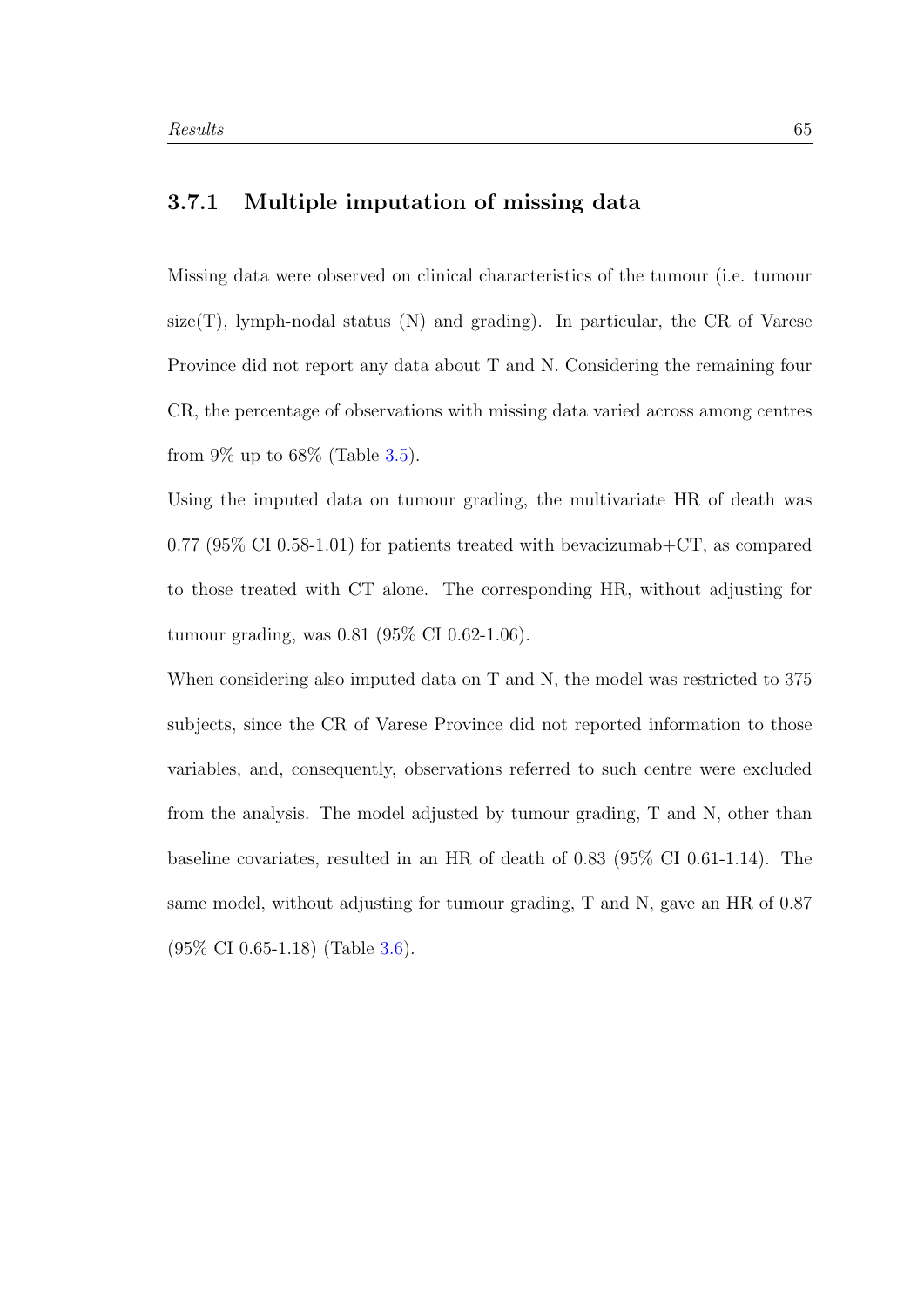<span id="page-75-0"></span>

|         | Geographic area |                 |                                  |         |           |
|---------|-----------------|-----------------|----------------------------------|---------|-----------|
|         | Cremona         | Mantova Palermo |                                  | Ragusa  | Varese    |
|         | $No.=54$        | $No.=50$        | $\text{No.}=228$ $\text{No.}=43$ |         | $No.=105$ |
| T       | 37.0\%          | 24.0\%          | $61.0\%$                         | 27.9%   | 100.0%    |
| N       | 31.5%           | $26.0\%$        | 68.0%                            | 32.6\%  | 100.0%    |
| Grading | 24.1\%          | $26.0\%$        | 40.8%                            | $9.3\%$ | 15.2%     |

TABLE 3.5: Percentages of observation with missing value on cancer size  $(T)$ , lymph nodal status (N) and grading.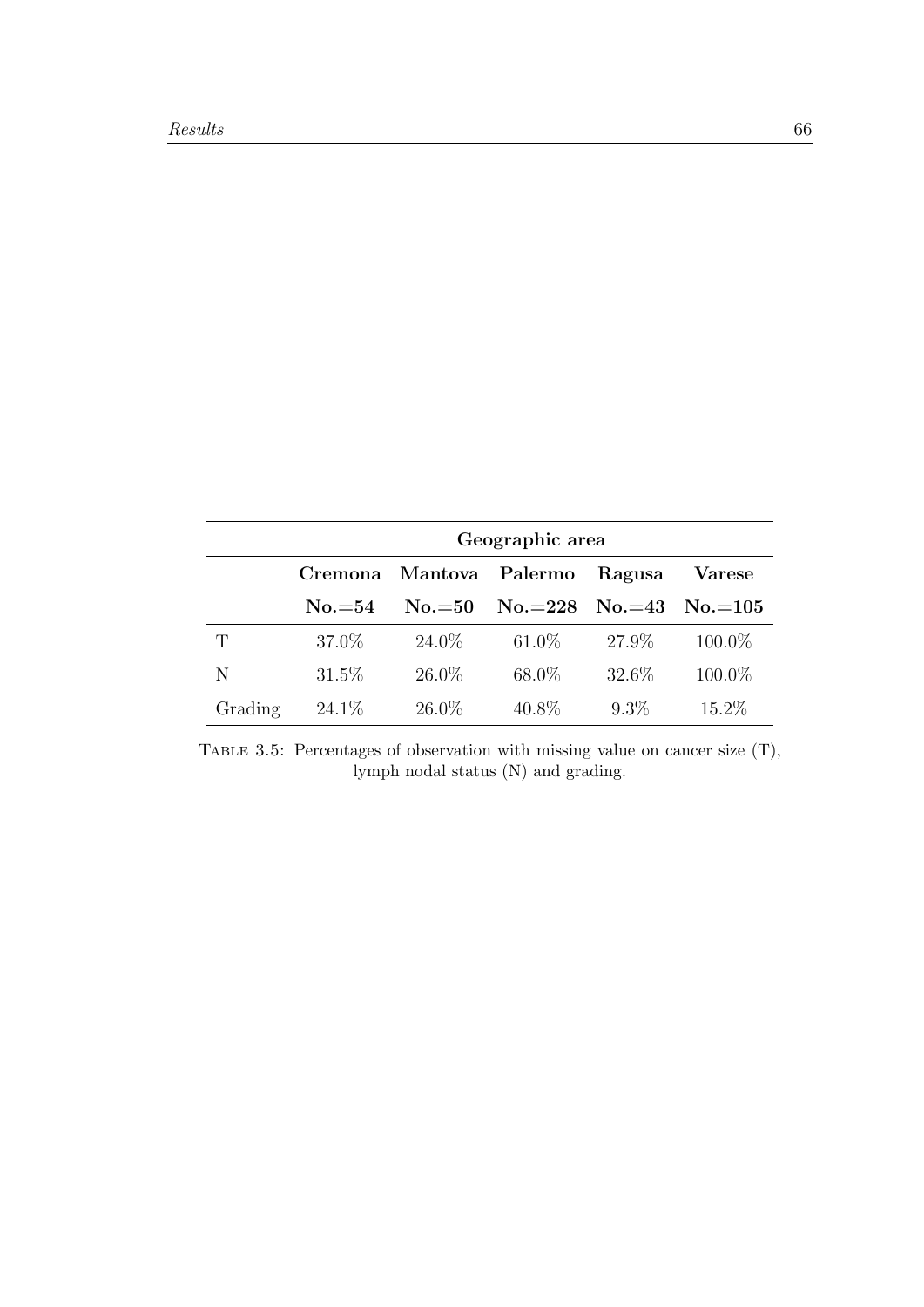<span id="page-76-0"></span>

| Model                               | Study                  | Number of | HR.                 |
|-------------------------------------|------------------------|-----------|---------------------|
|                                     | population             | subjects  | $(95\% \text{ CI})$ |
| Adjusted by grading                 | All centres            | 480       | $0.77(0.58-1.01)$   |
| Not adjusted by grading             | All centres            |           | $0.81(0.62-1.06)$   |
| Adjusted by T, N and<br>grading     | <b>Excluded Varese</b> | 375       | $0.83(0.61-1.14)$   |
| Not adjusted by T, N and<br>grading |                        | 375       | $0.87(0.65-1.18)$   |

Table 3.6: Percentages of subjects with missing value on cancer size (T), lymph nodal status (N) and grading.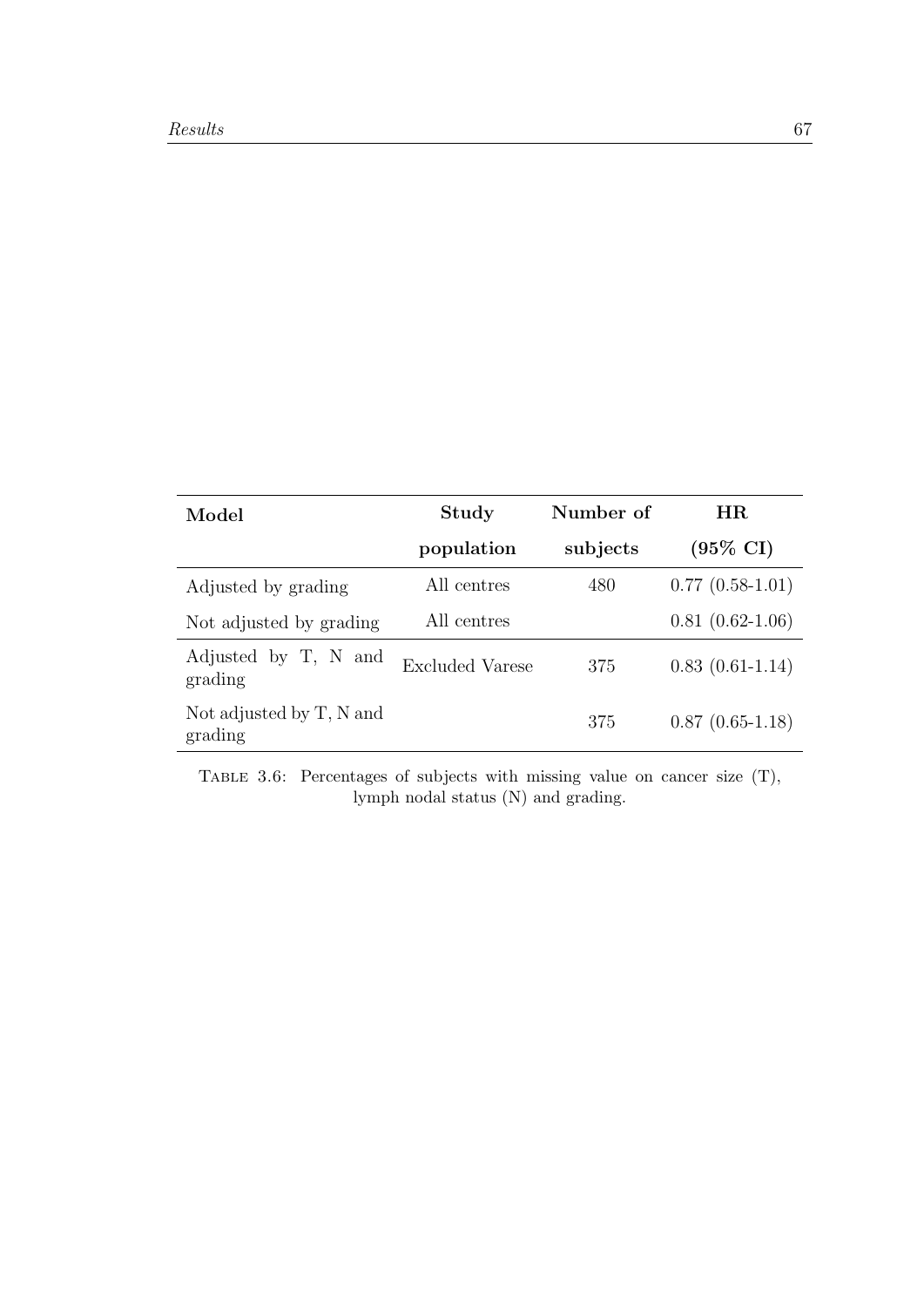#### 3.7.2 Propensity score

Among 101 subjects treated with bevacizumab+CT, 94 were matched to a subjects treated with CT alone according to the PS value (with a 1:1 ratio). Seven subjects treated with bevacizumab+CT were excluded from this analysis, since they had an high PS which did not find any matching in the group of subjects treated with CT alone.

Median OS was 23.4 months and 17.7 months, respectively, in the bevacizumab+CT and in the CT alone group  $(p=0.747)$ . The corresponding HR was 0.86  $(0.56-1.33)$ (Figure [3.5\)](#page-78-0).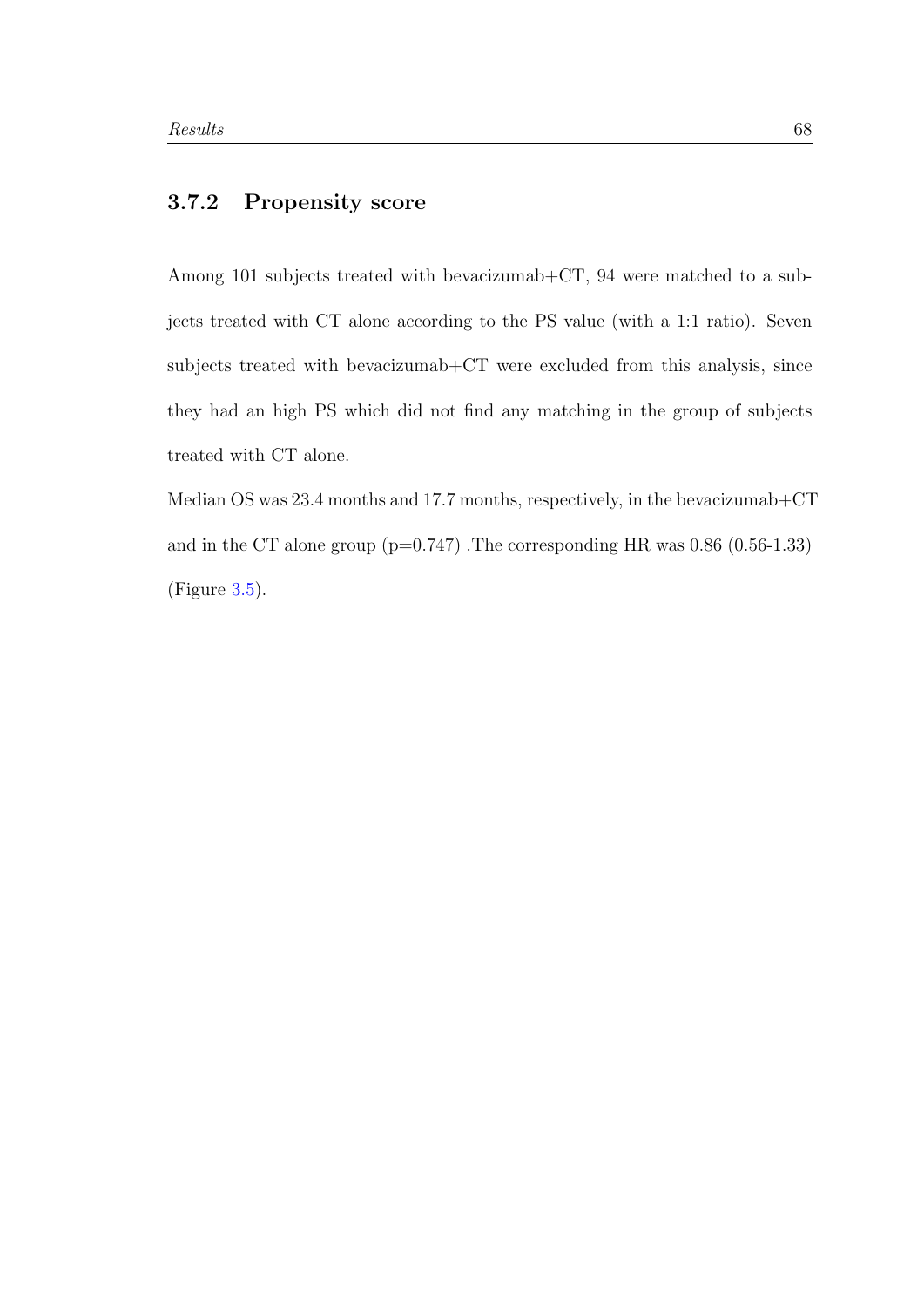<span id="page-78-0"></span>

| $Bevacizumab+CT$ | CT alone   |  |
|------------------|------------|--|
| $No. = 94$       | $No. = 94$ |  |
| 64(68.1)         | 65(69.2)   |  |
| 23.4             | 17.7       |  |
|                  |            |  |
| 0.70             | 0.55       |  |
| 0.49             | 0.41       |  |
| 0.32             | 0.30       |  |
|                  |            |  |

Figure 3.5: Propensity score. Kaplan-Meier survival estimates stratified by first-line treatment.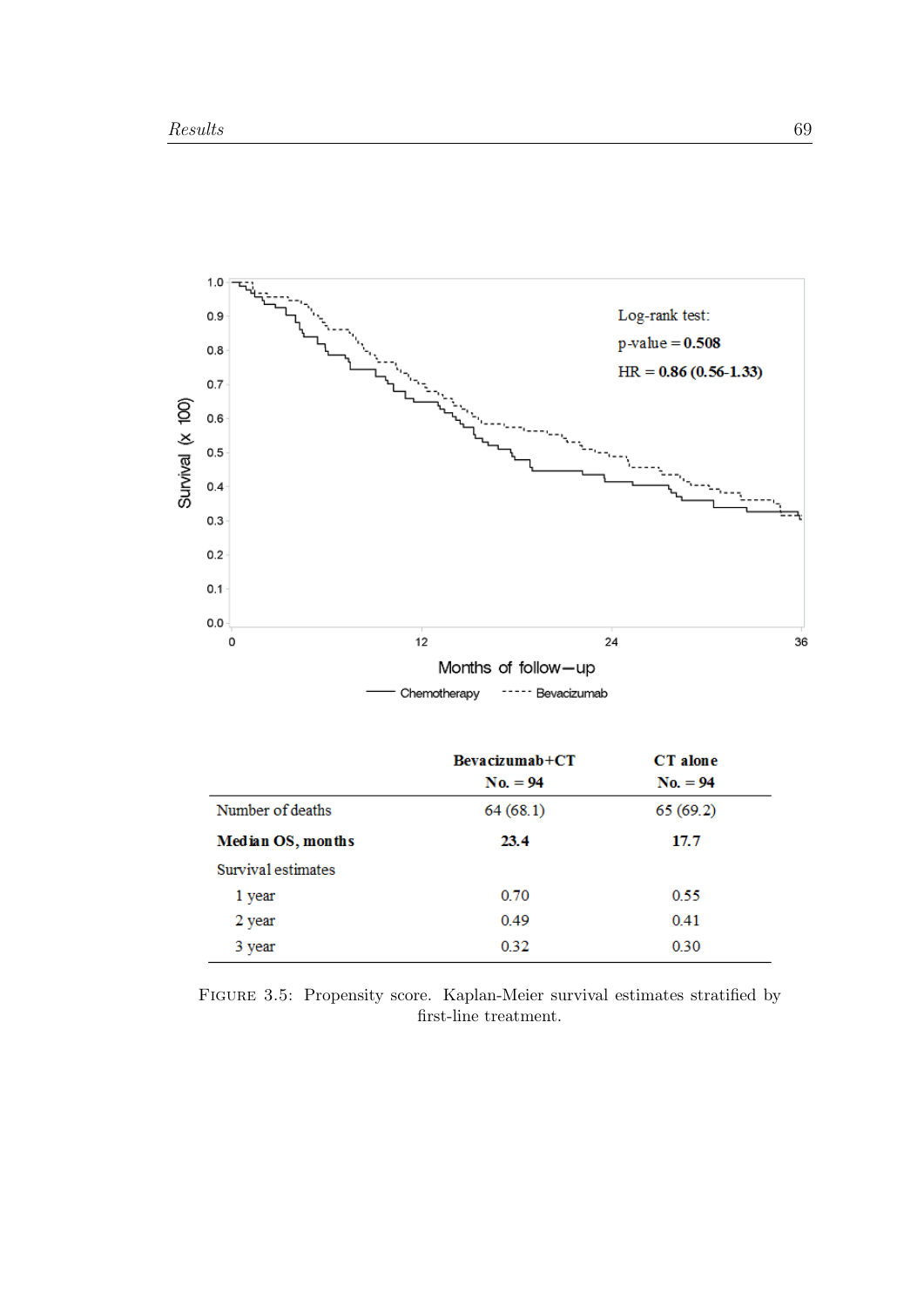#### Chapter 4

# Discussion

The present study was conducted in order to evaluate the impact of first-line bevacizumab added to standard chemotherapy in the real-world clinical practice of patients with a diagnosis of mCRC.

The median OS of patients treated with first-line bevacizumab+CT was 22.5 months. This result was comparable to those coming from other post-marketing observational studies conducted to assess the effectiveness of bevacizumab in a real-world setting. In particular, the BEAT study [\[45\]](#page-92-0) reported a median OS of 22.7 months in a large cohort of 1,914 mCRC cases treated with first-line bevacizumab. The BRiTE study [\[46\]](#page-92-1) estimated a median OS of 22.9 months in 1,953 mCRC cases in the United States, treated with first-line bevacizumab combined with chemotherapy. In the ARIES study [\[47\]](#page-92-2), a large US-based multicentre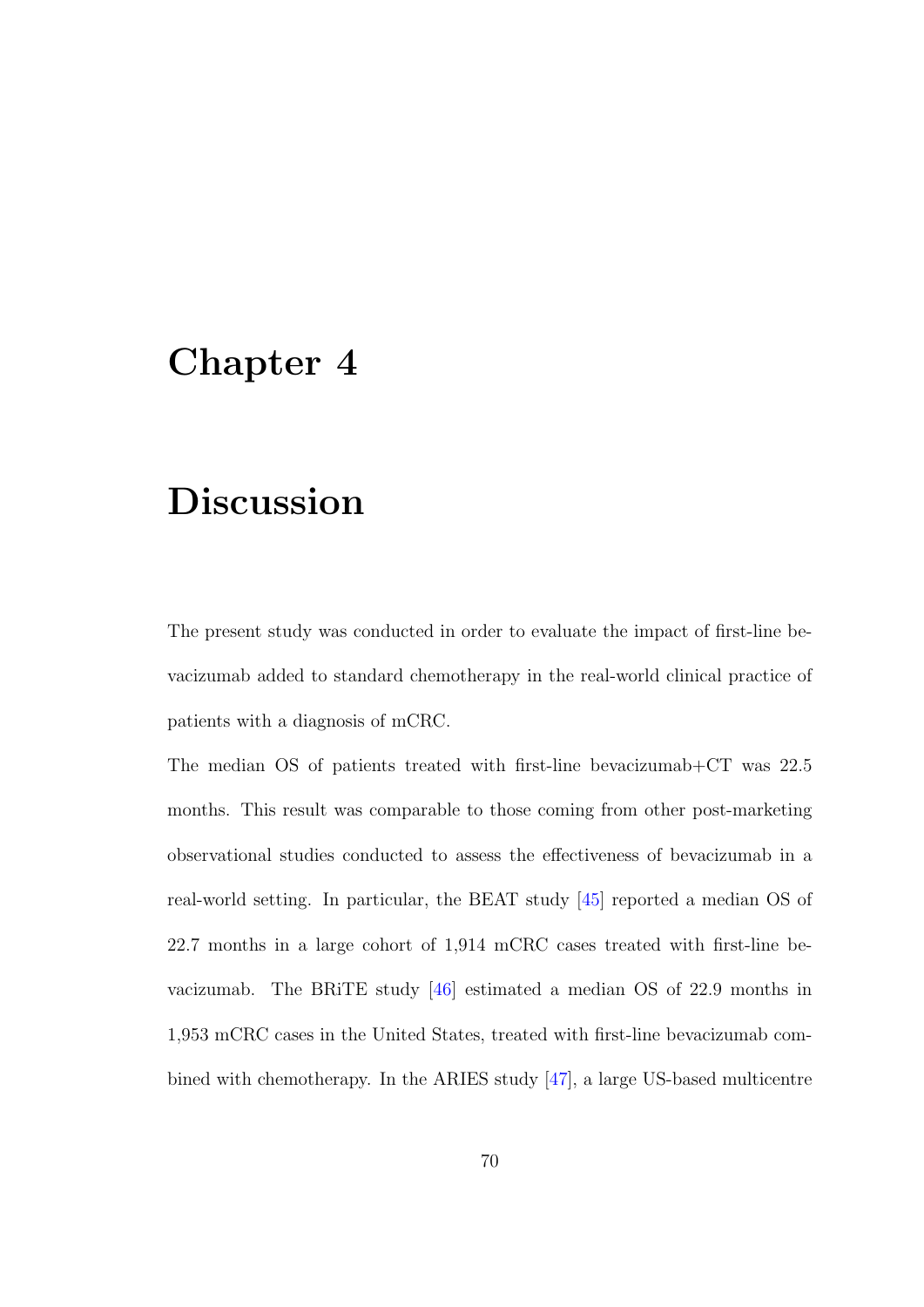prospective study, the median OS of 1,550 mCRC cases treated with first-line bevacizumab was 23.2 months. The ETNA observational study [\[48\]](#page-92-3), conducted on 411 mCRC cases treated with first-line bevacizumab in several centres in France, estimated a median OS of 25.3 months.

In our study, the median gain in OS among patients treated with and without bevacizumab was 7.9 months, with a statistically significant reduction of the crude risk of death. However, given the observational nature of the study, the crude comparison among the risk in the two groups is not appropriate. Indeed, different patients characteristics in the two exposure groups may affect the relationship among the effect of bevacizumab and the risk of death, leading to biased estimates. In particular, we observed that bevacizumab was more likely administered in young patients, who underwent surgical intervention, and, perhaps, with less compromised health conditions. When considering the risk of death adjusted for a set of potential confounders, the benefit of adding bevacizumab to CT remained, although not statistically significant  $(HR=0.82, 95\% \text{ CI } 0.62-1.08)$ . This result is consistent with those reported from the few observational studies that compared the OS of patients treated with and without bevacizumab. In particular, Meyer-hardt [\[25\]](#page-90-0) recruited a cohort of 1,526 mCRC cases from 2002 to 2007. First-line bevacizumab was associated with improved overall survival (adjusted HR 0.85, 95% CI 0.78-93). However, after restricting the study cohort to years 2004-2007 (i.e. from the year of the approval of bevacizumab), the adjusted HR was 0.93  $(95\% \text{ CI } 0.84\t{-}1.02)$ . Hammerman [\[26\]](#page-90-1) compared the OS of 1,052 subjects treated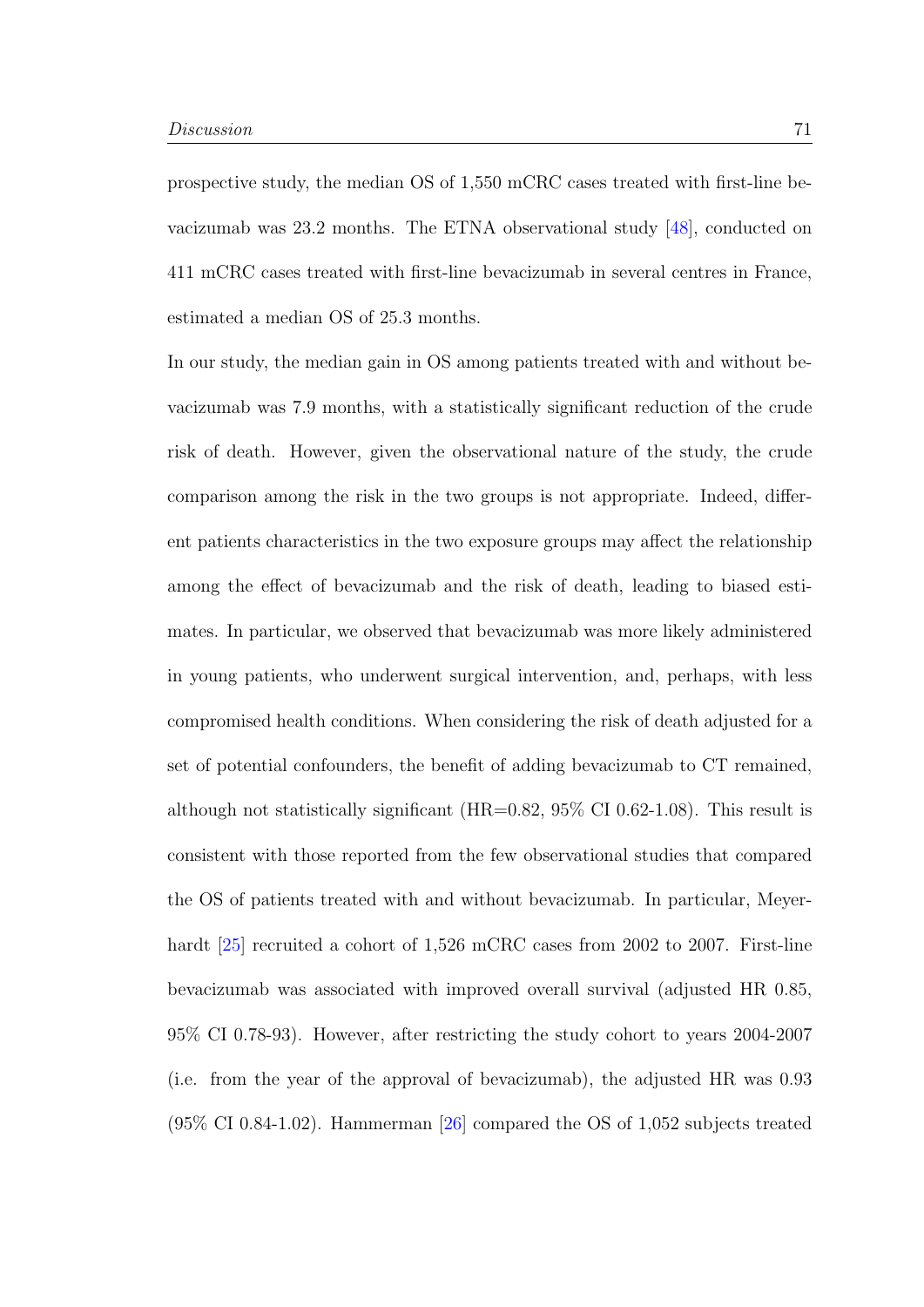with first-line bevacizumab between 2006 and 2009 to 687 historical controls diagnosed between 2001 and 2004, when bevacizumab was not available yet. The adjusted HR of death was 0.75 (95% CI 0.68-0.84). Similarly, Renouf [\[27\]](#page-90-2) selected 969 mCRC cases in the period 2003-2004 and 448 mCRC cases in 2006 (i.e. the date of first use of bevacizumab for mCRC). The median OS among the two cohorts was 13.8 and 17.3 months, respectively  $(pj0.001)$ . However, the observed protective effect of bevacizumab may be attributed, at least in part, to an improvement of the treatment of mCRC over the years.

The analysis stratified by age showed a statistical significant beneficial effect of bevacizumab in patients age less than 70 years. An median gain of OS of 4.3 months was observed also in elderly patients (i.e. those age more than 70 years), even if not statistically significant. This may be due to the small number of patients in this age strata. This result is coherent with the result reported on a recent meta-analysis of RCTs [\[49\]](#page-92-4), in which the authors evaluated the efficacy of first-line bevacizumab in elderly or unfit patients with mCRC. The pooled HR of death was 0.79 (95% CI 0.64-0.98) for patients treated with bevacizumab in addition to CT.

The robustness of the results was evaluated though several sensitivity analysis. In the first one, a less strict algorithm was allowed in order to define the firstline treatment with bevacizumab. In this setting, the OS of patients treated with CT alone remained very similar to the one coming from the main analysis (14.4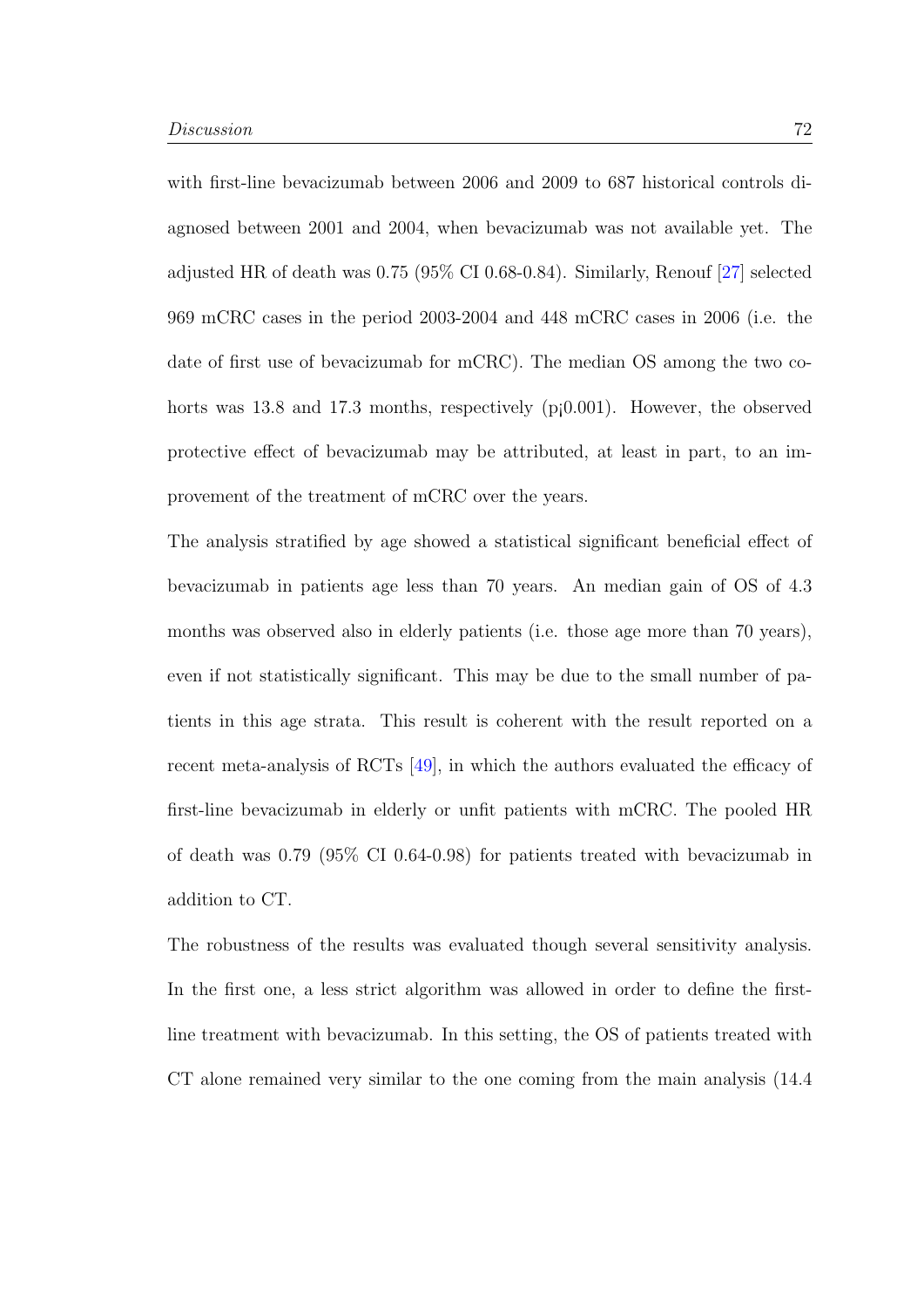vs 14.6 months, respectively). However, the OS of patients treated with bevacizumab+CT decreased from 22.5 to 18.5 months. This is due to the fact that, in this configuration, a quote of patients not using bevacizumab in the main analysis is became bevacizumab users, according the 42-days criteria. Since the patients not using bevacizumab were associated to a lower OS, these patients reduced the median OS of those using bevacizumab.

In the second sensitivity analysis, we performed a multiple imputation of missing data. Indeed, using the Cancer Registries to select the cohort, some characteristics of the tumour, usually not included in the HCU database, were available (i.e. cancer site, lymph nodal status and grading). However, several observations had missing values in such variables and, therefore, would have been excluded from the analyses. The comparison of the Cox models adjusted and unadjusted for cancer characteristics gave similar results, suggesting that such variables are not to be considered important confounders.

Finally, we performed a PS matching in order to take into account the potential bias introduced by residual measurable confounding. At this purpose, we built the PS based on baseline characteristics and additional variables available from HCU databases. In this way, we obtained two groups of patients with similar baseline characteristics and, by matching subjects on the PS, with the same probability to be treated with bevacizumab (DAgostino, 1998). The HR of death coming from the matching analysis on the PS was similar to the multivariable HR of death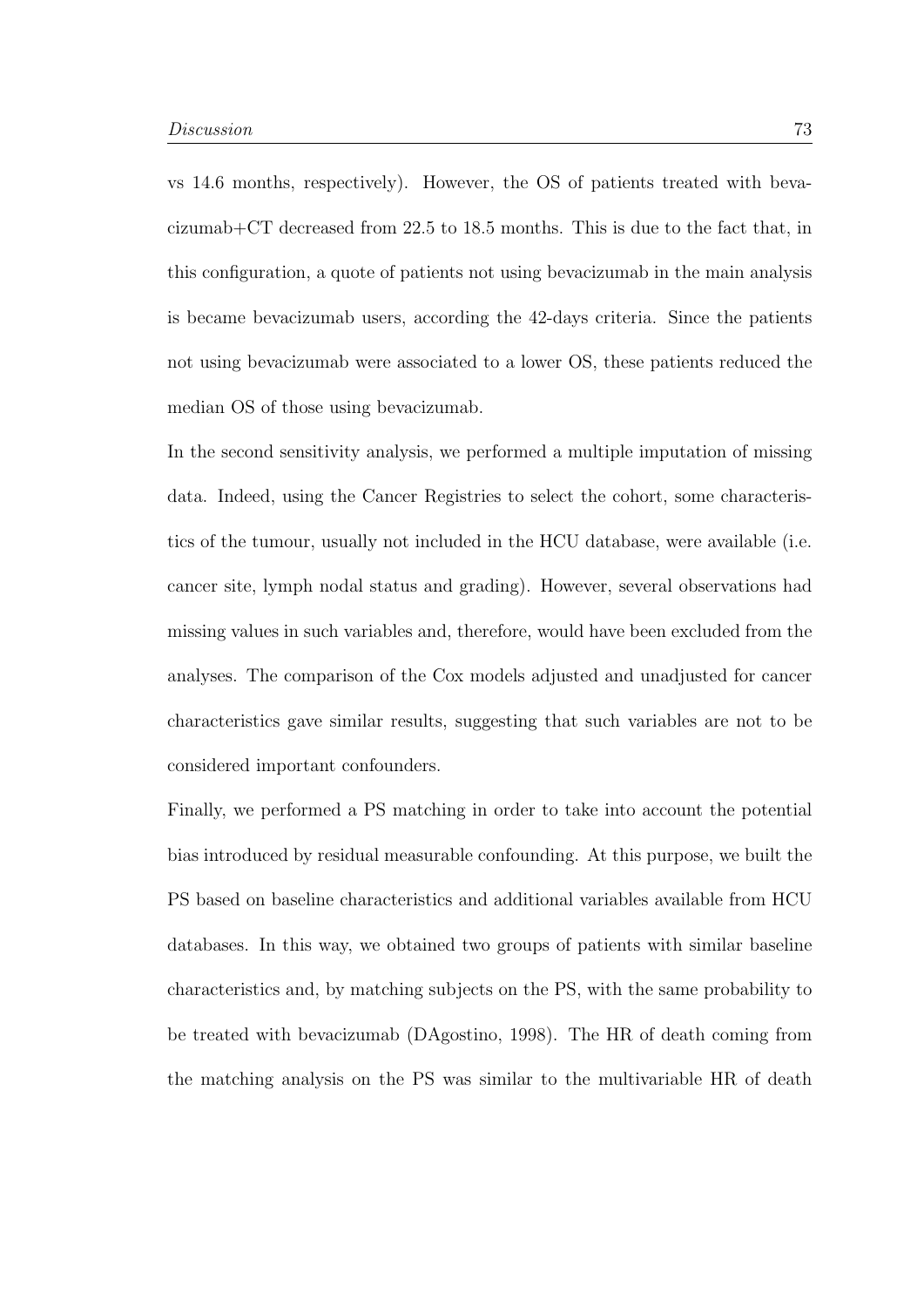coming from the main model. This result suggest that the residual confounding introduced by measured covariate not included in the main model has not a strong effect of the association between the exposure to bevacizumab and the risk of death.

We were not able to evaluate the effect of second-line bevacizumab use in patients starting first-line therapy with CT alone, since the second-line treatment is a proxy of disease progression. Thus, the exposure to second-line bevacizumab may result in a positive association with OS. However, this result may be due to the disease progression instead of a harmful effect of bevacizumab.

Progression-free survival (i.e. the time from first-line treatment starting to disease progression) was not considered in the analyses, because we were not able to detect such end-point.

Our study have several strengths. First, it involves a community-based population coming from different geographical areas in both Northern and Southern Italy, reflecting the prescribing habits of different physicians. In the study cohort were included unselected patients, diagnosed among the entire resident population of the five areas included in the study, without any restriction on age and on previous comorbidity, guaranteeing the representativeness of the routine clinical practice. Second, the selection of the cohort of patients with mCRC was based on the CR. This aspect allows to minimize the misclassification of the diagnosis, which typically affects those observational studies, based of HCU databases, in which the cancer diagnoses are based on the ICD9 codes reported in the hospital discharge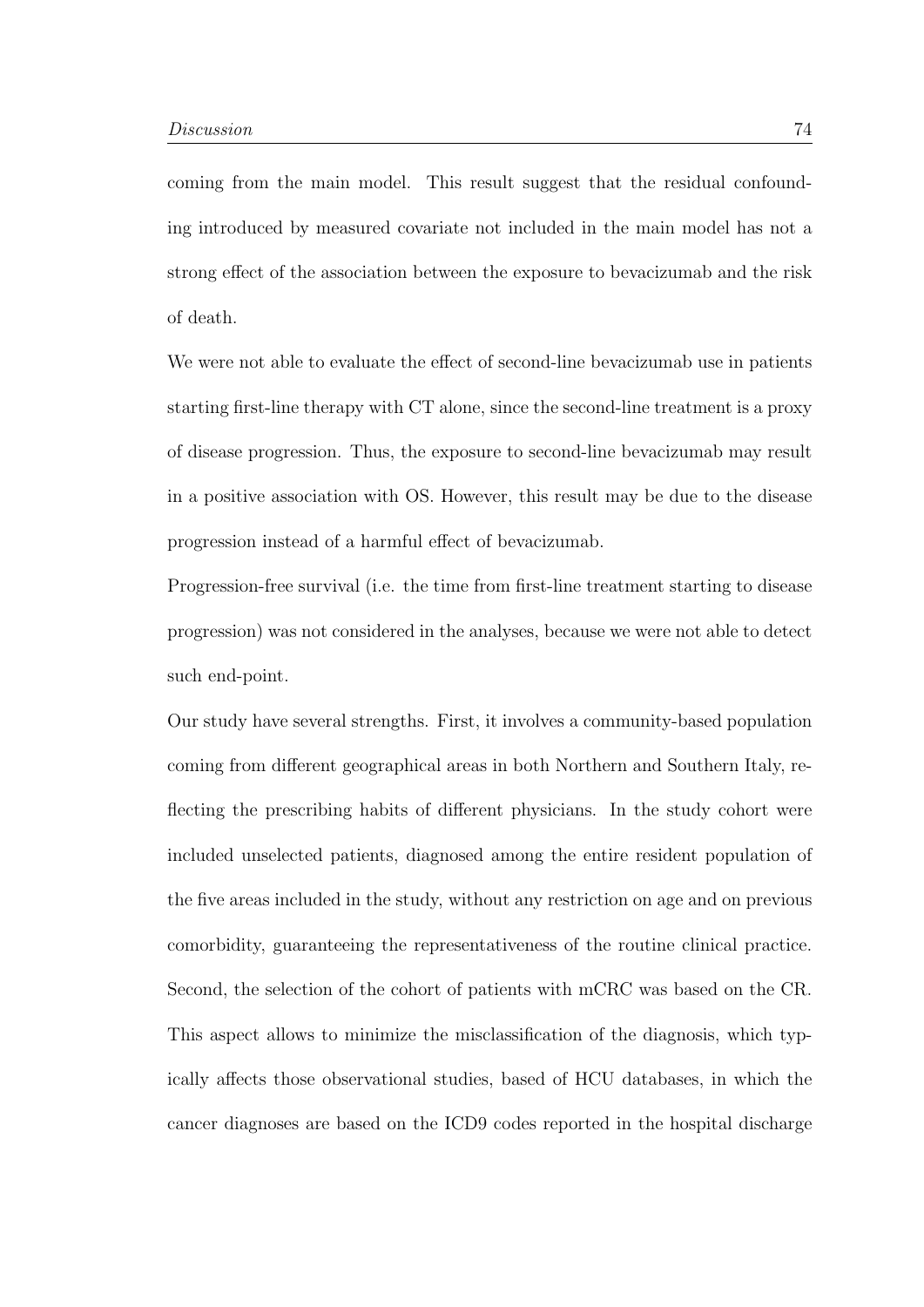form database (Corrao, 2015). Moreover, clinical characteristics of the tumour were available, although incomplete for some observations.

This study has also some limitations. The administrative purpose for which the HCU databases were created may limit the accuracy and the completeness of the data recorded in there. In particular, we were not able to define the different therapeutic schemes (i.e. FOLFIRI, FOLFOX), and put them in relation with the OS. Another limitation is the lack of information on lifestyle habits, such as smoking and lifestyle habits, and specific information about cancer (i.e. k-ras and n-ras markers).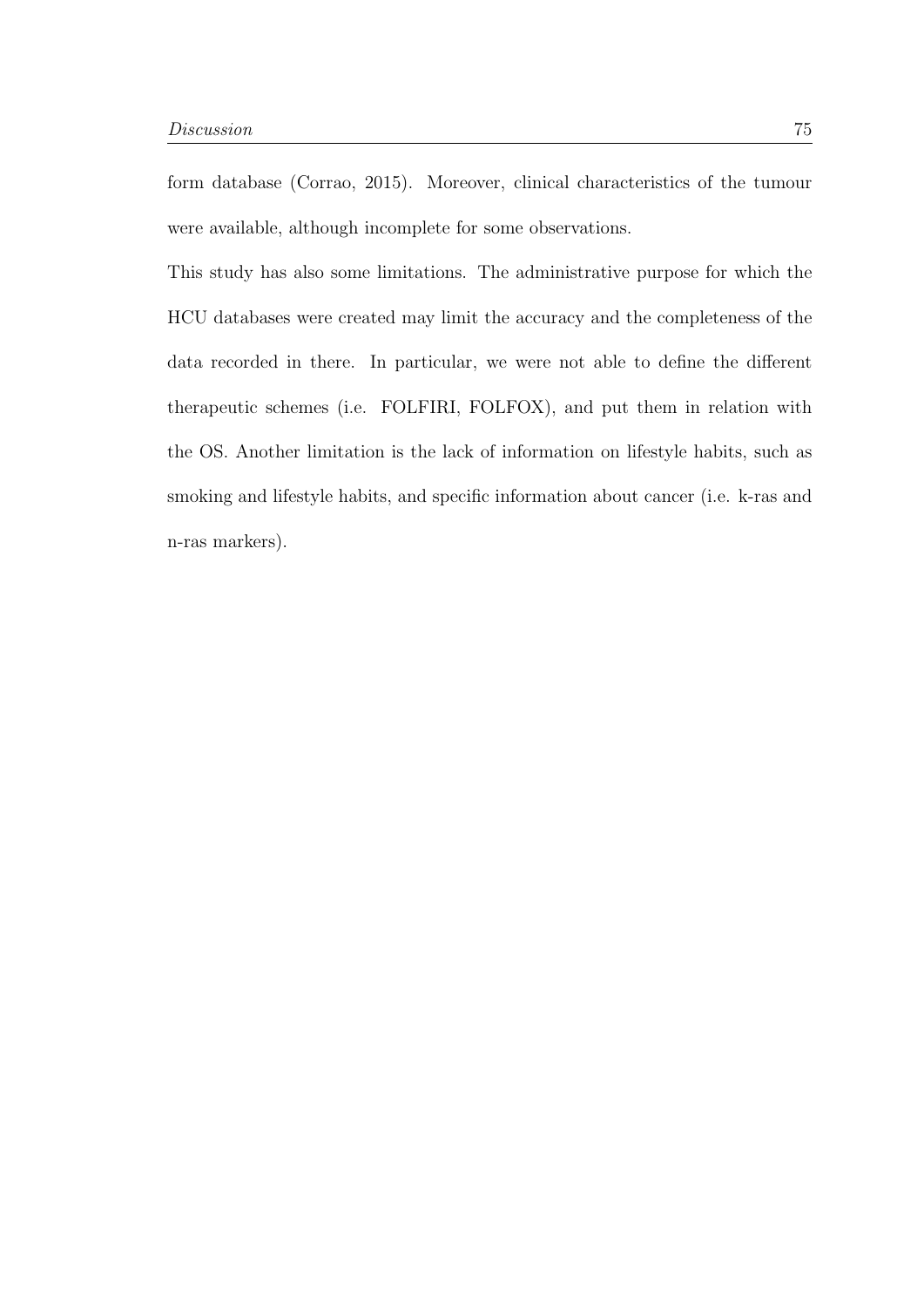### Chapter 5

### Conclusions

The present study aimed to generate evidence about the impact of the use of bevacizumab for the treatment of mCRC in the real-world clinical practice, in five different geographic areas in Italy. The results suggest a beneficial effect of firstline bevacizumab treatment on overall survival in patients with mCRC, even not statistically significant when adjusting for potential confounders. A favourable prognosis of patients treated in first-line treatment with bevacizumab+CT, as compared to those treated with CT alone, was observed.

The median gain, in terms of overall survival, obtained by adding bevacizumab to standard chemotherapy was 7.9 months. Young ages at diagnosis of mCRC (¡70 years), undergoing a surgical intervention and having less comorbidities (i.e. having better health condition) were predictors of bevacizumab use. Being aged less than 80 years and having had a surgical intervention were associated with a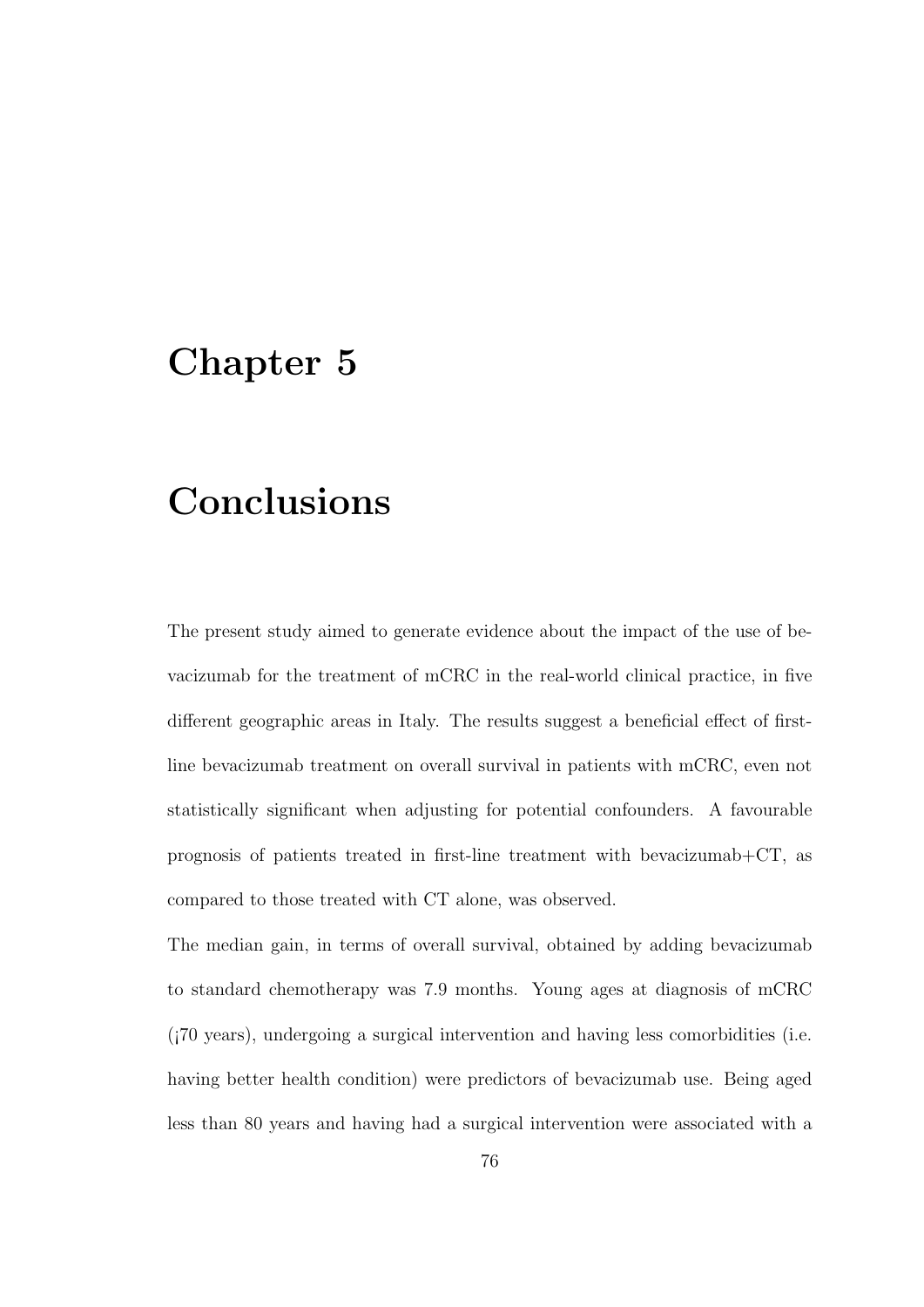#### better prognosis.

Several sensitivity analyses were performed, confirming the robustness of the results. HCU databases are a powerful tool for conducting community-based observational studies.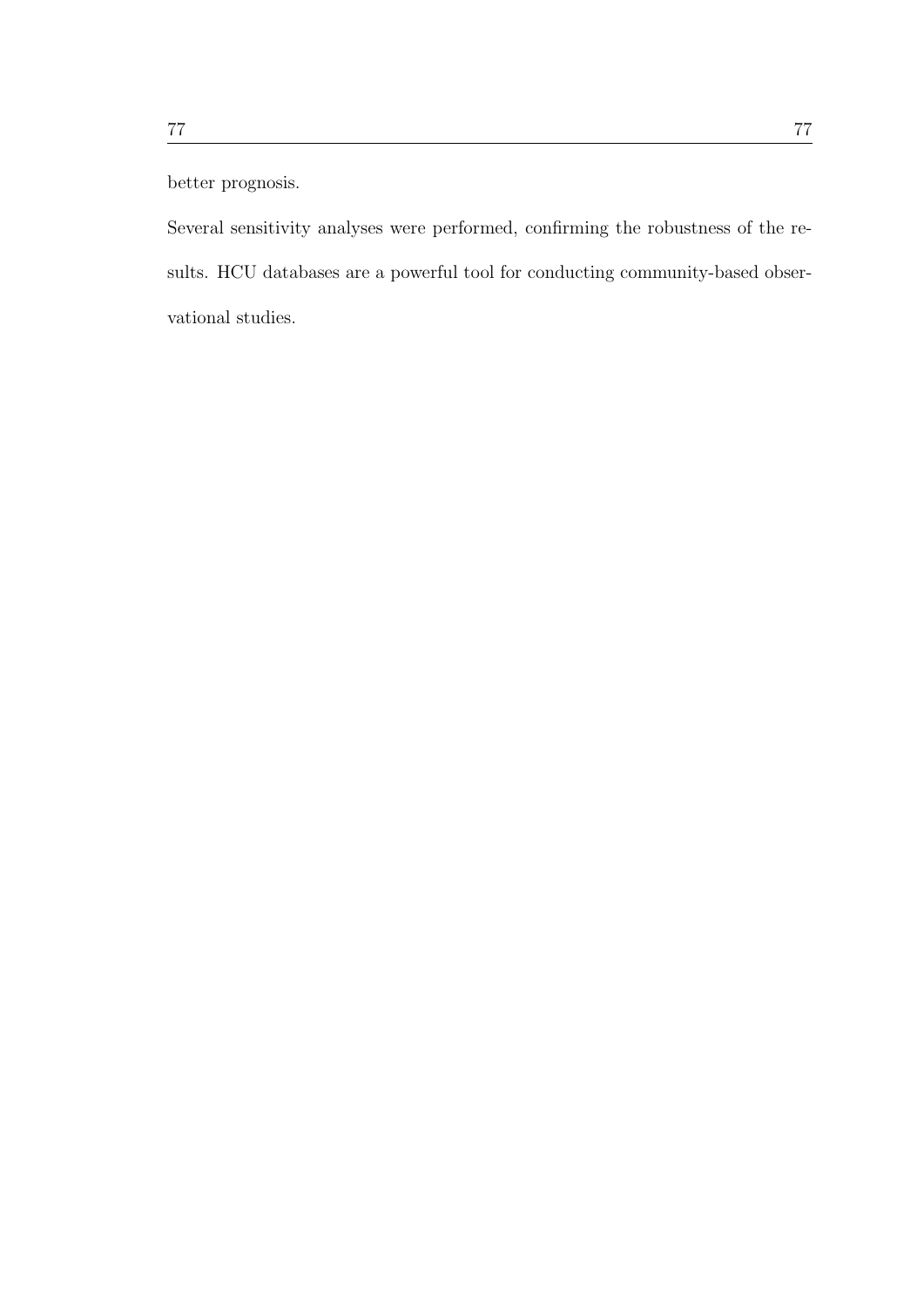#### References

- [1] Ragazzo, C. Regione Lombardia capo fila nel File F. Giornale Italiano di Health Technology Assessment, 2:119–126, 2009.
- [2] Strom, B.L. Overview of automated databases in pharmacoepidemiology. Pharmacoepidemiology, 5:158–162, 2005.
- [3] Cochrane, A.L. et al. Effectiveness and efficiency: random reflections on health services, volume 900574178. Nuffield Provincial Hospitals Trust London, 1972.
- [4] Regione Lombardia. Giunta Regionale. Deliberazione n. X/2017 del 01.07.2014. Approvazione del documento Regole per l'accesso ai dati del datawarehouse di Regione Lombardia da parte di enti esterni.
- [5] Corrao, G. and Mancia, G. Generating evidence from computerized healthcare utilization databases. Hypertension, 65(3):490–498, 2015.
- [6] Bray, F., Ren, J.S., et al. Global estimates of cancer prevalence for 27 sites in the adult population in 2008. International Journal of Cancer, 132(5):1133– 1145, 2013.
- [7] I numeri del cancro in Italia. 2015. Online available at http://www.registritumori.it/PDF/AIOM2015/I numeri del cancro 2015.pdf. (Last access December 28, 2016).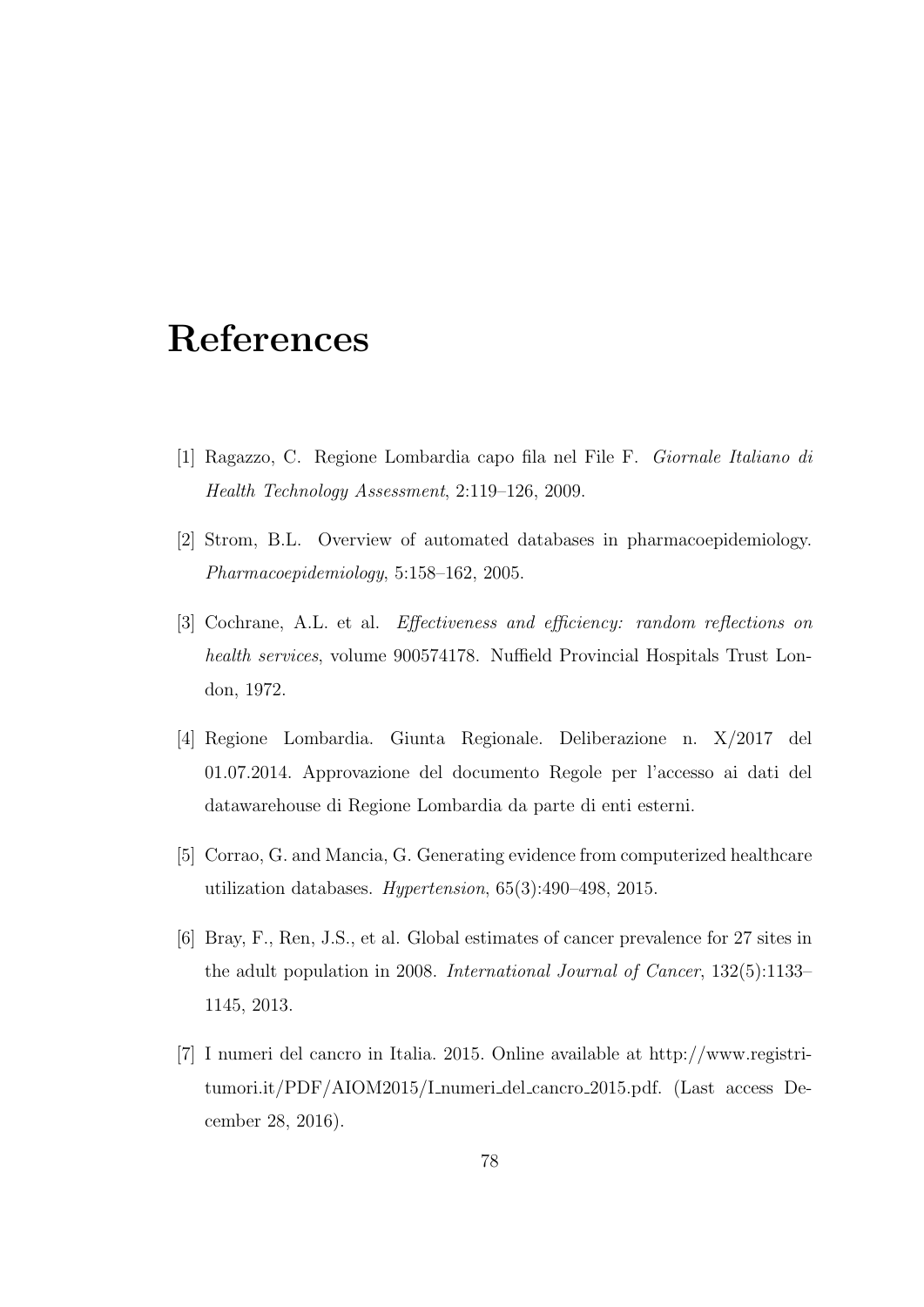- [8] Van Cutsem, E., Nordlinger, B., et al. Advanced colorectal cancer: ESMO Clinical Practice Guidelines for treatment. Annals of Oncology, 21(suppl 5):v93–v97, 2010.
- [9] Metges, J., Lebot, M., et al. Evaluation in usual practice of the bevacizumab-FOLFIRI combination for the first-line treatment of patients with unresectable metastatic colorectal cancer treated in 2006: focus on resected patients and oncogeriatrics. Oncologie, 16(5):267–276, 2014.
- [10] Rossi, L., Vakiarou, F., et al. Factors influencing choice of chemotherapy in metastatic colorectal cancer (mCRC). Cancer Manag Res, 5:377–85, 2013.
- [11] Grothey, A., Sargent, D., et al. Survival of patients with advanced colorectal cancer improves with the availability of fluorouracil-leucovorin, irinotecan, and oxaliplatin in the course of treatment. Journal of Clinical Oncology, 22(7):1209–1214, 2004.
- [12] Wolpin, B.M. and Mayer, R.J. Systemic treatment of colorectal cancer. Gastroenterology, 134(5):1296–1310, 2008.
- [13] Agenzia Italiana del Farmaco. Regime di Rimborsabilita' e Prezzo di Vendita della Specialita' Medicinale Avastin (Bevacizumab), Autorizzata con Procedura Centralizzata Europea dalla Commissione Europea. Determinazione/c n. 63/2005. Gu n. 236 del 10-10-2005.
- [14] Agenzia Italiana del Farmaco. Regime di Rimborsabilita' e Prezzo a Seguito di Nuove Indicazioni Terapeutiche del Medicinale Avastin (Bevacizumab) Determinazione/c n. 210/2008.
- [15] Galfrascoli, E., Piva, S., et al. Risk/benefit profile of bevacizumab in metastatic colon cancer: a systematic review and meta-analysis. Digestive and Liver Disease, 43(4):286–294, 2011.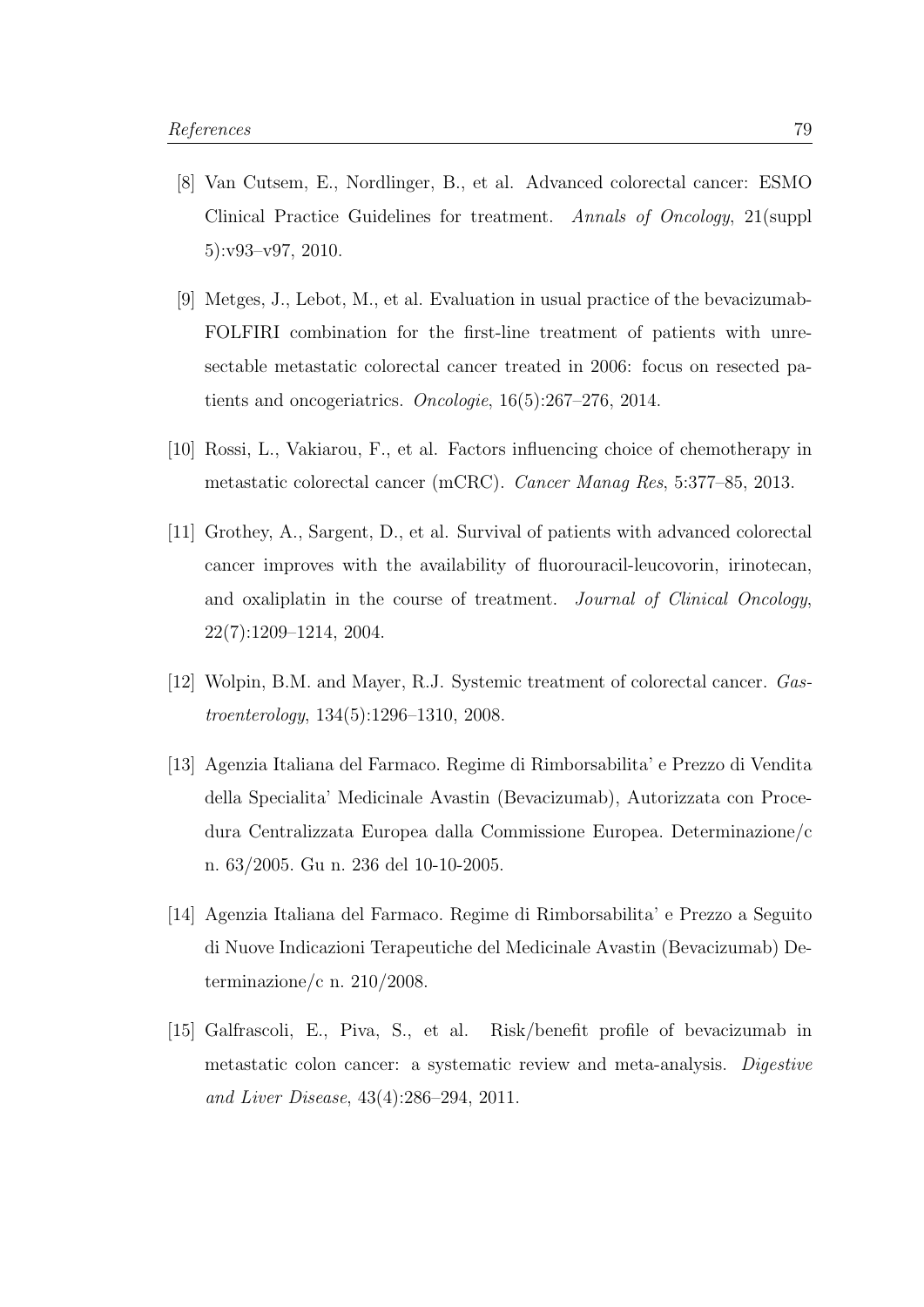- [16] Giantonio, B.J., Catalano, P.J., et al. Bevacizumab in combination with oxaliplatin, fluorouracil, and leucovorin (FOLFOX4) for previously treated metastatic colorectal cancer: results from the Eastern Cooperative Oncology Group Study E3200. Journal of Clinical Oncology, 25(12):1539–1544, 2007.
- [17] Tebbutt, N.C., Wilson, K., et al. Capecitabine, bevacizumab, and mitomycin in first-line treatment of metastatic colorectal cancer: results of the Australasian Gastrointestinal Trials Group Randomized Phase III MAX Study. Journal of Clinical Oncology, 28(19):3191–3198, 2010.
- [18] Wagner, A.D.A., Arnold, D., et al. Anti-angiogenic therapies for metastatic colorectal cancer. The Cochrane Library, 2009.
- [19] Welch, S., Spithoff, K., et al. Bevacizumab combined with chemotherapy for patients with advanced colorectal cancer: a systematic review. Annals of Oncology, page mdp533, 2009.
- [20] Hurwitz, H., Fehrenbacher, L., et al. Bevacizumab plus irinotecan, fluorouracil, and leucovorin for metastatic colorectal cancer. New England journal of medicine, 350(23):2335–2342, 2004.
- [21] Fuchs, C.S., Marshall, J., et al. Randomized, controlled trial of irinotecan plus infusional, bolus, or oral fluoropyrimidines in first-line treatment of metastatic colorectal cancer: results from the BICC-C Study. Journal of Clinical Oncol $ogy, 25(30):4779-4786, 2007.$
- [22] Fuchs, C.S., Marshall, J., et al. Randomized, controlled trial of irinotecan plus infusional, bolus, or oral fluoropyrimidines in first-line treatment of metastatic colorectal cancer: updated results from the BICC-C study. Journal of Clinical Oncology, 26(4):689–690, 2008.
- [23] Goldberg, R.M., Sargent, D.J., et al. A randomized controlled trial of fluorouracil plus leucovorin, irinotecan, and oxaliplatin combinations in patients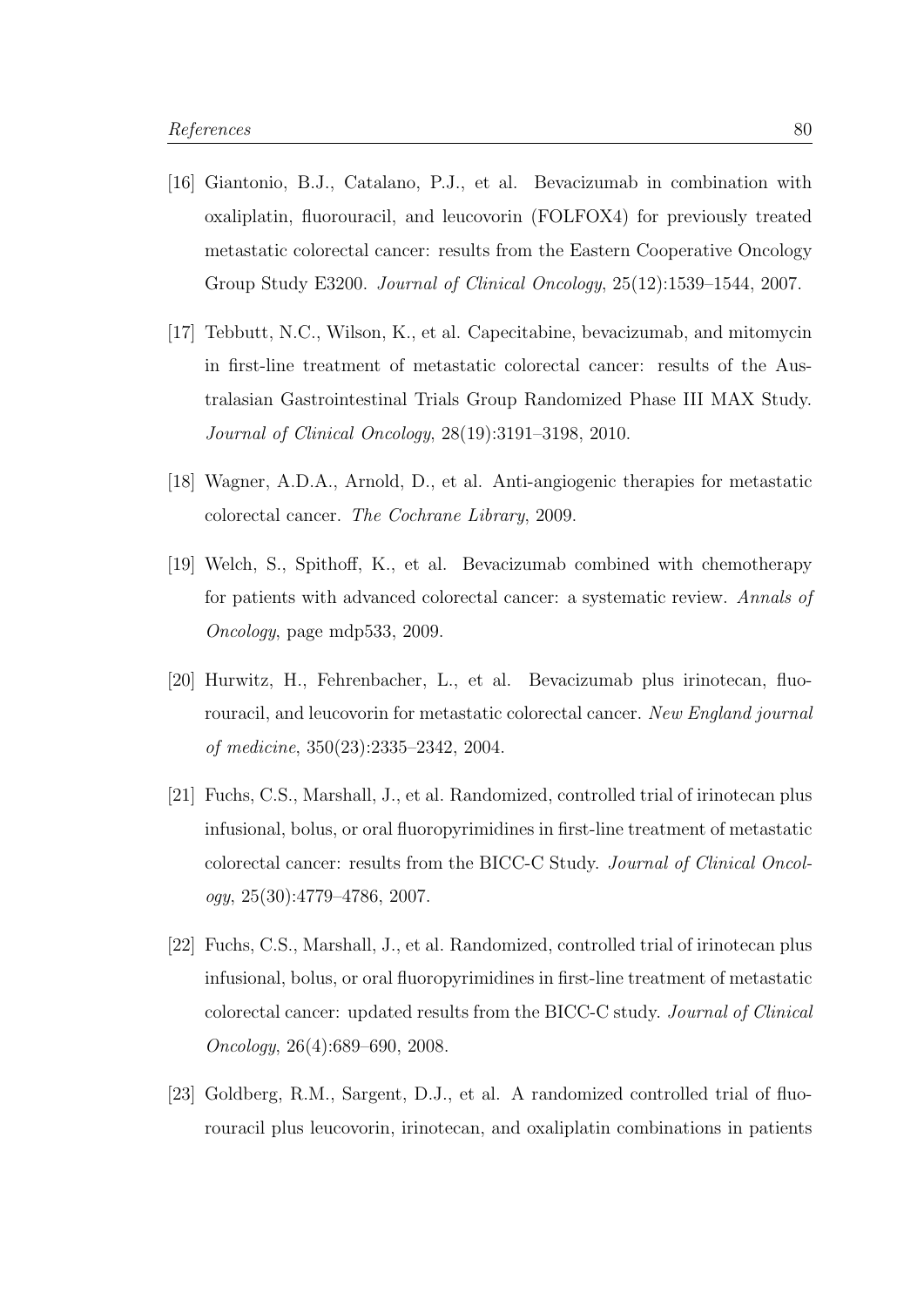with previously untreated metastatic colorectal cancer. *Journal of Clinical* Oncology, 22(1):23–30, 2004.

- [24] Saltz, L.B., Clarke, S., et al. Bevacizumab in combination with oxaliplatinbased chemotherapy as first-line therapy in metastatic colorectal cancer: a randomized phase III study. Journal of Clinical Oncology, 26(12):2013–2019, 2008.
- <span id="page-90-0"></span>[25] Meyerhardt, J.A., Li, L., et al. Effectiveness of bevacizumab with first-line combination chemotherapy for Medicare patients with stage IV colorectal cancer. Journal of Clinical Oncology, pages JCO–2011, 2012.
- <span id="page-90-1"></span>[26] Hammerman, A., Greenberg-Dotan, S., et al. The real-lifeimpact of adding bevacizumab to first-line therapy in metastatic colorectal cancer patients: A large Israeli retrospective cohort study. Acta Oncologica, 54(2):164–170, 2015.
- <span id="page-90-2"></span>[27] Renouf, D.J., Lim, H.J., et al. Survival for metastatic colorectal cancer in the bevacizumab era: a population-based analysis. Clinical colorectal cancer, 10(2):97–101, 2011.
- [28] Sox, H.C. and Greenfield, S. Comparative effectiveness research: a report from the Institute of Medicine. Annals of Internal Medicine, 151(3):203–205, 2009.
- [29] Luce, B.R., Kramer, J.M., et al. Rethinking randomized clinical trials for comparative effectiveness research: the need for transformational change. Annals of Internal Medicine, 151(3):206–209, 2009.
- [30] Fritz, A., Percy, C., et al. International classification of diseases for oncology. Ed. 3. World Health Organization, 2000.
- [31] Charlson, M.E., Pompei, P., et al. A new method of classifying prognostic comorbidity in longitudinal studies: development and validation. Journal of chronic diseases, 40(5):373–383, 1987.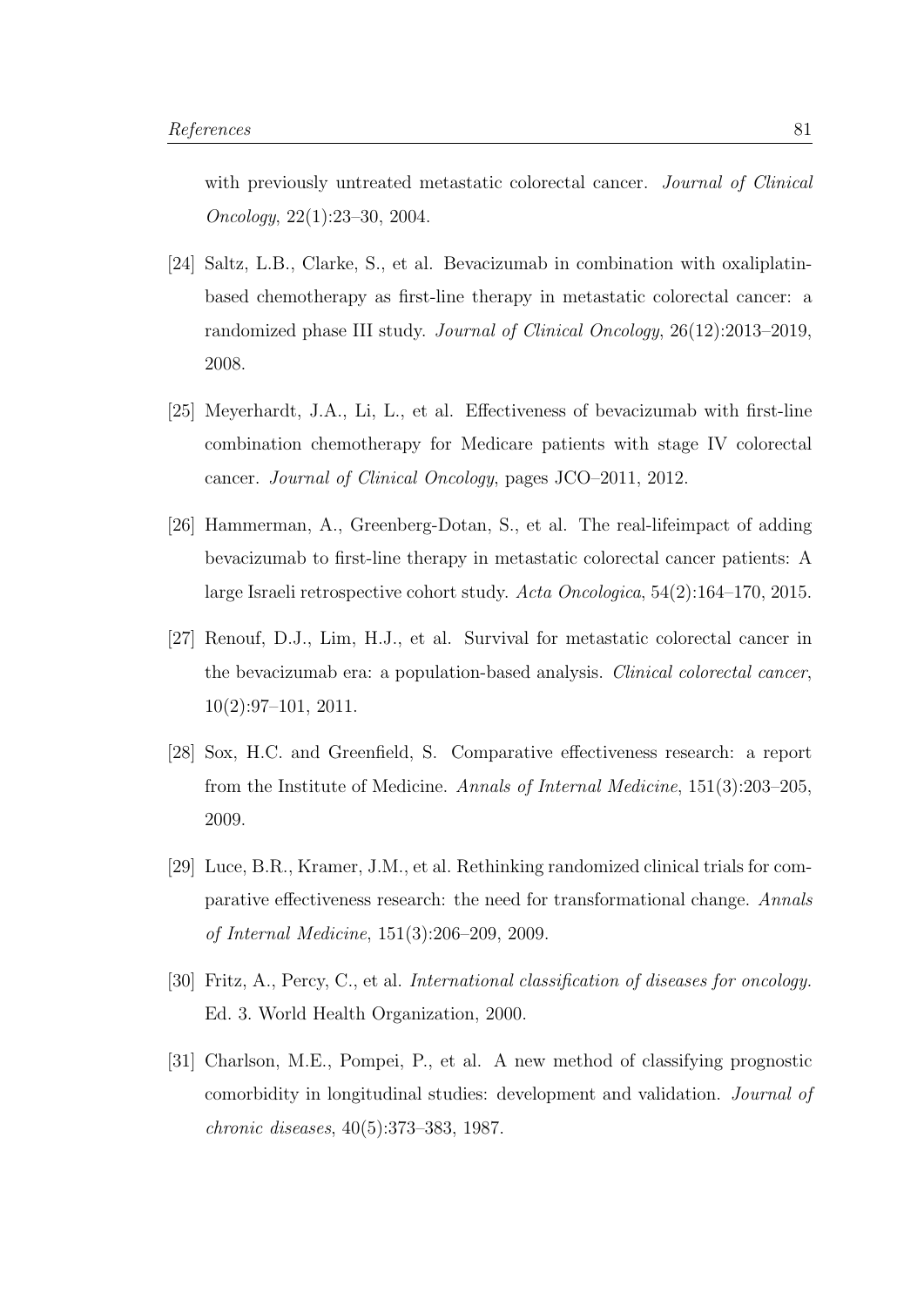- [32] Schoenfeld, D.A. Sample-size formula for the proportional-hazards regression model. Biometrics, pages 499–503, 1983.
- [33] http://www.registri-tumori.it/cms/.
- [34] Kaplan, E.L. and Meier, P. Nonparametric estimation from incomplete observations. Journal of the American statistical association, 53(282):457–481, 1958.
- [35] Mantel, N. Evaluation of survival data and two new rank order statistics arising in its consideration. Cancer chemotherapy reports. Part 1, 50(3):163– 170, 1966.
- [36] Cox, D.R. and Oakes, D. Analysis of survival data, volume 21. CRC Press, 1984.
- [37] Kleinbaum, D.G. and Klein, M. Survival analysis: a self-learning text. Springer Science & Business Media, 2006.
- [38] Fisher, L.D. and Lin, D.Y. Time-dependent covariates in the Cox proportional-hazards regression model. Annual review of public health,  $20(1):145-157, 1999.$
- [39] Europeans Medicine Agency. AVASTIN. Summary of product characteristics. Online available at http://www.ema.europa.eu/docs/en\_GB/document\_library/EPAR\_-Product Information/human/000582/WC500029271.pdf. (Last access December 29, 2016).
- [40] Steyerberg, E.W. and van Veen, M. Imputation is beneficial for handling missing data in predictive models. Journal of clinical epidemiology, 60(9):979, 2007.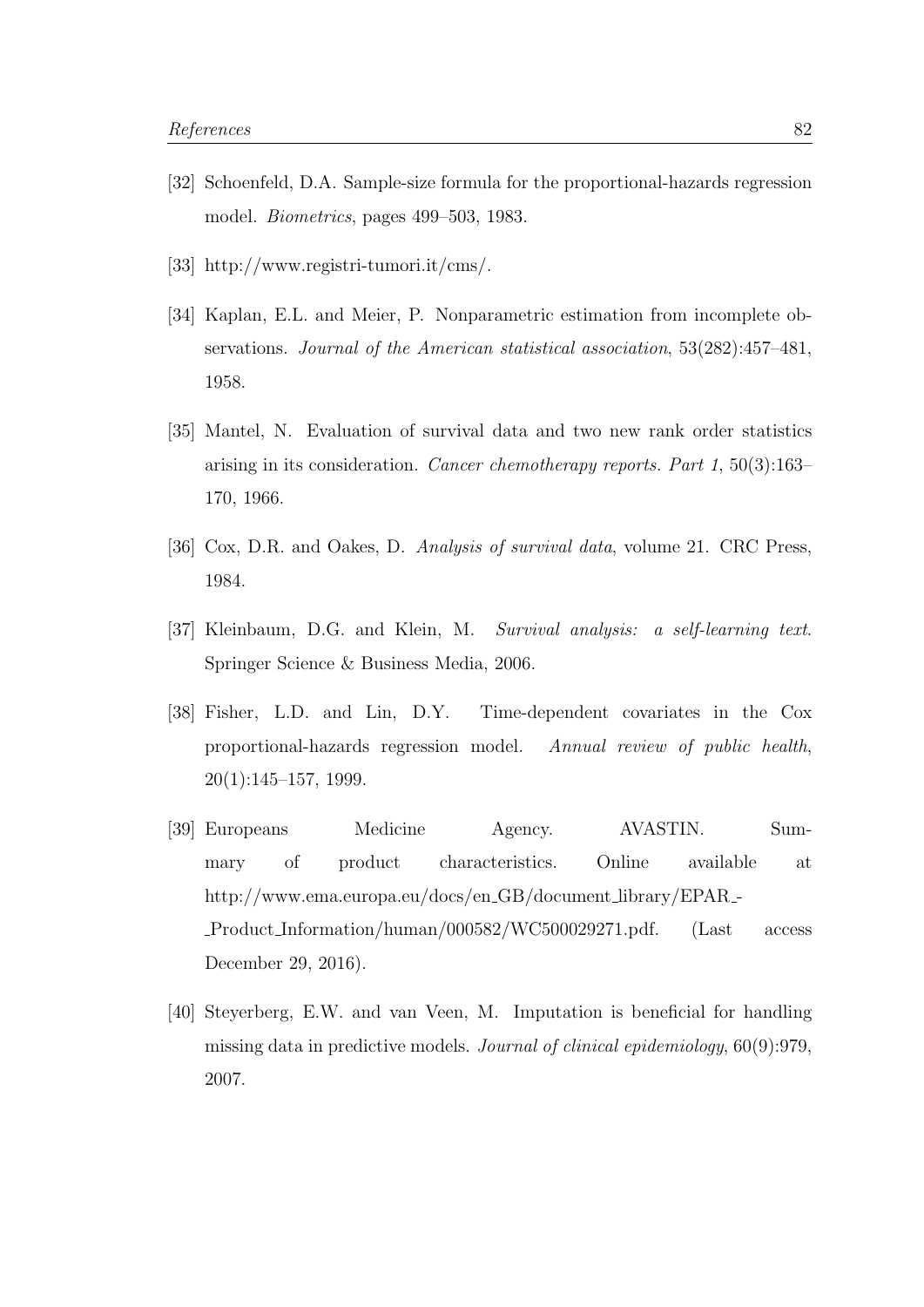- [41] Sterne, J.A., White, I.R., et al. Multiple imputation for missing data in epidemiological and clinical research: potential and pitfalls.  $Bm<sub>i</sub>$ , 338:b2393, 2009.
- [42] Rosenbaum, P.R. and Rubin, D.B. The central role of the propensity score in observational studies for causal effects. Biometrika, 70(1):41–55, 1983.
- [43] dAgostino, R.B. Tutorial in biostatistics: propensity score methods for bias reduction in the comparison of a treatment to a non-randomized control group. Stat Med, 17(19):2265–2281, 1998.
- [44] Jung, S.H. Rank tests for matched survival data. Lifetime Data Analysis, 5(1):67–79, 1999.
- <span id="page-92-0"></span>[45] Van Cutsem, E., Rivera, F., et al. Safety and efficacy of first-line bevacizumab with FOLFOX, XELOX, FOLFIRI and fluoropyrimidines in metastatic colorectal cancer: the BEAT study. Annals of Oncology, 20(11):1842–1847, 2009.
- <span id="page-92-1"></span>[46] Kozloff, M., Yood, M.U., et al. Clinical outcomes associated with bevacizumab-containing treatment of metastatic colorectal cancer: the BRiTE observational cohort study. The Oncologist, 14(9):862–870, 2009.
- <span id="page-92-2"></span>[47] Hurwitz, H., Bekaii-Saab, T., et al. Safety and effectiveness of bevacizumab treatment for metastatic colorectal cancer: final results from the Avastin $\widehat{R}$ Registry–Investigation of Effectiveness and Safety (ARIES) observational cohort study. Clinical Oncology, 26(6):323–332, 2014.
- <span id="page-92-3"></span>[48] Rouyer, M., Fourrier-R´eglat, A., et al. Effectiveness and safety of first-line bevacizumab plus FOLFIRI in elderly patients with metastatic colorectal cancer: Results of the ETNA observational cohort. Journal of geriatric oncology, 7(3):187–194, 2016.
- <span id="page-92-4"></span>[49] Pinto, C., Antonuzzo, L., et al. Efficacy and Safety of Bevacizumab Combined With Fluoropyrimidine Monotherapy for Unfit or Older Patients With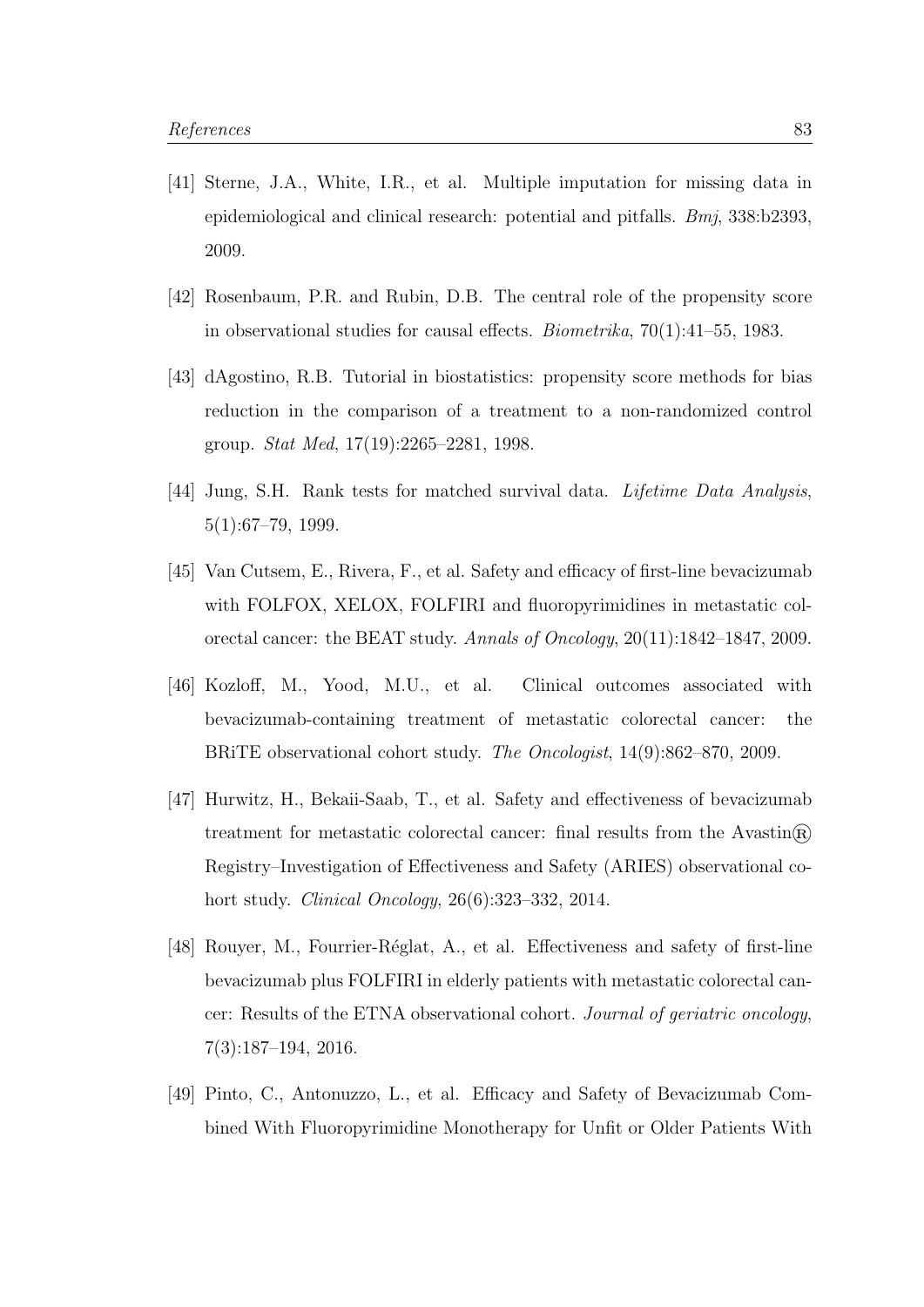Metastatic Colorectal Cancer: A Systematic Review and Meta-Analysis. Clinical Colorectal Cancer, 2016.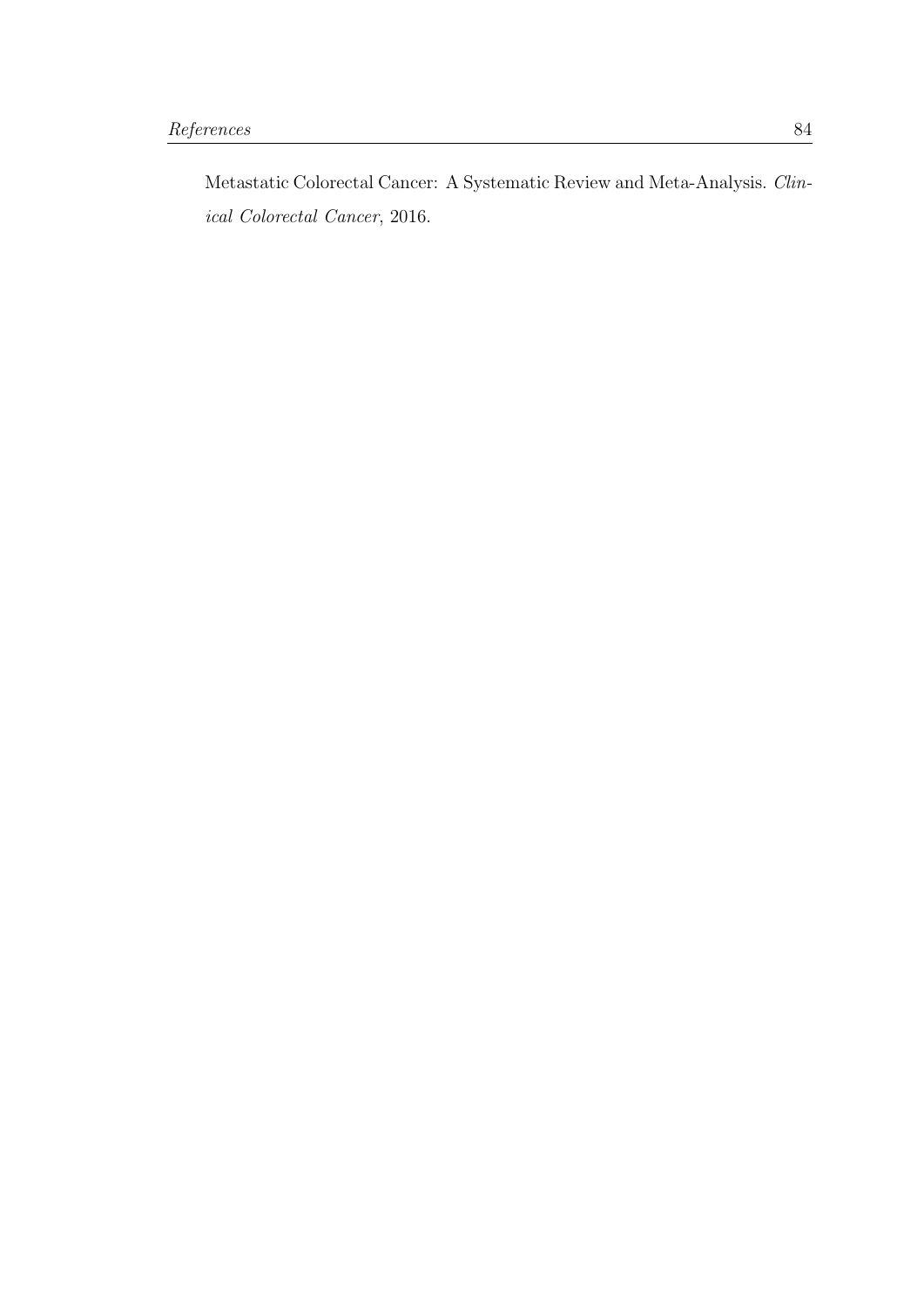## Appendix 1

ICD9-CM codes of procedures:

- Surgery: 32.3, 34.59, 42.86, 44.39, 45.41, 45.43, 45.49, 45.51, 45.61, 45.62, 45.71-45.76, 45.79, 45.8, 45.90-45.94, 46.01- 46.04, 46.10, 46.11, 46.13, 46.14, 46.20-46.23, 46.40, 46.43, 46.51, 46.52, 46.76, 46.79, 46.85, 46.93, 46.94, 48.33, 48.35, 48.49, 48.5, 48.62, 48.63, 48.69, 48.79, 50.22, 50.29, 50.3, 54.12, 54.4, 54.51, 54.59, 54.61, 68.8.
- Radiotherapy: 92.23.
- Computerized tomography of the abdomen: 88.01.
- Magnetic resonance: 88.91, 88.92, 88.93, 88.94, 88.95, 88.97.
- X-ray of digestive system: 87.6.

ICD9-CM codes of diagnoses:

- $\bullet$  Diabetes: 250.\*
- Hypertension: 401.\*-405.\*, 272.0-272.4
- Ischemic heart diseases: 410.\*-414.\*
- Cerebrocardiovascular diseases: 42\*-43\*